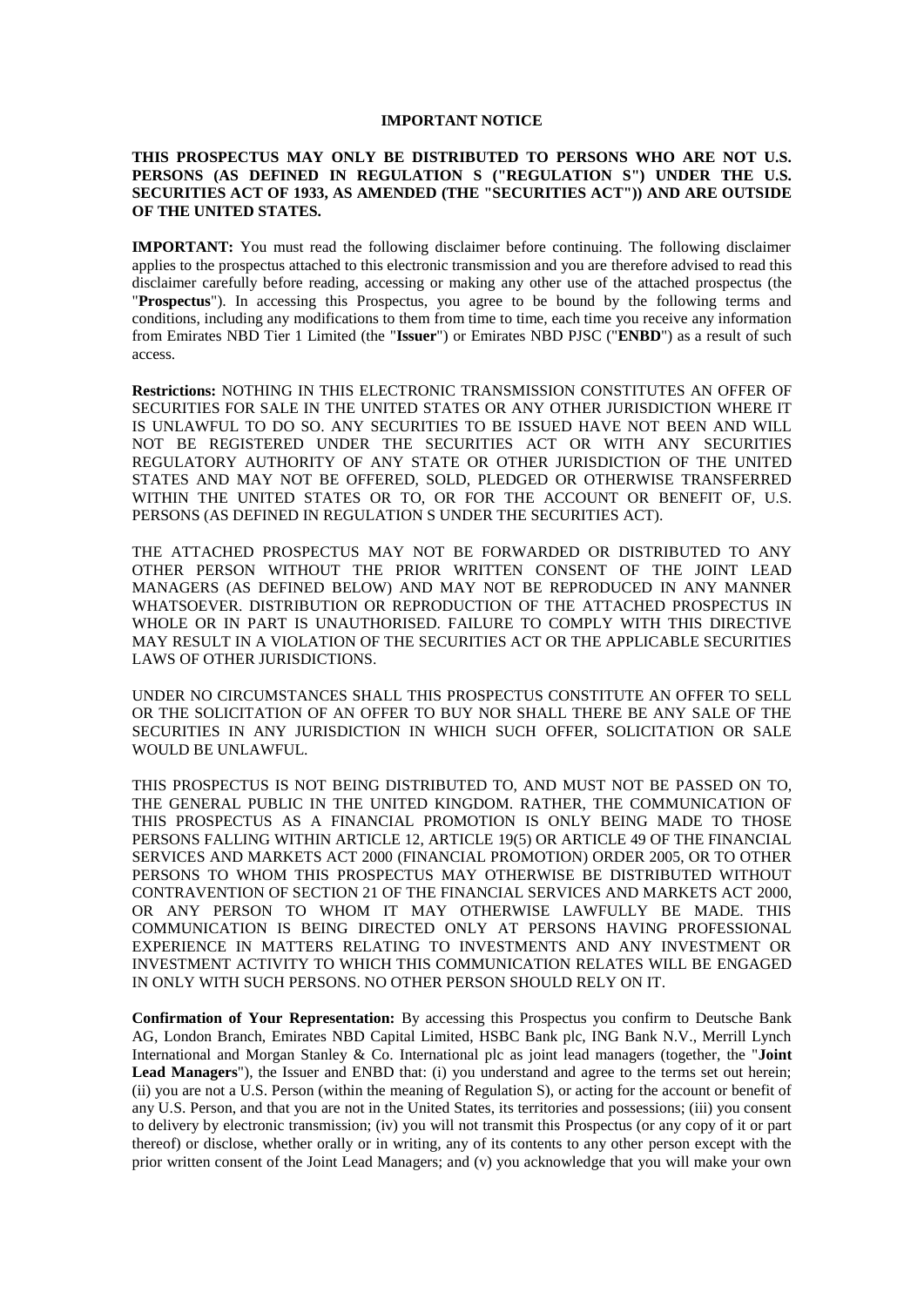assessment regarding any credit, investment, legal, taxation or other economic considerations with respect to your decision to subscribe or purchase any of the Capital Securities.

You are reminded that this Prospectus has been delivered to you on the basis that you are a person into whose possession this Prospectus may be lawfully delivered in accordance with the laws of the jurisdiction in which you are located and you may not, nor are you authorised to, deliver this Prospectus, electronically or otherwise, to any other person and in particular to any U.S. Person or to any U.S. address. Failure to comply with this directive may result in a violation of the Securities Act or the applicable laws of other jurisdictions.

If you received this Prospectus by e-mail, you should not reply by e-mail to this announcement. Any reply e-mail communications, including those you generate by using the "Reply" function on your e-mail software, will be ignored or rejected. If you receive this Prospectus by e-mail, your use of this e-mail is at your own risk and it is your responsibility to take precautions to ensure that it is free from viruses and other items of a destructive nature.

The materials relating to the offering do not constitute, and may not be used in connection with, an offer or solicitation in any place where such offers or solicitations are not permitted by law. If a jurisdiction requires that the offering be made by a licensed broker or dealer and the Joint Lead Managers or any affiliate of the Joint Lead Managers is a licensed broker or dealer in that jurisdiction the offering shall be deemed to be made by the Joint Lead Managers or such affiliate on behalf of the Issuer in such jurisdiction.

Under no circumstances shall this Prospectus constitute an offer to sell or the solicitation of an offer to buy nor shall there be any sale of these securities in any jurisdiction in which such offer, solicitation or sale would be unlawful. Recipients of the attached document who intend to subscribe for or purchase the Capital Securities are reminded that any subscription or purchase may only be made on the basis of the information contained in this Prospectus.

This Prospectus has been sent to you in an electronic form. You are reminded that documents transmitted via this medium may be altered or changed during the process of electronic transmission and consequently none of the Joint Lead Managers, the Issuer, ENBD or any person who controls or is a director, officer, employee or agent of the Joint Lead Managers, the Issuer, ENBD or any affiliate of any such person accepts any liability or responsibility whatsoever in respect of any difference between this Prospectus distributed to you in electronic format and the hard copy version available to you on request from the Joint Lead Managers.

The distribution of this Prospectus in certain jurisdictions may be restricted by law. Persons into whose possession the attached document comes are required by the Joint Lead Managers, the Issuer and ENBD to inform themselves about, and to observe, any such restrictions.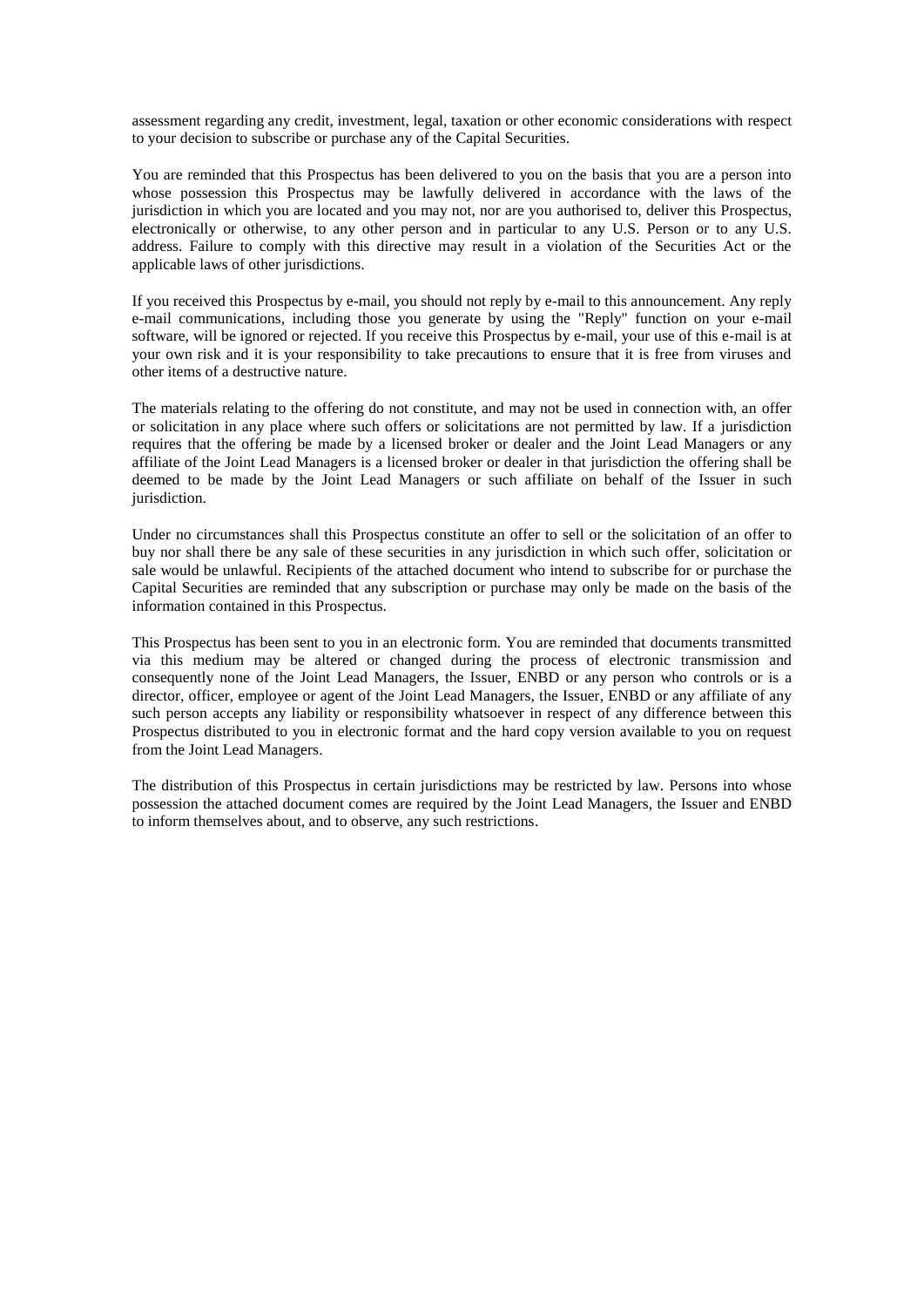# **Emirates NBD**

#### **EMIRATES NBD TIER 1 LIMITED** *(incorporated as an exempted company with limited liability in the Cayman Islands)*

#### **U.S.\$1,000,000,000 Perpetual Tier 1 Capital Securities**

#### **irrevocably guaranteed by**

#### **EMIRATES NBD PJSC**

*(incorporated with limited liability in the United Arab Emirates)*

The U.S.\$1,000,000,000 Perpetual Tier 1 Capital Securities (the "**Capital Securities**") shall be issued by Emirates NBD Tier 1 Limited (the "**Issuer**") on 30 May 2013 (the "**Closing Date**"). The payments of all amounts due in respect of the Capital Securities will be irrevocably guaranteed (the "**Guarantee**") by Emirates NBD PJSC ("**ENBD**" and, in its capacity as the guarantor, the "**Guarantor**") under a deed of guarantee dated the Closing Date (the "**Deed of Guarantee**"). The Guarantee is subordinated to substantially all of the Guarantor's other obligations, including in respect of ordinarily subordinated debt instruments.

Interest Payment Amounts (as defined herein) shall be payable subject to and in accordance with "*Terms and Conditions of the Capital Securities*" (the "**Conditions**") on the outstanding face amount of the Capital Securities from (and including) the Closing Date to (but excluding) 30 May 2019 (the "First Call Date") at a rate of 5.750 per cent. per annum. If the Capital Securities are not redeemed or purchased and cancelled in accordance with the Conditions on or prior to the First Call Date, Interest Payment Amounts shall be payable from (and including) the First Call Date subject to and in accordance with the Conditions at a fixed rate, to be reset on the First Call Date and every six years thereafter, equal to the Relevant Six Year Reset Rate (as defined in the Conditions) plus a margin of 4.513 per cent. per annum. Interest Payment Amounts will (subject to the right of the Issuer to defer payments of interest in accordance with Condition 7.2 (*Interest Restrictions – Non-Payment Election*)) be payable semi-annually in arrear on 30 May and 30 November in each year, commencing on 30 November 2013 (each, an "**Interest Payment Date**"). Payments on the Capital Securities will be made without deduction for, or on account of, taxes, levies, imposts, duties, fees, assessments or other charges of whatever nature, imposed or levied by or on behalf of any Relevant Jurisdiction (as defined herein) (the "**Taxes**") to the extent described under Condition 12 (*Taxation*). All payments by the Guarantor under the Guarantee shall be conditional upon, *inter alia*, the Guarantor being Solvent (as defined in Conditions) at the time of payment (as further described in Condition 4.4 (*Status, Subordination* – *Subordination of the Guarantee*)). See, in particular, "*Risk Factors – The Capital Securities are subordinated and unsecured obligations of ENBD*".

The Issuer and the Guarantor may elect, and in certain circumstances shall be required, not to pay interest falling due on the Capital Securities. Any Interest Payment Amounts not paid as aforesaid will not accumulate and the holder of the Capital Security shall not have any claim in respect thereof.

The Capital Securities are undated and have no final maturity. Unless the Capital Securities have previously been redeemed or purchased and cancelled as provided in the Conditions, the Capital Securities may, at the option of the Issuer and the Guarantor, subject to the prior approval of the Central Bank of the United Arab Emirates (the "**UAE Central Bank**"), be redeemed at par (in whole but not in part) on the First Call Date or every six years thereafter. In addition, the Capital Securities may, in case of certain tax or regulatory events, be redeemed (in whole but not in part) at other times, subject to the prior approval of the UAE Central Bank.

#### **An investment in the Capital Securities involves certain risks. For a discussion of these risks, see "***Risk Factors***".**

The Capital Securities may only be offered, sold or transferred in registered form in minimum face amounts of U.S.\$200,000 and integral multiples of U.S.\$1,000 in excess thereof. Delivery of the Capital Securities in book-entry form will be made on the Closing Date. The Capital Securities will be represented by interests in a global certificate in registered form (the "**Global Certificate**") deposited on or about the Closing Date with, and registered in the name of a nominee for, a common depositary (the "**Common Depositary**") for Euroclear Bank SA/NV ("**Euroclear**") and Clearstream Banking, *société anonyme* ("**Clearstream, Luxembourg**"). Interests in the Global Certificate will be shown on, and transfers thereof will be effected only through, records maintained by Euroclear and Clearstream, Luxembourg. Individual Certificates evidencing holdings of interests in the Capital Securities will be issued in exchange for interests in the Global Certificate only in certain limited circumstances described herein.

Application has been made to the *Commission de Surveillance du Secteur Financier* (the "CSSF") in its capacity as competent authority under the Luxembourg Act dated 10 July 2005 on prospectuses for securities (the "**Luxembourg Law**") to approve this document (this "**Prospectus**") as a prospectus. The CSSF assumes no responsibility as to the economic and financial soundness of the Capital Securities or in respect of the quality or solvency of the Issuer or ENBD pursuant to Article 7(7) of the Luxembourg Law. Application has also been made to the Luxembourg Stock Exchange for the Capital Securities to be admitted to trading on the Luxembourg Stock Exchange's regulated market (the "**Regulated Market**") and to be listed on the official list (the "**Official List**") of the Luxembourg Stock Exchange.

An application has been made for this Prospectus to be approved by the Dubai Financial Services Authority (the "**DFSA**") under Markets Rule 2.6. Application has also been made for the Capital Securities to be admitted to the Official List of securities maintained by the DFSA and to be admitted to trading on NASDAQ Dubai. The DFSA does not accept any responsibility for the content of the information included in this Prospectus, including the accuracy or completeness of such information. The liability for the content of this Prospectus lies with each of the Issuer and ENBD. The DFSA has also not assessed the suitability of the Capital Securities to any particular investor or type of investor. If you do not understand the contents of this Prospectus or are unsure whether the Capital Securities are suitable for your individual investment objectives and circumstances, you should consult an authorised financial advisor.

References in this Prospectus to Capital Securities being "**listed**" (and all related references) shall mean that: (i) the Capital Securities have been admitted to listing on the Official List and admitted to trading on the Regulated Market which is a regulated market for the purposes of Directive 2004/39/EC (the "**Markets in Financial Instruments Directive**"); and/or (ii) the Capital Securities have been admitted to trading on NASDAQ Dubai and have been admitted to the Official List of securities maintained by the DFSA.

ENBD has a long term rating of A+ and a short term rating of F1 from Fitch Ratings Ltd. ("**Fitch**"); and a long term rating of Baa1 and a short term rating of P-2 by Moody's Investors Service Ltd. ("**Moody's**"). The United Arab Emirates has been assigned a credit rating of Aa2 by Moody's Investors Service Singapore Pte. Ltd. ("**Moody's Singapore**"), which has been endorsed by Moody's in accordance with Regulation (EC) No. 1060/2009, as amended (the "**CRA Regulation**").

Moody's Singapore is not established in the European Union and has not applied for registration under the CRA Regulation. Each of Fitch and Moody's is established in the European Union and is registered under the CRA Regulation. Each of Fitch and Moody's appears on the latest update of the list of registered credit rating agencies on the European Securities and Markets Authority ("**ESMA**") website at http://www.esma.europa.eu/page/Listregistered-and-certified-CRAs.

#### **A security rating is not a recommendation to buy, sell or hold securities and may be subject to suspension, reduction or withdrawal at any time by the assigning rating agency.**

Neither the Capital Securities nor the Guarantee have been, nor will be, registered under the United States Securities Act of 1933, as amended (the "**Securities Act**") or with any securities regulatory authority of any state or other jurisdiction of the United States and may not be offered, sold or delivered within the United States or to, or for the account or benefit of, U.S. Persons (as defined in Regulation S under the Securities Act ("**Regulation S**")) except pursuant to an exemption from, or in a transaction not subject to, the registration requirements of the Securities Act and applicable state securities laws. Accordingly, the Capital Securities may be offered or sold solely to persons who are not U.S. Persons outside the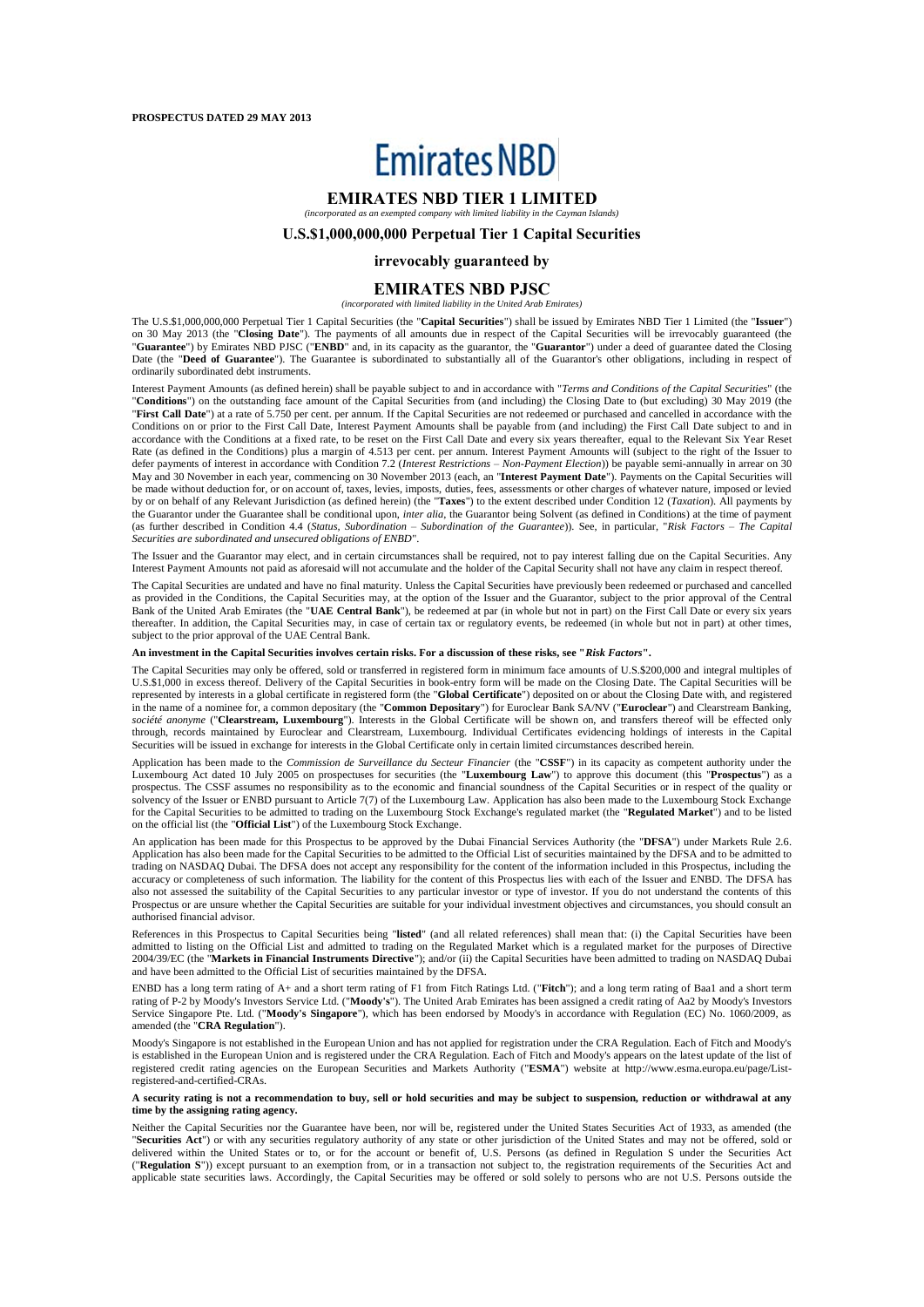United States in reliance on Regulation S. Each purchaser of the Capital Securities is hereby notified that the offer and sale of Capital Securities to it is being made in reliance on the exemption from the registration requirements of the Securities Act provided by Regulation S.

*Global Coordinator*

# **HSBC**

# *Joint Lead Managers*

**BofA Merrill Lynch Deutsche Bank Emirates NBD Capital HSBC ING Morgan Stanley**

The date of this Prospectus is 29 May 2013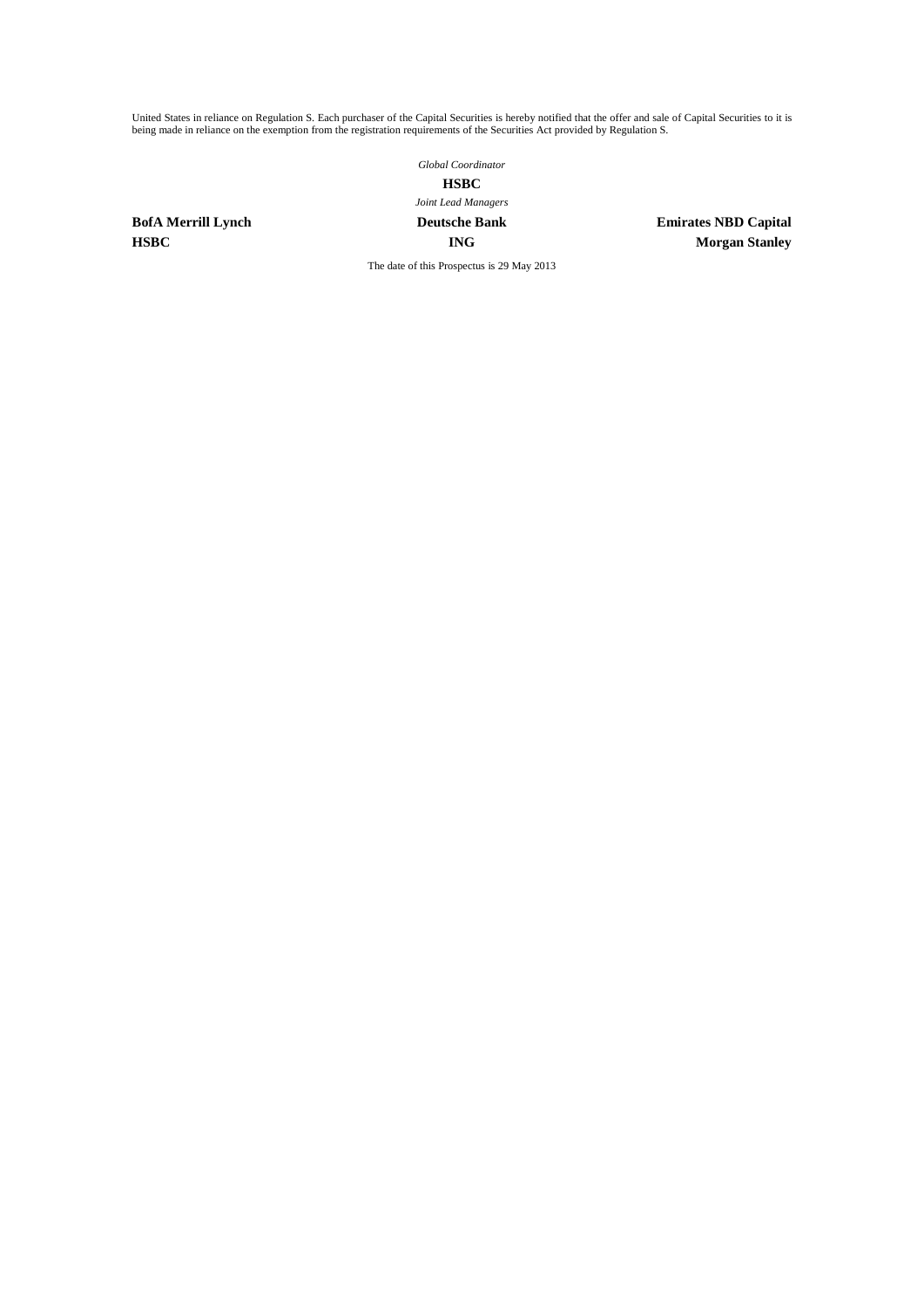#### **IMPORTANT NOTICE**

This Prospectus comprises a prospectus for the purposes of Article 5.3 of Directive 2003/71/EC (the "**Prospectus Directive**") as amended (which includes the amendment made by Directive 2010/73/EU (the "**2010 Amending Directive**") to the extent that such amendments have been implemented in a Relevant Member State of the European Economic Area) and for the purpose of giving information with regard to the Issuer, the Guarantor and the Capital Securities which, according to the particular nature of the Issuer and the Guarantor is necessary to enable investors to make an informed assessment of the assets, liabilities, financial position, profit, loss and prospects of the Issuer and the Guarantor.

Each of the Issuer and ENBD accepts responsibility for the information contained in this Prospectus. To the best of the knowledge of each of the Issuer and ENBD (each having taken all reasonable care to ensure that such is the case) the information contained in this Prospectus is in accordance with the facts and does not omit anything likely to affect the import of such information.

This Prospectus must be read and construed together with any supplements hereto and with any information incorporated by reference herein (see "*Documents Incorporated by Reference*").

Certain information contained in "*Risk Factors*", "*Description of Emirates NBD PJSC – ENBD's Competition*", "*Overview of the UAE and the Emirate of Dubai*" and "*The United Arab Emirates Banking and Financial Services System*" (as indicated therein) has been extracted from independent, third party sources. Each of the Issuer and ENBD confirms that all third party information contained in this Prospectus has been accurately reproduced and that, as far as it is aware and is able to ascertain from information published by the relevant, third party sources, no facts have been omitted which would render the reproduced information inaccurate or misleading. The source of any third party information contained in this Prospectus is stated where such information appears in this Prospectus.

The Joint Lead Managers have not independently verified the information contained herein. Accordingly, no representation, warranty or undertaking, express or implied, is made and no responsibility or liability is accepted by the Joint Lead Managers as to the accuracy or completeness of the information contained or incorporated in this Prospectus or any other information provided by any of the Issuer or ENBD in connection with the issuance of the Capital Securities. No Joint Lead Manager accepts any liability in relation to the information contained or incorporated by reference in this Prospectus or any other information provided by any of the Issuer or ENBD in connection with the issuance of the Capital Securities.

No person is or has been authorised by the Issuer or ENBD to give any information or to make any representation not contained in or not consistent with this Prospectus or any other information supplied in connection with the issuance of the Capital Securities and, if given or made, such information or representation must not be relied upon as having been authorised by the Issuer or ENBD or any of the Joint Lead Managers.

Neither this Prospectus nor any other information supplied in connection with the issuance of the Capital Securities: (i) is intended to provide the basis of any credit or other evaluation; or (ii) should be considered as a recommendation by the Capital Securities or ENBD or any of the Joint Lead Managers that any recipient of this Prospectus or any other information supplied in connection with the issuance of the Capital Securities should purchase any Capital Securities. Each investor contemplating purchasing any Capital Securities should make its own independent investigation of the financial condition and affairs, and its own appraisal of the creditworthiness, of the Issuer and ENBD. Neither this Prospectus nor any other information supplied in connection with the issuance of the Capital Securities constitutes an offer or invitation by or on behalf of the Issuer or ENBD or any of the Joint Lead Managers to any person to subscribe for or to purchase any Capital Securities.

Neither the delivery of this Prospectus nor the offering, sale or delivery of any Capital Securities shall in any circumstances imply that the information contained herein concerning the Issuer or ENBD is correct at any time subsequent to the date hereof or that any other information supplied in connection with the issuance of the Capital Securities is correct as of any time subsequent to the date indicated in the document containing the same. The Joint Lead Managers expressly do not undertake to review the financial condition or affairs of any of the Issuer or ENBD during the life of the issuance or to advise any investor in the Capital Securities of any information coming to their attention. Investors should review,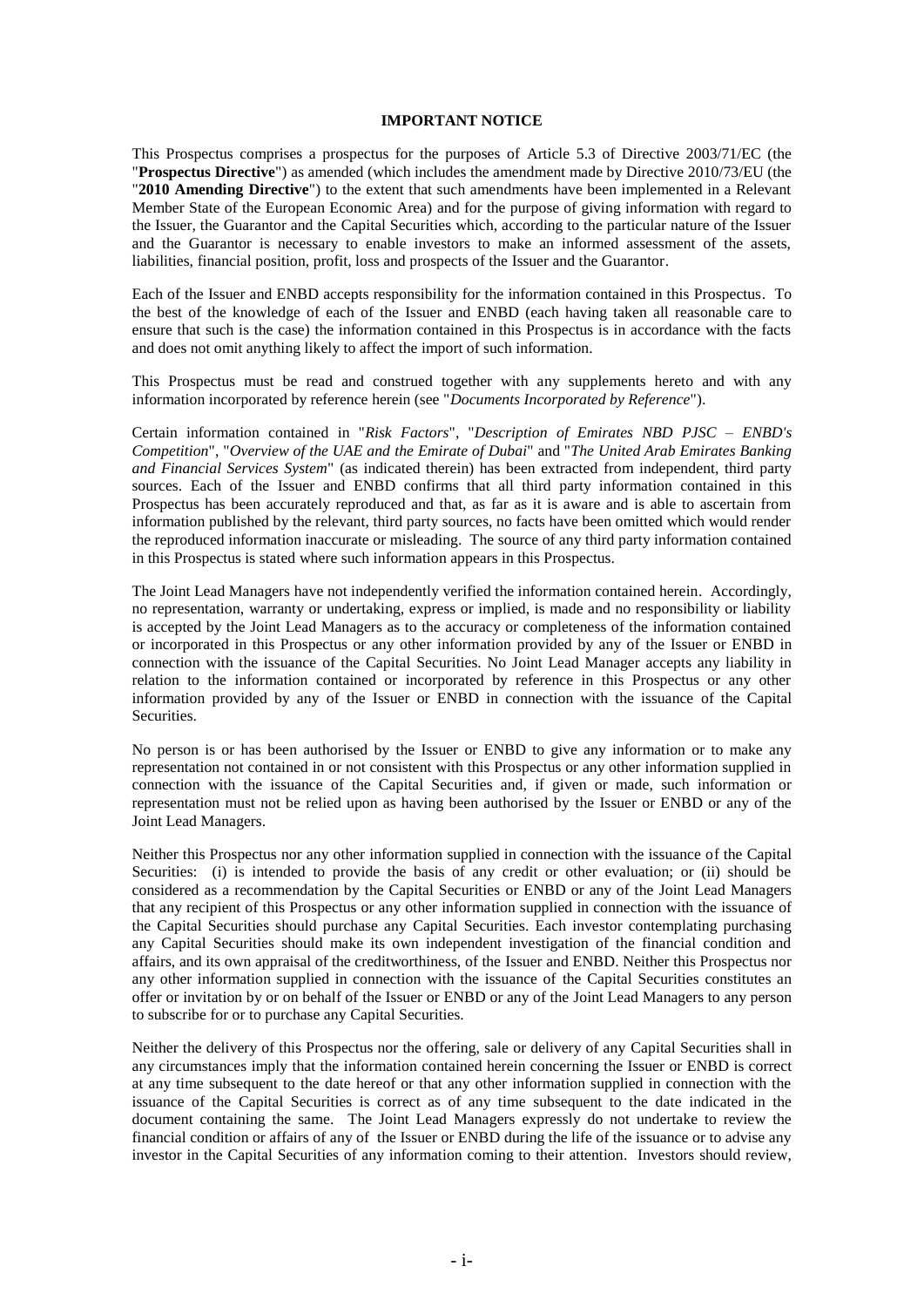*inter alia*, the most recently published documents incorporated by reference into this Prospectus when deciding whether or not to purchase any Capital Securities.

The Capital Securities have not been and will not be registered under the Securities Act and are subject to U.S. tax law requirements. Subject to certain exceptions, Capital Securities may not be offered, sold or delivered within the United States or to, or for the account or benefit of, U.S. Persons (see "*Subscription and Sale*")*.*

This Prospectus does not constitute an offer to sell or the solicitation of an offer to buy any Capital Securities in any jurisdiction to any person to whom it is unlawful to make the offer or solicitation in such jurisdiction. The distribution of this Prospectus and the offer or sale of Capital Securities may be restricted by law in certain jurisdictions. The Issuer, ENBD and the Joint Lead Managers do not represent that this Prospectus may be lawfully distributed, or that any Capital Securities may be lawfully offered, in compliance with any applicable registration or other requirements in any such jurisdiction, or pursuant to an exemption available thereunder, or assume any responsibility for facilitating any such distribution or offering. In particular, no action has been taken by the Issuer, ENBD or the Joint Lead Managers which is intended to permit a public offering of any Capital Securities or distribution of this Prospectus in any jurisdiction where action for that purpose is required. Accordingly, no Capital Securities may be offered or sold, directly or indirectly, and neither this Prospectus nor any advertisement or other offering material may be distributed or published in any jurisdiction, except under circumstances that will result in compliance with any applicable laws and regulations. Persons into whose possession this Prospectus or any Capital Securities may come must inform themselves about, and observe, any such restrictions on the distribution of this Prospectus and the offering and sale of Capital Securities. In particular, there are restrictions on the distribution of this Prospectus and the offer or sale of Capital Securities in Hong Kong, the United States, the United Kingdom, Japan, the United Arab Emirates, the Dubai International Financial Centre, the Kingdom of Saudi Arabia, the Kingdom of Bahrain, the State of Qatar (excluding the Qatar Financial Centre), the Qatar Financial Centre and the Cayman Islands (see "*Subscription and Sale*")*.*

Certain figures and percentages included in this Prospectus have been subject to rounding adjustments. Accordingly, figures shown in the same category presented in different tables may vary slightly and figures shown as totals in certain tables may not be an arithmetic aggregation of the figures which precede them.

All references in this document to "**U.S. dollars**", "**U.S.\$**" and "**\$**" refer to United States dollars, to "**Dirham**" and "**AED**" refer to United Arab Emirates Dirham and all references to "**euro**" and "**€**" refer to the currency introduced at the start of the third stage of European economic and monetary union pursuant to the Treaty establishing the European Community, as amended. In addition, all references in this Prospectus to "**UAE**" are to the United Arab Emirates and all references to "**Emirate**" are to an Emirate of the UAE.

This Prospectus includes forward-looking statements. All statements other than statements of historical facts included in this Prospectus may constitute forward-looking statements. Forward-looking statements generally can be identified by the use of forward-looking terminology, such as "may", "will", "expect", "intend", "estimate", "anticipate", "believe", "continue" or similar terminology. Although the Issuer and ENBD believe that the expectations reflected in their forward-looking statements are reasonable at this time, there can be no assurance that these expectations will prove to be correct.

The Capital Securities may not be a suitable investment for all investors. Each potential investor in the Capital Securities must determine the suitability of that investment in light of its own circumstances. In particular, each potential investor should:

- (a) have sufficient knowledge and experience to make a meaningful evaluation of the Capital Securities, the merits and risks of investing in the Capital Securities and the information contained or incorporated by reference in this Prospectus or any applicable supplement;
- (b) have access to, and knowledge of, appropriate analytical tools to evaluate, in the context of its particular financial situation, an investment in the Capital Securities and the impact the Capital Securities will have on its overall investment portfolio;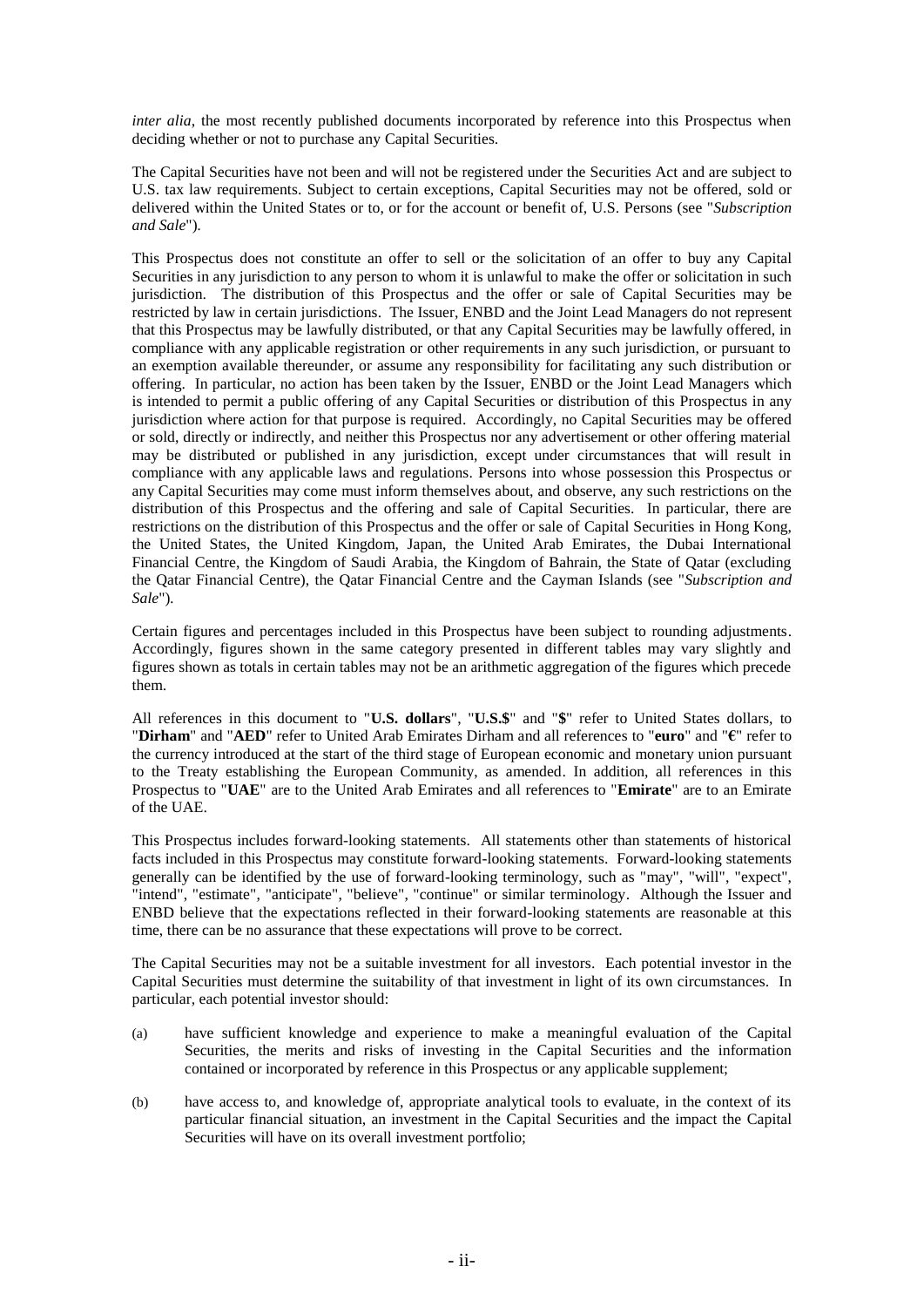- (c) have sufficient financial resources and liquidity to bear all of the risks of an investment in the Capital Securities, including Capital Securities with principal or interest payable in one or more currencies, or where the currency for principal or interest payments is different from the potential investor's currency;
- (d) understand thoroughly the terms of the Capital Securities and be familiar with the behaviour of any relevant indices and financial markets; and
- (e) be able to evaluate (either alone or with the help of a financial adviser) possible scenarios for economic, interest rate and other factors that may affect its investment and its ability to bear the applicable risks.

The Capital Securities are complex financial instruments. Sophisticated institutional investors generally do not purchase complex financial instruments as stand-alone investments. They purchase complex financial instruments as a way to reduce risk or enhance yield with an understood, measured, appropriate addition of risk to their overall portfolios. A potential investor should not invest in the Capital Securities unless it has the expertise (either alone or with a financial adviser) to evaluate how the Capital Securities will perform under changing conditions, the resulting effects on the value of the Capital Securities and the impact this investment will have on the potential investor's overall investment portfolio.

Legal investment considerations may restrict certain investments. The investment activities of certain investors are subject to legal investment laws and regulations, or review or regulation by certain authorities. Each potential investor should consult its legal advisers to determine whether and to what extent: (a) the Capital Securities are legal investments for it; (b) the Capital Securities can be used as collateral for various types of borrowing; and (c) other restrictions apply to its purchase or pledge of any Capital Securities. Financial institutions should consult their legal advisers or the appropriate regulators to determine the appropriate treatment of Capital Securities under any applicable risk based capital or similar rules.

### **STABILISATION**

In connection with the issue of the Capital Securities, HSBC Bank plc (the "**Stabilising Manager**") (or persons acting on behalf of the Stabilising Manager) may over-allot Capital Securities or effect transactions with a view to supporting the market price of the Capital Securities at a level higher than that which might otherwise prevail. However, there is no assurance that the Stabilising Manager (or persons acting on behalf of a Stabilising Manager) will undertake stabilisation action. Any stabilisation action or over-allotment may begin on or after the date on which adequate public disclosure of the terms of the offer of the Capital Securities is made and, if begun, may be ended at any time, but it must end no later than the earlier of thirty (30) days after the issue date of the Capital Securities and sixty (60) days after the date of the allotment of the Capital Securities. Any stabilisation action or over-allotment must be conducted by the stabilising manager (or persons acting on behalf of any stabilising manager) in accordance with all applicable laws and rules.

#### **KINGDOM OF SAUDI ARABIA NOTICE**

This Prospectus may not be distributed in the Kingdom of Saudi Arabia except to such persons as are permitted under the Offers of Securities Regulations issued by the Capital Market Authority of the Kingdom of Saudi Arabia (the "**Capital Market Authority**").

The Capital Market Authority does not make any representations as to the accuracy or completeness of this Prospectus, and expressly disclaims any liability whatsoever for any loss arising from, or incurred in reliance upon, any part of this Prospectus. Prospective purchasers of the Capital Securities should conduct their own due diligence on the accuracy of the information relating to the Capital Securities. If a prospective purchaser does not understand the contents of this Prospectus he or she should consult an authorised financial adviser.

#### **CAYMAN ISLANDS NOTICE**

No invitation may be made to any member of the public of the Cayman Islands to subscribe for the Capital Securities.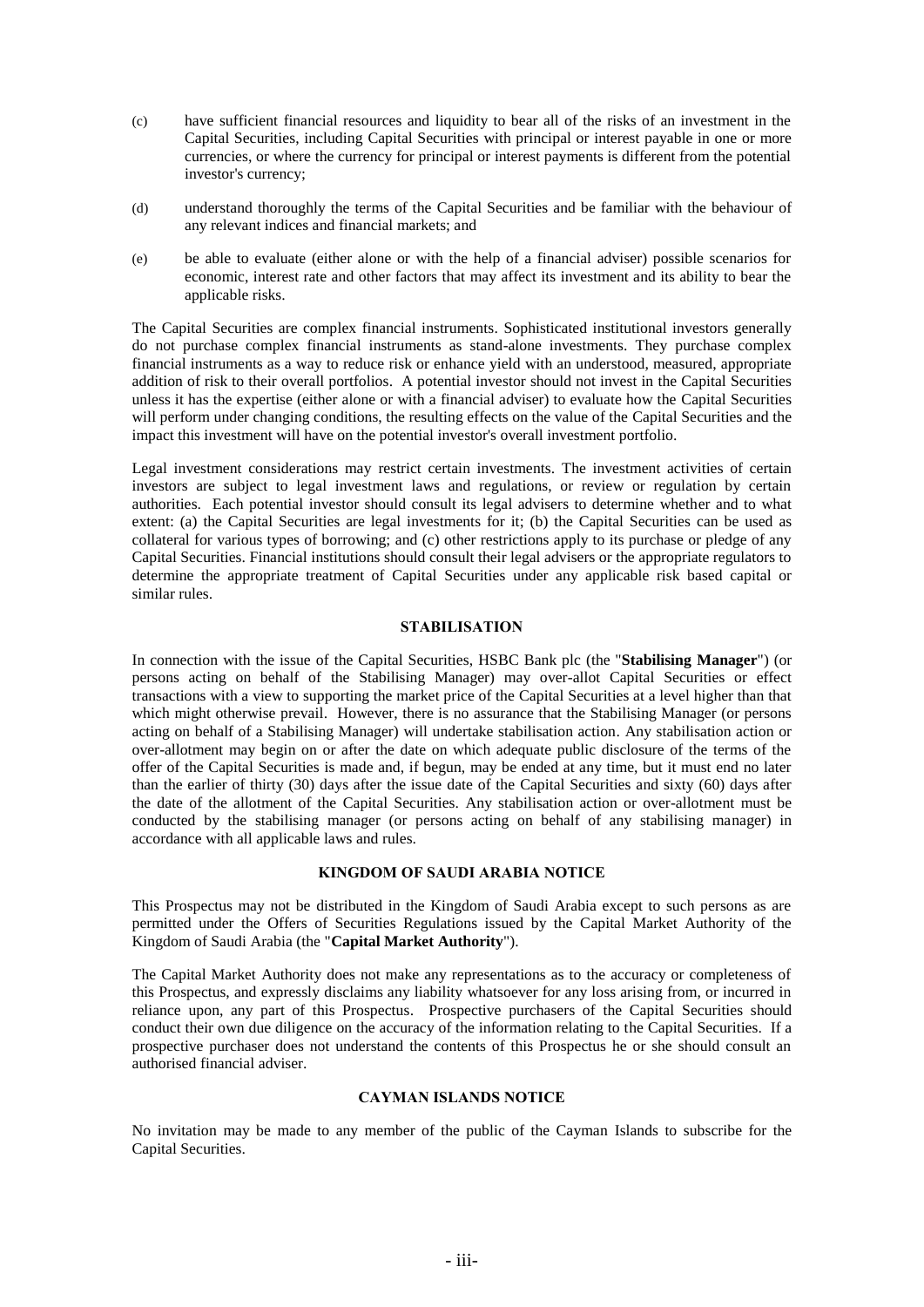#### **NOTICE TO BAHRAIN RESIDENTS**

In relation to investors in the Kingdom of Bahrain, securities issued in connection with this Prospectus and related offering documents may only be offered in registered form to existing account holders and accredited investors as defined by the Central Bank of Bahrain ("**CBB**") in the Kingdom of Bahrain where such investors make a minimum investment of at least U.S.\$100,000 or any equivalent amount in other currency or such other amount as the CBB may determine.

This offer does not constitute an offer of securities in the Kingdom of Bahrain in terms of Article (81) of the Central Bank and Financial Institutions Law 2006 (decree Law No. 64 of 2006). This Prospectus and related offering documents have not been and will not be registered as a prospectus with the CBB. Accordingly, no securities may be offered, sold or made the subject of an invitation for subscription or purchase nor will this Prospectus or any other related document or material be used in connection with any offer, sale or invitation to subscribe or purchase securities, whether directly or indirectly, to persons in the Kingdom of Bahrain, other than to accredited investors for an offer outside Bahrain.

The CBB has not reviewed, approved or registered the Prospectus or related offering documents and it has not in any way considered the merits of the securities to be offered for investment, whether in or outside the Kingdom of Bahrain. Therefore, the CBB assumes no responsibility for the accuracy and completeness of the statements and information contained in this document and expressly disclaims any liability whatsoever for any loss howsoever arising from reliance upon the whole or any part of the content of this document. No offer of securities will be made to the public in the Kingdom of Bahrain and this Prospectus must be read by the addressee only and must not be issued, passed to, or made available to the public generally.

#### **NOTICE TO RESIDENTS OF THE STATE OF QATAR**

This Prospectus does not and is not intended to constitute an offer, sale or delivery of the Capital Securities under the laws of the State of Qatar and has not been and will not be reviewed or approved by or registered with the Qatar Financial Markets Authority or Qatar Central Bank. The Capital Securities are not and will not be traded on the Qatar Exchange.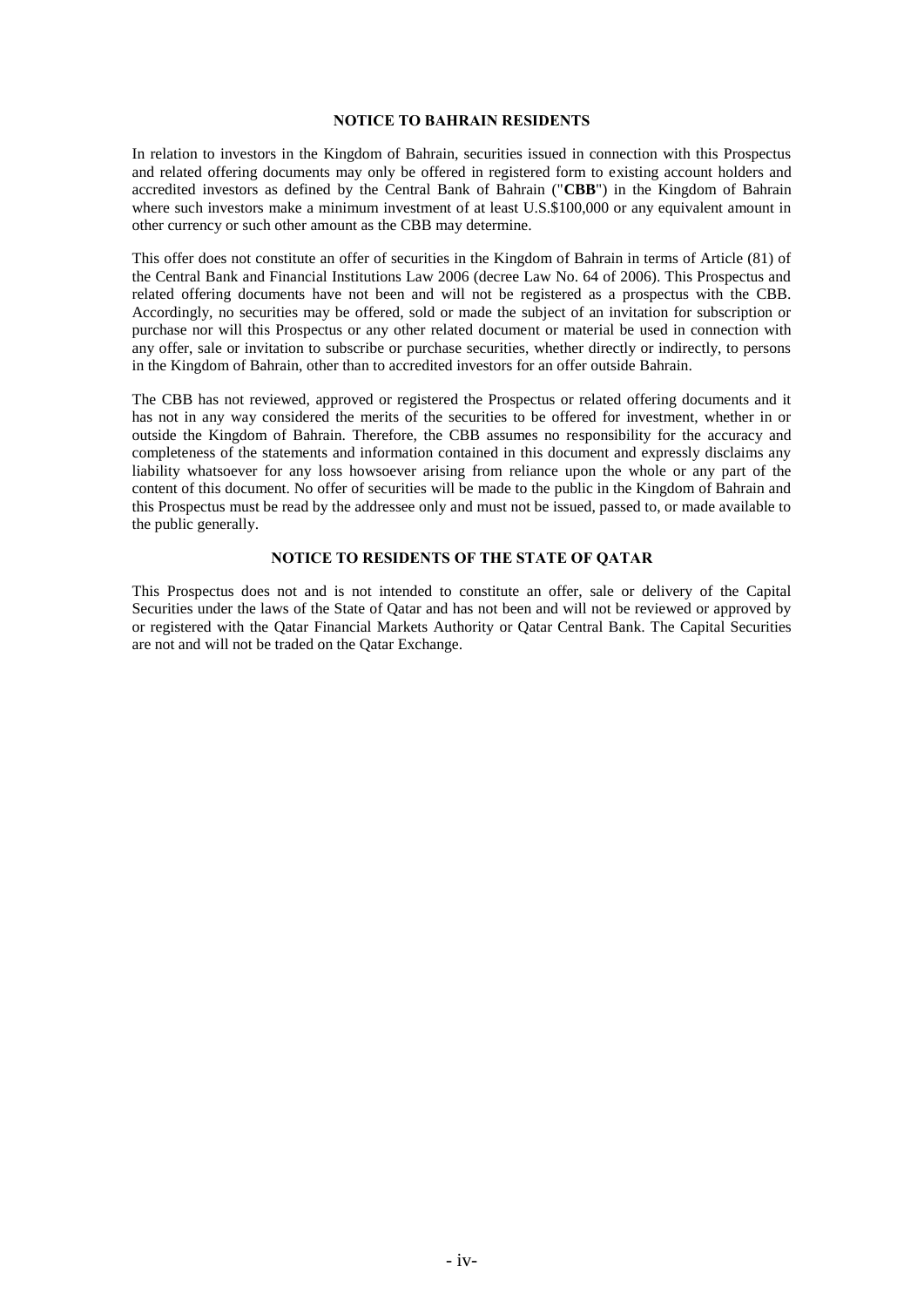# **CONTENTS**

# Page

| THE UNITED ARAB EMIRATES BANKING AND FINANCIAL SERVICES SYSTEM  98 |
|--------------------------------------------------------------------|
|                                                                    |
|                                                                    |
|                                                                    |
|                                                                    |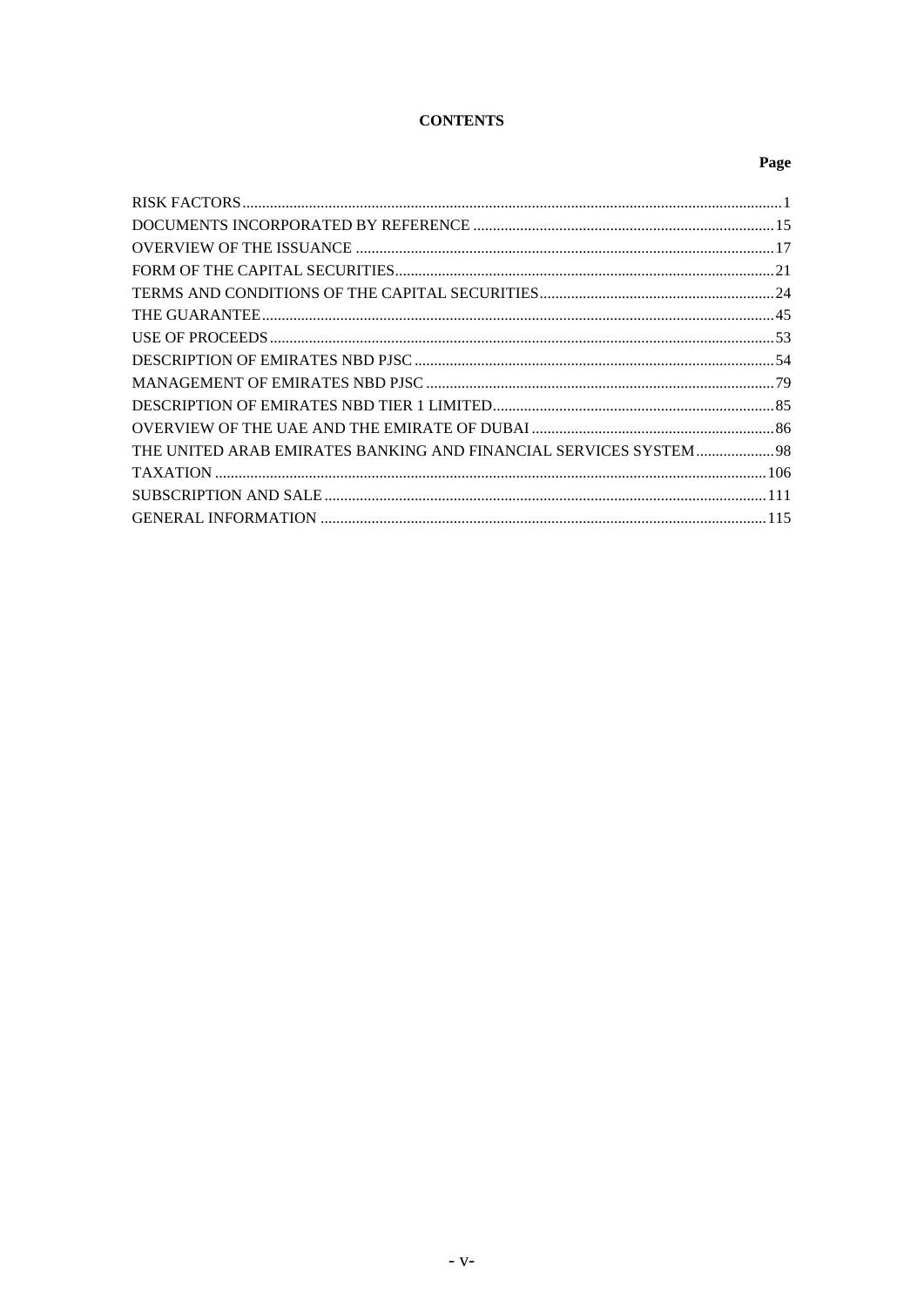#### **RISK FACTORS**

*Each of the Issuer and ENBD believes that the following factors may affect their ability to fulfil their obligations under the Capital Securities or under the Guarantee, respectively. All of these factors are contingencies which may or may not occur and neither the Issuer nor ENBD is in a position to express a view on the likelihood of any such contingency occurring.*

*In addition, factors which are material for the purpose of assessing the market risks associated with the Capital Securities are also described below.*

*Each of the Issuer and ENBD believes that the factors described below represent the principal risks inherent in investing in the Capital Securities, but the inability of either the Issuer or ENBD to pay interest, principal or other amounts on or in connection with any Capital Securities or to pay any amount in respect of the Guarantee, respectively, may occur for other reasons and neither the Issuer nor ENBD represents that the statements below regarding the risks of holding any Capital Securities are exhaustive. Prospective investors should also read the detailed information set out elsewhere in this Prospectus and reach their own views prior to making any investment decision.*

*Words and expressions defined in* "*Form of the Capital Securities*" *and* "*Terms and Conditions of the Capital Securities*" *shall have the same meanings in this section.*

#### **Factors that may affect the Issuer's ability to fulfil its obligations under the Capital Securities**

#### *The Issuer has a limited operating history and no material assets*

At the date of this Prospectus, the Issuer is an exempted company with limited liability, incorporated under the laws of the Cayman Islands on 15 April 2013 and has a limited operating history. The Issuer will not engage in any business activity other than the issuance of the Capital Securities, the issuance of shares in its capital and other activities incidental or related to the foregoing. The Issuer is not expected to have any income except payments received from ENBD, which will be the only material sources of funds available to meet the claims of the holders of the Capital Securities. As a result, the Issuer is subject to all of the risks to which ENBD is subject, to the extent that such risk could limit ENBD's ability to satisfy in full and on a timely basis its obligations to the Issuer under the Guarantee.

As the Issuer is a Cayman Islands company, it may not be possible for holders of the Capital Securities to effect service of process outside of the Cayman Islands.

#### **Factors that may affect ENBD's ability, in its capacity as Guarantor, to fulfil its obligations under the Capital Securities and/or the Guarantee**

#### *Principal shareholder and governmental interests*

As at the date of this Prospectus, the Government of Dubai indirectly holds 55.6 per cent. of the total issued share capital of ENBD. Investment Corporation of Dubai ("**ICD**"), which is wholly-owned by the Government of Dubai, holds shares in ENBD directly. However, the Government of Dubai does not explicitly or implicitly guarantee the financial obligations of ENBD (including in respect of the Capital Securities and the Guarantee) nor does it, like any other shareholder (acting through ICD), have any legal obligation to provide any support or additional funding for any of ENBD's future operations.

Investors should also be aware that in June 2009, Emirates Bank International PJSC issued AED 4 billion of Tier 1 securities to ICD in order to help satisfy the requirements of the UAE Central Bank. Following the amalgamation of EBI and National Bank of Dubai PJSC ("**NBD**") with ENBD, described further at "*Description of Emirates NBD PJSC*" below, ENBD was considered to be the issuer of the securities.

However, notwithstanding the Tier 1 securities issued to ICD described in the previous paragraph, the funding support received from the UAE Federal Government during the difficult period of the global financial crisis that occurred from late 2008 to early 2009 and the conversion of AED 12.6 billion of deposits from the UAE Federal Government with ENBD into Tier 2 capital in March 2009 (see "– *Capital Adequacy*" under "*Description of Emirates NBD PJSC*" below), neither the Government of Dubai nor the UAE Federal Government are under any obligation to continue to invest in, make deposits with, do business with or otherwise support ENBD. The Government of Dubai and the UAE Federal Government may, whether directly or through government-owned entities, at any time and for any reason,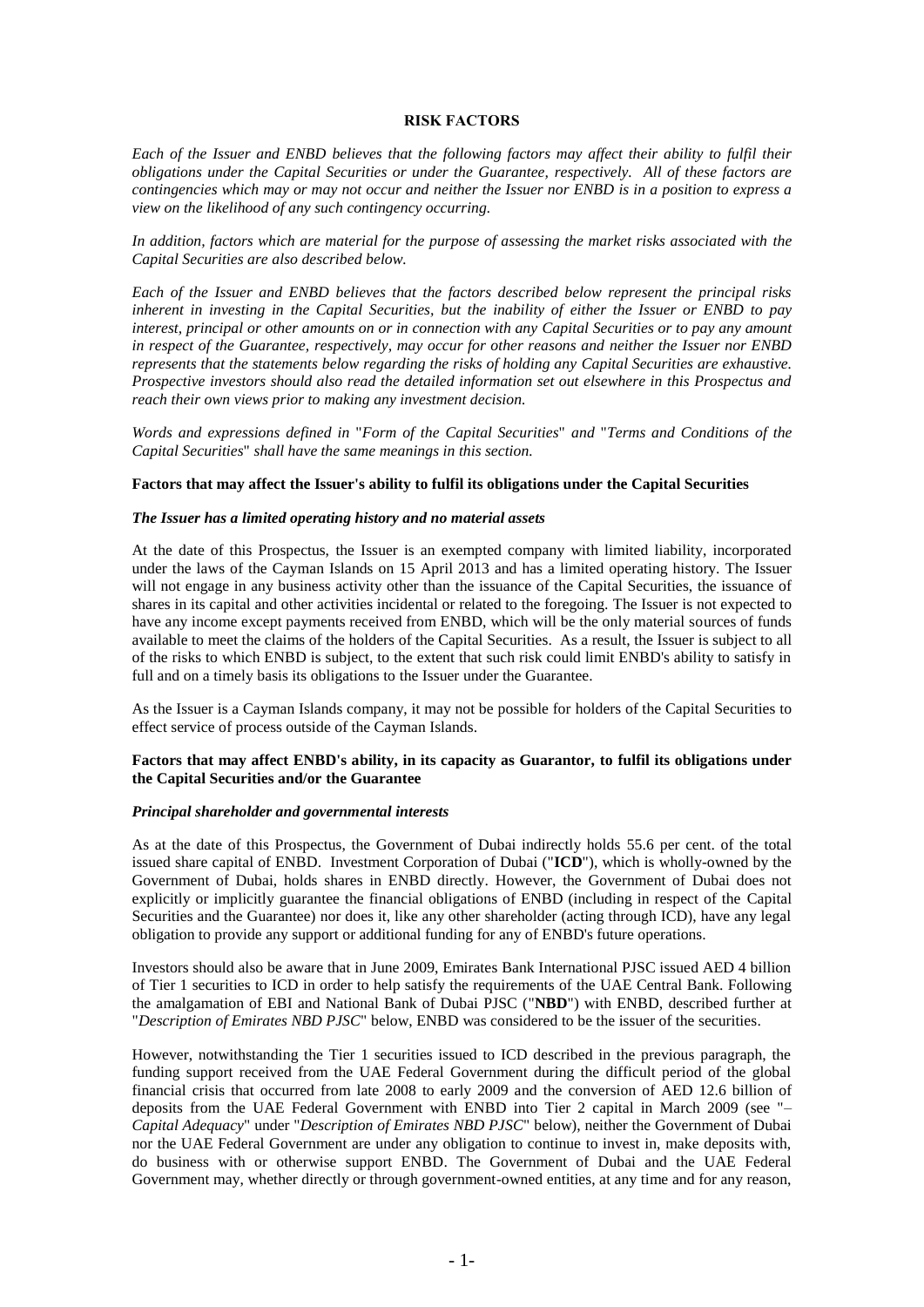dispose of its investments in, withdraw its deposits from, cease to do business with or otherwise cease to support ENBD. The reduction or elimination of governmental support could have a material adverse effect on the business, results of operations, financial condition and prospects of ENBD.

### *Competition*

Generally, the banking market in the UAE has been a relatively protected market with high regulatory and other barriers to entry for foreign financial institutions. However, should some of these barriers be removed or eased in the future, either voluntarily or as a result of the UAE's obligations to the World Trade Organisation (the "**WTO**"), the Gulf Cooperation Council (the "**GCC**") or any other similar entities, it is likely to lead to a more competitive environment for ENBD and other domestic financial institutions. Such increase in competition could have a material adverse effect on the business, results of operations, financial condition and prospects of ENBD (see also "*Description of Emirates NBD PJSC* – *ENBD's Competition*" below).

#### *Foreign exchange movements may adversely affect the profitability of ENBD*

ENBD maintains its accounts and reports its results in AED. The UAE dirham has been pegged at a fixed exchange rate to the U.S. dollar since 22 November 1980. ENBD is exposed to the potential impact of any alteration to or abolition of this foreign exchange peg.

### *Majority of business in the UAE*

ENBD has the majority of its operations and assets in the UAE and accordingly its business may be affected by the financial, political and general economic conditions prevailing from time to time in the UAE and/or the Middle East generally.

These markets are subject to greater risks than more developed markets, including in some cases significant legal, economic and political risks. Accordingly, investors should exercise particular care in evaluating the risks involved and must decide for themselves whether, in the light of those risks, their investment is appropriate. Generally, investment is only suitable for sophisticated investors who fully appreciate the significance of the risks involved (see also "– *Risks factors relating to the UAE and the Middle East* – *Political, economic and related considerations*" below).

# *Importance of key personnel*

ENBD's ability to maintain and grow its business will depend, in part, on its ability to continue to recruit and retain qualified and experienced banking and management personnel. ENBD may face challenges in recruiting and retaining qualified personnel to manage its business from time to time and, if it is to continue to grow, will need to continue to increase its employee numbers.

Additionally, the UAE Federal Government has a recommended policy that companies operating in the UAE recruit UAE nationals representing at least 4 per cent. of their total employees each year. In common with other banks in the UAE, ENBD experiences a shortage of, and competition to recruit and retain, qualified UAE national employees. If ENBD is unable to meet or exceed the UAE Federal Government's recommended policy for recruiting UAE nationals, it may be subject to legal penalties including with respect to its current licences, and may be prevented from obtaining additional licences necessary in order to allow it to expand its business. Due to UAE federal labour laws, ENBD may also face difficulties that could delay or prevent dismissal of underperforming UAE national employees.

ENBD believes that it has effective staff recruitment, training and incentive programmes in place, if it was unable to retain key members of its senior management and/or remove under-performing staff and/or hire new qualified personnel in a timely manner, this could have a material adverse effect on its business, results of operations, financial condition and prospects.

### *Risks relating to the business of ENBD*

In the course of its business activities, ENBD is exposed to a variety of risks, the most significant of which are market risks, liquidity risks, credit risks and operational risks.

In the last four years in particular, difficult macro-economic and financial market conditions have affected and could continue to materially adversely affect ENBD's business.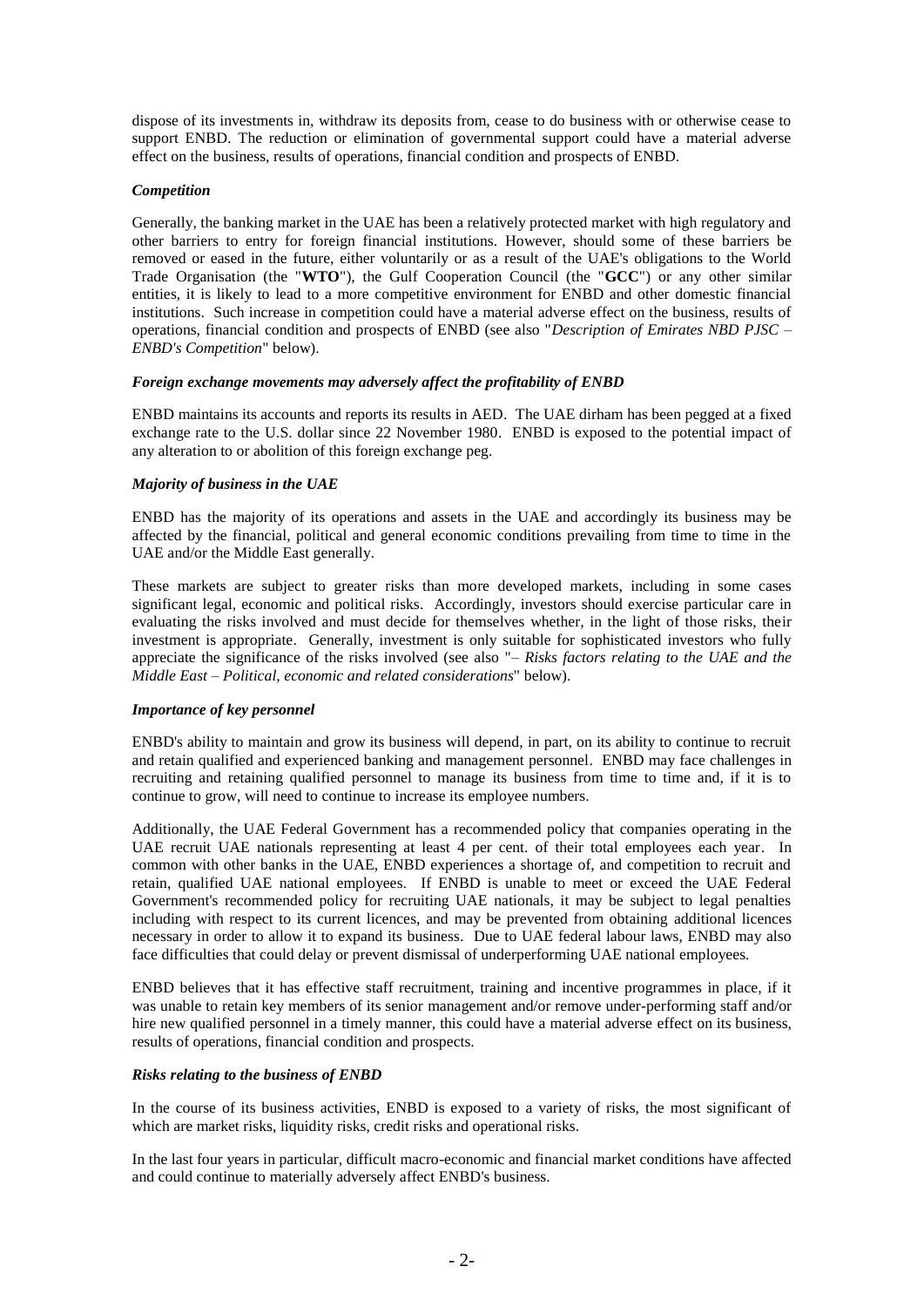#### *Market risks*

Since the second half of 2007, disruptions in global capital and credit markets, coupled with the re-pricing of credit risk and the deterioration of the real estate markets in the United States, Europe, the UAE, the other countries of the GCC and elsewhere, have created difficult conditions in the financial markets. These conditions have resulted in historically high levels of volatility across many markets (including capital markets) and the failures of a number of financial institutions in the United States and Europe. Further market disruption may be caused by certain European countries experiencing debt servicing problems.

The countries of the GCC were affected by the global financial crisis in the second half of 2007, however, the most significant adverse effects only impacted the region in the second half of 2008. Since then, there has been a significant slowdown or reversal of the high growth rates that had been experienced by many countries within the GCC and the UAE, especially in Dubai (as described further in the next paragraph). Consequently, certain sectors of the GCC economy that had benefited from the high rate of growth, such as real estate, construction and financial institutions, have been materially adversely affected by the crisis.

During the second half of 2008 and into 2009, world oil prices fell by approximately 70 per cent. with the OPEC Reference Basket price falling from its peak level of U.S.\$140 per barrel in July 2008 to around U.S.\$43 per barrel in February 2009, before returning to above U.S.\$108 in December 2012. According to the OPEC website, the price of the OPEC Reference Basket had a year-end figure in 2008 of U.S.\$94.45 per barrel, a year-end figure in 2009 of U.S.\$61.06 per barrel, a year-end figure in 2010 of U.S.\$77.45 per barrel, a year-end figure in 2011 of U.S.\$107.46 per barrel and a year-end figure in 2012 of U.S.\$109.45 per barrel. Oil prices remain volatile and have the potential to adversely affect the UAE economy in the future. In addition, the credit crisis in the global financial markets, which was particularly acute in 2008 and 2009, and the resultant deterioration in the global economic outlook led to a general reduction in liquidity and available financing and generally increased financing costs. These events affected Dubai and the UAE in a number of ways. First, gross domestic product ("**GDP**") was adversely affected in 2009 reflecting the significant contributions of the oil and gas sector to the UAE's GDP and, in the case of Dubai, through the impact of these events on the construction and real estate sectors. Second, the UAE's trade surplus declined in 2009 reflecting the reduced value of hydrocarbon exports and its current account balance was additionally impacted as a result of declining services receipts and lower investment income. Third, certain "government related entities" wholly or substantially owned by the Government of Dubai have suffered from asset value deterioration and limited cash flow. Although Dubai enjoys a relatively diverse economy, with the oil sector accounting for 1.5 per cent. of Dubai's GDP in 2011, any significant impact on international oil prices may have a negative impact on regional spending and liquidity and consequently is likely to affect Dubai's economy indirectly through its impact on the trade, construction, real estate, tourism and banking sectors in particular, given also the openness of the economy with no capital or exchange controls.

In response to the global financial crisis, governments and regulators in the UAE, Europe, the United States and other jurisdictions enacted legislation and took measures intended to help stabilise the financial system and increase the flow of credit to their economies. These measures included recapitalisation through the purchase of securities issued by financial institutions (including ordinary shares, preferred shares, or other hybrid or quasi-equity instruments), guarantees by governments outside of the UAE of debt issued by financial institutions, and government-sponsored mergers and acquisitions of and divestments by financial institutions. There can be no assurance that any or all of these measures will continue to positively affect volatility and credit availability or that governments will continue to support recovery in this way.

Whilst ENBD believes that it has implemented the appropriate policies, systems and processes to control and mitigate these risks (please see "*Description of Emirates NBD PJSC* – *Risk Management*"), investors should note that a worsening of current financial market conditions could lead to further decreases in investor and consumer confidence, further market volatility, further economic disruption and, as a result, could have an adverse effect on the business, results of operations, financial condition and prospects of each of the Issuer and the Guarantor irrespective of steps currently taken to adequately control these risks.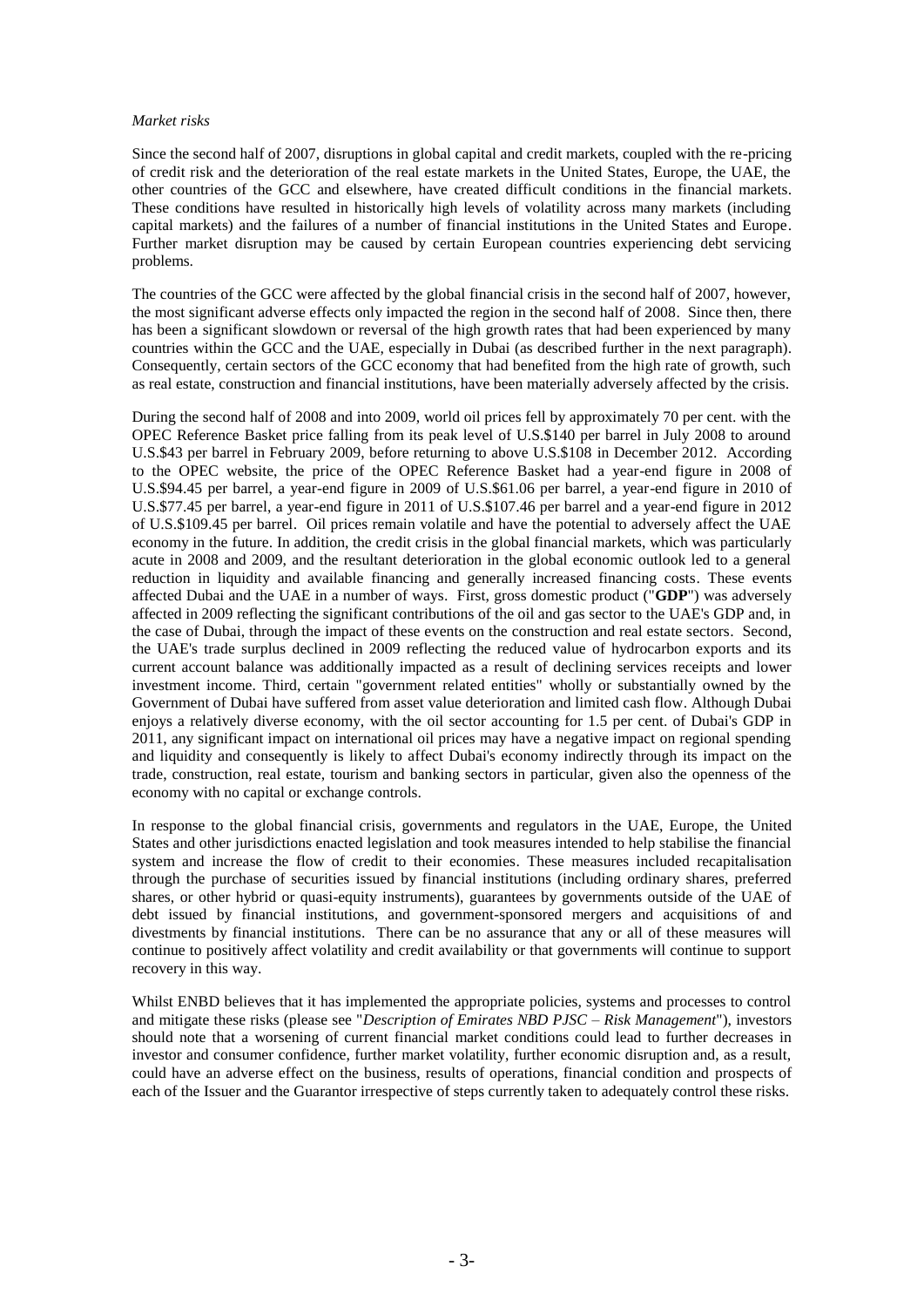#### *Liquidity risks*

Liquidity risks could arise from the inability of ENBD to anticipate and provide for unforeseen decreases or changes in funding sources which could have adverse consequences on the ability of ENBD to meet its obligations when they fall due.

Since the second half of 2008, a liquidity crisis has existed in the global credit markets which initially arose because of a large number of borrower defaults in the sub-prime mortgage loan market in the United States of America, but which has expanded to affect all levels of the international economy.

Liquidity is essential to the business of ENBD and the UAE financial markets have shown comparatively reduced levels of liquidity since the third quarter of 2008. In response, the UAE Ministry of Finance and the UAE Central Bank have taken a number of measures (UAE Ministry of Finance deposits and UAE Central Bank funding support) in an attempt to improve the liquidity levels in Dubai and the UAE. Whilst ENBD and other UAE banks generally currently enjoy healthy levels of liquidity there is no guarantee that this will persist.

#### *Credit risks*

Credit risks arising from adverse changes in the credit quality and recoverability of loans/financing receivables, advances and amounts due from counterparties are inherent in the business of ENBD. Credit risks could arise from a deterioration in the credit quality of specific counterparties of ENBD, from a general deterioration in local or global economic conditions or from systemic risks with the financial systems, all of which could affect the recoverability and value of the assets of ENBD and which could cause an increase in the provisions for the impairment of its assets and other credit exposures.

As mentioned above under "– *Risks relating to the business of ENBD*"*,* the UAE economy has been negatively impacted by the global economic downturn, which has affected some of the UAE's key economic sectors including trade, tourism, real estate and commerce. As a result of these recent adverse market conditions, certain of the customers to which ENBD directly extends credit and counterparties of ENBD have experienced, and may continue to experience, decreased revenues, financial losses, insolvency, difficulty in obtaining access to financing, increased funding costs and problems servicing their debt obligations or other expenses as they become due. Accordingly, ENBD may experience a higher level of credit defaults (including impaired loans and consequential increases in impairment allowances for doubtful loans and advances) in the immediate future, which could have a material adverse effect on its financial condition and results of operations.

#### *Operational risks*

Operational risks and losses can result from fraud, error by employees, failure to document transactions properly or to obtain proper internal authorisation, failure to comply with regulatory requirements and conduct of business rules, the failure of internal systems, equipment and external systems and occurrence of natural disasters. Although ENBD has implemented risk controls and loss mitigation strategies and substantial resources are devoted to developing efficient procedures, it is not possible to eliminate any of the operational risks entirely, which could have a material adverse effect on its financial condition and results of operations.

Notwithstanding anything in this operational risks risk factor, this risk factor should not be taken as implying that ENBD will be unable to comply with its obligations as a company with securities: (i) admitted to the Official List and its obligations as a supervised firm regulated by the CSSF; and/or (ii) admitted to the DFSA's Official List of securities and consequent obligations.

#### *Concentration risk*

Concentrations in the loan/financing receivable and deposit portfolio of ENBD subject it to risks from default by its larger borrowers, from exposure to particular sectors of the UAE economy and from withdrawal of large deposits. The loans and receivables/finance receivables portfolio of ENBD shows industry and borrower concentration.

The ten largest private sector borrowers (which excludes those borrowers which are either wholly or majority owned by the Government of Dubai or the Ruler of Dubai, H.H. Sheikh Mohammed bin Rashid Al Maktoum) of ENBD and its subsidiaries (together with ENBD, the "**Group**") represented 8.5 per cent.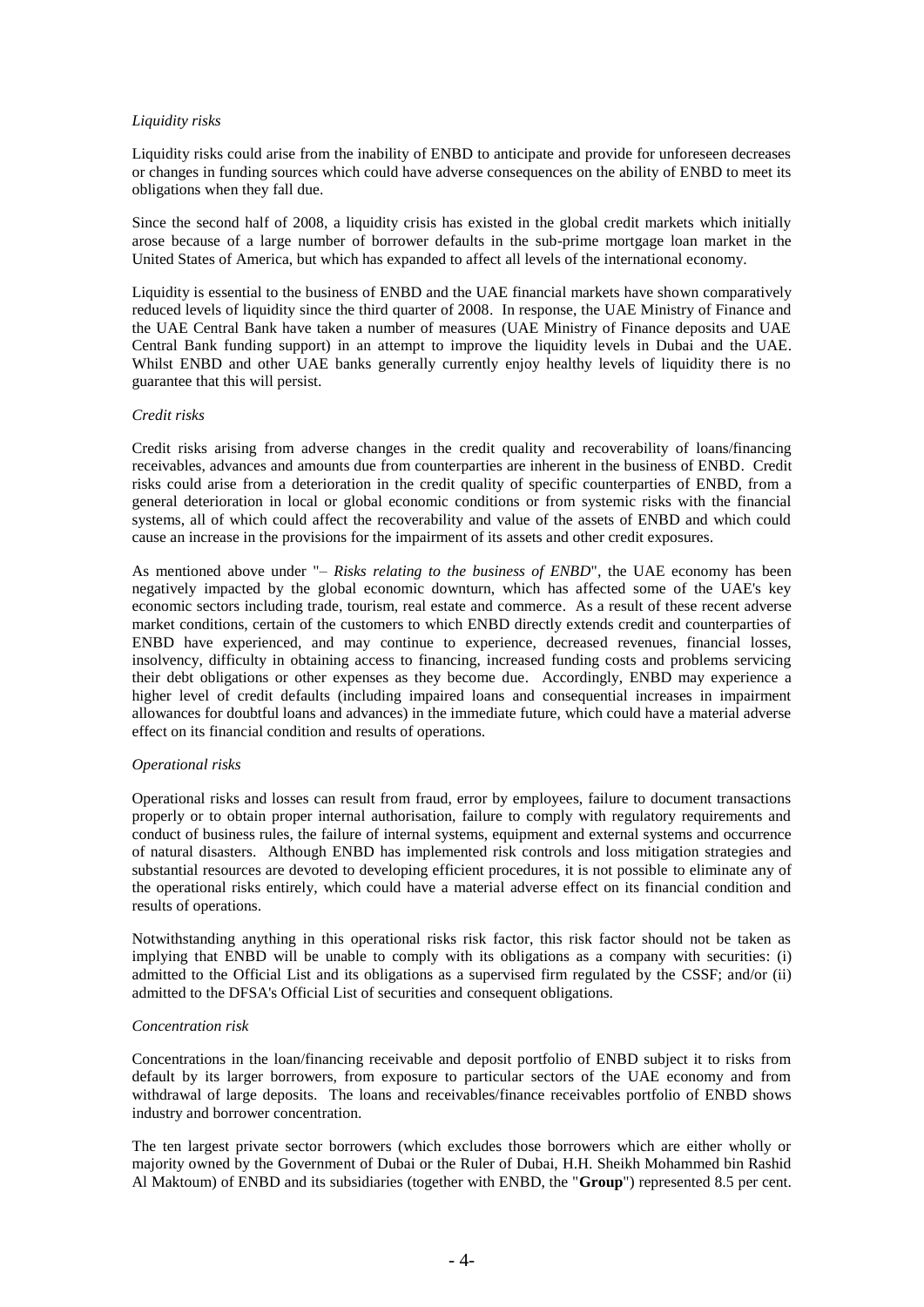of its total loans and receivables as at 31 December 2012. As at 31 December 2012, ENBD's largest funded exposure to a private sector borrower was AED 3.1 billion, which constitutes 1.3 per cent. of its total loans and receivables (as at 31 December 2012) and 7 per cent. of its total regulatory capital (total regulatory capital being AED 45.0 billion as at 31 December 2012).

In terms of the industry concentration of the Group's total credit risk portfolio, as at 31 December 2012, banks and financial institutions accounted for 13.9 per cent. construction and real estate combined accounted for 16.1 per cent. trade and manufacturing accounted for 6.5 per cent. government accounted for 32.1 per cent. personal finance accounted for 17.7 per cent. and other sectors accounted for 13.7 per cent.

As at 31 December 2012, the Group's wholesale banking customers represented 37.4 per cent. of its combined total deposits. Although ENBD considers that it has adequate access to sources of funding, the withdrawal of a significant portion of these large deposits may have an adverse effect on ENBD's financial condition or results of operations as well as its ability to meet the UAE Central Bank target stable resources ratio of 100 per cent. A downturn in the fortunes of any of ENBD's depositors, or in the sectors in which they operate, could have a material adverse effect on the financial condition or results of operations of ENBD.

#### *Real estate exposure*

As at 31 December 2012, exposures to real estate and construction constituted 12.8 per cent. and 3.3 per cent. respectively, of the Group's total credit risk portfolio. The Group's total funded real estate and construction exposure stood at AED 38.1 billion.

Between late 2008 and the second quarter of 2009, a real estate correction took place in Dubai's real estate market such that according to the Colliers International House Price Index ("**The Colliers Index**"), the average price of residential property in Dubai decreased by 50.5 per cent. between the third quarter of 2008 and the second quarter of 2009. Since the second quarter of 2009, the average price of residential property in Dubai has remained relatively constant, such that, according to The Colliers Index, the price of residential property in the fourth quarter of 2012 had only increased marginally from the prices recorded in the second quarter of 2009. Further, according to a report entitled "*Dubai Real Estate Market Overview*" published by Jones Lang LaSalle, covering the fourth quarter of 2012, the average prime rentals price for commercial office property in Dubai has remained stable since the fourth quarter of 2010.

A further real estate correction or default of ENBD's main real estate-related clients could have a material adverse effect on the financial condition and results of operation of ENBD.

#### *Changes in Accounting Policies*

Potential future changes to accounting policies or reclassifications could have a material adverse effect on the financial condition or results of operation of ENBD.

# **Risk factors relating to the UAE and the Middle East**

#### *Political, economic and related considerations*

While the UAE has historically enjoyed significant economic growth and relative political stability, there can be no assurance that such growth or stability will continue. Investors should note that ENBD's businesses and financial performance may be affected by the financial, political and general economic conditions prevailing from time to time in the UAE and the Middle East. This is particularly so in light of significant adverse financial and economic conditions experienced worldwide commencing in early 2008. Since that time, there has been a slowdown or reversal of the high rates of growth that had been experienced by many countries within the GCC and the UAE, especially in Dubai. Consequently, certain sectors of the GCC economy such as financial institutions that had benefitted from such high growth rates, have been adversely affected by the crisis.

No assurance can be given that the UAE Government will not implement regulations or fiscal or monetary policies, including policies, regulations, or new legal interpretations of existing regulations, relating to or affecting taxation, interest rates or exchange controls, or otherwise take actions which could have an adverse effect on ENBD's business, financial condition, results of operations, prospects or ability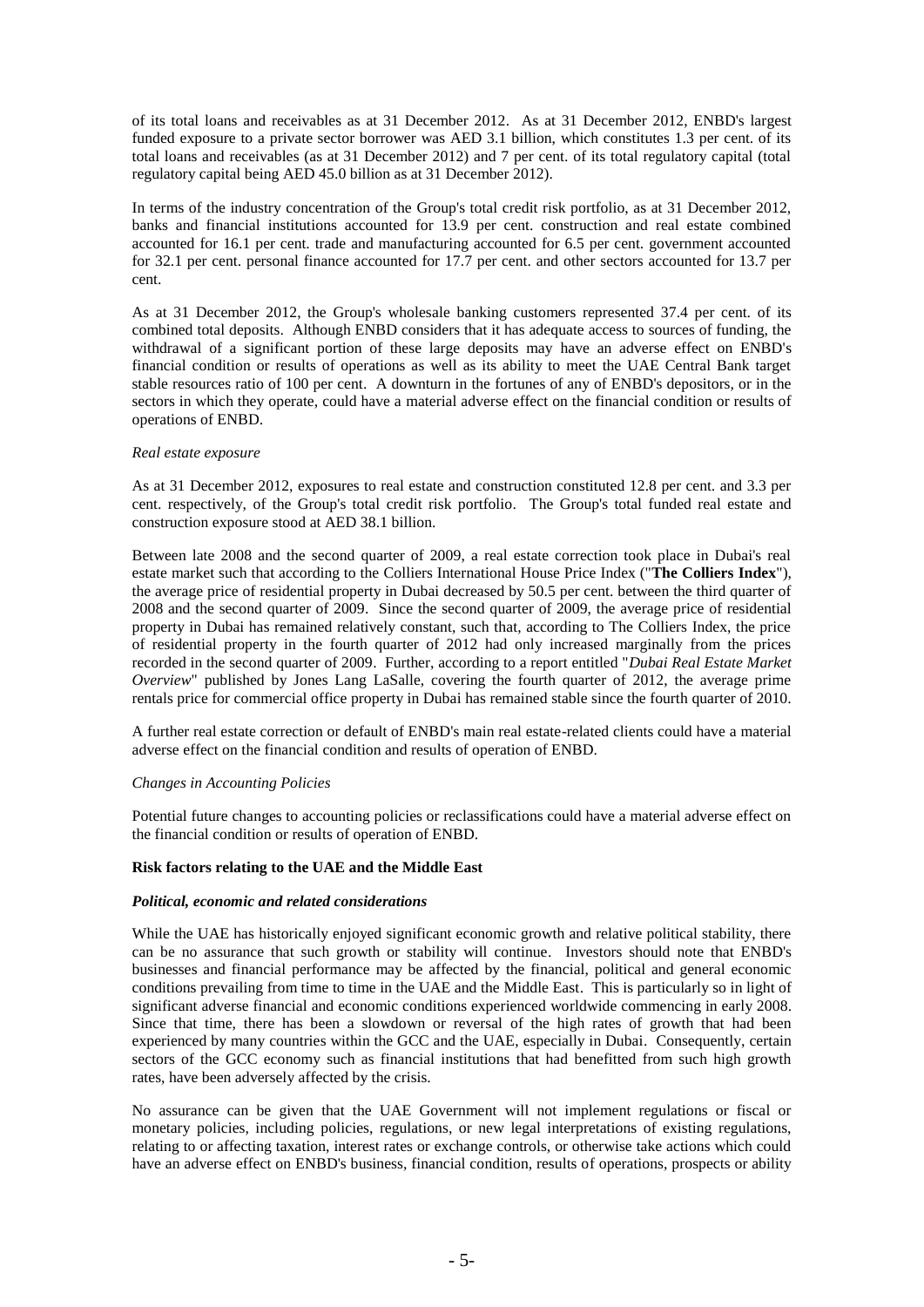to perform its obligations under the Guarantee, or which could adversely affect the market price and liquidity of the Capital Securities.

The UAE is seen as a relatively stable political environment with generally healthy international relations. However, as a country located in the Middle East and North Africa ("**MENA**") region, there is a risk that regional geopolitical instability could impact the UAE and it should be noted that in the first half of 2011 there was significant political and social unrest, including violent protests and armed conflict, in a number of countries in the MENA region, with armed conflict in Syria ongoing as at the date of this Prospectus. The situation has caused significant disruption to the economies of affected countries and has had a destabilising effect on oil and gas prices. Continued instability affecting the countries in the MENA region could adversely impact the UAE, although to date the impact on Dubai and the UAE has not been significant.

Dubai is also dependent on expatriate labour and has made significant efforts in recent years to attract high volumes of foreign businesses and tourists to the Emirate (see "*Overview of the UAE and the Emirate of Dubai – Population*"*).* These steps make it potentially more vulnerable should regional instability increase.

A general downturn, political instability or instability in certain sectors of the UAE or the regional economy could have an adverse effect on ENBD's businesses, financial condition, results of operations and prospects.

### *Impact of regulatory changes*

ENBD is subject to a number of prudential and regulatory controls designed to maintain the safety and soundness of banks, ensure its compliance with economic, social and other objectives and limit their exposure to risk. These regulations include UAE federal laws and regulations (particularly those of the UAE Federal Government and the UAE Central Bank), as well as the laws and regulations of the other countries in which ENBD operates – in particular, see "*The United Arab Emirates Banking and Financial Services System – Response to the Global Financial Crisis – Capital*"*.* Such regulations may limit ENBD's ability to increase its loan/financing receivable portfolios or raise capital or may increase its cost of doing business. In addition, as a result of the current financial crisis, the regulations currently governing UAE commercial banks are being reviewed, which may lead to the establishment of more stringent regulations in the future. Any changes in such laws and regulations and/or the manner in which they are interpreted or enforced may have a material adverse effect on ENBD's business, results of operations, financial condition and prospects. In particular, changes in UAE Central Bank regulations or policy may affect ENBD's reserves, provisions, impairment allowances and other applicable ratios. Furthermore, non-compliance with regulatory guidelines could expose ENBD to potential liabilities and fines. Although ENBD works closely with its regulators and continually monitors the situation, future changes in regulation, fiscal or other policies cannot be predicted and are beyond its control.

### *The GCC may enter into a monetary union*

There is the possibility that the Kingdom of Bahrain, the State of Kuwait, the Kingdom of Saudi Arabia and the State of Qatar may each abandon their respective national currencies in favour of a single GCC currency within the next few years. If a single GCC currency is adopted, the necessary convergence of laws, policies and procedure will bring significant changes to the economic and political infrastructure in each of the GCC states. As yet there has been no announcement of an official timetable for the progression of monetary union and there are currently no details of new legislation or policies. Investors should, however, be aware that new legislation and any resulting shift in policy and procedure in the UAE could affect the ability of ENBD to perform its obligations under the Guarantee.

### *Enforcement risks*

### *UAE bankruptcy law*

In the event of the insolvency of ENBD, UAE bankruptcy law may adversely affect its ability to perform its obligations under the Guarantee. There is little precedent to predict how any claims by holders of the Capital Securities against ENBD would be resolved in the case of the insolvency of ENBD and therefore there can be no assurance that holders of the Capital Securities will receive payment of their claims in full or at all in these circumstances.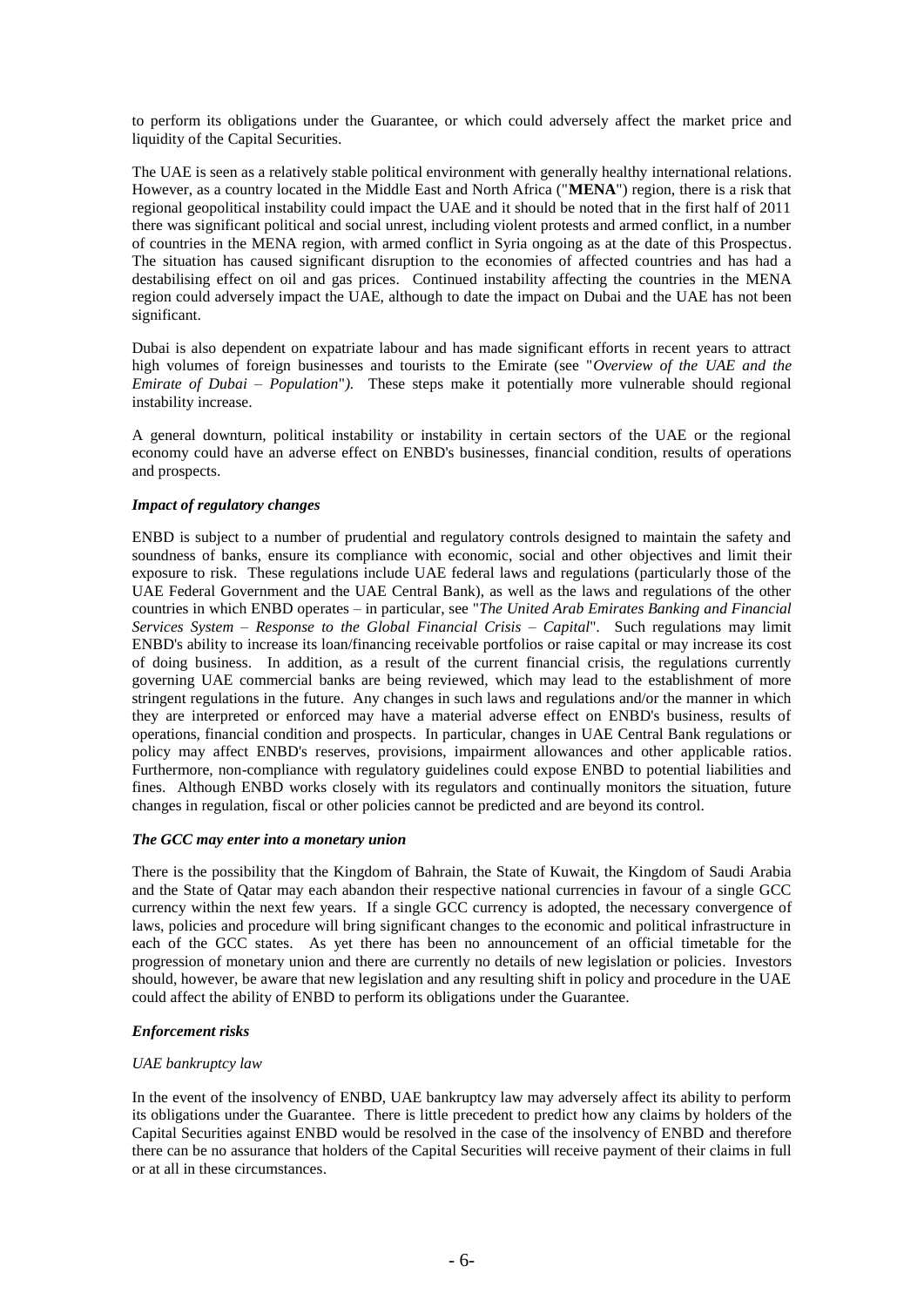#### *Enforcing foreign arbitration awards and foreign judgments in Dubai*

The payments under the Capital Securities are dependent upon the Issuer (failing which, the Guarantor) making payments to investors in the manner contemplated under the Capital Securities or the Guarantee, as the case may be. If the Issuer and subsequently the Guarantor fails to do so, it may be necessary to bring an action against the Issuer or the Guarantor, as appropriate, to enforce its obligations and/or to claim damages which could be both time-consuming and costly.

Each of the Issuer and ENBD has irrevocably agreed to the Capital Securities and/or the Guarantee (as applicable) being governed by English law. Unresolved disputes in relation to the Capital Securities and/or the Guarantee (as applicable) governed by English Law will, unless the option to litigate set out therein is exercised, be referred to arbitration under the LCIA Arbitration Rules with the seat of arbitration in Paris. In the event that such option to litigate set out therein is exercised, ENBD has irrevocably agreed to the courts of England having exclusive jurisdiction to settle disputes. Notwithstanding that a judgment may be obtained in an English court there is no assurance that ENBD has or would at the relevant time have assets in the United Kingdom against which such a judgment could be enforced. ENBD is a UAE company and is incorporated in and has its operations and the majority of its assets located in the UAE.

Under current Dubai law, the Dubai courts are unlikely to enforce an English court judgment without re-examining the merits of the claim and may not observe the choice by the parties of English law as the governing law of the transaction. In the UAE, foreign law is required to be established as a question of fact and the interpretation of English law, by a court in the UAE, may not accord with the perception of an English court. In principle, courts in the UAE recognise the choice of foreign law if they are satisfied that an appropriate connection exists between the relevant transaction agreement and the foreign law which has been chosen. They will not, however, honour any provision of foreign law which is contrary to public policy, order or morals in the UAE, or to any mandatory law of, or applicable in, the UAE.

The UAE is a civil law jurisdiction and judicial precedents in Dubai have no binding effect on subsequent decisions. In addition, court decisions in Dubai are generally not recorded. These factors create greater judicial uncertainty.

The New York Convention on the Recognition and Enforcement of Foreign Arbitral Awards 1958 (the "**New York Convention**") entered into force in the UAE on 19 November 2006. Any arbitration award rendered in Paris should therefore be enforceable in Dubai in accordance with the terms of the New York Convention. Under the New York Convention, the UAE has an obligation to recognise and enforce foreign arbitration awards, unless the party opposing enforcement can prove one of the grounds under Article V of the New York Convention to refuse enforcement, or the Dubai courts find that the subject matter of the dispute is not capable of settlement by arbitration or enforcement would be contrary to the public policy of the UAE. How the Dubai courts will interpret and apply the New York Convention remains uncertain and this is reinforced by the lack of a system of binding judicial precedent in the UAE and the independent existence of different Emirates within the UAE, some with their own court systems, whose rulings may have no more than persuasive force cross border. Although there is precedent for a foreign arbitral award being enforced in the UAE under the New York Convention, there are other cases where the enforcement of foreign arbitral awards have been refused, with, for example, some judges applying the requirements for the enforcement of domestic awards under the Law of Civil Procedure to such cases. In a judgement delivered in 2012, the Dubai Court of Cassation confirmed that certain provisions of the Law of Civil Procedure, which impose strict conditions on the enforcement of domestic arbitration awards do not apply to the enforcement of foreign arbitration awards where the New York Convention is the relevant law that applies. However, there is no guarantee that the Dubai Courts will take a similar approach in the future.

#### *Claims for specific enforcement*

In the event that ENBD fails to perform its obligations under the Guarantee, the potential remedies available to the holders of the Capital Securities include obtaining an order for specific enforcement of the relevant obligations or a claim for damages. An order for specific enforcement is at the discretion of the court and there is no assurance that a court will provide such an order.

The amount of damages which a court may award in respect of a breach will depend upon a number of possible factors including an obligation on the holders of the Capital Securities to mitigate any loss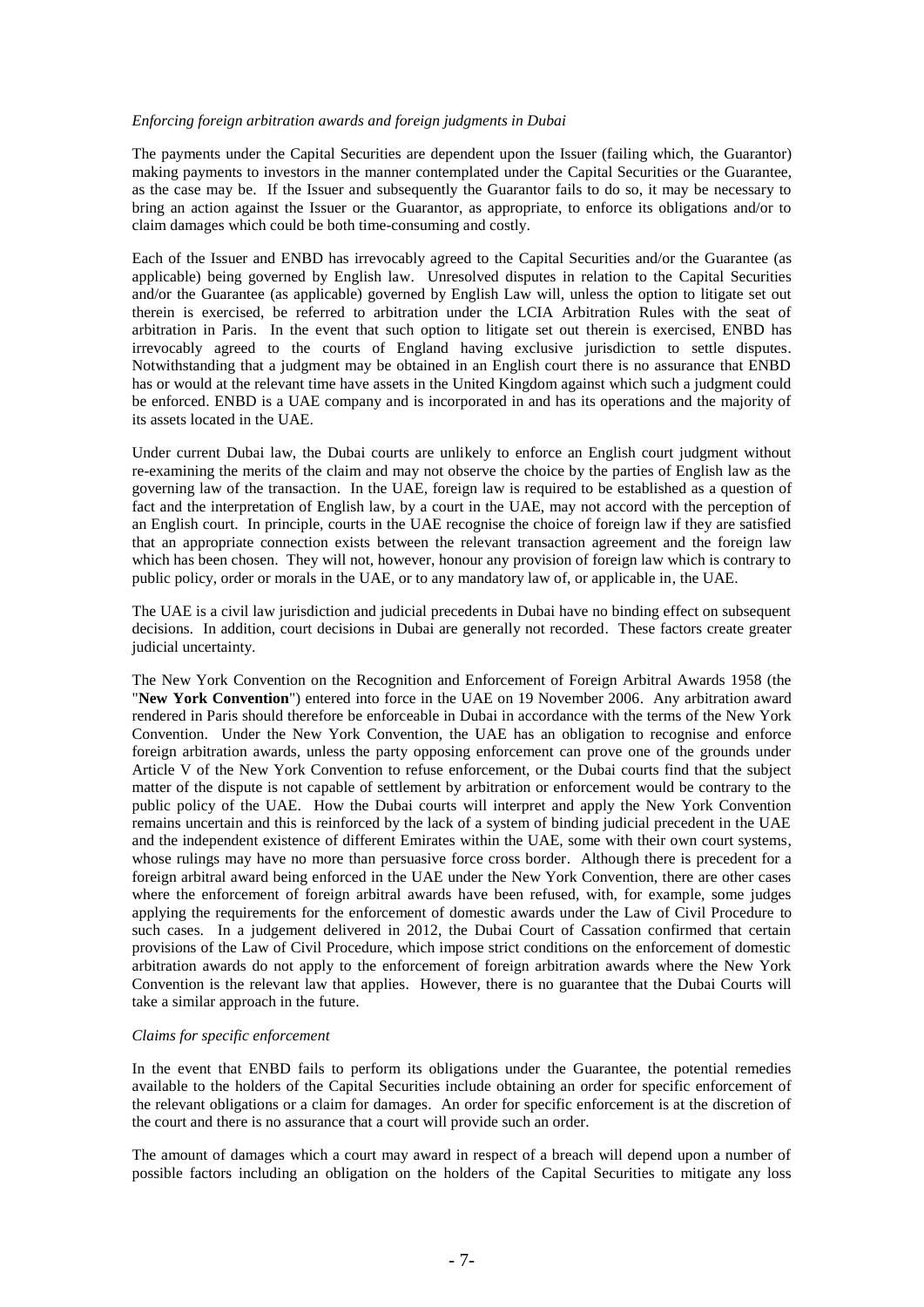arising as a result of the breach. No assurance is provided on the level of damages which a court may award in the event of a failure by ENBD to perform its obligations as set out in the Guarantee.

#### *Enforceability of ENBD's obligations under the Guarantee*

Under UAE law, the obligations of a guarantor are incidental to the obligations of the principal debtor, and the obligations of the guarantor will only be valid to the extent of the continuing obligations of the principal debtor. In addition, in order to enforce a guarantee under UAE law, the underlying debt obligation for which such guarantee has been granted may need to be proved before the UAE courts.

The obligations of ENBD under the Guarantee are, therefore, incidental obligations and dependent on the validity and the enforceability of the Issuer's obligations under the Capital Securities. Accordingly the Issuer's obligations under the Capital Securities may, therefore, need to be proved before the courts of the UAE in order for the obligations of ENBD under the Guarantee to be enforceable.

#### *Sovereign immunity*

Under the Capital Securities and/or the Guarantee (as applicable) each of the Issuer and ENBD has waived its rights in relation to sovereign immunity in respect of such documents. However, there can be no assurance as to whether such waivers of immunity from suit, execution or attachment or other legal process by each of the Issuer and ENBD under the Capital Securities and/or the Guarantee (as applicable) are valid and binding under the laws of the UAE and applicable in Dubai.

#### *Change of law*

The Conditions are based on English law in effect as at the date of this Prospectus. However, no assurance can be given as to the impact of any possible judicial decision or change to English law or administrative practices after the date of this Prospectus, nor can any assurance be given as to whether any such change could adversely affect the ability of the Issuer to make payments under the Capital Securities to be issued under the issuance or of the Guarantor, as the case may be, to comply with its obligations under the Guarantee.

### **Factors which are material for the purpose of assessing the risks associated with the Capital Securities**

### *The Capital Securities are subordinated and unsecured obligations of ENBD*

Prospective investors should note that the payment obligations of ENBD under the Guarantee are subordinated to the claims of the Guarantor Senior Creditors (as defined in the Conditions) and rank *pari passu* to the Guarantor Pari Passu Obligations (as defined in the Conditions). Potential investors should note that payment of all amounts by ENBD under the Guarantee (and consequently, the corresponding payments by the Issuer under the Conditions) are conditional upon:

- (a) ENBD being Solvent at the time of payment of the Guarantor Obligations (as defined in the Conditions); and
- (b) ENBD being capable of making payment of the Guarantor Obligations and any other payment required to be made to a creditor in respect of all Guarantor Senior Obligations (as defined in the Conditions) and all Guarantor Pari Passu Obligations and still be Solvent immediately thereafter.

Further, the payment obligations of ENBD under the Guarantee are unsecured and no collateral is or will be given by ENBD in relation thereto (see Condition 4.4 (*Status, Subordination – Subordination of the Guarantee*)).

A holder of the Capital Securities may exercise its enforcement rights in relation to the Capital Securities only in the manner provided in Condition 11 (*Events of Default*). If ENBD were wound up, liquidated or dissolved, ENBD's liquidator would apply the assets of ENBD to satisfy all claims of the Guarantor Senior Creditors. In such a situation, and if the condition as to solvency set out above is not satisfied, the holders of the Capital Securities shall not be entitled to receive any amounts under the Capital Securities.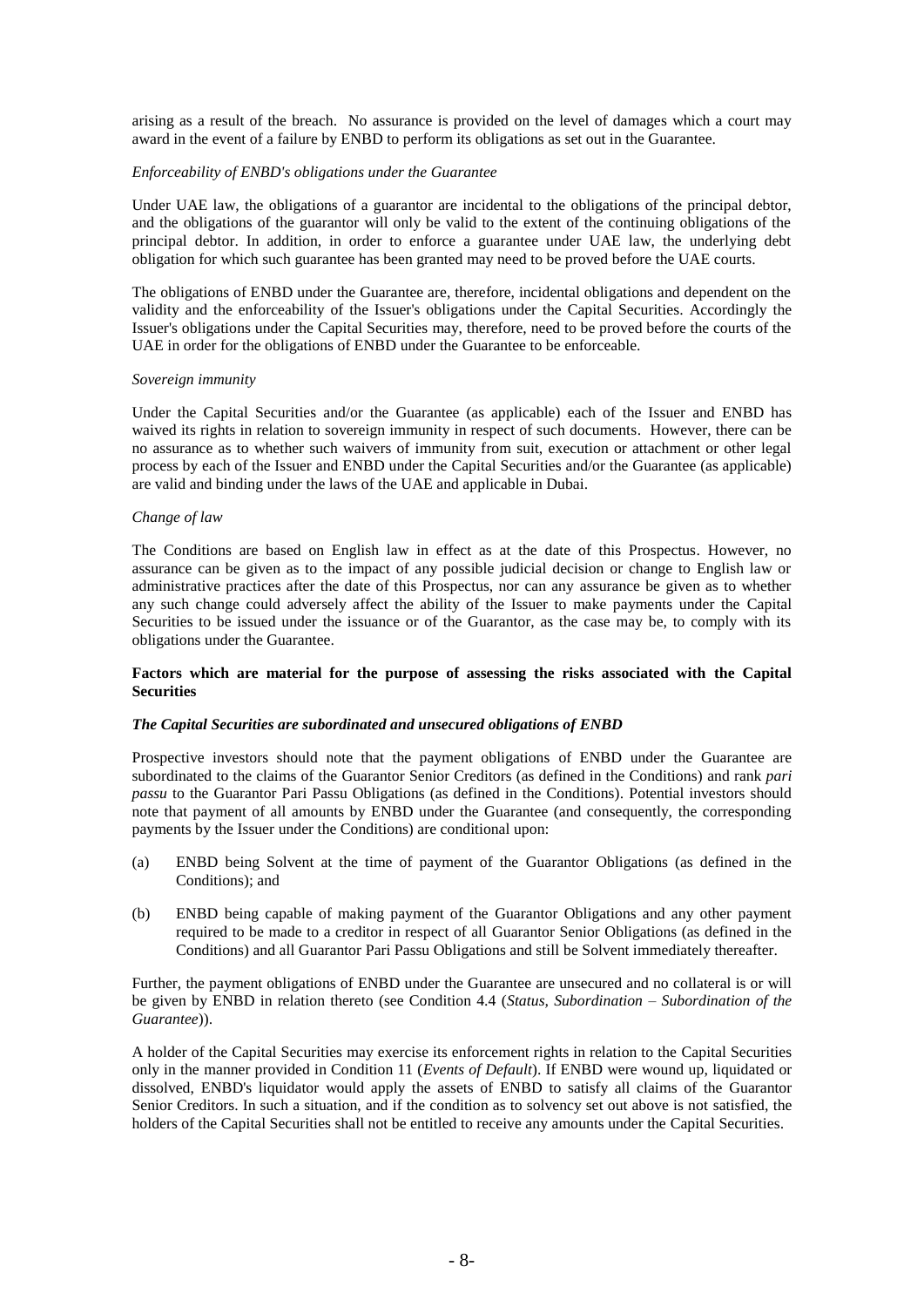#### *No limitation on issuing senior securities; subordination*

Other than the limitations in relation to the issue of further Tier 1 Capital by ENBD as set out in Condition 4.5 (*Status, Subordination – Other Issues*) which limits the circumstances in which Tier 1 Capital of ENBD can be issued that ranks senior to the Capital Securities, there is no restriction on ENBD (in its capacity as the Guarantor or otherwise) incurring additional indebtedness or on issuing securities or creating any guarantee or contractual support arrangement which would rank senior to the Capital Securities and the obligations of ENBD under the Guarantee (defined in the Conditions as Guarantor Senior Obligations). The issue of or the creation of any such Guarantor Senior Obligations may reduce the amount recoverable by holders of the Capital Securities on a winding-up of ENBD. Accordingly, in the winding-up of ENBD and after payment of the claims of the Guarantor Senior Creditors, there may not be a sufficient amount to satisfy the amounts owing to the holders of the Capital Securities. See also "*– The Capital Securities are subordinated and unsecured obligations of ENBD*".

#### *Payments of Interest Payment Amounts are conditional upon certain events and may be cancelled and are non-cumulative*

No Interest Payment Amounts are payable if either a Non-Payment Event or a Non-Payment Election occurs (as defined in, and as more particularly provided in, Condition 7.1 (*Interest Restrictions – Non-Payment Event*) and Condition 7.2 (*Interest Restrictions – Non-Payment Election*), respectively).

Pursuant to Condition 7.2 (*Interest Restrictions – Non-Payment Election*), in the event of a Non-Payment Election, ENBD may instruct the Issuer not to make payment of an Interest Payment Amount to holders of the Capital Securities on the corresponding Interest Payment Date.

In each of the following events (each, a "**Non-Payment Event**"), interest shall not be paid on any Interest Payment Date:

- (a) the interest payable, when aggregated with any distributions or amounts payable by ENBD on any other obligations ranking senior to or *pari passu* with the Guarantor Obligations and having the same dates in respect of payment of such interest amounts as the dates for payment of interest under the Capital Securities, exceeds, on the relevant date for payment of interest, ENBD's Distributable Profits;
- (b) ENBD is, on that Interest Payment Date (as the case may be), in breach of the Applicable Regulatory Capital Requirements (including any capital buffers imposed on ENBD by the Regulator) or payment of the relevant interest would cause it to be in breach thereof;
- (c) the Regulator requires that interest due on that Interest Payment Date shall not be paid; or
- (d) ENBD is, on the relevant Interest Payment Date, not Solvent or would no longer be Solvent if the relevant interest was paid.

In the event of a Non-Payment Event or a Non-Payment Election, certain restrictions on declaration of dividends and redemption of certain securities by ENBD will be made in accordance with Condition 7.4 (*Interest Restrictions – Dividend and Redemption Restrictions*). However, the holders of the Capital Securities shall have no claim in respect of any Interest Payment Amount not paid as a result of either a Non-Payment Election or a Non-Payment Event and the consequential non-payment of any Interest Payment Amount in such a circumstance shall not constitute an event of default. ENBD shall not have any obligation to make any subsequent payment in respect of any such unpaid amount.

If such a situation occurs, the holders of the Capital Securities will not receive Interest Payment Amounts on their investment in the Capital Securities and shall not have any claim in respect thereof.

### *Perpetual Securities*

The Capital Securities are perpetual securities which have no scheduled repayment date. Holders of the Capital Securities have no ability to require the Issuer to redeem their Capital Securities unless an ENBD Event or Issuer Event occurs (see Condition 11 (*Events of Default*)). The Guarantor has the option to redeem the Capital Securities in certain circumstances as more particularly described in Condition 10 (*Redemption and Variation*), although there is no assurance that it will do so.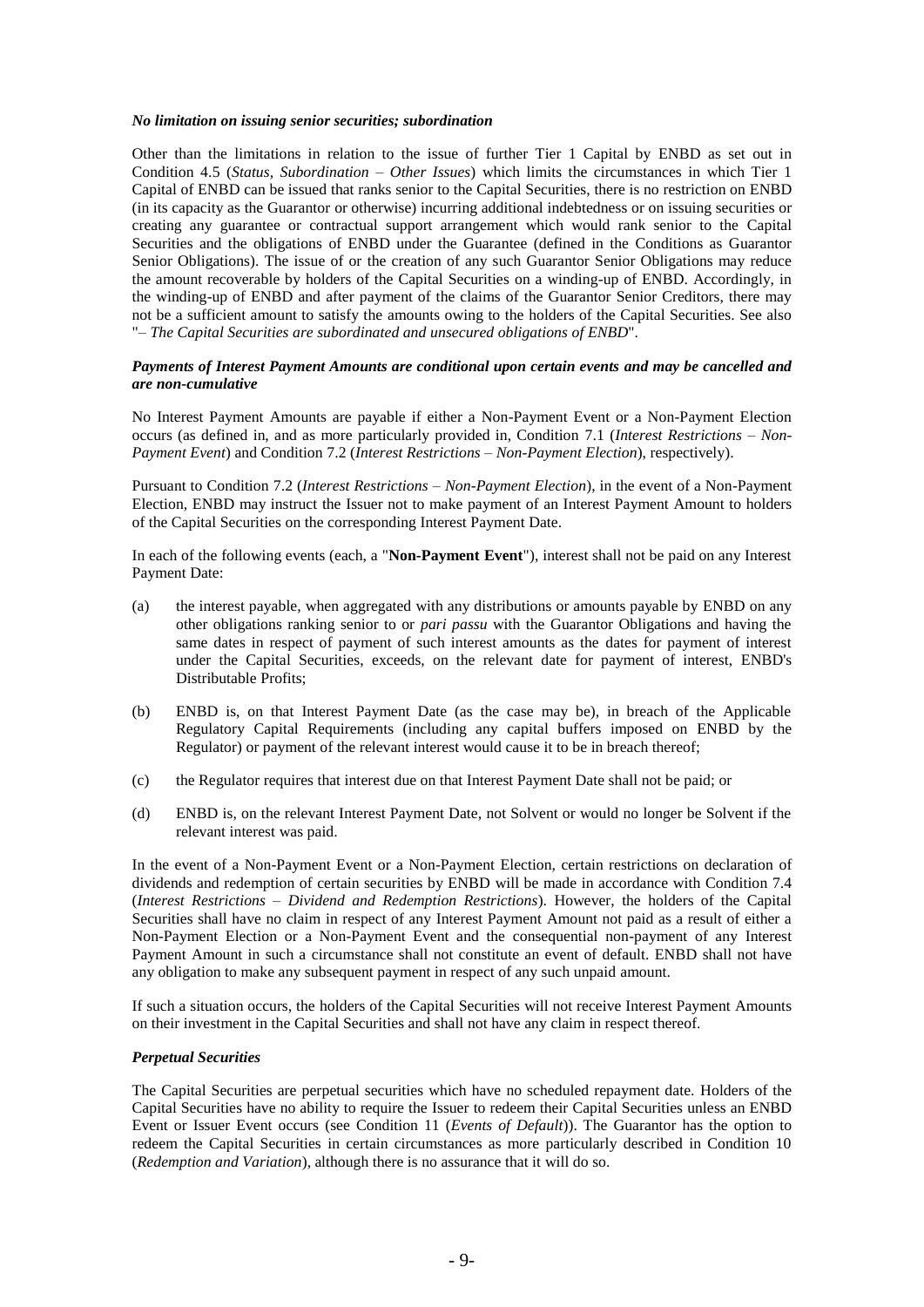This means that the holders of the Capital Securities have no ability to cash in their investment, except:

- (a) if the Guarantor exercises its rights to redeem the Capital Securities in accordance with Condition 10 (*Redemption and Variation*);
- (b) upon the occurrence of an event of default in accordance with Condition 11 (*Events of Default*); or
- (c) by selling their Capital Securities.

There can be no assurance that holders of the Capital Securities will be able to reinvest the amount received upon redemption at a rate that will provide the same rate of return as their investment in the Capital Securities.

#### *Basel regulatory framework as implemented in the UAE may have an effect on the Capital Securities*

The Basel Committee on Banking Supervision (the "**Basel Committee**") has put forward a number of fundamental reforms to the regulatory capital framework for internationally active banks. On 16 December 2010 and on 13 January 2011, the Basel Committee issued guidance on the eligibility criteria for Tier 1 and Tier 2 capital instruments as part of a package of new capital and liquidity requirements intended to reinforce capital standards and to establish minimum liquidity standards for credit institutions ("**Basel III**"). The international implementation of the Basel III reforms began on 1 January 2013, however, the requirements are subject to a series of transitional arrangements that will be phased in over a period of time. The Basel Committee's press release dated 13 January, 2011 entitled "*Minimum requirements to ensure loss absorbency at the point of non-viability*" (the "**January 2011 Press Release**") included an additional qualification requirement for Tier 1 and Tier 2 capital instruments under Basel III.

This requirement (the "**Non-Viability Requirement**") requires contractual or legislative terms providing for, at the option of the relevant authority, the writing-off of the principal amount of Tier 1 instruments or the conversion of such Tier 1 instruments into ordinary shares upon the occurrence of the earlier of: (a) a decision that a write-off, without which the relevant bank would become non-viable, is necessary; and (b) the decision to make a public sector injection of capital, without which the relevant bank would become non-viable, in each case as determined by the relevant authority (a "**Non-Viability Event**"). This definition is for illustrative purposes only and may not necessarily reflect the meaning ascribed to the term "Non-Viability Event" (or any term equivalent thereto) pursuant to any law or regulation implementing the Basel III in the UAE.

The January 2011 Press Release states that instruments issued after 1 January 2013 must meet the Non-Viability Requirement in order to be recognised as Tier 1 or Tier 2 instruments for regulatory capital purposes. As at the date of this Prospectus, a first draft of the Basel III implementation text has not been published in the UAE and there has been no official proposal for a legislative implementation of the Non-Viability Requirement in the UAE. Investors should note that the Conditions do not include contractual provisions reflecting such Non-Viability Requirement.

Although it is expected that the UAE Central Bank will issue specific guidelines regarding Basel III, it is not possible to predict the timing or substance of the legislative and rulemaking process. If the implementation by the UAE of the Basel III Reforms or any other relevant laws, rules or guidelines in the future gives rise to a Capital Event in respect of the Capital Securities, the Capital Securities may be redeemed or varied pursuant to Condition 10.1(d) (*Redemption and Variation – Redemption or Variation for Capital Event*) without the consent of the holders of the Capital Securities at any time after the applicable notice period to the holders of the Capital Securities. See "– *Variation upon the occurrence of a Capital Event or a Tax Event*" and "– *The Capital Securities may be subject to early redemption; redemptions conditional*".

To the extent that the UAE introduces a statutory resolution regime to implement loss absorbency upon the occurrence of a Non-Viability Event, either through the writing-off of the principal amount of the instruments or the conversion of such instruments into ordinary shares, it is unclear how such a regime will apply to banks in the UAE or how it may be interpreted within the UAE and whether and to what extent it will affect the Capital Securities.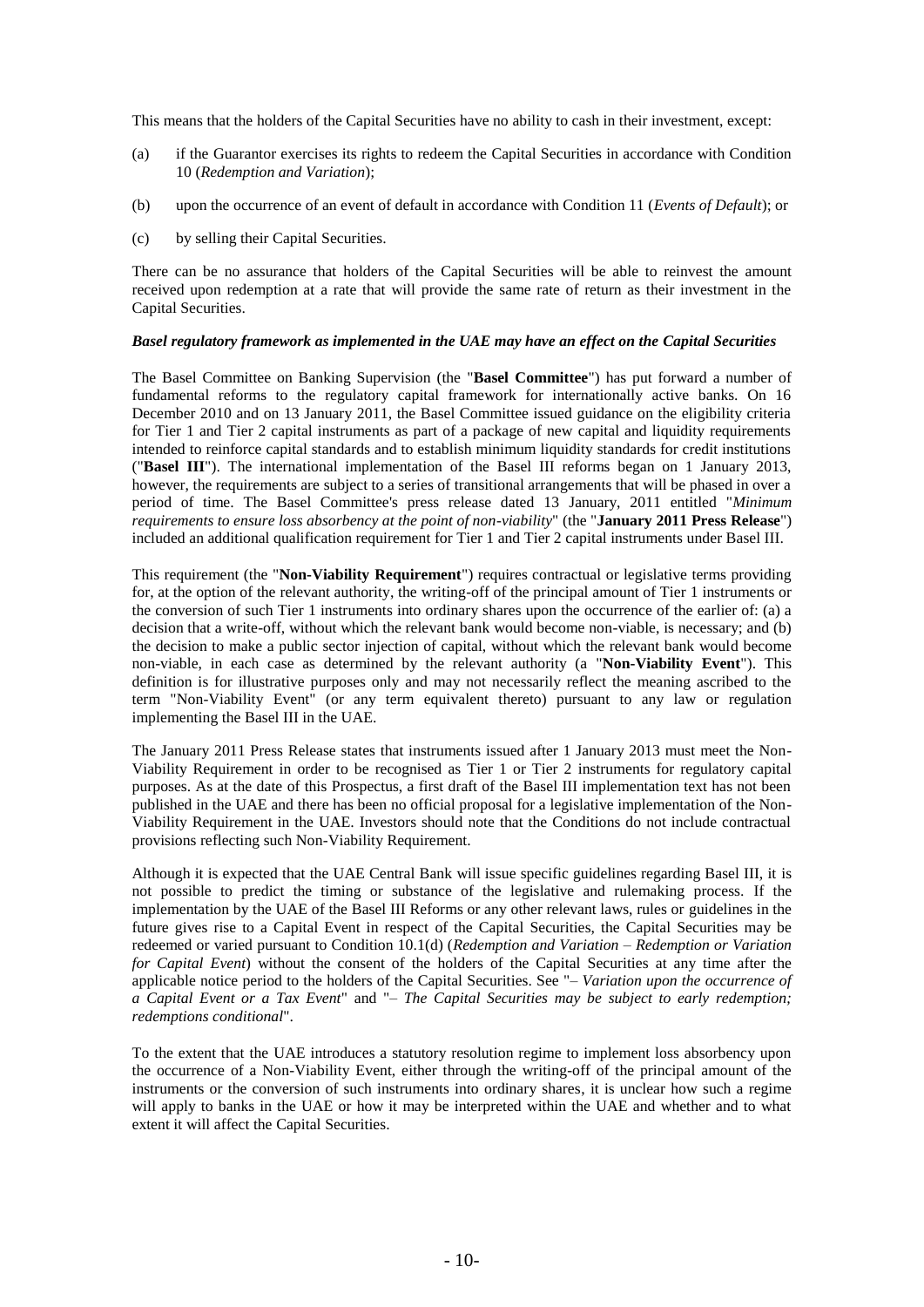#### *Variation upon the occurrence of a Capital Event or a Tax Event*

Upon the occurrence and continuation of a Capital Event or a Tax Event, the Issuer shall (but only upon the instructions of ENBD (acting in its sole discretion)), subject as provided in Condition 10.1(c) (*Redemption and Variation – Redemption or Variation due to Taxation*) or 10.1(d) (*Redemption and Variation – Redemption or Variation for Capital Event*) (as the case may be) and without the need for any consent of the holders of the Capital Securities, vary the terms of the Capital Securities such that they become or remain (as appropriate) Qualifying Tier 1 Instruments (as defined in Condition 1 (*Interpretation*)).

A Capital Event will arise if ENBD is notified by the Regulator that the Capital Securities will cease or have ceased to qualify for inclusion in full in the consolidated Tier 1 Capital of ENBD. A Tax Event will arise if ENBD or the Issuer (as the case may be) would, as a result of any change in, or amendment to or interpretation of, the laws, published practice or regulations of a Tax Jurisdiction, or any change in the application or interpretation of such laws or regulations, in making any payments under the Capital Securities and/or the Guarantee (as the case may be) on the next due date for such payment, be required to pay Additional Amounts (and such requirement cannot be avoided by ENBD or the Issuer (as the case may be)). A Capital Event and a Tax Event are each more fully described in Condition 1 (*Interpretation*).

The tax and stamp duty consequences of holding the Capital Securities following variation as contemplated in Condition 10.1 (*Redemption and Variation*) could be different for certain holders of the Capital Securities from the tax and stamp duty consequences for them of holding the Capital Securities prior to such variation and neither the Issuer nor ENBD shall be responsible to any holder of the Capital Securities for any such consequences in connection therewith. Further, while the Conditions stipulate that the variation (as contemplated by the Conditions) must not be materially less favourable to the holders of the Capital Securities, no assurance can be given as to whether any of these changes will negatively affect any particular holder of the Capital Securities.

# *The Capital Securities may be subject to early redemption; redemptions conditional*

Upon the occurrence of a Tax Event or a Capital Event, the Issuer shall (but only upon the instructions of ENBD (acting in its sole discretion)), at any time, having given not less than 30 nor more than 60 days' prior notice to the holders of the Capital Securities in accordance with Condition 15 (*Notices*) (which notice shall be irrevocable) redeem in accordance with the Conditions, all, but not some only, of the Capital Securities together with any accrued but unpaid Interest Payment Amounts (as more particularly described in Condition 10.1(c) (*Redemption and Variation – Redemption or Variation due to Taxation*) in relation to a Tax Event, and Condition 10.1(d) (*Redemption and Variation – Redemption or Variation for Capital Event*) in relation to a Capital Event).

Any redemption of the Capital Securities is subject to the requirements in Condition 10.1(a) (*Redemption and Variation – No Fixed Redemption Date and Conditions for Redemption and Variation*), including obtaining the prior written consent of the Regulator. There can be no guarantee that the consent of the Regulator will be received on time or at all.

There is no assurance that the holders of the Capital Securities will be able to reinvest the amount received upon redemption at a rate that will provide the same rate of return as their investment in the Capital Securities. During any period when ENBD may instruct the Issuer to redeem the Capital Securities, the market value of the Capital Securities generally will not rise substantially above the Tax Redemption Amount or the Capital Event Amount (as applicable) payable. Potential investors should consider re-investment risk in light of other investments available at that time.

# *Modification*

The Conditions contain provisions for calling meetings of holders of the Capital Securities to consider matters affecting their interests generally. These provisions permit defined majorities to bind all holders of the Capital Securities including holders of the Capital Securities who did not attend and vote at the relevant meeting and holders of the Capital Securities who voted in a manner contrary to the majority.

The Conditions also provide that the Fiscal Agent and the Issuer may agree, without the consent of holders of the Capital Securities, to any modification of any Capital Securities, in the circumstances specified in Condition 17 (*Meetings of holders of the Capital Securities and Modification*).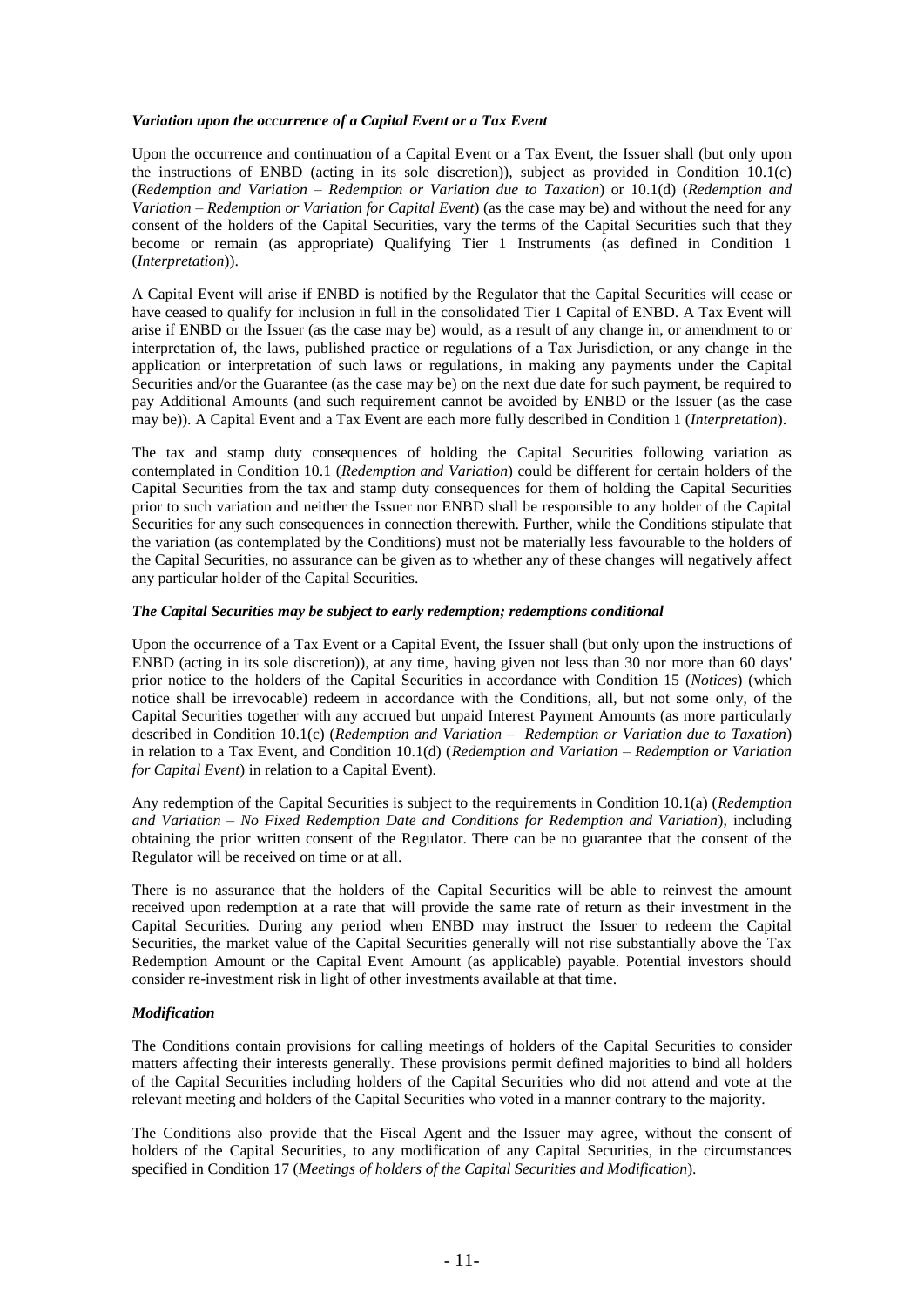The Conditions also provide that the Issuer may, without the consent or approval of the holders of the Capital Securities, vary the Conditions so that they become or, as appropriate, remain, Qualifying Tier 1 Instruments, as provided in Condition 10.1(c) (*Redemption and Variation – Redemption or Variation due to Taxation*) and Condition 10.1(d) (*Redemption and Variation – Redemption or Variation for Capital Event*).

### *No third-party guarantees*

Investors should be aware that no guarantee is given in relation to the Capital Securities by the Government of Dubai (see also "– *Principal shareholder and governmental interests*" above) or any other third parties other than ENBD.

### *EU Savings Directive*

Under EC Council Directive 2003/48/EC on the taxation of savings income (the "**Savings Directive**"), each Member State is required to provide to the tax authorities of another Member State details of payments of interest or other similar income paid by a person within its jurisdiction to, or collected by such a person for, an individual resident or certain limited types of entity established in that other Member State; however, for a transitional period, Austria and Luxembourg may instead apply a withholding system in relation to such payments, deducting tax at a rate of 35 per cent. (the ending of such transitional period being dependent upon the conclusion of certain other agreements relating to information exchange with certain other countries).

A number of non-EU countries and certain dependent or associated territories of certain Member States have adopted similar measures (either provision of information or transitional withholding) in relation to payments made by a person within its jurisdiction to, or collected by such a person for, an individual resident or certain limited types of entity established in a Member State. In addition, the Member States have entered into provision of information or transitional withholding arrangements with certain of those dependent or associated territories in relation to payments made by a person in a Member State to, or collected by such a person for, an individual resident or certain limited types of entity established in one of those territories.

The European Commission has proposed certain amendments to the Savings Directive, which may, if implemented, amend or broaden the scope of the requirements described above (see also "*Taxation – The proposed financial transactions tax*"). Investors who are in any doubt as to their position should consult their professional advisers.

If a payment were to be made or collected through a Member State which has opted for a withholding system and an amount of, or in respect of tax were to be withheld from that payment, neither the Issuer nor any Paying Agent nor any other person would be obliged to pay additional amounts with respect to any Capital Security as a result of the imposition of such withholding tax. The Issuer is required, save as provided in the Conditions*,* to maintain a paying agent within the meaning of the Savings Directive in a Member State that is not obliged to withhold or deduct tax pursuant to the Savings Directive.

### *Foreign Account Tax Compliance withholding may affect payments on the Capital Securities*

The U.S. "Foreign Account Tax Compliance Act" (or "**FATCA**") imposes a new reporting regime and, potentially, a 30 per cent. withholding tax with respect to (i) certain payments from sources within the United States, (ii) "foreign passthru payments" made to certain non-U.S. financial institutions that do not comply with this new reporting regime, and (iii) payments to certain investors that do not provide identification information with respect to interests issued by a participating non-U.S. financial institution. The Issuer may be classified as a financial institution for these purposes. If an amount in respect of such withholding tax were to be deducted or withheld from interest, principal or other payments made in respect of the Capital Securities, neither the Issuer nor any paying agent nor any other person would, pursuant to the Conditions, be required to pay additional amounts as a result of the deduction or withholding. As a result, investors may receive less interest or principal than expected. Prospective investors should refer to the section "*Taxation – Foreign Account Tax Compliance Act*".

# *Trading in the clearing systems*

As the Capital Securities have a denomination consisting of the minimum Authorised Denomination (as defined in the Conditions and further described in Condition 2.1 (*Form, Denomination and Title – Form*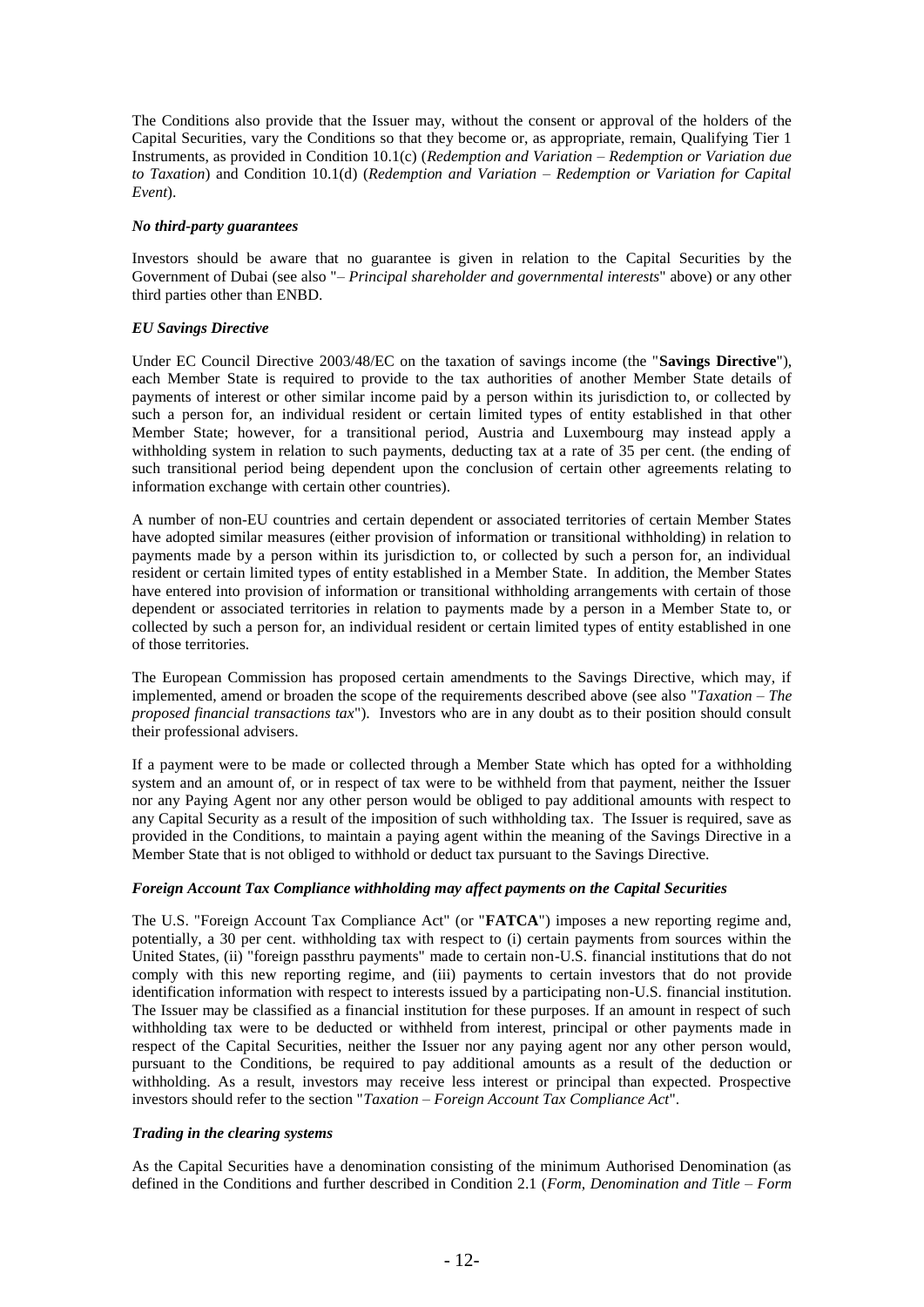*and Denomination*)) plus one or more higher integral multiples of another smaller amount, it is possible that such Capital Securities may be traded in amounts that are not integral multiples of such minimum Authorised Denomination. In such a case a holder who, as a result of trading such amounts, holds an amount which is less than the minimum Authorised Denomination in his account with the relevant clearing system at the relevant time may not receive an Individual Certificate in respect of such holding (should Individual Certificates be printed) and would need to purchase a principal amount of Capital Securities such that its holding amounts to an Authorised Denomination.

If a holder of the Capital Securities holds an amount which is less than the minimum Authorised Denomination in his account with the relevant clearing system at the relevant time, such holder of the Capital Securities may not receive an Individual Certificate in respect of such holding (should Individual Certificates be printed) and would need to purchase a principal amount of Capital Securities such that its holding amounts to at least an Authorised Denomination in order to be eligible to receive an Individual Certificate.

If Individual Certificates are issued, holders should be aware that Individual Certificates which have a denomination that is not an integral multiple of the minimum Authorised Denomination may be illiquid and difficult to trade.

### *Reliance on Euroclear and Clearstream, Luxembourg procedures*

The Capital Securities will be represented on issue by a Global Certificate that will be deposited with a common depositary for Euroclear and Clearsteam, Luxembourg. Except in the circumstances described in the Global Certificate, investors will not be entitled to receive Individual Certificates. Euroclear and Clearstream, Luxembourg and their respective direct and indirect participants will maintain records of the beneficial interests in the Global Certificate. While the Capital Securities are represented by a Global Certificate, investors will be able to trade their beneficial interests only through Euroclear and Clearstream, Luxembourg and their respective participants. While Capital Securities are represented by a Global Certificate, the Issuer will discharge its payment obligation under such Capital Security by making payments through the relevant clearing systems. A holder of a beneficial interest in a Global Certificate must rely on the procedures of the relevant clearing system and its participants to receive payments under the relevant Capital Securities. The Issuer has no responsibility or liability for the records relating to, or payments made in respect of, beneficial interests in any Global Certificate.

Holders of beneficial interests in a Global Certificate will not have a direct right to vote in respect of the Capital Securities so represented. Instead, such holders will be permitted to act only to the extent that they are enabled by the relevant clearing system and its participants to appoint appropriate proxies.

### *Factors related to market risks generally*

Set out below is a brief description of the principal market risks, including liquidity risk, exchange rate risk and credit risk:

### *Absence of secondary market/limited liquidity*

There is no assurance that a secondary market for the Capital Securities will develop or, if it does develop, that it will provide the holders of the Capital Securities with liquidity of investment or that it will continue for the life of the Capital Securities. The Capital Securities generally may have a more limited secondary market liquidity and may be subject to greater price volatility than conventional debt securities as they are perpetual securities (see "– *Perpetual Securities*"), are subordinated (see "– *The Capital Securities are subordinated and unsecured obligations*") and payments of Interest Payment may be restricted in certain circumstances (see "– *Payments of Interest Payment Amounts are conditional upon certain events and may be cancelled and are non-cumulative*").

Application has been made for the Capital Securities to be admitted to the Official List of the Luxembourg Stock Exchange and for such Capital Securities to be admitted to trading on the Luxembourg Stock Exchange's Regulated Market. Application has also been made for the Capital Securities to be admitted to the official list of securities maintained by the DFSA and to be admitted to trading on NASDAQ Dubai. However, there can be no assurance that any such listing will occur or will enhance the liquidity of the Capital Securities.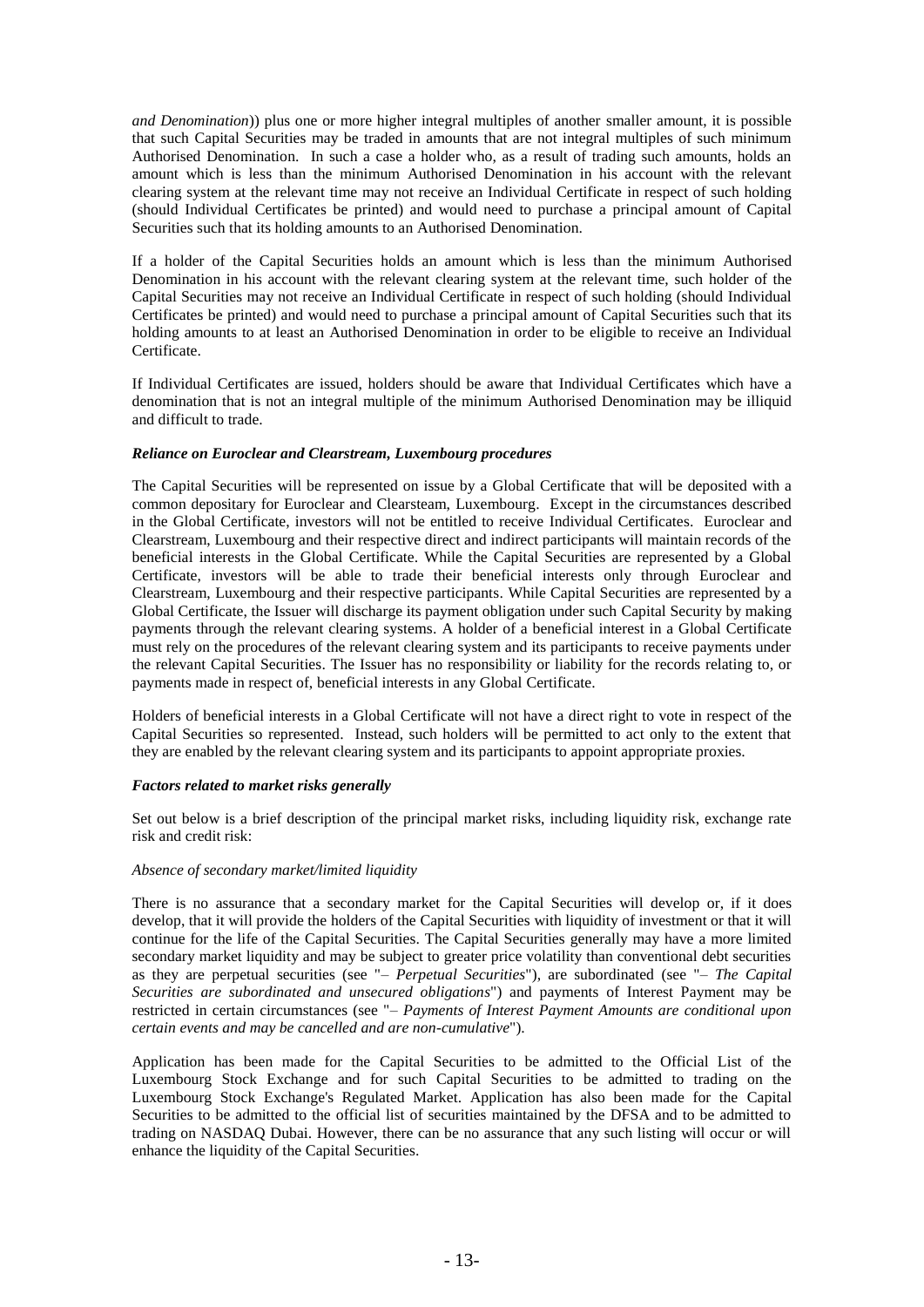Illiquidity may have an adverse effect on the market value of the Capital Securities. Accordingly, a holder of the Capital Securities may not be able to find a buyer to buy its Capital Securities readily or at prices that will enable the holder of the Capital Securities to realise a desired yield. The market value of the Capital Securities may fluctuate and a lack of liquidity, in particular, can have a material adverse effect on the market value of the Capital Securities. Accordingly, the purchase of Capital Securities is suitable only for investors who can bear the risks associated with a lack of liquidity in the Capital Securities and the financial and other risks associated with an investment in the Capital Securities.

#### *Exchange rate risks and exchange controls*

The Issuer will pay principal and interest on the Capital Securities and the Guarantor will make any payments under the Guarantee in U.S. dollars. This presents certain risks relating to currency conversions if an investor's financial activities are denominated principally in a currency or currency unit (the "**Investor's Currency**") other than U.S. dollars. These include the risk that exchange rates may significantly change (including changes due to devaluation of U.S. dollars or revaluation of the Investor's Currency) and the risk that authorities with jurisdiction over the Investor's Currency may impose or modify exchange controls. An appreciation in the value of the Investor's Currency relative to U.S. dollars would decrease: (a) the Investor's Currency-equivalent yield on the Capital Securities; (b) the Investor's Currency-equivalent value of the principal payable on the Capital Securities; and (c) the Investor's Currency-equivalent market value of the Capital Securities.

Government and monetary authorities may impose (as some have done in the past) exchange controls that could adversely affect an applicable exchange rate. As a result, investors may receive less interest or principal than expected, or no interest or principal.

#### *Emerging markets*

Investors in emerging markets should be aware that these markets are subject to greater risks than more developed markets, including, in some cases, significant legal, economic and political risks. Accordingly, investors should exercise particular care in evaluating the risks involved and must decide for themselves whether, in light of those risks, their investment is appropriate. Generally, investment in emerging markets is only suitable for sophisticated investors who fully appreciate the significance of the risk involved.

#### *Taxation risks on payments*

Payments made by the Issuer and the Guarantor in respect of the Capital Securities and the Guarantee, respectively, could become subject to taxation. Condition 12 (*Taxation*) requires the Issuer or Guarantor to pay additional amounts in certain circumstances in the event that any withholding or deduction is imposed by the Cayman Islands and/or the UAE in respect of payments under the Capital Securities or the Guarantee, as the case may be, such that net amounts received by the holders of the Capital Securities after such withholding or deduction shall equal the respective amounts of principal and interest which would otherwise have been receivable in respect of the Capital Securities in the absence of such withholding or deduction.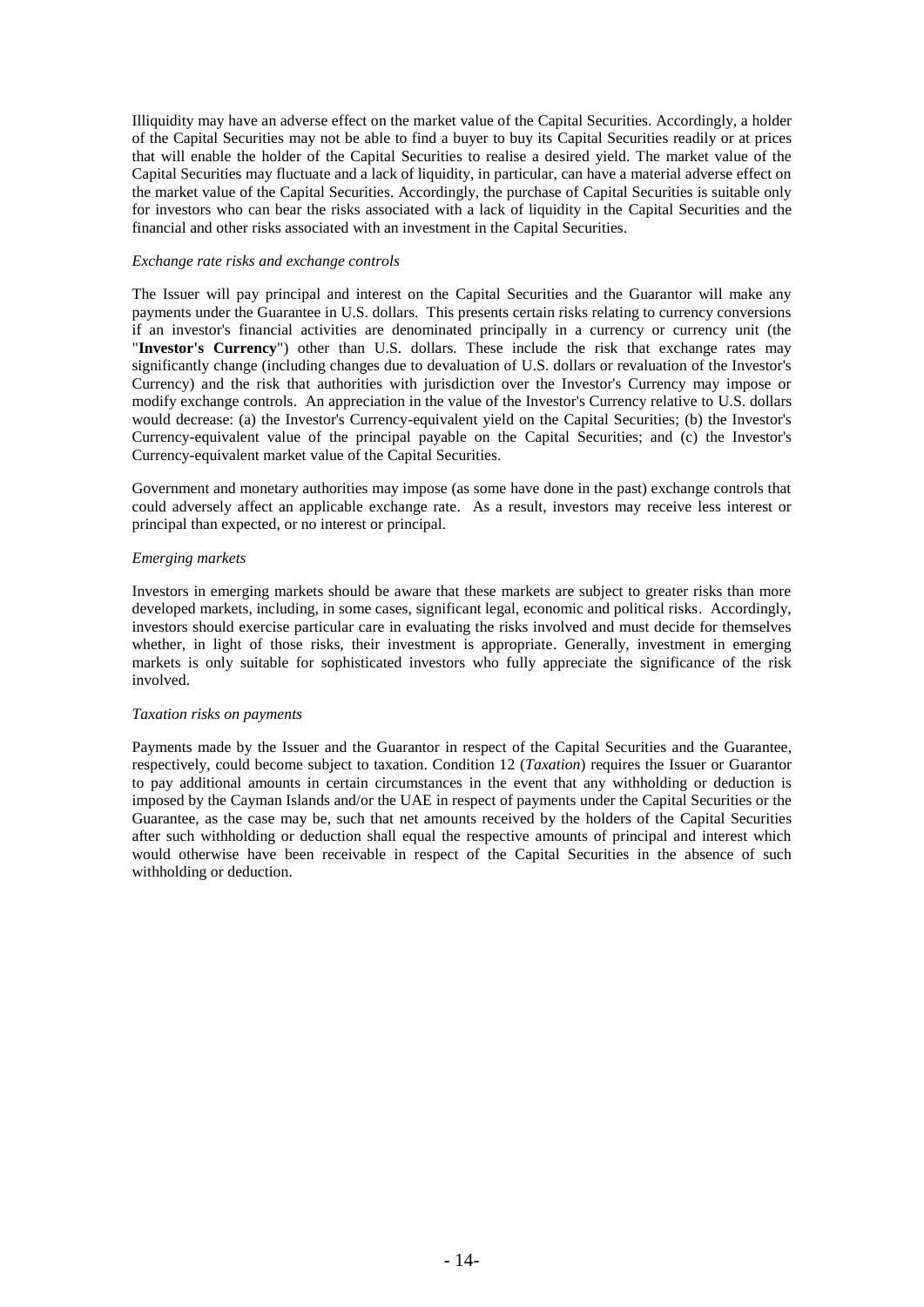#### **DOCUMENTS INCORPORATED BY REFERENCE**

The following documents which have previously been published or are published simultaneously with this Prospectus and have been filed with the CSSF shall be incorporated by reference in, and form part of, this Prospectus:

- (a) the unaudited consolidated interim financial statements of ENBD for the three months ended 31 March 2013, including:
	- (i) interim statement of financial position (page 2);
	- (ii) interim income statement (page 3);
	- (iii) interim statement of comprehensive income (page 4);
	- (iv) interim statement of cash flows (pages 5-6);
	- (v) interim statement of changes in equity (page 7);
	- (vi) accounting policies and explanatory notes (pages 8-34); and
	- (vii) auditors' report (page 1);
- (b) the audited consolidated annual financial statements of ENBD for the year ended 31 December 2012 including:
	- (i) statement of financial position (page 2);
	- (ii) income statement (page 3);
	- (iii) statement of comprehensive income (page 4);
	- (iv) statement of cash flows (pages 5-6);
	- (v) statement of changes in equity (pages 7-8);
	- (vi) accounting policies and explanatory notes (pages 9-119); and
	- (vii) auditors' report (page 1); and
- (c) the audited consolidated annual financial statements of ENBD for the year ended 31 December 2011 including:
	- (i) statement of financial position (page 5);
	- (ii) income statement (page 6);
	- (iii) statement of comprehensive income (page 7);
	- (iv) statement of cash flows (page 8);
	- (v) statement of changes in equity (pages 9-10);
	- (vi) accounting policies and explanatory notes (pages 11-120); and
	- (vii) auditors' report (page 4).

Each of the Issuer and ENBD will, in the event of any significant new factor, material mistake or inaccuracy relating to information included in this Prospectus which is capable of affecting the assessment of the Capital Securities, prepare a supplement to this Prospectus.

Following the publication of this Prospectus a supplement may be prepared by the Issuer and ENBD and approved by the CSSF in accordance with Article 16 of the Prospectus Directive. Statements contained in any such supplement (or contained in any document incorporated by reference therein) shall, to the extent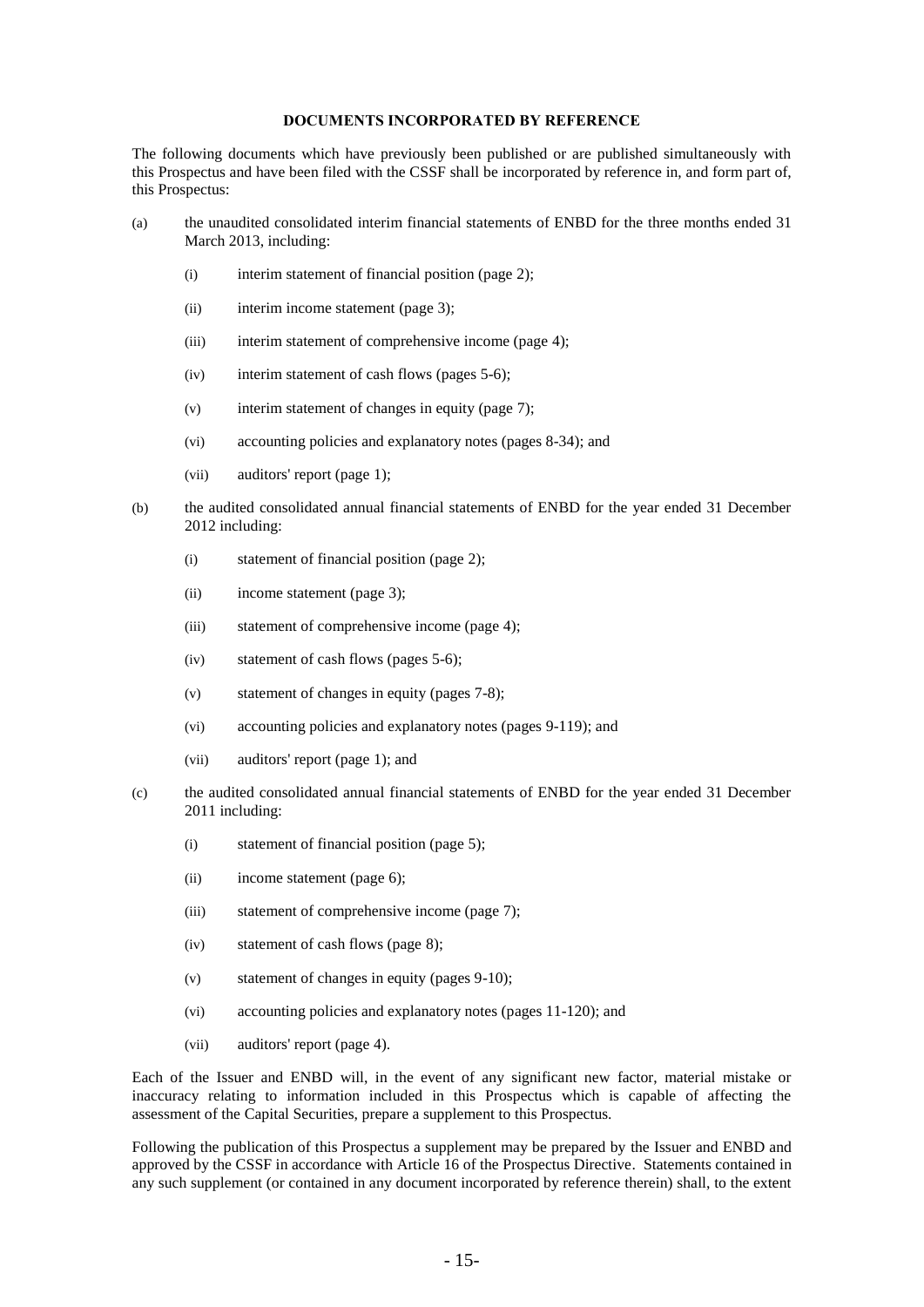applicable (whether expressly, by implication or otherwise), be deemed to modify or supersede statements contained in this Prospectus or in a document which is incorporated by reference in this Prospectus. Any statement so modified or superseded shall not, except as so modified or superseded, constitute a part of this Prospectus.

Copies of documents incorporated by reference in this Prospectus can be obtained from the Luxembourg Stock Exchange's website at www.bourse.lu and, upon request, free of charge, from the registered office of ENBD and from the specified offices of the Paying Agents for the time being in London and Ireland.

The information incorporated by reference in this Prospectus that is not included in (a) to (c) (inclusive) above is to be considered as additional information and is not required by the relevant schedules of Regulation (EC) No. 809/2004 of 29 April 2004 implementing the Prospectus Directive.

Any information incorporated by reference in the documents incorporated by reference in this Prospectus shall not form part of this Prospectus.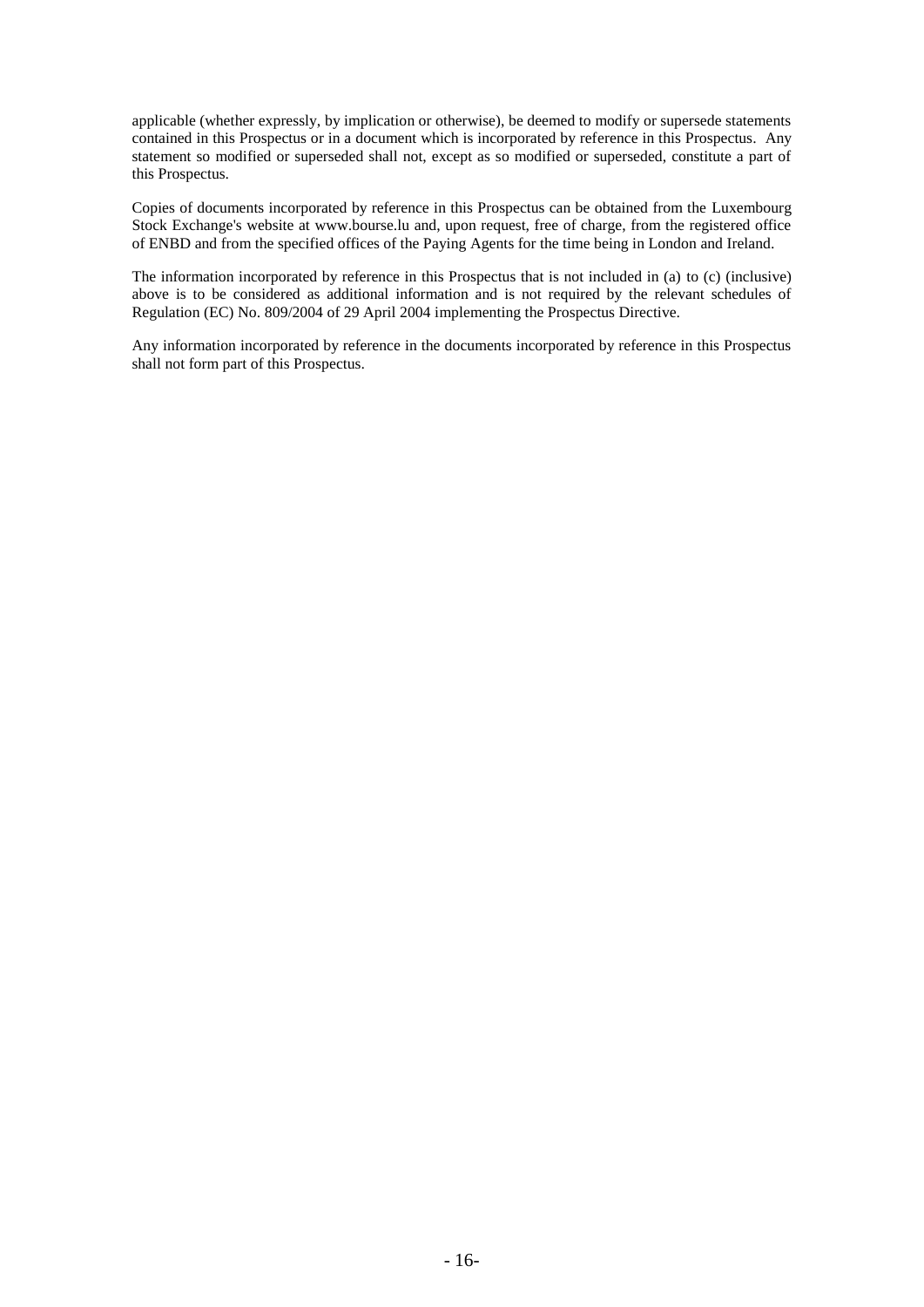# **OVERVIEW OF THE ISSUANCE**

*The following description does not purport to be complete and is taken from, and is qualified in its entirety by, the remainder of this Prospectus.*

Words and expressions defined in "*Form of the Capital Securities*" and "*Terms and Conditions of the Capital Securities*" shall have the same meanings in the following description.

| <b>Issuer:</b>                                       | Emirates NBD Tier 1 Limited                                                                                                                                                                                                                                                                                                                                                                                                                                                                                                                                                                                                                                                                           |
|------------------------------------------------------|-------------------------------------------------------------------------------------------------------------------------------------------------------------------------------------------------------------------------------------------------------------------------------------------------------------------------------------------------------------------------------------------------------------------------------------------------------------------------------------------------------------------------------------------------------------------------------------------------------------------------------------------------------------------------------------------------------|
| Guarantor:                                           | <b>Emirates NBD PJSC</b>                                                                                                                                                                                                                                                                                                                                                                                                                                                                                                                                                                                                                                                                              |
| Description:                                         | U.S.\$1,000,000,000 Perpetual Tier 1 Capital Securities                                                                                                                                                                                                                                                                                                                                                                                                                                                                                                                                                                                                                                               |
| <b>Global Coordinator:</b>                           | <b>HSBC</b> Bank plc                                                                                                                                                                                                                                                                                                                                                                                                                                                                                                                                                                                                                                                                                  |
| <b>Joint Lead Managers:</b>                          | Deutsche Bank AG, London Branch, Emirates NBD Capital Limited, HSBC<br>Bank plc, ING Bank N.V., Merrill Lynch International and Morgan Stanley<br>& Co. International plc                                                                                                                                                                                                                                                                                                                                                                                                                                                                                                                             |
| <b>Fiscal Agent and</b><br><b>Calculation Agent:</b> | Deutsche Bank AG, London Branch                                                                                                                                                                                                                                                                                                                                                                                                                                                                                                                                                                                                                                                                       |
| <b>Registrar and Transfer</b><br>Agent:              | Deutsche Bank AG Luxembourg S.A.                                                                                                                                                                                                                                                                                                                                                                                                                                                                                                                                                                                                                                                                      |
| <b>Issue Date:</b>                                   | 30 May 2013                                                                                                                                                                                                                                                                                                                                                                                                                                                                                                                                                                                                                                                                                           |
| <b>Issue Price:</b>                                  | 100 per cent.                                                                                                                                                                                                                                                                                                                                                                                                                                                                                                                                                                                                                                                                                         |
| <b>Interest Payment Dates:</b>                       | 30 May and 30 November every year, commencing on 30 November 2013                                                                                                                                                                                                                                                                                                                                                                                                                                                                                                                                                                                                                                     |
| <b>Interest Payment</b><br><b>Amounts:</b>           | Subject to Condition 7 (Interest Restrictions), interest shall be payable on<br>the Capital Securities semi-annually in arrear at the applicable Interest Rate<br>from (and including) the Issue Date. The Interest Payment Amount payable<br>on each Interest Payment Date during the Initial Period shall be U.S.\$28.75<br>per U.S.\$1,000 in face amount of the Capital Securities. The Interest Rate<br>will be reset on each Reset Date on the basis of the aggregate of a margin of<br>4.513 per cent. per annum and the Relevant Six Year Reset Rate on the<br>relevant Determination Date, as determined by the Calculation Agent (see<br>Condition 6 (Interest)).                           |
|                                                      | If ENBD makes a Non-Payment Election or a Non-Payment Event occurs,<br>the Issuer shall not pay the corresponding Interest Payment Amounts and<br>neither ENBD nor the Issuer shall have any obligation to make any<br>subsequent payment in respect of any unpaid Interest Payment Amount as<br>more particularly described in Condition 7 (Interest Restrictions). In such<br>circumstances, interest will not be cumulative and any interest which is not<br>paid will not accumulate or compound and holders of the Capital Securities<br>will have no right to receive such interest at any time, even if interest is paid<br>in the future.                                                     |
| <b>Form of Capital</b><br><b>Securities:</b>         | The Capital Securities will be issued in registered form as described in<br>"Form of the Capital Securities". The Capital Securities will be represented<br>on issue by ownership interests in a Global Certificate which will be<br>deposited with, and registered in the name of a nominee of, a common<br>depositary for Euroclear and Clearstream, Luxembourg. Ownership<br>interests in the Global Certificate will be shown on, and transfers thereof<br>will only be effected through, records maintained by each relevant clearing<br>system and its participants. Individual Certificates evidencing holding of<br>Capital Securities will be issued in exchange for interests in the Global |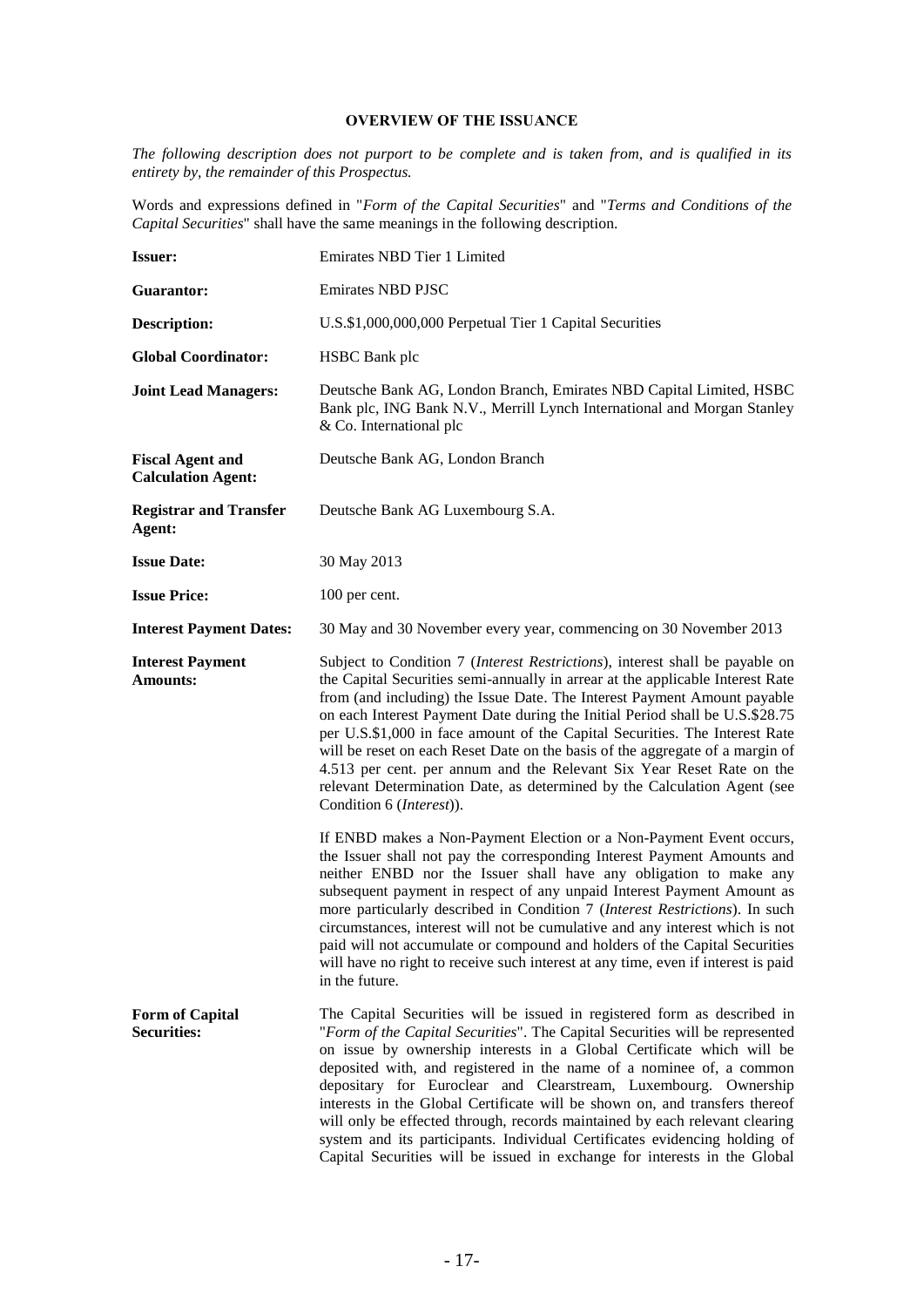Certificate only in limited circumstances.

**Clearance and Settlement:** Holders of the Capital Securities must hold their interest in the Global Certificate in book-entry form through Euroclear or Clearstream, Luxembourg. Transfers within and between Euroclear and Clearstream, Luxembourg will be in accordance with the usual rules and operating procedures of the relevant clearing systems.

**Denomination:** The Capital Securities will be issued in registered form in face amounts of U.S.\$200,000 and integral multiples of U.S.\$1,000 in excess thereof.

**Status of Capital Securities:** The payment obligations of the Issuer under the Capital Securities will: (a) constitute direct, unsecured, unconditional and subordinated obligations of the Issuer; (b) rank subordinate and junior to all Issuer Senior Obligations but not further or otherwise, (c) rank *pari passu* with all other Issuer Pari Passu Obligations and (d) rank in priority only to all Issuer Junior Obligations.

> The payment obligations of the Guarantor under the Guarantee will: (a) constitute Tier 1 Capital of the Guarantor; (b) constitute direct, unsecured and subordinated obligations of the Guarantor; (c) rank subordinate and junior to all Guarantor Senior Obligations but not further or otherwise, (d) rank *pari passu* with all other Guarantor Pari Passu Obligations and (e) rank in priority only to all Guarantor Junior Obligations.

> Payments in respect of the Guarantor Obligations by the Guarantor are conditional upon the following:

- (i) the Guarantor being Solvent at the time of payment of the Guarantor Obligations; and
- (ii) the Guarantor being capable of making payment of the Guarantor Obligations and any other payment required to be made on the relevant date to a creditor in respect of all Guarantor Senior Obligations and all Guarantor Pari Passu Obligations and still be Solvent immediately thereafter.

**Redemption and Variation:** The Capital Securities are perpetual securities in respect of which there is no fixed or final redemption date. The Capital Securities may be redeemed in whole but not in part, or the terms thereof may be varied by the Issuer (but only upon the instructions of ENBD (acting in its sole discretion)) only in accordance with the provisions of Condition 10 (*Redemption and Variation*).

> Pursuant to Condition 10.1(b) (*Redemption and Variation – Issuer's Call Option*), the Issuer shall, on the First Call Date or on any Call Date thereafter, redeem all, but not some only, of the Capital Securities at the Early Redemption Amount.

> In addition (on any date on or after the Closing Date, whether or not an Interest Payment Date), upon the occurrence of a Tax Event or a Capital Event, all but not some only, of the Capital Securities may be redeemed or the terms of the Capital Securities may be varied, in each case in accordance with Conditions 10.1(c) (*Redemption and Variation – Redemption or Variation due to Taxation*) and 10.1(d) (*Redemption and Variation – Redemption or Variation for Capital Event*).

> Any redemption of the Capital Securities is subject to the conditions described in Condition 10.1 (*Redemption and Variation – Redemption and Variation*).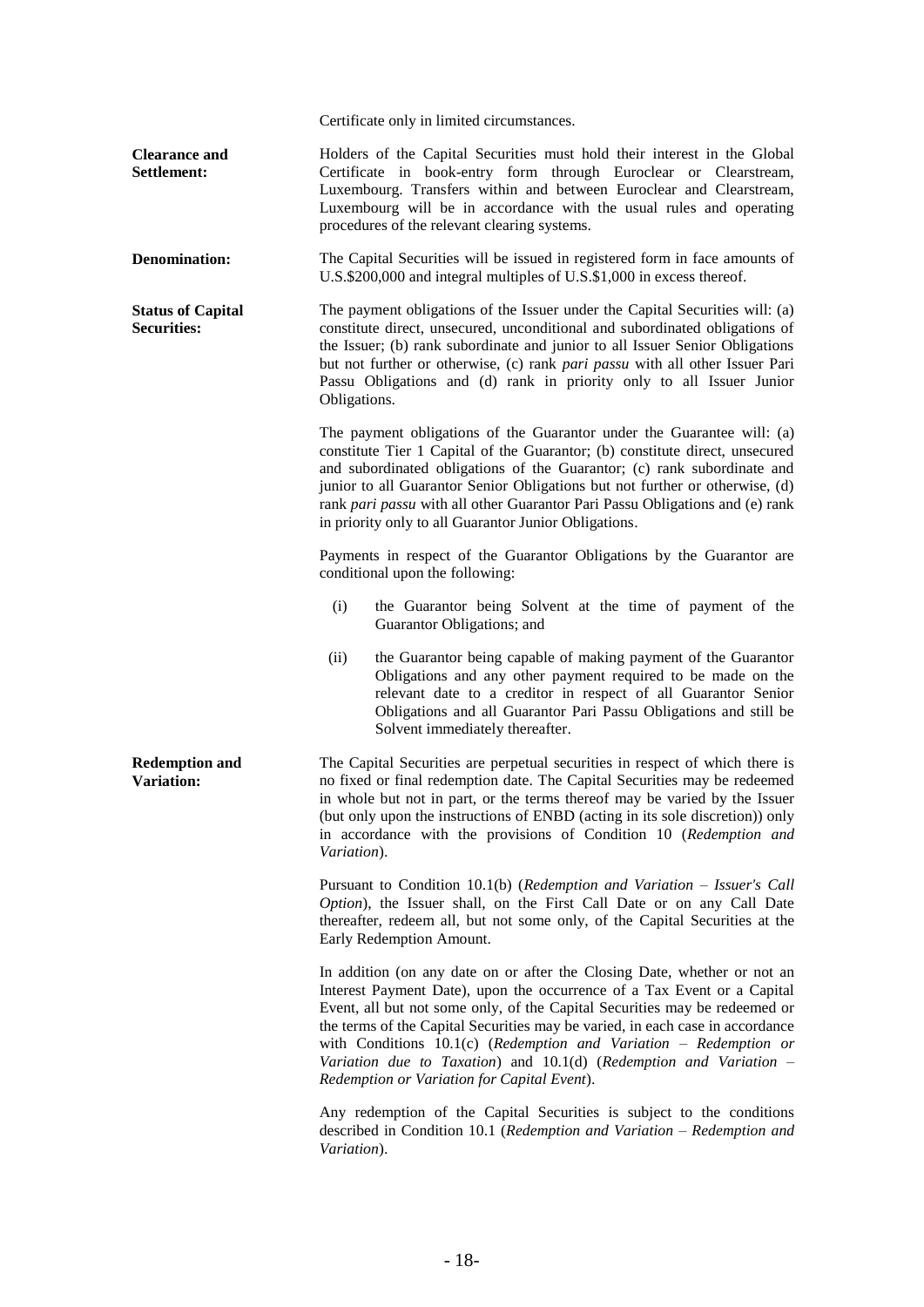| <b>Events of Default:</b>                          | Upon the occurrence of an Enforcement Event, any holder of the Capital<br>Securities may give written notice to the Issuer at the specified office of the<br>Fiscal Agent, effective upon the date of receipt thereof by the Fiscal Agent,<br>that such Capital Security is due and payable, whereupon the same shall,<br>subject to Condition 10.1 (Redemption and Variation), become forthwith<br>due and payable at its Early Redemption Amount, together with accrued<br>interest (if any) to the date of repayment without presentation, demand,<br>protest or other notice of any kind. |
|----------------------------------------------------|-----------------------------------------------------------------------------------------------------------------------------------------------------------------------------------------------------------------------------------------------------------------------------------------------------------------------------------------------------------------------------------------------------------------------------------------------------------------------------------------------------------------------------------------------------------------------------------------------|
| <b>Withholding Tax:</b>                            | All payments in respect of the Capital Securities will be made without<br>deduction for or on account of withholding taxes imposed by the relevant<br>Tax Jurisdiction, subject as provided in Condition 12 (Taxation). In the<br>event that any such deduction is made, the Issuer or the Guarantor will, save<br>in certain limited circumstances provided in Condition 12 (Taxation), be<br>required to pay additional amounts to cover the amounts so deducted.                                                                                                                           |
| <b>Issuer Covenants:</b>                           | The Issuer has agreed to certain restrictive covenants as set out in Condition<br>5 (Issuer Covenants).                                                                                                                                                                                                                                                                                                                                                                                                                                                                                       |
| <b>Ratings:</b>                                    | ENBD has a long term rating of A+ and a short term rating of F1 from Fitch<br>and a long term rating of Baa1 and a short term rating of P-2 by Moody's.<br>The Capital Securities will not be rated by any rating organisation upon<br>their issue.                                                                                                                                                                                                                                                                                                                                           |
|                                                    | A rating is not a recommendation to buy, sell or hold securities and may be<br>subject to suspension, reduction or withdrawal at any time by the assigning<br>rating agency.                                                                                                                                                                                                                                                                                                                                                                                                                  |
|                                                    | In general, European regulated investors are restricted from using a rating<br>for regulatory purposes if such rating is not issued or endorsed by a credit<br>rating agency established in the European Union and registered under the<br>CRA Regulation (or is endorsed and published or distributed by<br>subscription by such a credit rating agency in accordance with the CRA<br>Regulation).                                                                                                                                                                                           |
| <b>Listing and Admission to</b><br><b>Trading:</b> | Application has been made to the CSSF to approve this Prospectus as a<br>prospectus. The CSSF assumes no responsibility as to the economic and<br>financial soundness of the Capital Securities or in respect of the quality or<br>solvency of the Issuer or ENBD pursuant to Article $7(7)$ of the Luxembourg<br>Law. Application has also been made to the Luxembourg Stock Exchange<br>for the Capital Securities issued to be admitted to trading on the<br>Luxembourg Stock Exchange's regulated market and to be listed on the<br>Official List of the Luxembourg Stock Exchange.       |
|                                                    | An application has been made for this Prospectus to be approved by the<br>DFSA under Markets Rule 2.6. Application has also been made to the<br>DFSA for the Capital Securities issued to be admitted to the Official List of<br>securities and to be admitted to trading on NASDAQ Dubai.                                                                                                                                                                                                                                                                                                    |
| <b>Transaction Documents:</b>                      | The Agency Agreement, the Deed of Covenant and the Deed of Guarantee.                                                                                                                                                                                                                                                                                                                                                                                                                                                                                                                         |
| <b>Governing Law and</b><br>Jurisdiction:          | The Capital Securities and any non-contractual obligations arising out of or<br>in connection with the Capital Securities will be governed by, and shall be<br>construed in accordance with, English law.                                                                                                                                                                                                                                                                                                                                                                                     |
|                                                    | The Subscription Agreement, the Transaction Documents and any<br>non-contractual obligations arising out of, relating to or having any<br>connection with the Subscription Agreement and the Transaction<br>Documents will be governed by, and shall be construed in accordance with,<br>English law. In respect of any dispute, claim, difference or controversy<br>under the Subscription Agreement and the Transaction Documents to which                                                                                                                                                  |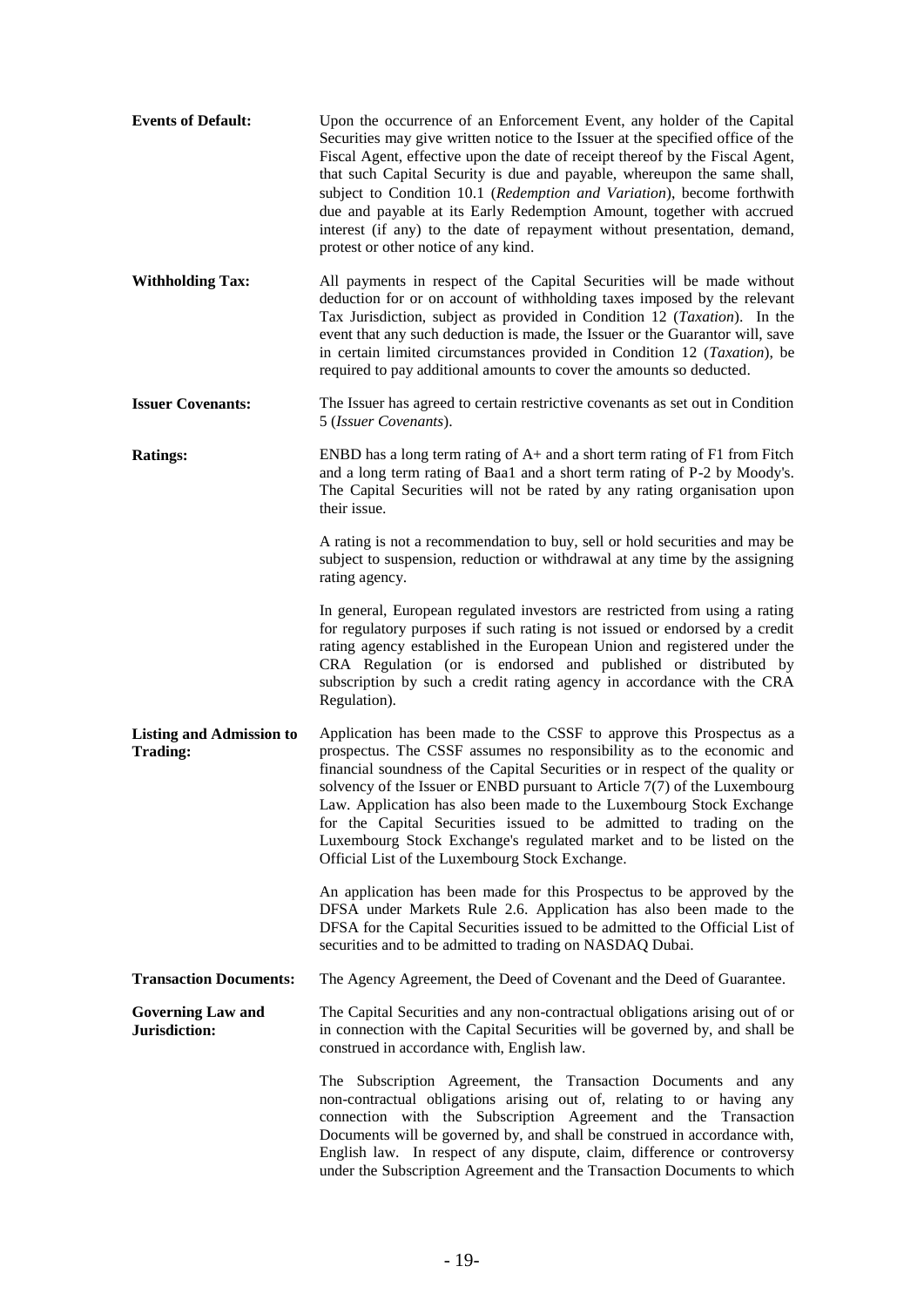|                              | it is a party, the Issuer and the Guarantor have each consented to arbitration<br>in accordance with the LCIA Arbitration Rules unless any Joint Lead<br>Manager (in the case of the Subscription Agreement) or Agent (in the case<br>of the Agency Agreement) elects to have the dispute, claim, difference or<br>controversy resolved by a court, in which case the English courts will have<br>exclusive jurisdiction to settle such dispute.                                |
|------------------------------|---------------------------------------------------------------------------------------------------------------------------------------------------------------------------------------------------------------------------------------------------------------------------------------------------------------------------------------------------------------------------------------------------------------------------------------------------------------------------------|
| <b>Waiver of Immunity:</b>   | The Issuer and the Guarantor have irrevocably and unconditionally waived<br>with respect to the Capital Securities any right to claim sovereign or other<br>immunity from jurisdiction or execution and any similar defence (see<br>Condition 19.6 (Governing Law and Dispute Resolution $-$ Waiver of<br>$Immunity)$ ).                                                                                                                                                        |
| <b>Selling Restrictions:</b> | There are restrictions on the offer, sale and transfer of the Capital Securities<br>in Hong Kong, the United States, the United Kingdom, Japan, the United<br>Arab Emirates, the Dubai International Financial Centre, the Kingdom of<br>Saudi Arabia, the Kingdom of Bahrain, the State of Qatar and the Cayman<br>Islands and such other restrictions as may be required in connection with the<br>offering and sale of the Capital Securities (see "Subscription and Sale"). |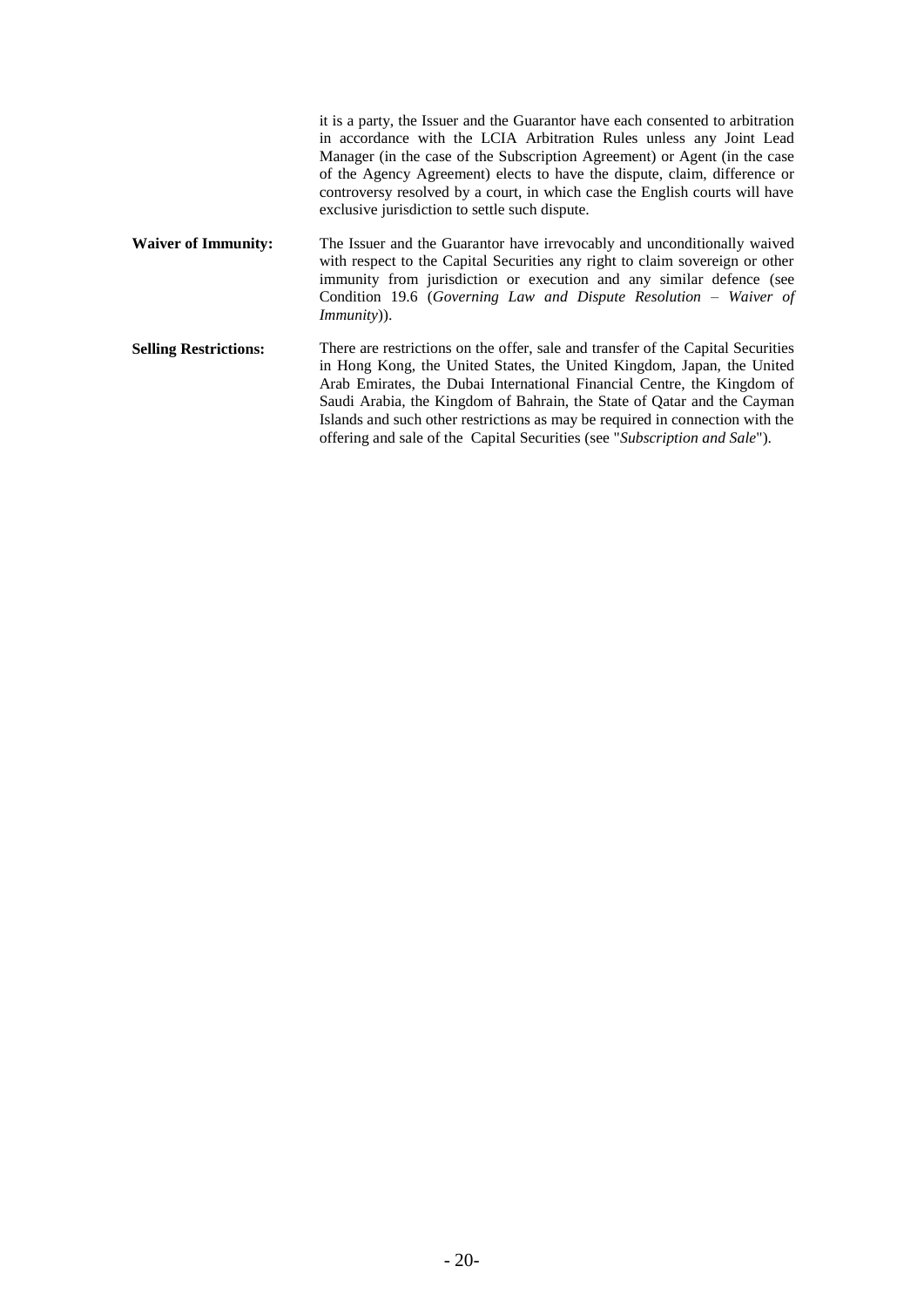### **FORM OF THE CAPITAL SECURITIES**

*The Global Certificate contains the following provisions which apply to the Capital Securities whilst they are represented by the Global Certificate, some of which modify the effect of the Conditions. Unless otherwise defined, words and expressions defined in "Terms and Conditions of the Capital Securities" shall have the same meanings in the following description*.

#### **Form of the Capital Securities**

The Capital Securities will be in registered form and will be issued outside the United States to persons who are not U.S. Persons in reliance on Regulation S.

The Capital Securities will be represented by ownership interests in a global certificate in registered form (the "**Global Certificate**"). The Global Certificate will be deposited with a common depositary for Euroclear and Clearstream, Luxembourg (the "**Common Depositary**") and will be registered in the name of a nominee for the Common Depositary. Persons holding ownership interests in the Global Certificate will be entitled or required, as the case may be, under the circumstances described below, to receive physical delivery of Individual Certificates in fully registered form.

#### **Holders**

For so long as the Capital Securities are represented by the Global Certificate and the Global Certificate is held on behalf of Euroclear and/or Clearstream, Luxembourg, the registered holder of the Global Certificate shall, except as ordered by a court of competent jurisdiction or as required by law, be treated as the owner thereof (the "**Registered Holder**"). Each of the persons (other than another clearing system) who is for the time being shown in the records of either such clearing system as the holder of a particular aggregate face amount of such Capital Securities (the "**Accountholders**") (in which regard any Capital Security or other document issued by a clearing system as to the aggregate face amount of such Capital Securities standing to the account of any person shall be conclusive and binding for all purposes save in the case of manifest error) shall be deemed to be the holder of the Capital Securities in respect of the aggregate face amount of such Capital Securities standing to its account in the records of Euroclear or Clearstream, Luxembourg, as the case may be, other than for the purpose of payments in respect thereof, the right to which shall be vested solely in the Registered Holder, as against the Issuer and an Accountholder must look solely to Euroclear or Clearstream, Luxembourg, as the case may be, for its share of each payment made to the Registered Holder, and the expressions "**holder of Capital Securities**" and related expressions shall be construed accordingly. In addition, holders of ownership interests in the Global Certificate will not have a direct right to vote in respect of the relevant Capital Securities. Instead, such holders will be permitted to act only to the extent that they are enabled by the relevant clearing system and its participants to appoint appropriate proxies.

#### **Cancellation**

Cancellation of any Capital Security represented by the Global Certificate will be effected by reduction in the aggregate face amount of the Capital Securities in the Register.

#### **Payments**

Payments of any amount in respect of the Global Certificate will, in the absence of any provision to the contrary, be made:

- (a) in the case of a Global Certificate, to the person shown on the Register as the registered holder of the Global Certificate at the close of business (in the relevant clearing system) on the Clearing System Business Day before the due date for such payment (the "**Record Date**") where "**Clearing System Business Day**" means a day on which each clearing system for which the Global Certificate is being held is open for business; and
- (b) in the case of an Individual Certificate, to the persons shown on the Register on the relevant Record Date (as defined in the Conditions) immediately preceding the due date for payment in the manner provided in Condition 8.1 (*Payments – Payments in respect of the Capital Securities*).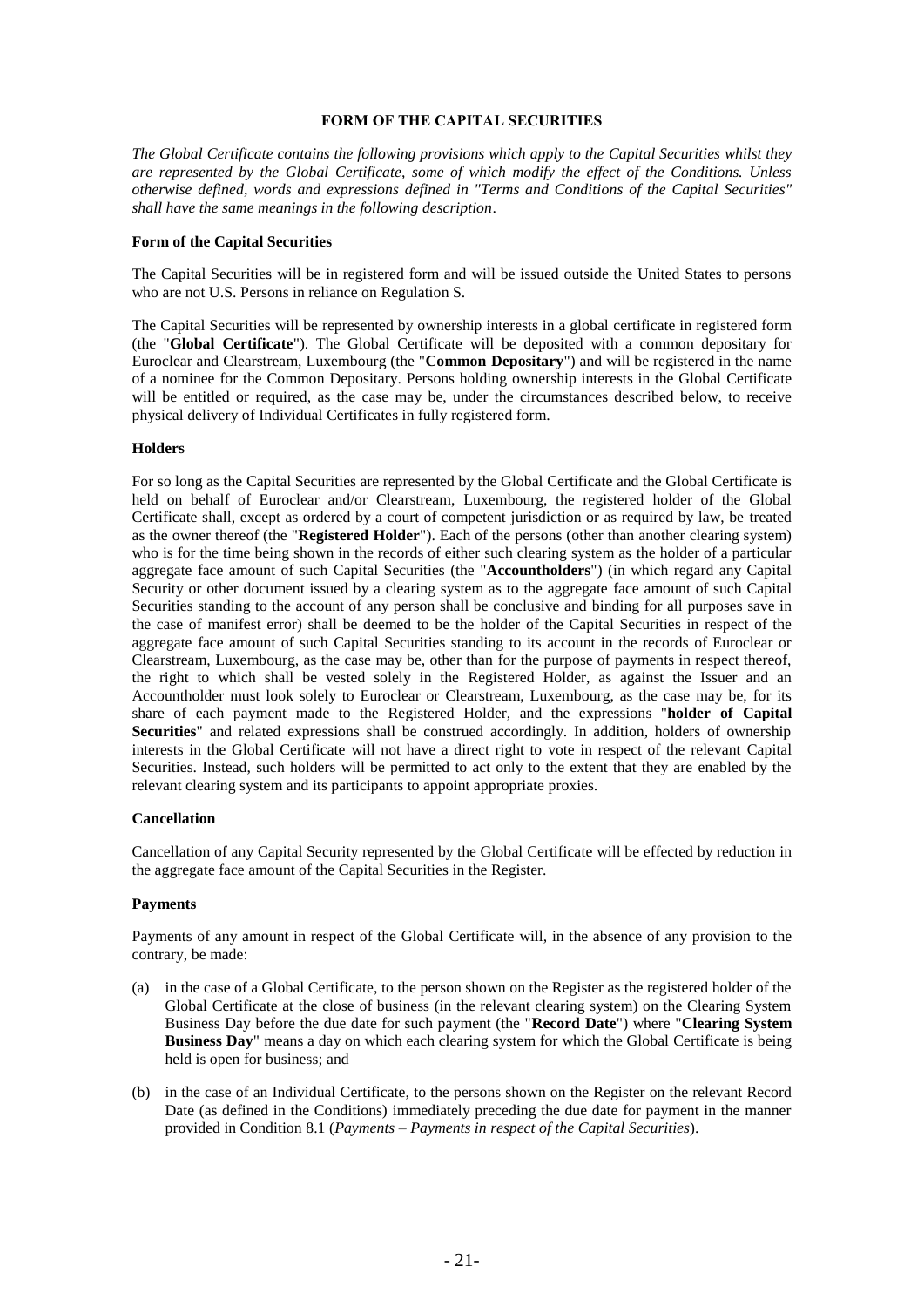None of the Issuer, ENBD or any Agent will have any responsibility or liability for any aspect of the records relating to or payments or deliveries made on account of ownership interests in the Capital Securities or for maintaining, supervising or reviewing any records relating to such ownership interests.

Payments of the Redemption Amount in respect of Capital Securities represented by the Global Certificate will be made upon presentation and surrender of the Global Certificate at the specified office of the Registrar or such other office as may be specified by the Registrar subject to and in accordance with the Conditions and the Agency Agreement. Distributions of amounts with respect to book-entry interests in the Capital Securities held through Euroclear or Clearstream, Luxembourg will be credited to the cash accounts of participants in the relevant clearing system in accordance with the relevant clearing system's rules and procedures. A record of each payment made in respect of the Capital Securities will be entered into the Register by or on behalf of the Registrar and shall be *prima facie* evidence that payment has been made.

#### **Notices**

So long as all the Capital Securities are represented by the Global Certificate and the Global Certificate is held on behalf of Euroclear and/or Clearstream, Luxembourg, notices may be given by delivery of the relevant notice to those clearing systems for communication to their Accountholders rather than by publication and delivery as required by the Conditions except that, so long as the Capital Securities are listed on any stock exchange, notices shall also be published in accordance with the rules of such stock exchange. Any such notice shall be deemed to have been given on the day on which such notice is delivered to the relevant clearing systems.

Whilst any of the Capital Securities held by a holder of the Capital Securities are represented by the Global Certificate, notices to be given by such holder of the Capital Securities may be given (where applicable) through Euroclear and/ or Clearstream, Luxembourg and otherwise in such manner as the Registrar and Euroclear and Clearstream, Luxembourg may approve for this purpose.

#### **Registration of Title**

The Registrar will not register title to the Capital Securities in a name other than that of a nominee for the Common Depositary for a period of seven calendar days preceding the due date for any payment of any Interest Payment Amount or the Redemption Amount in respect of the Capital Securities.

### **Transfers**

Transfers of book-entry interests in the Capital Securities will be effected through the records of Euroclear or Clearstream, Luxembourg and their respective direct and indirect participants in accordance with their respective rules and procedures.

#### **Exchange for Individual Certificates**

Interests in the Global Certificate will be exchangeable (free of charge), in whole but not in part, for Individual Certificates only upon the occurrence of an Exchange Event. The Issuer will promptly give notice to holders of the Capital Securities in accordance with Condition 15 (*Notices*) if an Exchange Event occurs. For these purposes, "**Exchange Event**" means that: (i) an Issuer Event or ENBD Event (as defined in the Conditions) has occurred; or (ii) the Issuer has been notified that both Euroclear and Clearstream, Luxembourg have been closed for business for a continuous period of 14 days (other than by reason of legal holiday) or have announced an intention permanently to cease business or have in fact done so and, in any such case, no successor clearing system satisfactory to the Issuer is available. In the event of the occurrence of an Exchange Event, Euroclear and/or Clearstream, Luxembourg (acting on the instructions of any holder of an interest in the Global Certificate) may give notice to the Registrar requesting exchange.

In such circumstances, the Global Certificate shall be exchanged in full for Individual Certificates and the Issuer will, at the cost of the Issuer (but against such indemnity as the Registrar or any relevant Transfer Agent may require in respect of any tax or other duty of whatever nature which may be levied or imposed in connection with such exchange), cause sufficient Individual Certificates to be executed and delivered to the Registrar within 10 days following the request for exchange for completion and dispatch to the holders of the Capital Securities. A person having an interest in the Global Certificate must provide the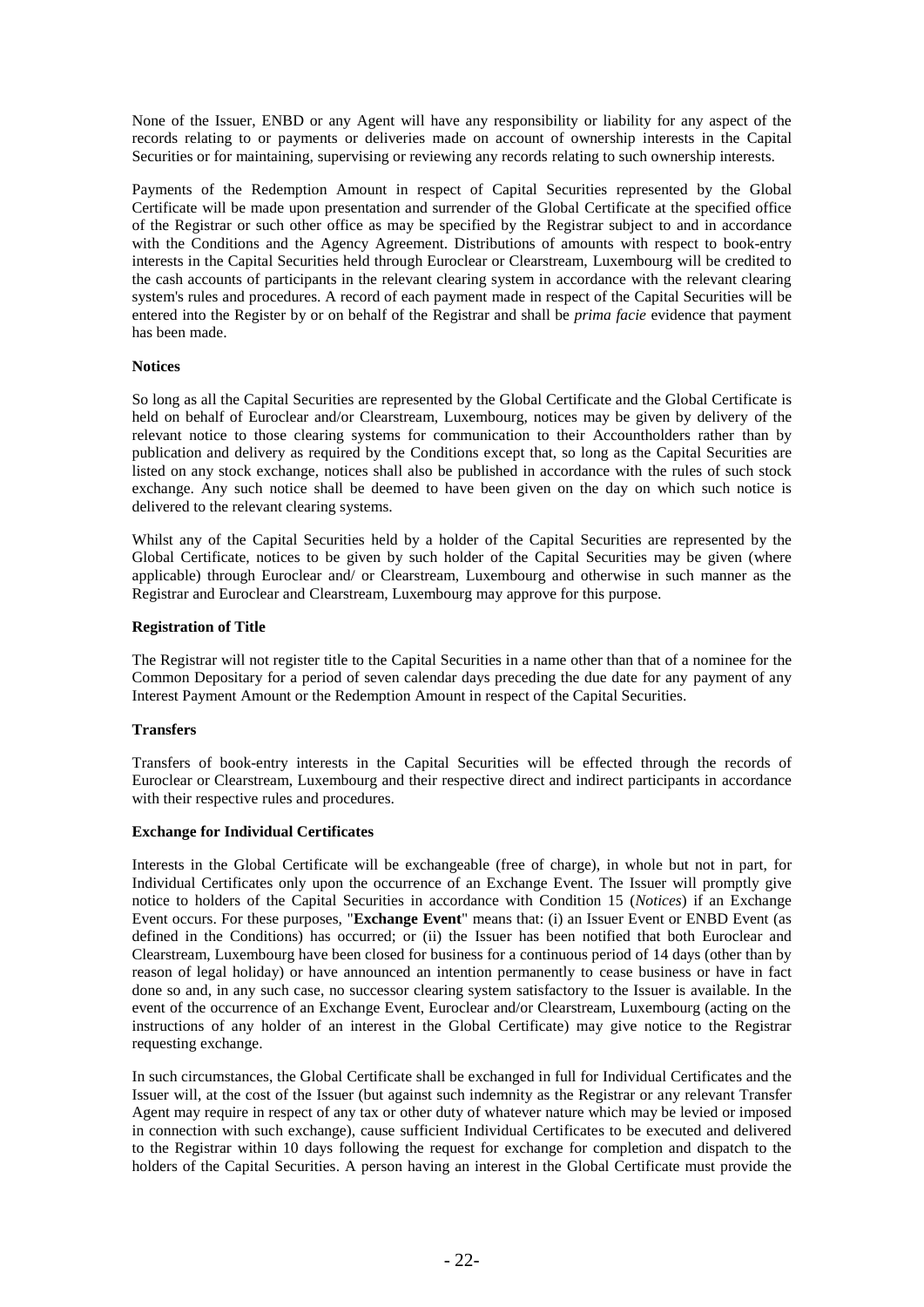Registrar with a written order containing instructions (and such other information as the Issuer and the Registrar may require) to complete, execute and deliver such Individual Certificates.

# **General**

In this Prospectus, "**Individual Certificate**" means a Capital Security in definitive registered form issued by the Issuer in accordance with the provisions of the Agency Agreement in exchange for the Global Certificate, such Capital Security substantially in the form set out in schedule 4 to the Agency Agreement.

Any reference herein to Euroclear and/or Clearstream, Luxembourg shall, whenever the context so permits, be deemed to include a reference to any additional or alternative clearing system as may be approved by the Issuer and the Fiscal Agent.

A Capital Security may be accelerated by the holder thereof in certain circumstances described in Condition 11 (*Events of Default*). In such circumstances, where any Capital Security is still represented by a Global Certificate and the Global Certificate (or any part thereof) has become due and repayable in accordance with the Conditions of such Capital Securities and payment in full of the amount due has not been made in accordance with the provisions of the Global Certificate, then the Global Certificate will become void at 8.00 p.m. (London time) on such day. At the same time, holders of interests in such Global Certificate credited to their accounts with Euroclear and/or Clearstream, Luxembourg, as the case may be, will become entitled to proceed directly against the Issuer on the basis of statements of account provided by Euroclear and/or Clearstream, Luxembourg on and subject to the terms of a deed of covenant (the "**Deed of Covenant**") dated 30 May 2013 and executed by the Issuer and ENBD.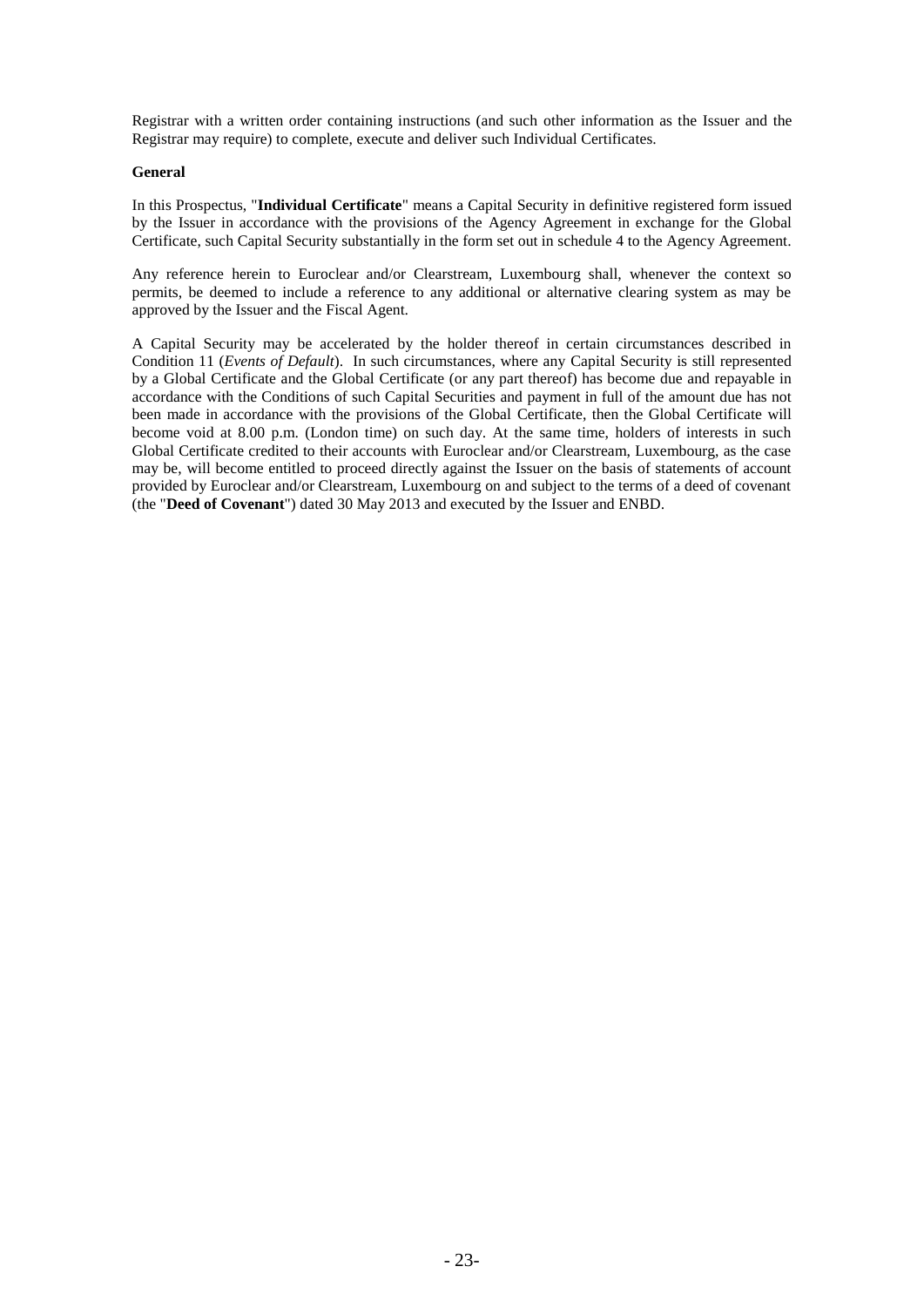# **TERMS AND CONDITIONS OF THE CAPITAL SECURITIES**

*The following are the Terms and Conditions of the Capital Securities which will be incorporated by reference into each Global Certificate (as defined below) and each Individual Certificate, in the latter case only if permitted by the relevant stock exchange or other relevant authority (if any) and agreed by the Issuer and the relevant Dealer at the time of issue but, if not so permitted and agreed, such Individual Certificate will have endorsed thereon or attached thereto such Terms and Conditions:*

Each of the U.S.\$1,000,000,000 Perpetual Tier 1 Capital Securities, and any further capital securities issued pursuant to Condition [16](#page-50-0) (*Further Issues*), (the "**Capital Securities**") is issued by Emirates NBD Tier 1 Limited (in its capacity as issuer (the "**Issuer**") pursuant to the Agency Agreement (as defined below).

The payment of all amounts in respect of the Capital Securities issued by the Issuer have been irrevocably guaranteed (the "**Guarantee**") by Emirates NBD PJSC ("**ENBD**" and in such capacity the "**Guarantor**") pursuant to a deed of guarantee (the "**Deed of Guarantee**") dated 30 May 2013 (the "**Issue Date**") and executed by the Guarantor. The original Deed of Guarantee is held by the Agent on behalf of the holders of the Capital Securities at its specified office.

Payments relating to the Capital Securities will be made pursuant to an agency agreement dated the Issue Date (the "**Agency Agreement**") made between the Issuer, the Guarantor, Deutsche Bank AG, London Branch as fiscal agent (in such capacity, the "**Fiscal Agent**" and together with any further or other paying agents appointed from time to time in respect of the Capital Securities, the "**Paying Agents**"), Deutsche Bank Luxembourg S.A. as registrar (in such capacity, the "**Registrar**") and as transfer agent (in such capacity, the "**Transfer Agent**" and, together with the Registrar and any further or other transfer agents appointed from time to time in respect of the Capital Securities, the "**Transfer Agents**") and Deutsche Bank AG, London Branch as calculation agent (the "**Calculation Agent**", which expression includes the Calculation Agent for the time being). The Paying Agents, the Calculation Agent and the Transfer Agents are together referred to in these terms and conditions (the "**Conditions**") as the Agents. References to the "**Agents**" or any of them shall include their successors.

Any reference to "**holders**" in relation to any Capital Securities shall mean the persons in whose name the Capital Securities are registered and shall, in relation to any Capital Securities represented by a Global Certificate, be construed as provided below.

The holders of the Capital Securities are entitled to the benefit of the Deed of Covenant (the "**Deed of Covenant**") dated 30 May 2013 and made by the Guarantor and the Issuer. The original Deed of Covenant is held by the common depositary for Euroclear and Clearstream, Luxembourg (each as defined in Condition 2.1).

Copies of the Agency Agreement, the Guarantee and the Deed of Covenant are obtainable during normal business hours at the specified office of the Agents. The holders of the Capital Securities are deemed to have notice of, and are entitled to the benefit of, all the provisions of the Agency Agreement, the Guarantee and the Deed of Covenant. The statements in the Conditions include summaries of, and are subject to, the detailed provisions of the Agency Agreement.

# 1. **Interpretation**

Words and expressions defined in the Agency Agreement shall have the same meanings where used in these Conditions unless the context otherwise requires or unless otherwise stated and provided that, in the event of any inconsistency between any such document and these Conditions, these Conditions will prevail. In addition, in these Conditions the following expressions have the following meanings:

"**Additional Amounts**" has the meaning given to it in Condition [12](#page-48-0) (*Taxation*);

"**Applicable Regulatory Capital Requirements**" means any requirements contained in the Capital Regulations for the maintenance of capital from time to time applicable to the Guarantor, including transitional rules and waivers granted in respect of the foregoing;

"**Assets**" means the unconsolidated gross assets of the Guarantor as shown in the latest audited balance sheet of the Guarantor, but adjusted for subsequent events in such manner as the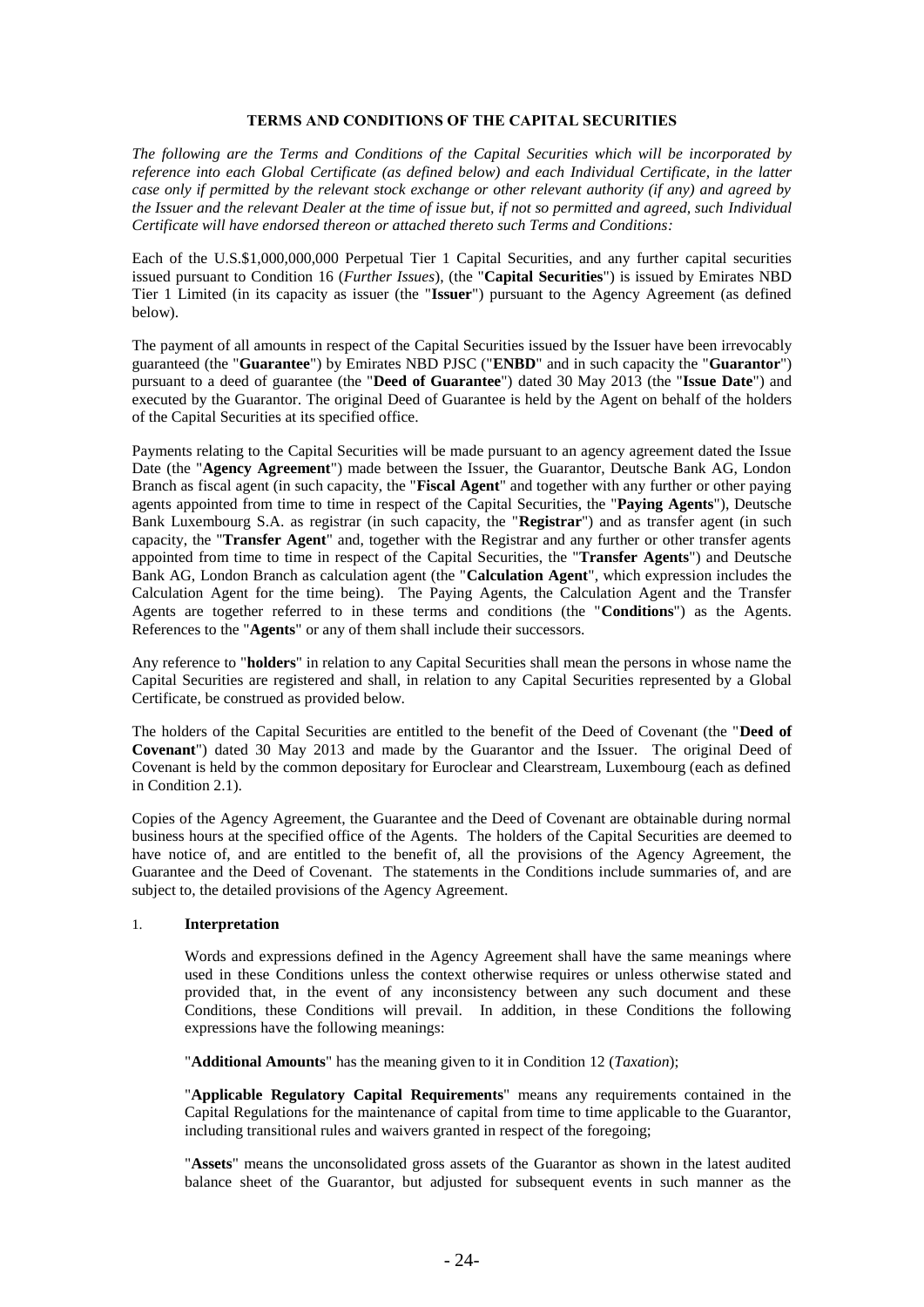directors of the Guarantor, the auditors of the Guarantor or (if a bankruptcy trustee or any equivalent insolvency practitioner has been appointed in respect of the Guarantor) a bankruptcy trustee or such equivalent insolvency practitioner may determine;

"**Authorised Denomination**" has the meaning given to that term in Condition [2.1](#page-37-0) (*Form and Denomination*);

"**Basel III Documents**" means the Basel Committee on Banking Supervision document "A global regulatory framework for more resilient banks and banking systems" released by the Basel Committee on Banking Supervision on 16 December 2010 and revised in June 2011 and the Annex contained in its document "Basel Committee issues final elements of the reforms to raise the quality of regulatory capital" on 13 January 2011;

"**Business Day**" means a day, other than a Friday, Saturday, Sunday or public holiday, on which registered banks are open for general business (including dealings in foreign exchange and foreign currency deposits) in Dubai, New York City and London;

"**Call Date**" means the First Call Date and every sixth anniversary thereafter;

"**Capital Event**" is deemed to have occurred if the Guarantor is notified in writing by the Regulator to the effect that the notional amount (or the amount that qualifies as regulatory capital, if some amount of the Capital Securities are held by the Guarantor or whose purchase is funded by the Guarantor) of the Capital Securities would cease to qualify for inclusion in full in the consolidated Tier 1 Capital of the Guarantor (save where such non-qualification is only as a result of any applicable limitation on the amount of such capital);

"**Capital Event Redemption Amount**" in relation to a Capital Security means 101 per cent. of its outstanding face amount together with any Outstanding Payments;

"**Capital Event Redemption Date**" means the date on which the Capital Securities are redeemed following the occurrence of a Capital Event;

"**Capital Regulations**" means, at any time, the regulations, requirements, guidelines and policies relating to capital adequacy then in effect in the United Arab Emirates, including those of the Regulator;

"**Central Bank**" means the Central Bank of the United Arab Emirates or any successor thereto;

"**Common Equity Tier 1**" means capital qualifying as, and approved by the Regulator as, common equity tier 1 in accordance with the Capital Regulations;

"**Day-count Fraction**" means the number of days in the relevant period divided by 360 (the number of days to be calculated on the basis of a year of 360 days with 12 30-day months and, in the case of an incomplete month, the number of days elapsed of the Interest Period in which the relevant period falls (including the first such day but excluding the last);

"**Determination Date**" means, in respect of a Reset Period, the third Business Day prior to the commencement of such Reset Period;

"**Directors**" means the executive and non-executive directors of the Guarantor who make up its board of directors;

"**Dispute**" has the meaning given to it in Condition [19.2](#page-51-0) (*Arbitration*);

"**Distributable Profits**" means the amount of the Guarantor's non-consolidated retained earnings and reserves (to the extent not restricted from distribution by applicable law) after the transfer of any amounts to non-distributable reserves, all as set out in the most recent non-consolidated financial statements of the Guarantor;

"**Early Redemption Amount**" in relation to a Capital Security, means its outstanding face amount together with any Outstanding Payments;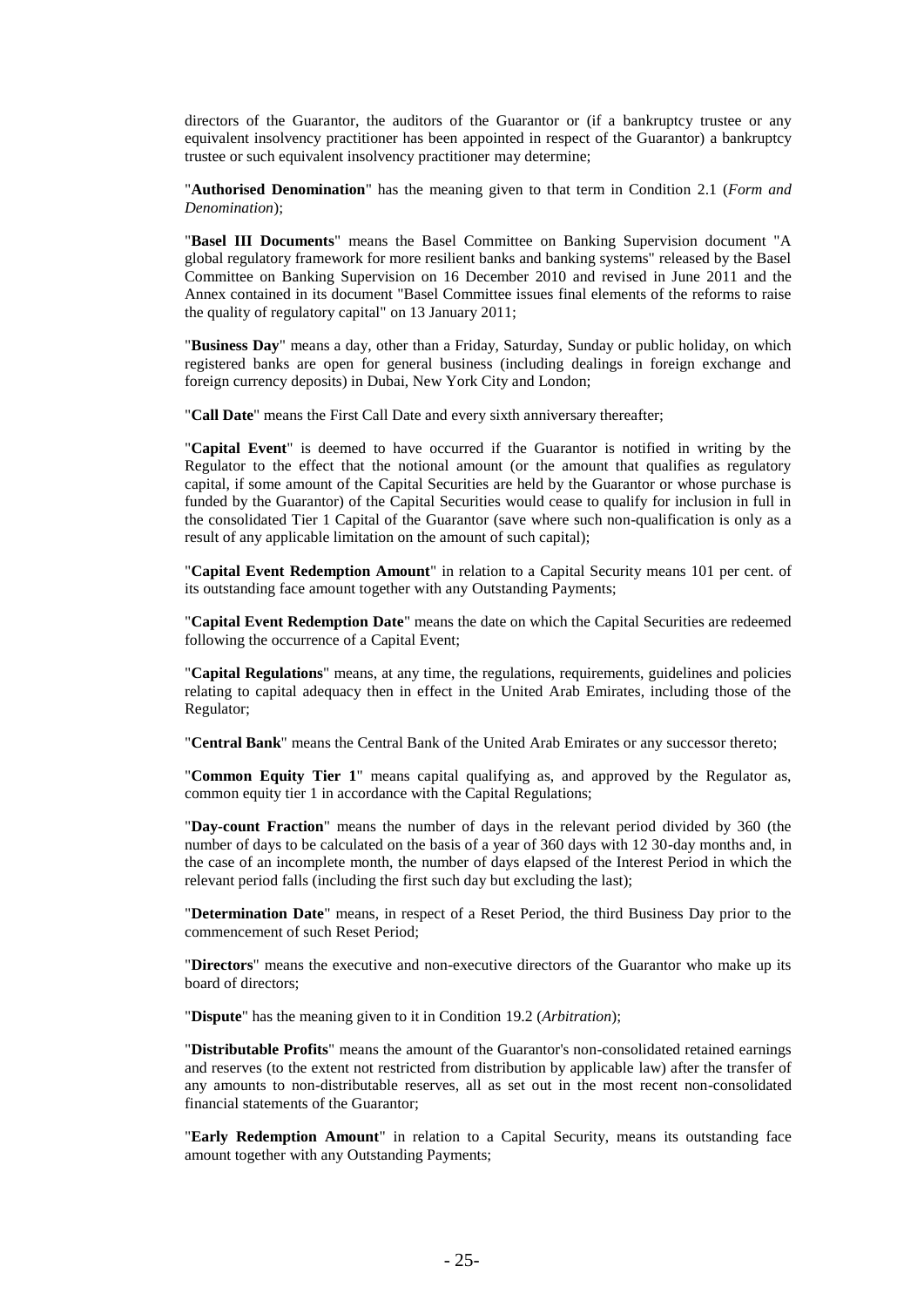#### "**Enforcement Event**" means:

- (i) *Non-payment*: the Issuer or the Guarantor (as the case may be) fails to pay an amount in the nature of principal or interest (including Additional Amounts) due and payable by it pursuant to the Conditions or the Guarantee and the failure continues for a period of seven days (save in each case where such failure occurs solely as a result of the Issuer making a Non-Payment Election or the occurrence of a Non-Payment Event); or
- (ii) *Insolvency*: a final determination is made by a court or other official body that the Issuer or the Guarantor is insolvent or bankrupt or unable to pay its debts; or
- (iii) *Winding-up*: an administrator is appointed, an order is made or an effective resolution passed for the winding-up or dissolution or administration of the Issuer or the Guarantor (as the case may be) or the Issuer or the Guarantor (as the case may be) shall apply or petition for a winding-up or administration order in respect of itself or cease, or through an official action of its board of directors threaten to cease, to carry on all or substantially all of its business or operations, in each case except: (a) for the purpose of and followed by a reconstruction, amalgamation, reorganisation, merger or consolidation on terms approved by an Extraordinary Resolution of the holders of the Capital Securities; or (b) for any step or procedure which is part of a solvent reconstruction or amalgamation approved by any court of competent jurisdiction or other competent authority;
- (iv) *Analogous Event*: any event occurs which under the laws of the United Arab Emirates has an analogous effect to any of the events referred to in paragraph (ii) or (iii) above.

References in subparagraph (ii) (*Insolvency*) above to "**debts**" shall be deemed to include any debt or other financing arrangement issued (or intended to be issued) in compliance with the principles of *Shari'a* and which is treated as debt for the purposes of applicable law, in each case whether entered into directly or indirectly by the Issuer or the Guarantor (as the case may be);

"**Extraordinary Resolution**" has the meaning given to it in the Agency Agreement;

"**First Call Date**" means 30 May 2019;

"**First Interest Payment Date**" means 30 November 2013;

"**Global Certificate**" means a global registered certificate;

"**Guarantor Junior Obligations**" means all claims of the holders of Guarantor Ordinary Shares and all payment obligations of the Guarantor in respect of its other Common Equity Tier 1 capital;

"**Guarantor Obligations**" has the meaning given to it in Condition [4.4](#page-39-0) (*Subordination of the Guarantee*);

"**Guarantor Ordinary Shares**" means ordinary shares of the Guarantor;

"**Guarantor Pari Passu Obligations**" means all subordinated payment obligations of the Guarantor which rank, or are expressed to rank, *pari passu* with the Guarantor Obligations;

"**Guarantor Senior Creditors**" means creditors of the Guarantor (including depositors (in respect of their due claims) and, for this purpose, holders of any instrument issued by, or other obligation of, the Guarantor which ranks senior to the payment obligations of the Guarantor under the Guarantor Obligations) other than creditors in respect of obligations the claims in relation to which rank or are expressed to rank *pari passu* with, or junior to, the claims of the holders of the Capital Securities in respect of the Guarantor Obligations;

"**Guarantor Senior Obligations**" means all unsubordinated payment obligations of the Guarantor and all subordinated payment obligations (if any) of the Guarantor to which the Guarantor Obligations rank or are expressed to rank junior;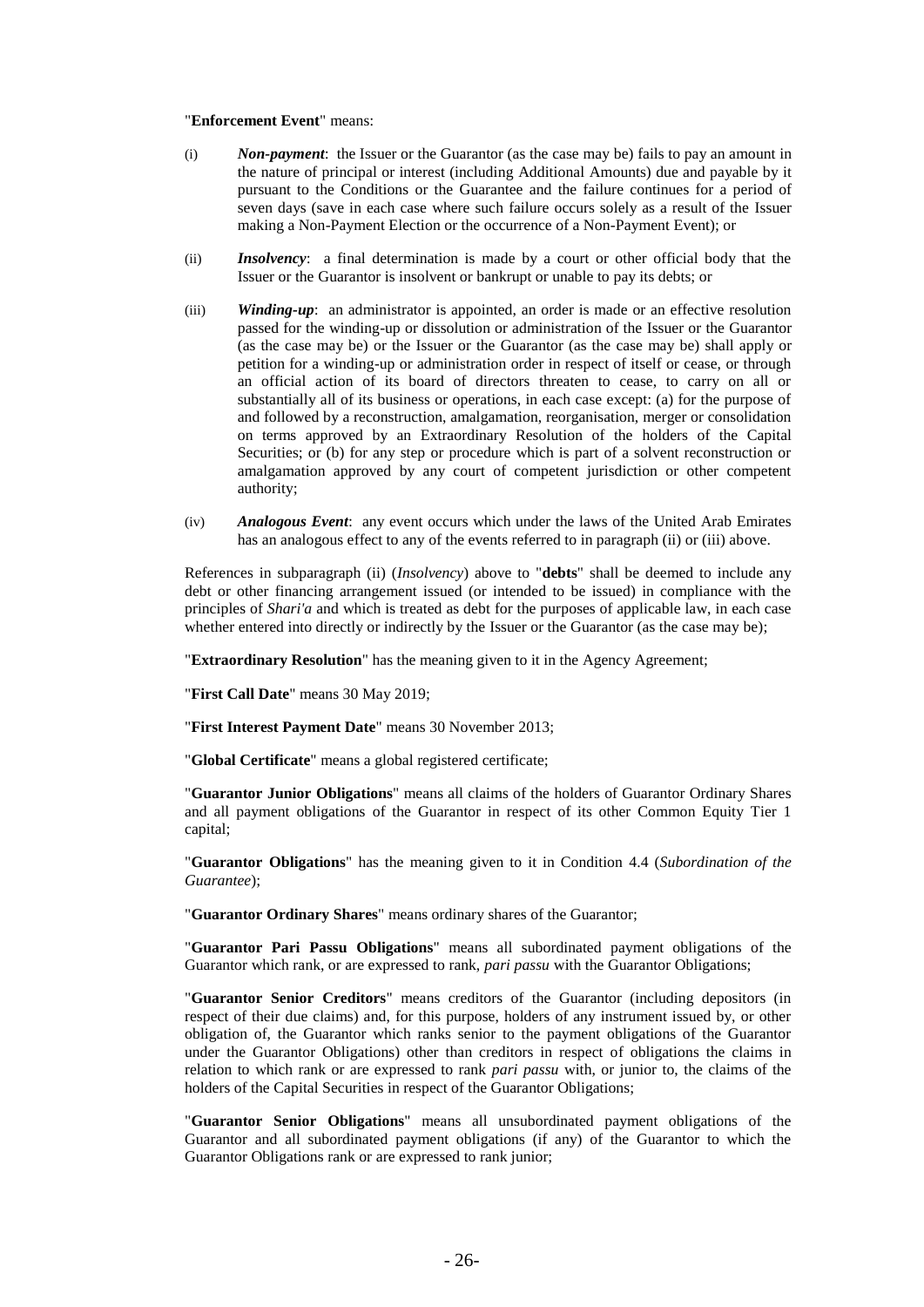"**Individual Certificate**" means a registered certificate in definitive form;

"**Initial Interest Rate**" has the meaning given to it in Condition [6.1\(a\)](#page-41-0) (*Interest Rate*);

"**Initial Period**" means the period from and including the Issue Date, to but excluding the First Call Date;

"**Interest Payment Amount**" means the interest payable, subject to Condition 7 (*Interest Restrictions*) and Condition 8 (*Payments*), on each Interest Payment Date;

"**Interest Payment Date**" means each 30 May and 30 November in each year, starting on (and including) 30 November 2013;

"**Interest Period**" means the period from and including an Interest Payment Date, to but excluding the succeeding Interest Payment Date;

"**Interest Rate**" means, in respect of the Initial Period, the Initial Interest Rate, and, in respect of each Reset Period thereafter, the rate calculated in accordance with the provisions of Condition [6.1\(a\)](#page-41-0) (*Interest Rate*);

"**Issuer Junior Obligations**" means all claims of the holders of Issuer Ordinary Shares;

"**Issuer Obligations**" has the meaning given to it in Condition [4.2](#page-39-1) (*Subordination of the Capital Securities*);

"**Issuer Ordinary Shares**" means ordinary shares of the Issuer;

"**Issuer Pari Passu Obligations**" means all subordinated payment obligations of the Issuer which rank, or are expressed to rank, *pari passu* with the Issuer Obligations;

"**Issuer Senior Creditors**" means creditors of the Issuer and, for this purpose, holders of any instrument issued by, or other obligation of, the Issuer which ranks senior to the payment obligations of the Issuer under the Issuer Obligations) other than creditors in respect of obligations the claims in relation to which rank or are expressed to rank *pari passu* with, or junior to, the claims of the holders of the Capital Securities in respect of the Issuer Obligations;

"**Issuer Senior Obligations**" means all unsubordinated payment obligations of the Issuer and all subordinated payment obligations (if any) of the Issuer to which the Issuer Obligations rank or are expressed to rank junior;

"**LCIA**" means the London Court of International Arbitration;

"**Liabilities**" means the unconsolidated gross liabilities of the Guarantor as shown in the latest audited balance sheet of the Guarantor, but adjusted for contingent liabilities and for subsequent events in such manner as the directors of the Guarantor, the auditors of the Guarantor or (if a bankruptcy trustee (or any equivalent insolvency practitioner) has been appointed in respect of the Guarantor) a bankruptcy trustee (or such equivalent insolvency practitioner) may determine;

"**Margin**" means 4.513 per cent. per annum;

"**Non-Payment Election**" has the meaning given to it in Condition [7.2](#page-42-0) (*Non-Payment Election*);

"**Non-Payment Event**" has the meaning given to it in Condition [7.1](#page-41-1) (*Non-Payment Event*);

"**Other Common Equity Tier 1 Instruments**" means securities issued by the Guarantor that constitute Common Equity Tier 1 of the Guarantor other than Guarantor Ordinary Shares;

"**Outstanding Payments**" means, in relation to any amounts payable on redemption of the Capital Securities, an amount representing accrued and unpaid interest for the Interest Period during which redemption occurs to the date of redemption plus Additional Amounts thereon, if any;

"**Payment Day**" has the meaning given to it in Condition [8.4](#page-44-0) (*Payment Day*);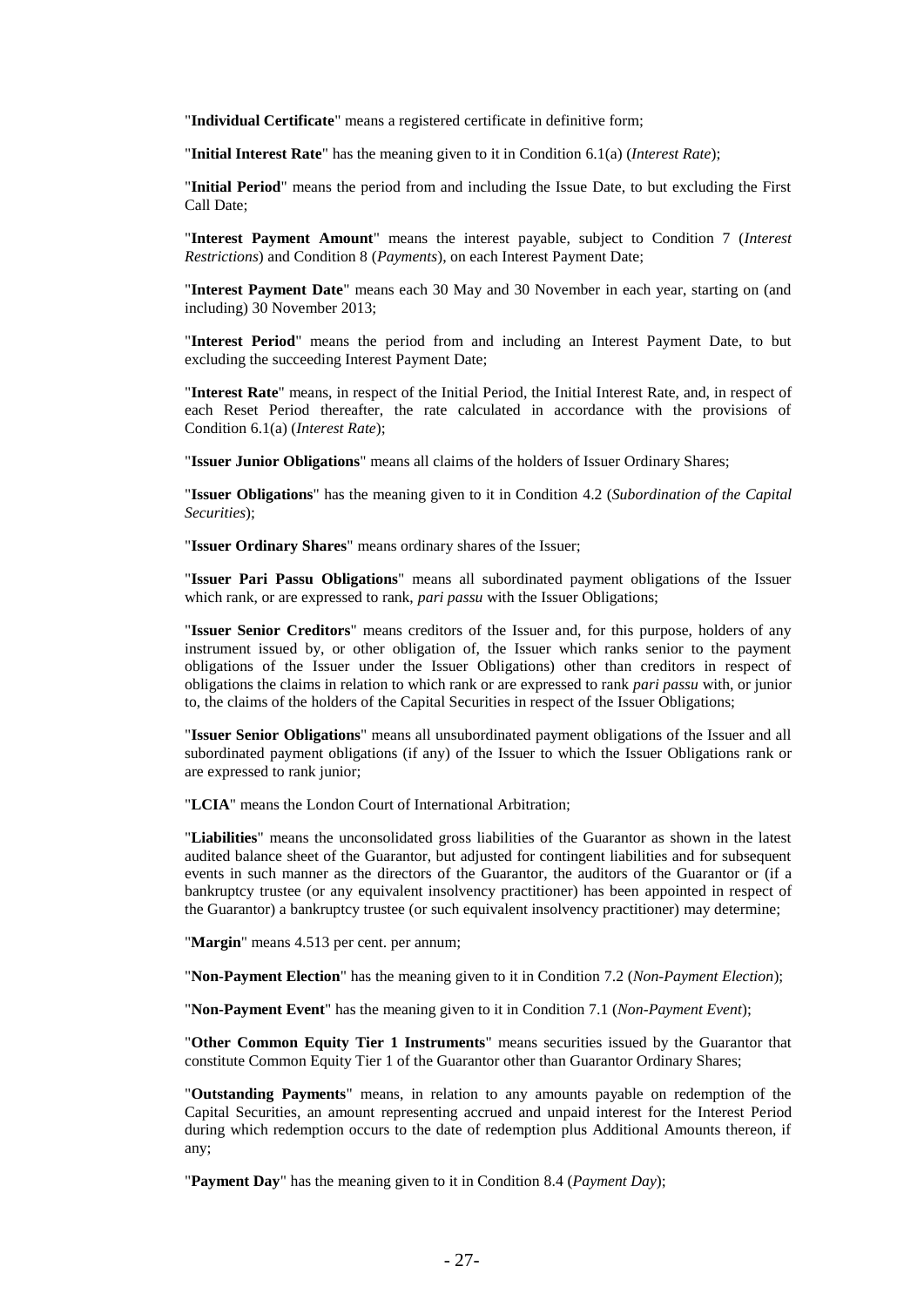"**Proceedings**" has the meaning given to it in Condition [19.4](#page-51-0) (*Submission to jurisdiction*);

"**Qualifying Tier 1 Instruments**" means instruments (whether securities, trust certificates, interests in limited partnerships or otherwise) other than Guarantor Ordinary Shares or other equity securities, issued directly or indirectly by the Guarantor that:

- (i) will be eligible to constitute Tier 1 Capital on issue;
- (ii) have terms and conditions not materially less favourable to a holder of the Capital Securities than the Capital Securities (as reasonably determined by the Guarantor (**provided that** in making this determination the Guarantor is not required to take into account the tax treatment of the new instrument in the hands of all or any holders of the Capital Securities, or any transfer or similar taxes that may apply on the acquisition of the new instrument) **provided that** a certification to such effect of two Directors shall have been delivered to the Fiscal Agent prior to the variation of the terms of the instruments);
- (iii) continue to be obligations of the Guarantor, directly or indirectly or by a guarantee or equivalent support undertaking by the Guarantor;
- (iv) rank on a winding up at least *pari passu* with the Guarantor Obligations;
- (v) have at least the same face value amount and interest payment dates as the Capital Securities and at least equal interest or distribution rate or rate of return as the Capital Securities;
- (vi) (where the instruments are varied prior to the First Call Date) have the same first call date as the Capital Securities;
- (vii) have the same optional redemption dates as the Capital Securities,

and which may include such technical changes as necessary to reflect 'Tier 1 Capital' requirements under the Capital Regulations then applicable to the Guarantor (including, without limitation, such technical changes as may be required in the adoption and implementation of the Basel III Documents);

"**Record Date**" means in the case of the payment of interest, the date falling on the fifteenth day before the relevant Interest Payment Date and, in the case of the payment of a Redemption Amount, the date falling two Payment Days before the date for payment of the relevant Redemption Amount (as the case may be);

"**Redemption Amount**" means the Early Redemption Amount, the Tax Redemption Amount or the Capital Event Redemption Amount (as the case may be);

"**Register**" has the meaning given to it in Condition [2.1](#page-37-0) (*Form and Denomination*);

"**Regulator**" means the Central Bank or any successor entity having primary bank supervisory authority with respect to the Guarantor in the United Arab Emirates;

"**Relevant Date**" means the date on which the payment first becomes due but, if the full amount of the money payable has not been received by the Fiscal Agent on or before the due date, it means the date on which, the full amount of the money having been so received, notice to that effect shall have been duly given to holders of the Capital Securities in accordance with Condition [15](#page-49-0) (*Notices*);

"**Relevant Jurisdiction**" means the Cayman Islands (in the case of any payment made by the Issuer) and the United Arab Emirates and/or the Emirate of Dubai (in the case of any payment made by the Guarantor) or, in each case, any political sub-division or authority thereof or therein having the power to tax;

"**Relevant Obligations**" means the Issuer Obligations and the Guarantor Obligations (as the case may be);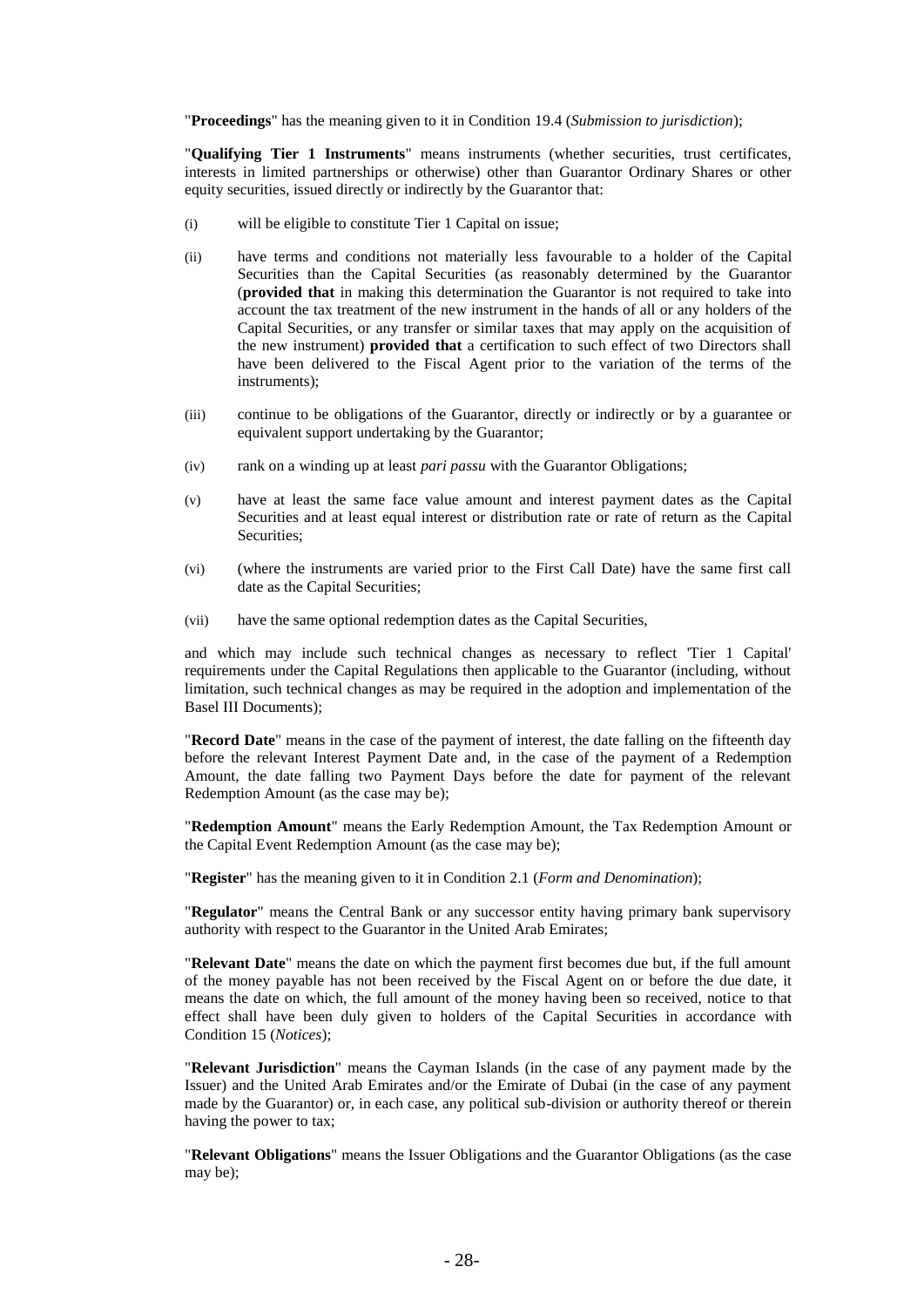"**Relevant Six Year Reset Rate**" means the mid-swap rate for U.S. dollar swap transactions with a maturity of six years displayed on Reuters 3000 page "ISDAFIX1" (or such other page as may replace that page on Bloomberg, or such other service as may be nominated by the person providing or sponsoring the information appearing there for the purposes of displaying comparable rates) at or around 11.00 a.m. (New York time) on the Determination Date. If the correct mid swap rate does not appear on that page, the six year U.S. dollar mid swap rate shall instead be determined by the Calculation Agent on the basis of the arithmetic mean of quotations provided by the principal office of each of four major banks in the U.S. dollar swap market of the rates at which swaps in U.S. dollars are offered by it at approximately 11.00 a.m. (New York time) on the Determination Date to participants in the U.S. dollar swap market for a six-year period, expressed as a percentage and rounded, if necessary, to the nearest 0.0001 per cent. (0.00005 per cent. being rounded upwards);

"**Replacement Agent**" means the Registrar and the Transfer Agents;

"**Reserved Matter**" has the meaning given to it in the Agency Agreement;

"**Reset Date**" means the First Call Date and every sixth anniversary thereafter;

"**Reset Period**" means the period from and including the first Reset Date to but excluding the following Reset Date, and each successive period thereafter from and including such Reset Date to the next succeeding Reset Date;

"**Rules**" has the meaning given to it in Condition [19.2](#page-51-1) (*Arbitration*);

"**Solvent**" means that: (i) the Guarantor is able to pay its debts as they fall due and (ii) its Assets exceed its Liabilities;

"**Taxes**" has the meaning given to it in Condition [12](#page-48-0) (*Taxation*);

"**Tax Event**" means on the occasion of the next payment due under the Capital Securities, the Issuer has or will become obliged to pay Additional Amounts or, the Guarantor would be unable for reasons outside its control to procure payment by the Issuer and in making payment itself would be required to pay such Additional Amounts (in each case, whether or not a Non-Payment Event has occurred or a Non-Payment Election has been made), in each case as a result of any change in, or amendment to or interpretation of, the laws, published practice or regulations of a Tax Jurisdiction, or any change in the application or interpretation of such laws or regulations, which change or amendment becomes effective on or after the Issue Date (and such requirement cannot be avoided by the Guarantor or the Issuer (as the case may be) taking reasonable measures available to it);

"**Tax Redemption Amount**" in relation to a Capital Security, means its outstanding face amount together with any Outstanding Payments; and

"**Tier 1 Capital**" means capital qualifying as, and approved by the Regulator as, tier 1 capital in accordance with the Capital Regulations.

All references in these Conditions to "**U.S. dollars**", "**U.S.\$**" and "**\$**" are to the lawful currency of the United States of America.

#### 2. **Form, Denomination and Title**

#### <span id="page-37-0"></span>2.1 *Form and Denomination*

The Capital Securities are issued in registered form in face amounts of U.S.\$200,000 and integral multiples of U.S.\$1,000 in excess thereof (each an "**Authorised Denomination**"). A Capital Security will be issued to each holder of the Capital Securities in respect of its registered holding of Capital Securities. Each Capital Security will be numbered serially with an identifying number which will be recorded on the relevant Capital Security and in the register of holders of the Capital Securities (the "**Register**").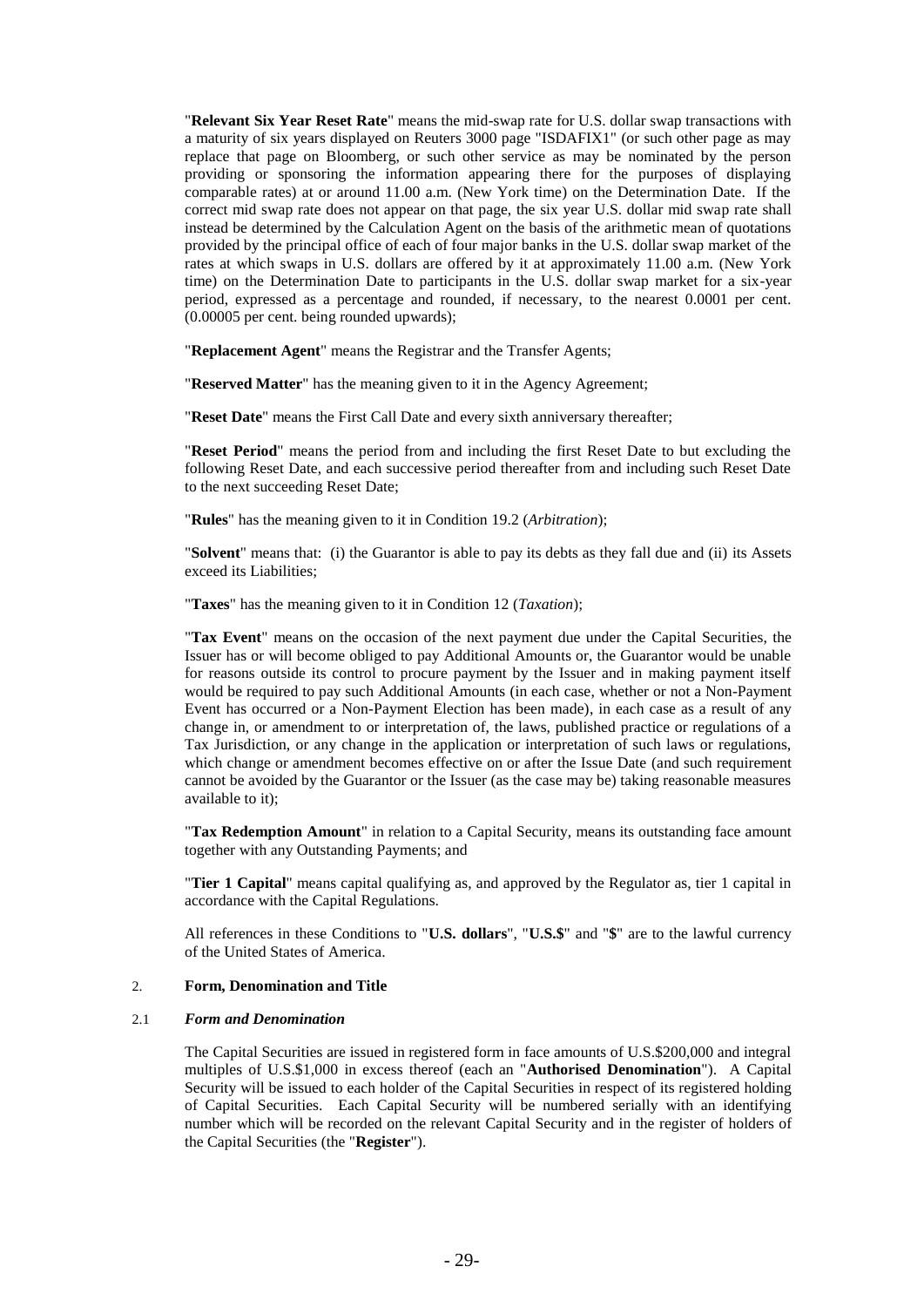*Upon issue, the Capital Securities will be represented by a Global Certificate which will be deposited with, and registered in the name of a nominee for, a common depositary for Euroclear Bank SA/NV ("Euroclear") and Clearstream Banking, société anonyme ("Clearstream, Luxembourg"). Ownership interests in the Global Certificate will be shown on, and transfers thereof will only be effected through, records maintained by Euroclear and Clearstream, Luxembourg (as applicable), and their respective participants. The Conditions are modified by certain provisions contained in the Global Certificate. Except in certain limited circumstances, owners of interests in the Global Certificate will not be entitled to receive Individual Certificates representing their holdings of Capital Securities. See "Global Certificate".*

# 2.2 *Title*

For so long as any of the Capital Securities is represented by a Global Certificate held on behalf of Euroclear and/or Clearstream, Luxembourg, each person (other than Euroclear or Clearstream, Luxembourg) who is for the time being shown in the records of Euroclear or of Clearstream, Luxembourg as the holder of a particular nominal amount of such Capital Securities (in which regard any certificate or other document issued by Euroclear or Clearstream, Luxembourg as to the nominal amount of such Capital Securities standing to the account of any person shall be conclusive and binding for all purposes save in the case of manifest error) shall be treated by each of the Issuer, the Guarantor and the Agents as the holder of such nominal amount of such Capital Securities for all purposes other than with respect to the payment of principal or interest on such nominal amount of such Capital Securities, for which purpose the registered holder of the relevant Global Certificate (as the case may be) shall be treated by each of the Issuer, the Guarantor and any Agent as the holder of such nominal amount of such Capital Securities in accordance with and subject to the terms of the relevant Global Certificate.

### 3. **Transfers of Capital Securities**

### 3.1 *Transfers of interests in Global Certificates*

Capital Securities which are represented by a Global Certificate will be transferable only in accordance with the rules and procedures for the time being of Euroclear and Clearstream, Luxembourg (as the case may be).

### 3.2 *Transfer of Individual Certificates*

Subject to the conditions set forth in the Agency Agreement, an Individual Certificate may be transferred in whole or in part (in an Authorised Denominations). In order to effect any such transfer: (i) the holder or holders must (A) surrender the Capital Security for registration of the transfer of the Capital Security (or the relevant part of the Capital Security) at the specified office of any Transfer Agent, with the form of transfer thereon duly executed by the holder or holders thereof or his or their attorney or attorneys duly authorised in writing and (B) complete and deposit such other certifications as may be required by the relevant Transfer Agent; and (ii) the relevant Transfer Agent must, after due and careful enquiry, be satisfied with the documents of title and the identity of the person making the request. Any such transfer will be subject to such reasonable regulations as the Issuer and the Registrar may from time to time prescribe (the initial such regulations being set out in Schedule 5 to the Agency Agreement). Subject as provided above, the relevant Transfer Agent will, within five business days (being for this purpose a day on which banks are open for business in the city where the specified office of the Registrar and the relevant Transfer Agent is located) of the request (or such longer period as may be required to comply with any applicable fiscal or other laws or regulations), authenticate and deliver, or procure the authentication and delivery of, at its specified office to the transferee or (at the risk of the transferee) send by uninsured mail, to such address as the transferee may request, a new Individual Certificate of a like aggregate nominal amount to the Capital Security (or the relevant part of the Capital Security) transferred. In the case of the transfer of part only of an Individual Certificate, a new Individual Certificate in respect of the balance of the Capital Security not transferred will be so authenticated and delivered or (at the risk of the transferor) sent to the transferor.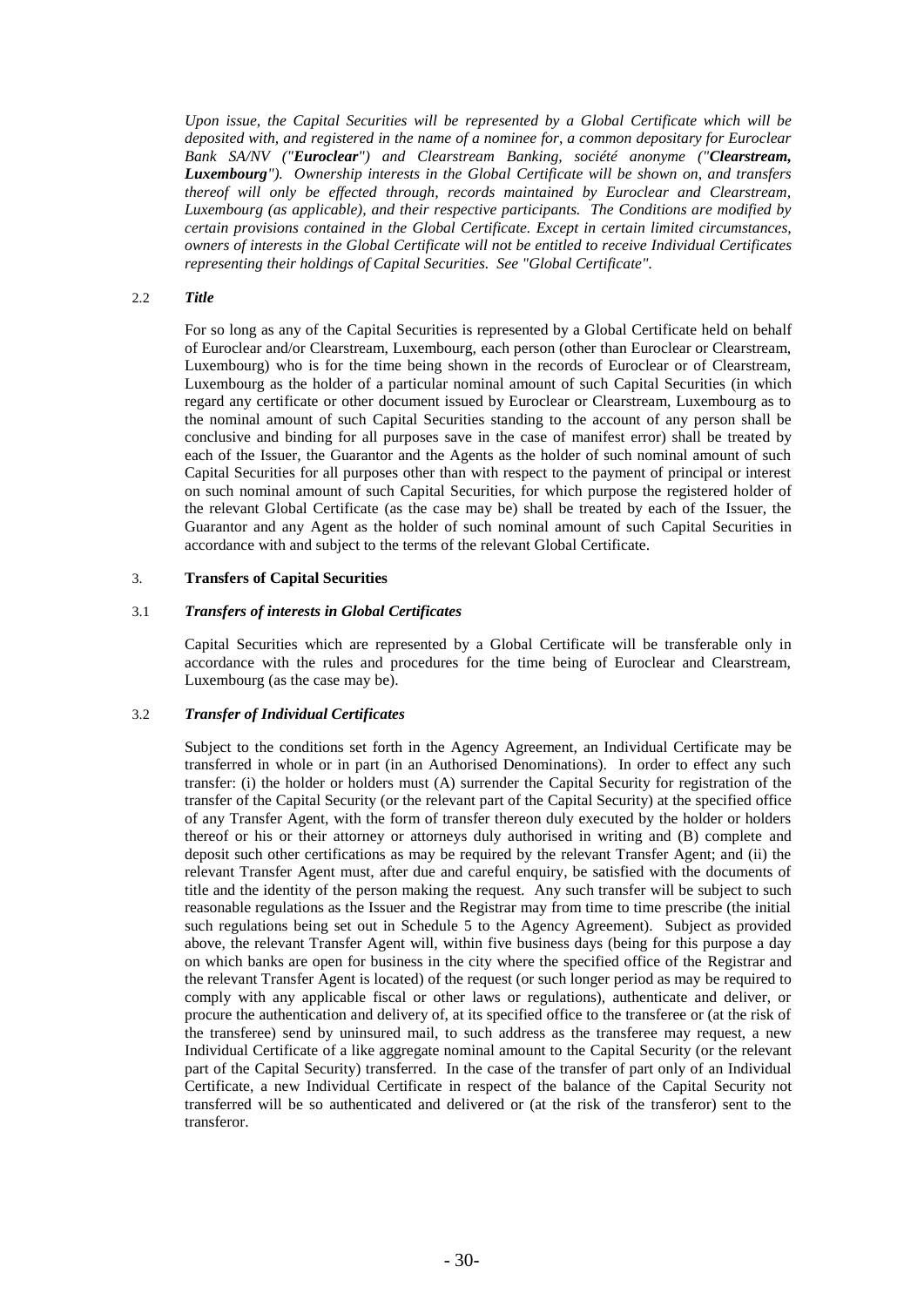# 3.3 *Costs of registration*

holders of the Capital Securities will not be required to bear the costs and expenses of effecting any registration of transfer as provided above, except for any costs or expenses of delivery other than by regular uninsured mail and except that the Issuer may require the payment of a sum sufficient to cover any stamp duty, tax or other governmental charge that may be imposed in relation to the registration.

# 3.4 *Other*

References to Euroclear and/or Clearstream, Luxembourg shall, whenever the context so permits, be deemed to include a reference to any additional or alternative clearing system as may be approved by the relevant Issuer and the Fiscal Agent.

# 4. **Status, Subordination**

# 4.1 *Status of the Capital Securities*

Each Capital Security will rank *pari passu* without preference or priority, with all other Capital Securities. The rights and claims of the holders of the Capital Securities are subordinated as described in Condition [4.2](#page-39-0) (*Subordination of the Capital Securities*).

# <span id="page-39-0"></span>4.2 *Subordination of the Capital Securities*

- 4.2.1 The payment obligations of the Issuer under the Capital Securities (the "**Issuer Obligations**") will: (a) constitute direct, unsecured, unconditional and subordinated obligations of the Issuer; (b) rank subordinate and junior to all Issuer Senior Obligations but not further or otherwise, (c) rank *pari passu* with all other Issuer Pari Passu Obligations and (d) rank in priority only to all Issuer Junior Obligations.
- 4.2.2 The rights of the holders of the Capital Securities against the Issuer under the Issuer Obligations are subordinated in right of payment to the claims of all Issuer Senior Creditors.
- 4.2.3 Subject to applicable law, no holder of the Capital Securities may exercise or claim any right of set-off in respect of any amount owed to it by the Issuer arising under or in connection with the Capital Securities and each holder of the Capital Securities shall, by virtue of being a holder of the Capital Securities, be deemed to have waived all such rights of set-off.

# 4.3 *Status of the Guarantee*

The payment of principal and interest in respect of the Capital Securities issued by the Issuer and all other moneys payable by the Issuer in relation to the Capital Securities has been irrevocably guaranteed by the Guarantor under the Guarantee. The obligations of the Guarantor under the Guarantee in respect of the Capital Securities will rank *pari passu* without preference or priority, among themselves. The rights and claims of the holders of the Capital Securities under the Guarantee are subordinated as described in Condition [4.4.](#page-39-1) (*Subordination of the Guarantee*).

# <span id="page-39-1"></span>4.4 *Subordination of the Guarantee*

4.4.1 The payment obligations of the Guarantor under the Guarantee (the "**Guarantor Obligations**") will, subject to Condition 4.4.2: (a) constitute Tier 1 Capital of the Guarantor; (b) constitute direct, unsecured and subordinated obligations of the Guarantor; (c) rank subordinate and junior to all Guarantor Senior Obligations but not further or otherwise, (d) rank *pari passu* with all other Guarantor Pari Passu Obligations and (e) rank in priority only to all Guarantor Junior Obligations.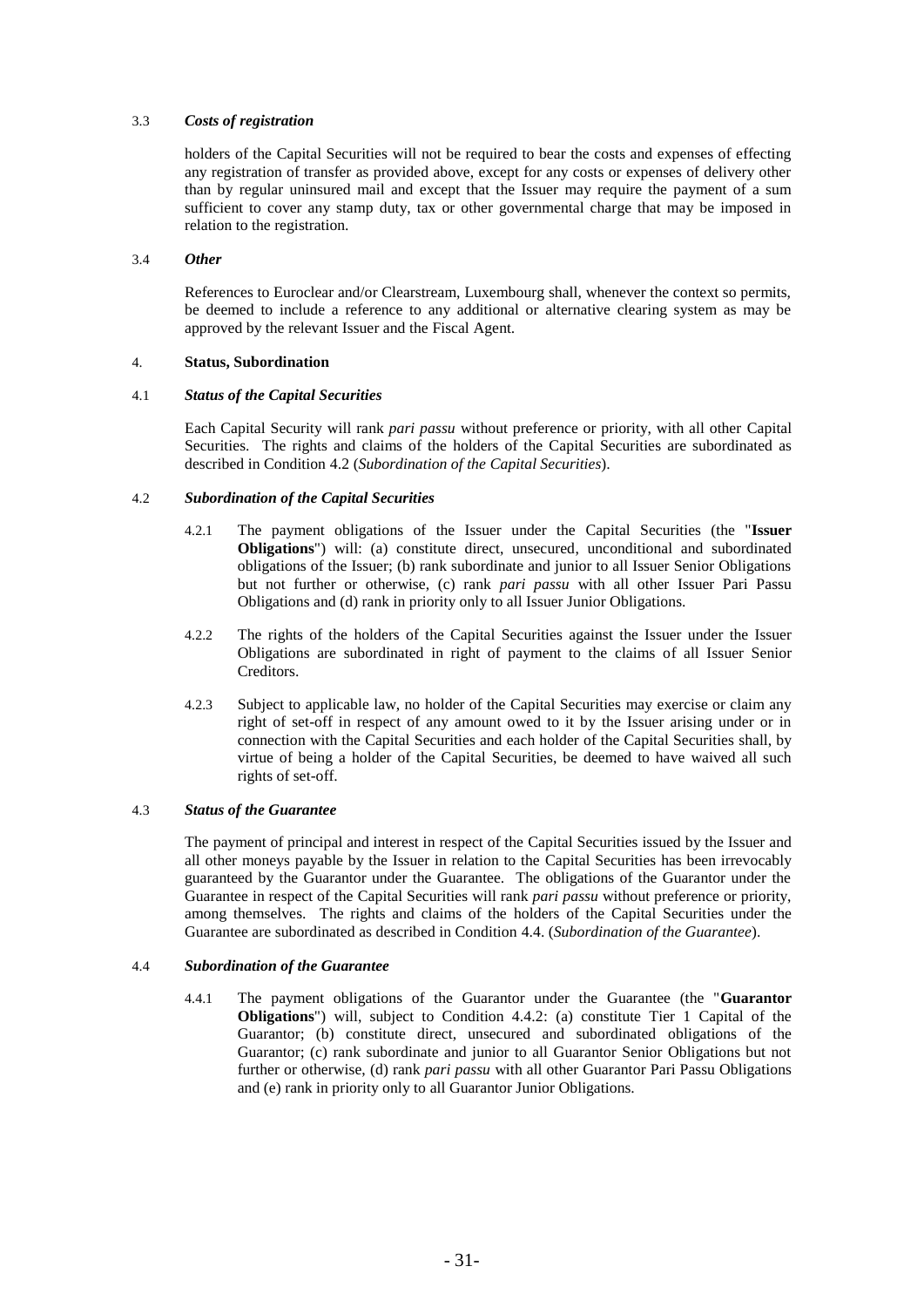- 4.4.2 The rights of the holders of the Capital Securities against the Guarantor under the Guarantor Obligations are subordinated in right of payment to the claims of all Guarantor Senior Creditors and accordingly, payments in respect of the Guarantor Obligations by the Guarantor are conditional upon the following:
	- (i) the Guarantor being Solvent at the time of payment of the Guarantor Obligations; and
	- (ii) the Guarantor being capable of making payment of the Guarantor Obligations and any other payment required to be made on the relevant date to a creditor in respect of all Guarantor Senior Obligations and all Guarantor Pari Passu Obligations and still be Solvent immediately thereafter.
- 4.4.3 Subject to applicable law, no holder of the Capital Securities may exercise or claim any right of set-off in respect of any amount owed to it by the Guarantor arising under or in connection with the Guarantee and each holder of the Capital Securities shall, by virtue of being a holder of the Capital Securities, be deemed to have waived all such rights of set-off.

### 4.5 *Other Issues*

So long as any of the Capital Securities remain outstanding, each of the Issuer and the Guarantor will not issue any securities (regardless of name or designation) or create any guarantee of, or provide any contractual support arrangement in respect of, the obligations of any other entity which in each case constitutes (whether on a solo, or a solo consolidated or a consolidated basis) issued Tier 1 Capital of the Guarantor if claims in respect of such securities, guarantee or contractual support arrangement would rank (as regards distributions on a return of assets on a winding up or in respect of distribution or payment of dividends and/or any other amounts thereunder) senior to the Relevant Obligations. This prohibition will not apply if at the same time or prior thereto: (a) these Conditions and (to the extent applicable) are amended to ensure that the Issuer obtains and/or (b) the Relevant Obligations have, the benefit of, such of those rights and entitlements as are contained in or attached to such securities or under such guarantee or contractual support arrangement as are required so as to ensure that claims in respect of the Relevant Obligations rank *pari passu* with, and contain substantially equivalent rights of priority as to distributions or payments on, such securities or under such guarantee or contractual support arrangement.

#### 5. **Issuer Covenants**

The Issuer has covenanted that, *inter alia*, for so long as any Capital Security is outstanding, it shall not:

- (a) incur any indebtedness in respect of borrowed money whatsoever (whether structured in accordance with the principles of *Shari'a* or otherwise), or give any guarantee in respect of any obligation of any person or issue any shares (or rights, warrants or options in respect of shares or securities convertible into or exchangeable for shares) except, in all cases, as contemplated in these Conditions;
- (b) secure any of its present or future indebtedness for borrowed money (whether structured in accordance with the principles of *Shari'a* or otherwise) grant or permit to be outstanding any lien, pledge, charge or other security interest upon any of its present or future assets, properties or revenues (other than those arising by operation of law);
- (c) enter into any contract, document, transaction, amendment or incur any obligation or liability other than in connection with the Capital Securities or as contemplated in these Conditions;
- (d) have any subsidiaries or employees; and
- (e) redeem or purchase any of its shares or pay any dividend or make any other distribution to its shareholders.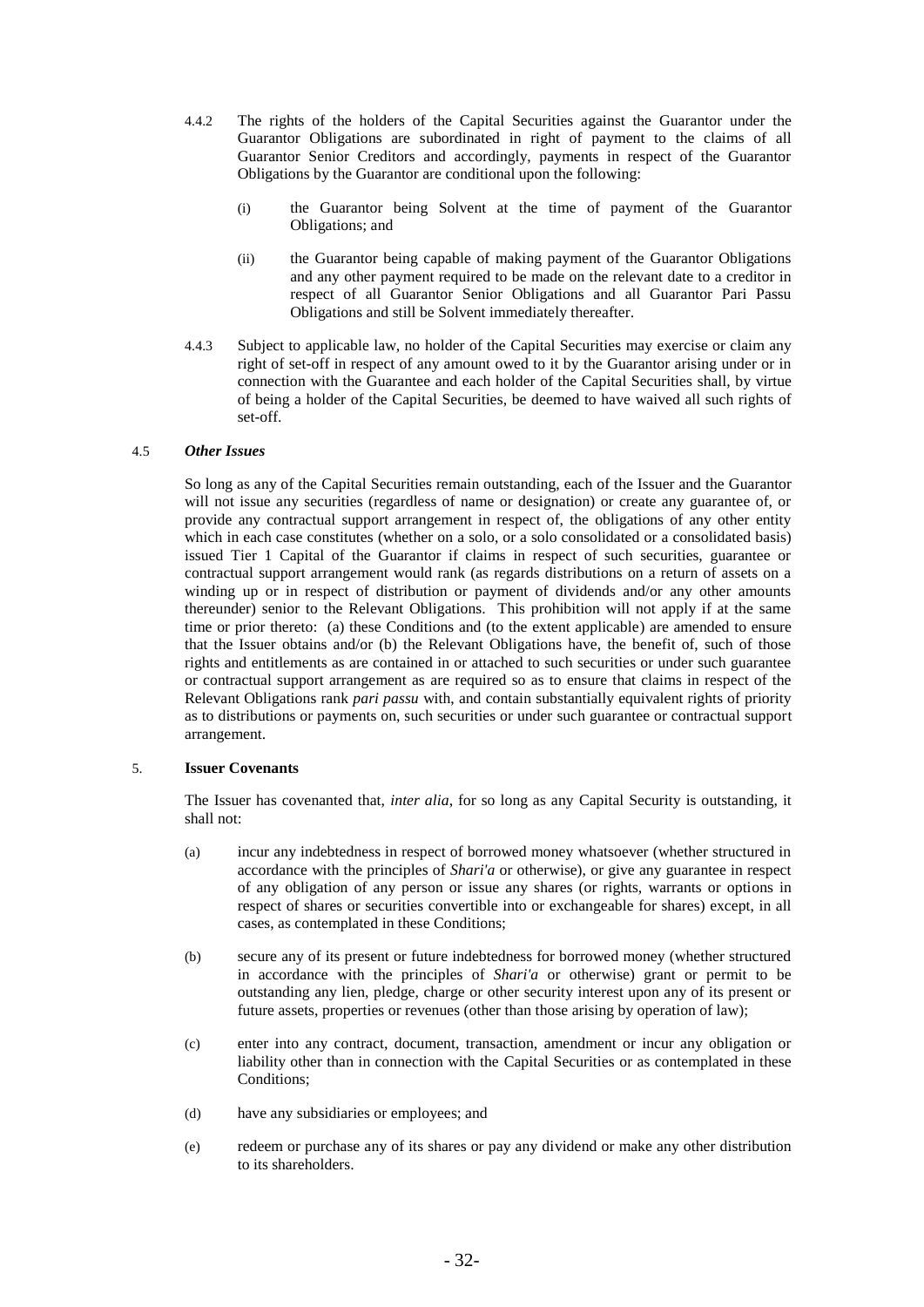### <span id="page-41-1"></span>6. **Interest**

#### <span id="page-41-2"></span>6.1 *Interest Payments*

Subject to Condition [7](#page-41-0) (*Interest Restrictions*), the Capital Securities bear interest at the applicable Interest Rate from (and including) the Issue Date in accordance with the provisions of this Condition [6](#page-41-1) (*Interest*). The Interest Payment Amount payable on each Interest Payment Date during the Initial Period shall be U.S.\$28.75 per U.S.\$1,000 in face amount of the Capital Securities.

Subject to Condition [7](#page-41-0) (*Interest Restrictions*), interest shall be payable on the Capital Securities semi-annually in arrear on each Interest Payment Date, in each case as provided in this Condition [6](#page-41-1) (*Interest*). Interest will not be cumulative and any interest which is not paid will not accumulate or compound and holders of the Capital Securities will have no right to receive such interest at any time, even if interest is paid in the future.

If interest is required to be calculated in respect of a period of less than a full Interest Period (the "**Relevant Period**"), it shall be calculated as an amount equal to the product of: (a) the applicable Interest Rate; (b) the face amount of the relevant Capital Security; and (c) the applicable Day-count Fraction for the Relevant Period, rounding the resultant figure to the nearest cent (half a cent being rounded upwards).

#### (a) *Interest Rate*

For the Initial Period, the Capital Securities bear interest at the Interest Rate of 5.750 per cent. per annum (the "**Initial Interest Rate**").

The Interest Rate will be reset on each Reset Date on the basis of the aggregate of the Margin and the Relevant Six Year Reset Rate on the relevant Determination Date, as determined by the Calculation Agent.

The Calculation Agent will, as soon as practicable upon determination of the Interest Rate which shall apply to the Reset Period commencing on the relevant Reset Date, cause the applicable Interest Rate and the corresponding Interest Payment Amount to be notified to each of the Paying Agents and the Luxembourg Stock Exchange and to be notified to holders of the Capital Securities in accordance with Condition [15](#page-49-0) (*Notices*) as soon as possible after their determination but in no event later than the second Business Day thereafter.

#### (b) *Determinations of Calculation Agent Binding*

All notifications, opinions, determinations, certificates, calculations, quotations and decisions given, expressed, made or obtained for the purposes of this Condition [6](#page-41-1) (*Interest*), shall (in the absence of manifest error) be binding on the Calculation Agent, the Paying Agents and the holders of the Capital Securities and (in the absence of manifest error) no liability to the holders of the Capital Securities shall attach to the Calculation Agent in connection with the exercise or non-exercise by them of any of its powers, duties and discretions.

#### <span id="page-41-0"></span>7. **Interest Restrictions**

#### <span id="page-41-3"></span>7.1 *Non-Payment Event*

Notwithstanding Condition [6.1](#page-41-2) (*Interest Payments*), if any of the following events occurs (each, a "**Non-Payment Event**"), Interest Payment Amounts shall not be paid on any Interest Payment Date:

(i) the Interest Payment Amount payable, when aggregated with any distributions or amounts payable by the Guarantor on any other obligations ranking senior to or *pari passu* with the Guarantor Obligations and having the same dates in respect of payment of such interest amounts as the dates for payment of Interest Payments Amounts, exceeds,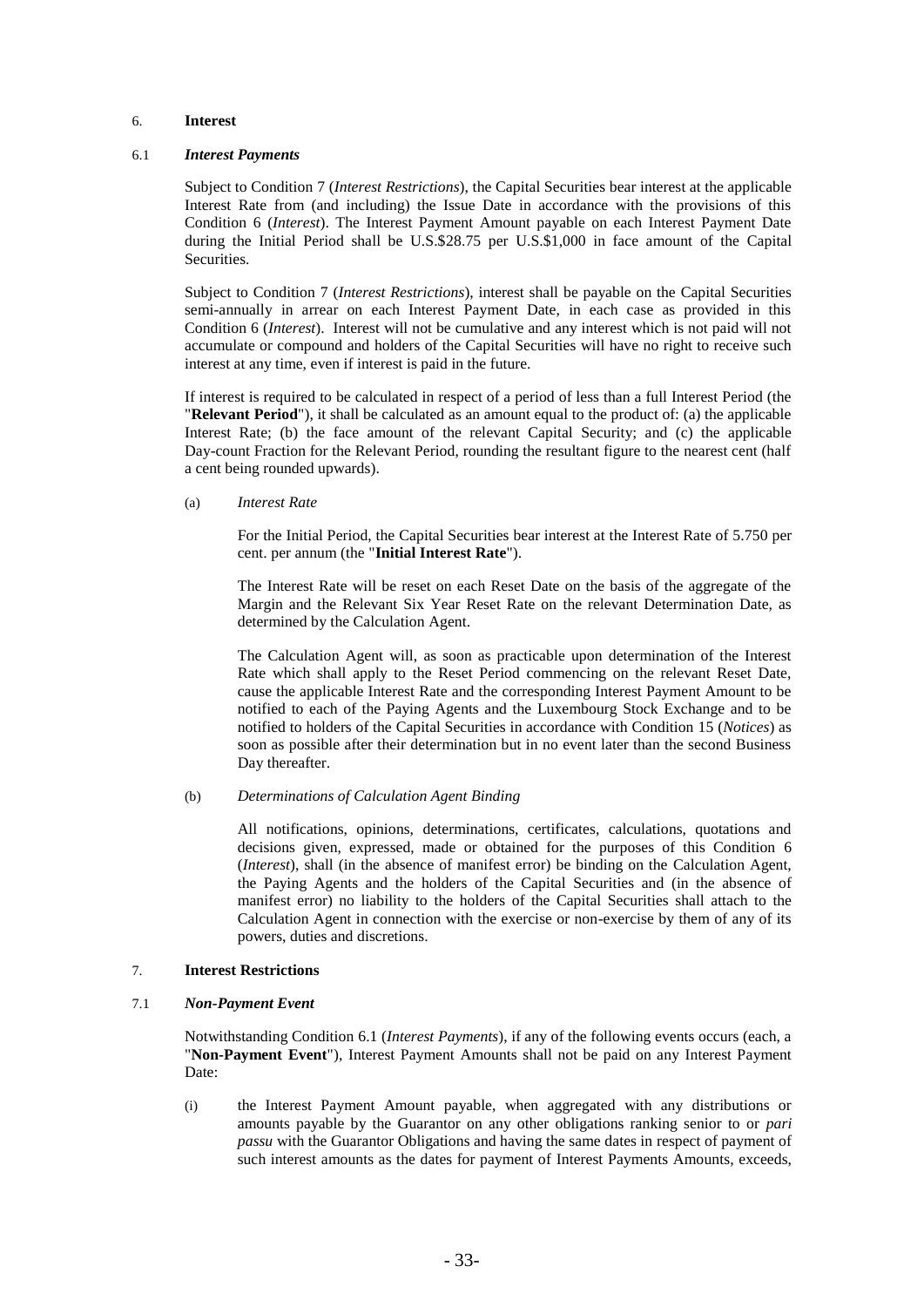on the relevant date for payment of such Interest Payment Amount, the Guarantor's Distributable Profits;

- (ii) the Guarantor is, on that Interest Payment Date (as the case may be), in breach of the Applicable Regulatory Capital Requirements (including any capital buffers imposed on the Guarantor by the Regulator) or payment of the relevant Interest Payment Amount would cause it to be in breach thereof; or
- (iii) the Regulator requires that the Interest Payment Amount due on that Interest Payment Date shall not be paid; or
- (iv) the Guarantor is, on the relevant Interest Payment Date, not Solvent or would no longer be Solvent if the relevant Interest Payment Amount was paid.

### <span id="page-42-0"></span>7.2 *Non-Payment Election*

Notwithstanding Condition [6.1](#page-41-2) (*Interest Payments*), the Issuer may in its sole discretion elect that Interest Payment Amounts shall not be paid to holders of the Capital Securities on any Interest Payment Date (each a "**Non-Payment Election**"). The foregoing shall not apply in respect of any amounts due on a Redemption Date.

### 7.3 *Effect of Non-Payment Event or Non-Payment Election*

If the Issuer makes a Non-Payment Election or a Non-Payment Event occurs, then the Issuer shall: (i) in the case of a Non-Payment Election, 14 calendar days prior to such event, and (ii) in the case of a Non-Payment Event, as soon as practicable thereafter but in any case no later than one Business Day prior to the relevant Interest Payment Date, give notice to the holders of the Capital Securities in accordance with Condition [15](#page-49-0) (*Notices*) in each case providing details of the Non-Payment Election or Non-Payment Event (as the case may be). Holders of the Capital Securities shall have no claim in respect of any Interest Payment Amount not paid as a result of either a Non-Payment Election or a Non-Payment Event and any non-payment of an Interest Payment Amount in such circumstance shall not constitute an Enforcement Event. Neither the Issuer nor the Guarantor shall have any obligation to make any subsequent payment in respect of any such unpaid Interest Payment Amount.

### 7.4 *Dividend and Redemption Restrictions*

If any interest is not paid as a consequence of a Non-Payment Election or a Non-Payment Event pursuant to Condition [7.1](#page-41-3) (*Non-payment Event*) or [7.2](#page-42-0) (*Non-payment Election*) (as the case may be), then, from the date of such Non-Payment Election or Non-Payment Event (the "**Dividend Stopper Date**"), the Guarantor will not, so long as any of the Capital Securities are outstanding:

- (i) declare or pay any distribution or dividend or make any other payment on, and will procure that no distribution or dividend or other payment is made on, ordinary shares issued by the Guarantor (other than to the extent that any such distribution, dividend or other payment is declared before such Dividend Stopper Date); or
- (ii) pay profit or any other distribution on any of its Other Common Equity Tier 1 Instruments or securities, ranking, as to the right of payment of dividend, distributions or similar payments, *pari passu* with the Guarantor Obligations (excluding securities the terms of which do not at the relevant time enable the Guarantor to defer or otherwise not to make such payment), only to the extent such restrictions on payment or distribution is permitted under the relevant regulatory criteria for Tier 1 Capital applicable from time to time; or
- (iii) directly or indirectly redeem, purchase, cancel, reduce or otherwise acquire ordinary shares issued by the Guarantor; or
- (iv) directly or indirectly redeem, purchase, cancel, reduce or otherwise acquire Other Common Equity Tier 1 Instruments or any securities issued by the Guarantor ranking, as to the right of repayment of capital, *pari passu* with the Guarantor Obligations (excluding securities the terms of which stipulate a mandatory redemption or conversion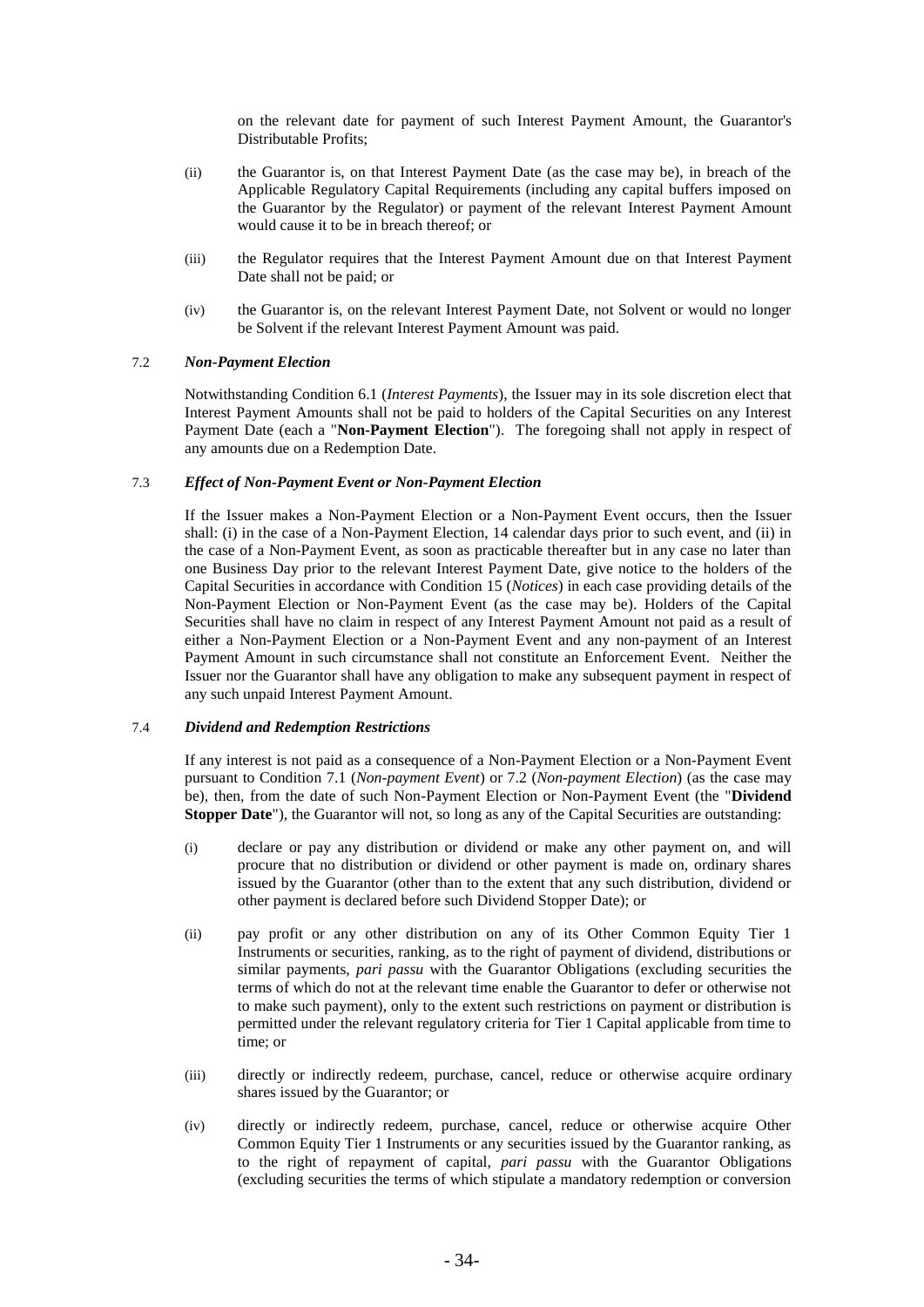into equity), only to the extent such restriction on redemption, purchase, cancellation, reduction or acquisition is permitted under the relevant regulatory criteria for Tier 1 Capital applicable from time to time,

in each case unless or until two consecutive Interest Payment Amounts following the Dividend Stopper Date have been made in full (or an amount equal to the same has been duly set aside or provided for in full for the benefit of the holders of the Capital Securities).

# 8. **Payments**

### 8.1 *Payments in respect of Individual Certificates*

Subject as provided below, payments will be made by credit or transfer to an account maintained by the payee with, or, at the option of the payee, by a cheque drawn on, a bank in New York City.

Payments of principal in respect of each Capital Security (whether or not in global form) will be made against presentation and surrender of the Individual Certificate at the specified office of the Registrar or any of the Paying Agents. Such payments will be made by transfer to the Designated Account (as defined below) of the holder (or the first named of joint holders) of the Individual Certificate appearing in the Register at the close of business on the third business day (being for this purpose a day on which banks are open for business in Luxembourg) before the relevant due date. Notwithstanding the previous sentence, if: (i) a holder does not have a Designated Account; or (ii) the principal amount of the Capital Securities held by a holder is less than U.S.\$200,000 (or its approximate equivalent in any other Specified Currency), payment will instead be made by a cheque in U.S. dollars drawn on a Designated Bank (as defined below). For these purposes, "**Designated Account**" means the account maintained by a holder with a "**Designated Bank**" and identified as such in the Register and Designated Bank means a bank in New York City.

Payments of interest in respect of each Capital Security will be made by a cheque in U.S. dollars drawn on a Designated Bank and mailed by uninsured mail on the business day in the city where the specified office of the Registrar is located immediately preceding the relevant due date to the holder (or the first named of joint holders) of the Capital Security appearing in the Register at the close of business on the fifteenth day (whether or not such fifteenth day is a business day) before the relevant due date (the "**Record Date**") at his address shown in the Register on the Record Date and at his risk. Upon application of the holder to the specified office of the Registrar not less than three business days in the city where the specified office of the Registrar is located before the due date for any payment of interest in respect of an Individual Certificate, the payment may be made by transfer on the due date in the manner provided in the preceding paragraph. Any such application for transfer shall be deemed to relate to all future payments of interest (other than interest due on redemption) in respect of the Capital Securities which become payable to the holder who has made the initial application until such time as the Registrar is notified in writing to the contrary by such holder. Payment of the interest due in respect of each Capital Security on redemption will be made in the same manner as payment of the principal amount of such Capital Security.

Holders of Capital Securities will not be entitled to any interest or other payment for any delay in receiving any amount due in respect of any Capital Security as a result of a cheque posted in accordance with this Condition arriving after the due date for payment or being lost in the post. No commissions or expenses shall be charged to such holders by the Registrar in respect of any payments of principal or interest in respect of the Capital Securities.

Neither the Issuer, the Guarantor nor the Agents will have any responsibility or liability for any aspect of the records relating to, or payments made on account of, beneficial ownership interests in the Global Certificate or for maintaining, supervising or reviewing any records relating to such beneficial ownership interests.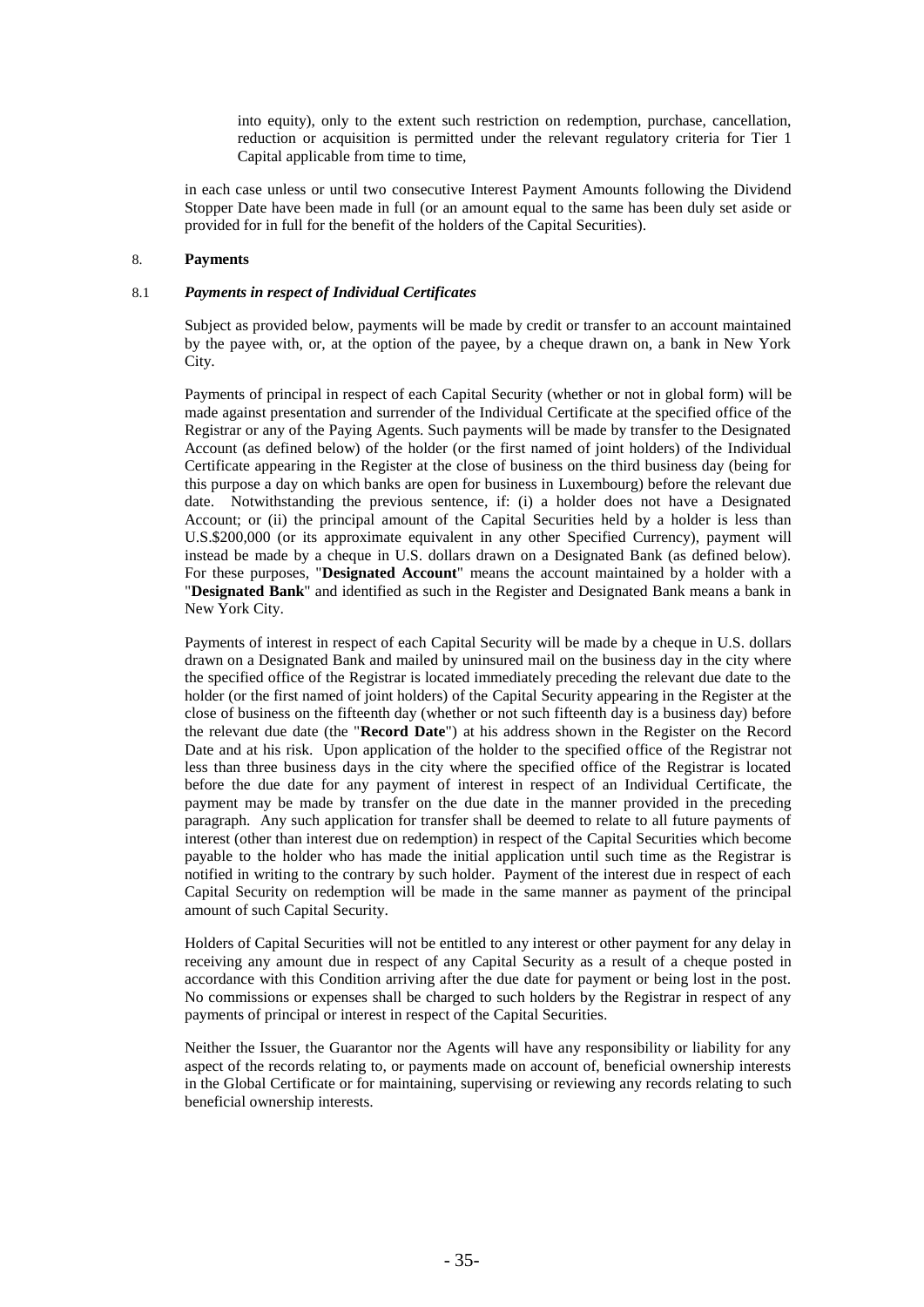#### 8.2 *General provisions applicable to payments*

The holder of a Global Certificate shall be the only person entitled to receive payments in respect of Capital Securities represented by such Global Certificate and each of the Issuer and the Guarantor will be discharged by payment to, or to the order of, the holder of such Global Certificate in respect of each amount so paid. Each of the persons shown in the records of Euroclear or Clearstream, Luxembourg as the beneficial holder of a particular nominal amount of Capital Securities represented by such Global Certificate must look solely to Euroclear or Clearstream, Luxembourg (as the case may be), for his share of each payment so made by each of the Issuer and the Guarantor, or to the order of, the holder of such Global Certificate.

### 8.3 *Payments Subject to Laws*

All payments are subject in all cases to: (i) any applicable laws, regulations and directives in the place of payment, but without prejudice to the provisions of Condition [12](#page-48-0) (*Taxation*); and (ii) any withholding or deduction required pursuant to an agreement described in Section 1471(b) of the U.S. Internal Revenue Code of 1986, as amended (the "**Code**") or otherwise imposed pursuant to Sections 1471 through 1474 of the Code, any regulations or agreements thereunder, official interpretations thereof, or any law implementing an intergovernmental approach thereto. No commission or expenses shall be charged to the holders of the Capital Securities in respect of such payments.

### 8.4 *Payment Day*

If the date for payment of any amount in respect of the Capital Securities is not a Payment Day, the holder thereof shall not be entitled to payment until the next following Payment Day in the relevant place and shall not be entitled to further interest or other payment in respect of such delay. For these purposes, "**Payment Day**" means any day which (subject to Condition [13](#page-49-1) (*Prescription*)) is a day on which commercial banks and foreign exchange markets settle payments and are open for general business (including dealing in foreign exchange and foreign currency deposits) in New York City, London and Dubai.

### 8.5 *Interpretation of principal and interest*

Any reference in the Conditions to principal in respect of the Capital Securities shall be deemed to include, as applicable:

- (i) any Additional Amounts which may be payable with respect to principal under Conditio[n 12](#page-48-0) (*Taxation*);
- (ii) the Early Redemption Amount of the Capital Securities;
- (iii) the Capital Event Redemption Amount of the Capital Securities; and
- (iv) the Tax Redemption Amount of the Capital Securities.

Any reference in the Conditions to interest in respect of the Capital Securities shall be deemed to include, as applicable, any additional amounts which may be payable with respect to interest under Condition [12](#page-48-0) (*Taxation*).

#### 9. **Agents**

The names of the initial Agents and their initial specified offices are set out below.

Each of the Issuer and the Guarantor is entitled to vary or terminate the appointment of any Agent and/or appoint additional or other Agents and/or approve any change in the specified office through which any Agent acts, **provided that**:

- (a) there will at all times be an Fiscal Agent and a Registrar; and
- (b) with effect from the First Call Date, and so long as any Capital Securities remain outstanding thereafter, there will be a Calculation Agent.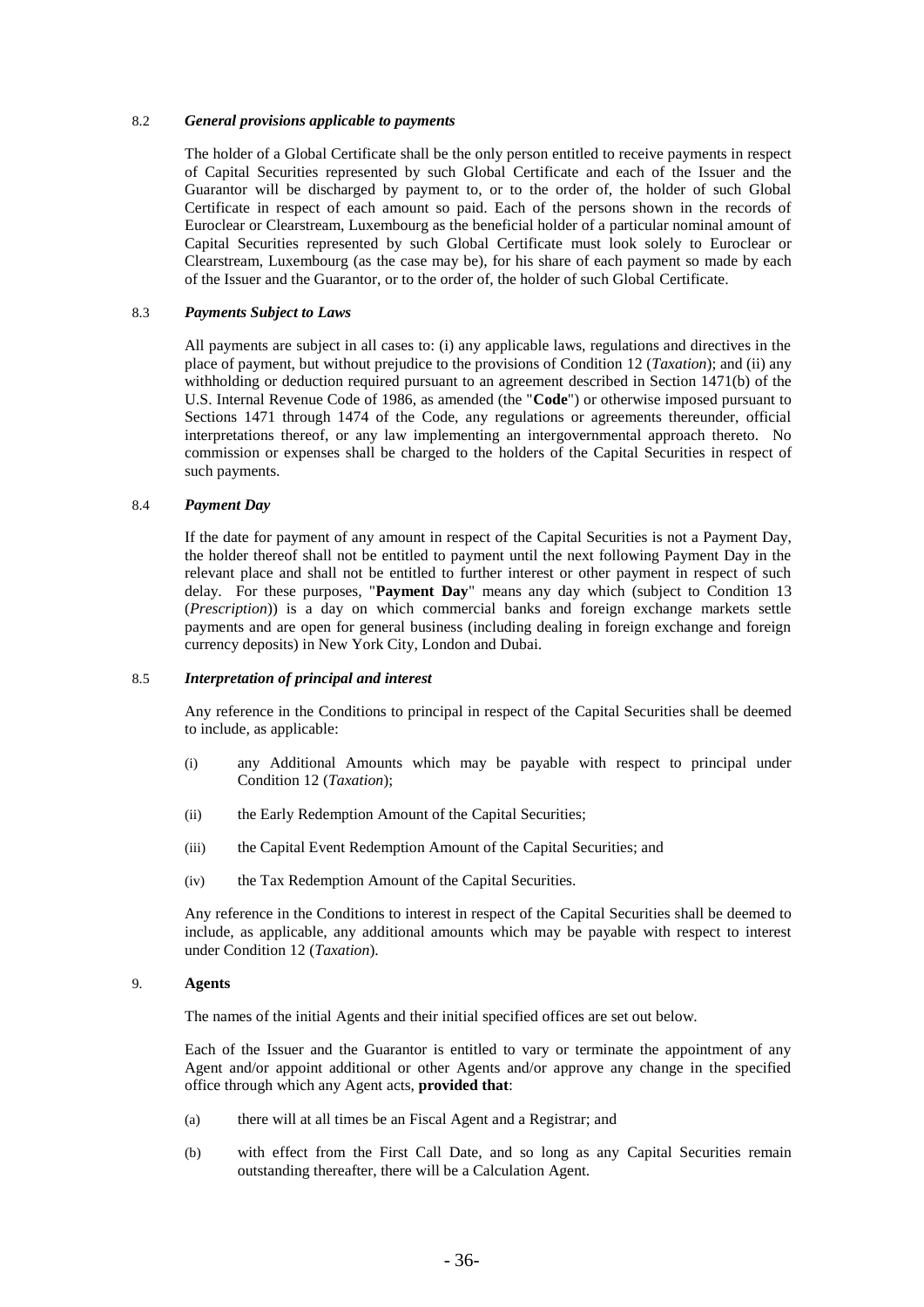- (c) so long as the Capital Securities are listed on any stock exchange or admitted to listing by any other relevant authority, there will at all times be a Paying Agent and a Transfer Agent with a specified office in such place as may be required by the rules and regulations of the relevant stock exchange or other relevant authority; and
- (d) there will at all times be a Paying Agent in a Member State of the European Union that is not obliged to withhold or deduct tax pursuant to European Council Directive 2003/48/ EC or any law implementing or complying with, or introduced in order to conform to, such Directive; and
- (e) there will at all times be a Paying Agent and a Transfer Agent with a specified office in western Europe.

Any variation, termination, appointment or change shall only take effect (other than in the case of insolvency, when it shall be of immediate effect) after not less than 30 nor more than 45 days' prior notice thereof shall have been given to the holders of the Capital Securities in accordance with Condition [15](#page-49-0) (*Notices*).

In acting under the Agency Agreement, the Agents act solely as agents of the Issuer and the Guarantor and do not assume any obligation to, or relationship of agency or trust with, any holders of the Capital Securities. The Agency Agreement contains provisions permitting any entity into which any Agent is merged or converted or with which it is consolidated or to which it transfers all or substantially all of its assets to become the successor paying agent.

# <span id="page-45-0"></span>10. **Redemption and Variation**

### <span id="page-45-2"></span><span id="page-45-1"></span>10.1 *Redemption and variation*

(a) *No Fixed Redemption Date and Conditions for Redemption and Variation*

The Capital Securities are perpetual securities in respect of which there is no fixed redemption date and the Guarantor shall (subject to the provisions of Condition 4.4.2 (*Subordination of the Guarantee*) and Condition 11 (*Enforcement Events*) and without prejudice to the provisions of Condition [13](#page-49-1) (*Prescription*)) only have the right to redeem the Capital Securities or vary the terms thereof in accordance with the following provisions of this Condition [10](#page-45-0) (*Redemption and Variation*).

The redemption of the Capital Securities or variation of the Conditions, in each case pursuant to this Condition [10](#page-45-0) (*Redemption and Variation*), is subject to the following conditions:

- (i) the prior consent of the Regulator;
- (ii) the requirement that both at the time when the relevant notice of redemption or variation is given and immediately following such redemption or variation (as applicable), the Guarantor is or will be (as the case may be) in compliance with the Applicable Regulatory Capital Requirements;
- (iii) the requirements of Condition 4.4.2 (*Subordination of the Guarantee*) are met; and
- (iv) (in the case of Conditions [10.1\(c\)](#page-46-0) (*Redemption or Variation due to Taxation*) or [10.1\(d\)](#page-47-0) (*Redemption or Variation for Capital Event*) only) the requirement that the circumstance that entitles the Issuer to exercise its right of redemption or variation is a change of law or regulation (including in the case of Condition [10.1\(d\)](#page-47-0) (*Redemption or Variation for Capital Event*), Applicable Regulatory Capital Requirements) in the Emirate of Dubai or the United Arab Emirates or a change in the interpretation of such law or regulation by any court or authority entitled to do so which change becomes, or would become, effective on or after the Issue Date,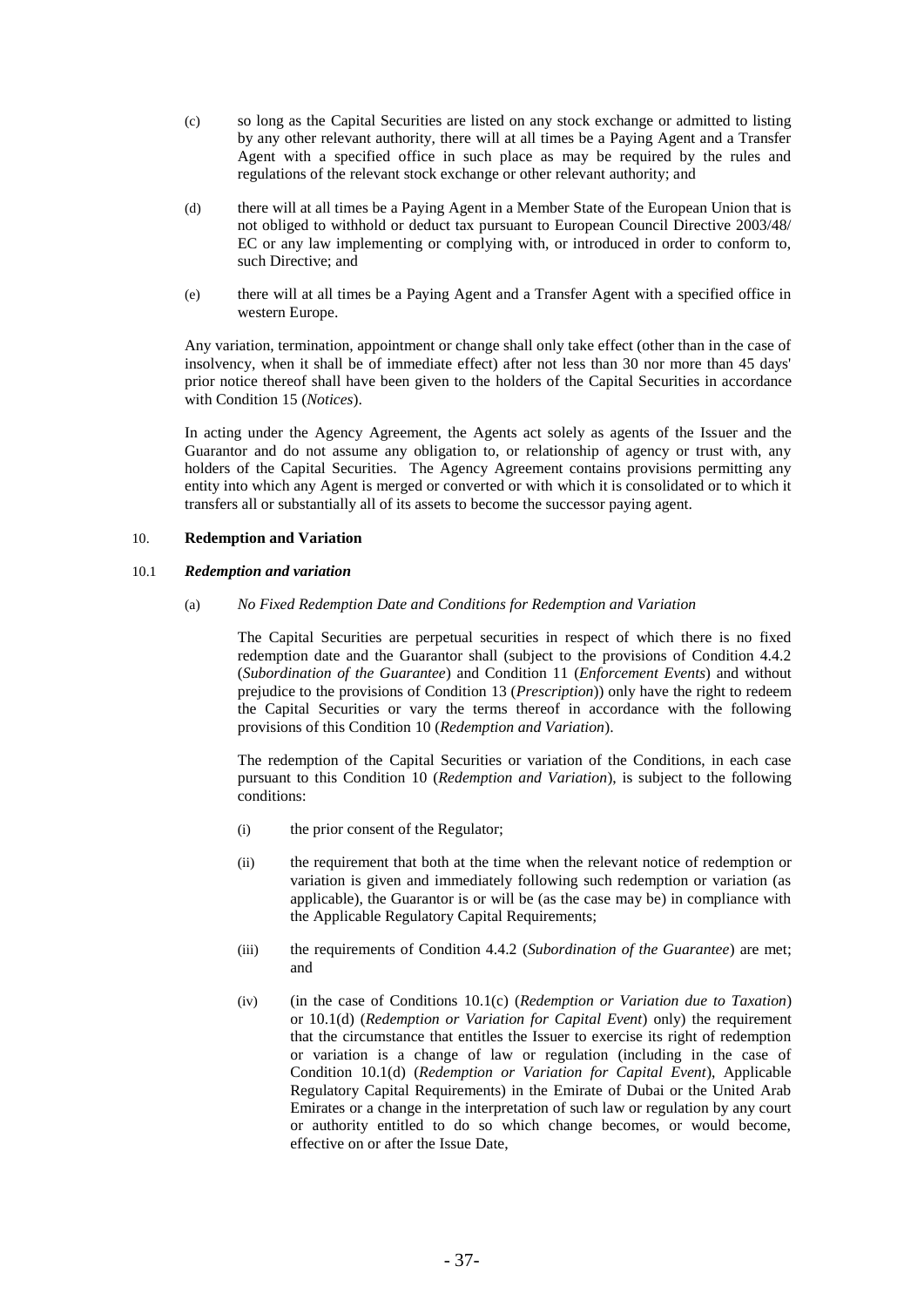(in the case of (i) and (ii) above only, except to the extent that the Regulator no longer so requires).

<span id="page-46-1"></span>(b) *Issuer's Call Option*

Subject to Condition [10.1\(a\)](#page-45-1) (*No Fixed Redemption Date and Conditions for Redemption and Variation*), the Issuer shall, by giving:

- (i) not less than 30 nor more than 60 days' prior notice to the holders of the Capital Securities in accordance with Condition [15](#page-49-0) (*Notices*); and
- (ii) not less than 15 days before the giving of the notice referred to in (i), notice to the Fiscal Agent and the Registrar;

which notices shall be irrevocable, redeem all but not some only, of the Capital Securities at the Early Redemption Amount.

Redemption of the Capital Securities pursuant to this Condition [10.1\(b\)](#page-46-1) (*Issuer's Call Option*) may only occur on the First Call Date or any Call Date thereafter.

- <span id="page-46-0"></span>(c) *Redemption or Variation due to Taxation*
	- (i) Subject to Condition [10.1\(a\)](#page-45-1) (*No Fixed Redemption Date and Conditions for Redemption and Variation*), upon the occurrence of a Tax Event, the Issuer shall, by giving not less than 30 nor more than 60 days' prior notice to the Fiscal Agent and the holders of the Capital Securities in accordance with Condition [15](#page-49-0) (*Notices*), which notices shall be irrevocable, (a) redeem all, but not some only, of the Capital Securities at the Tax Redemption Amount; or (b) vary the terms of the Capital Securities so that they become or, as appropriate, remain, Qualifying Tier 1 Instruments, in each case without any requirement for consent or approval of the holders of the Capital Securities.
	- (ii) Redemption of the Capital Securities, or variation of the Conditions, pursuant to this Condition [10.1\(c\)](#page-46-0) (*Redemption or Variation due to Taxation*) may occur on any date on or after the Issue Date (whether or not an Interest Payment Date), **provided that** no such notice of redemption shall be given earlier than 90 days prior to the earliest date on which either the Issuer or the Guarantor would be obliged to pay such additional amounts were a payment in respect of the Capital Securities then due.
	- (iii) Prior to the publication of any notice of redemption or variation (as the case may be) pursuant to this Condition [10.1\(c\)](#page-46-0) (*Redemption or Variation due to Taxation*), the Issuer or the Guarantor (as the case may be) shall give to the Fiscal Agent: (i) a certificate signed by two Directors of the Issuer or the Guarantor (as the case may be) stating that: (A) the conditions set out in Condition [10.1\(a\)](#page-45-1) (*No Fixed Redemption Date and Conditions for Redemption and Variation*) have been satisfied; (B) a Tax Event has occurred; and (C) in the case of a variation only, the varied Capital Securities are Qualifying Tier 1 Instruments and that the Regulator has confirmed that they satisfy limb (i) of the definition of Qualifying Tier 1 Instruments; and (ii) an opinion of independent legal advisors of recognised standing to the effect that the Issuer or the Guarantor (as the case may be) has or will become obliged to pay Additional Amounts as a result of the Tax Event. Such certificate delivered in accordance with this Condition shall be conclusive and binding evidence of the satisfaction of the conditions precedent set out above. Upon expiry of such notice, the Issuer shall redeem or vary the terms of the Capital Securities (as the case may be).

*As at the date of this Prospectus, it is expected that the Capital Regulation, as in force at the time of implementation of Basel III reforms in the UAE, may oblige the Issuer to demonstrate to the satisfaction of the Regulator that (among other things) the Tax Event was not reasonably foreseeable at the Issue Date.*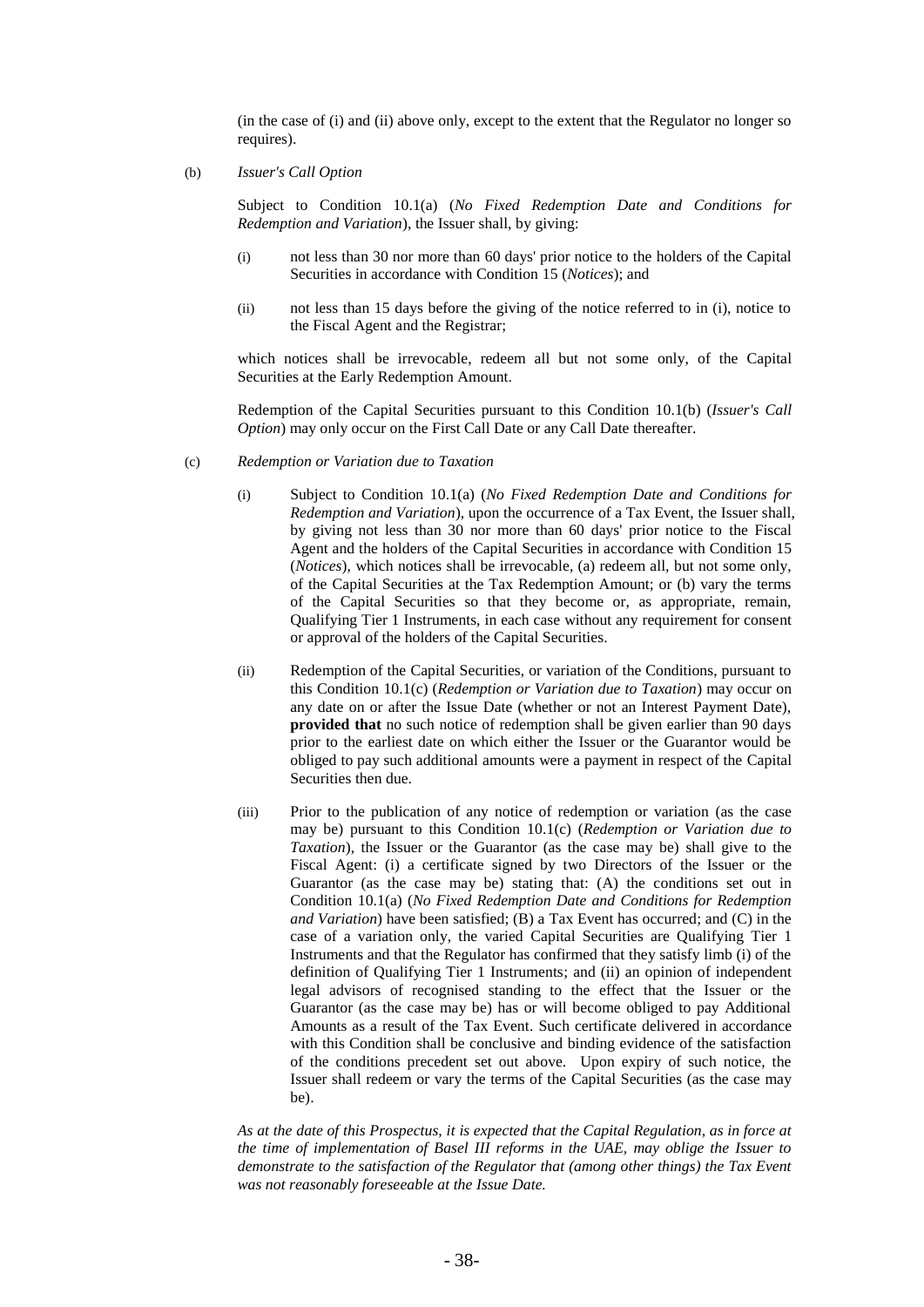#### <span id="page-47-0"></span>(d) *Redemption or Variation for Capital Event*

- (i) Subject to Condition [10.1\(a\)](#page-45-1) (*No Fixed Redemption Date and Conditions for Redemption and Variation*), upon the occurrence of a Capital Event, the Issuer shall (upon the instructions of the Guarantor (acting in its sole discretion)), by giving not less than 30 nor more than 60 days' prior notice to the holders of the Capital Securities in accordance with Condition [15](#page-49-0) (*Notices*), which notice shall be irrevocable: (a) redeem all, but not some only, of the Capital Securities at the Capital Event Redemption Amount; or (b) solely for the purpose of ensuring compliance with Applicable Regulatory Capital Requirements vary the terms of the Capital Securities so that they become or, as appropriate, remain, Qualifying Tier 1 Instruments without any requirement for consent or approval of the holders of the Capital Securities.
- (ii) Redemption of the Capital Securities, or variation of the Conditions, pursuant to this Condition [10.1\(d\)](#page-47-0) (*Redemption or Variation for Capital Event*) may occur on any date on or after the Issue Date (whether or not an Interest Payment Date).
- (iii) At the same time as the delivery of any notice of redemption or variation (as the case may be) pursuant to this Condition [10.1\(d\)](#page-47-0) (*Redemption or Variation for Capital Event*), the Issuer shall give to the Fiscal Agent a certificate signed by two Directors stating that: (A) the conditions set out in Condition [10.1\(a\)](#page-45-1) (*No Fixed Redemption Date and Conditions for Redemption and Variation*) have been satisfied; (B) a Capital Event has occurred; and (C), in the case of a variation only, the varied Capital Securities are Qualifying Tier 1 Instruments and that the Regulator has confirmed that they satisfy limb (i) of the definition of Qualifying Tier 1 Instruments. Such certificate shall be conclusive and binding evidence of the satisfaction of the conditions precedent set out above. Upon expiry of such notice the Issuer shall redeem or vary the terms of the Capital Securities (as the case may be).

*As at the date of this Prospectus, it is expected that the Capital Regulation, as in force at the time of implementation of Basel III reforms in the UAE, may oblige the Issuer to demonstrate to the satisfaction of the Regulator that (among other things) the Regulatory Redemption Event was not reasonably foreseeable at the Issue Date.*

#### (e) *Taxes upon Variation*

In the event of a variation in accordance with Conditions [10.1\(c\)](#page-46-0) (*Redemption or Variation due to Taxation*) or 10.1(d) (*Redemption or Variation for Capital Event*), none of the Issuer or the Guarantor will be obliged to pay and will not pay any liability of any holder of the Capital Securities to corporation tax, corporate income tax or tax on profits or gains or any similar tax arising in respect of the variation of the terms of the Capital Securities **provided that** (in the case of a Tax Event) or so that (in the case of a Capital Event) they become or, as appropriate, remain, Qualifying Tier 1 Instruments, including in respect of any stamp duty or similar other taxes arising on any subsequent transfer, disposal or deemed disposal of the Qualifying Tier 1 Instruments by such holder of the Capital Securities.

#### <span id="page-47-1"></span>10.2 *Purchase*

Subject to the Guarantor: (a) obtaining the prior written consent of the Regulator (if required); (b) being in compliance with the Applicable Regulatory Capital Requirements; and (c) being Solvent at the time of purchase, the Guarantor or any of its other subsidiaries, may at any time purchase the Capital Securities at any price in the open market or otherwise. Such Capital Securities may be held, reissued, resold or, at the option of the Guarantor or, as the case may be its Subsidiaries or surrendered to any Agent for cancellation.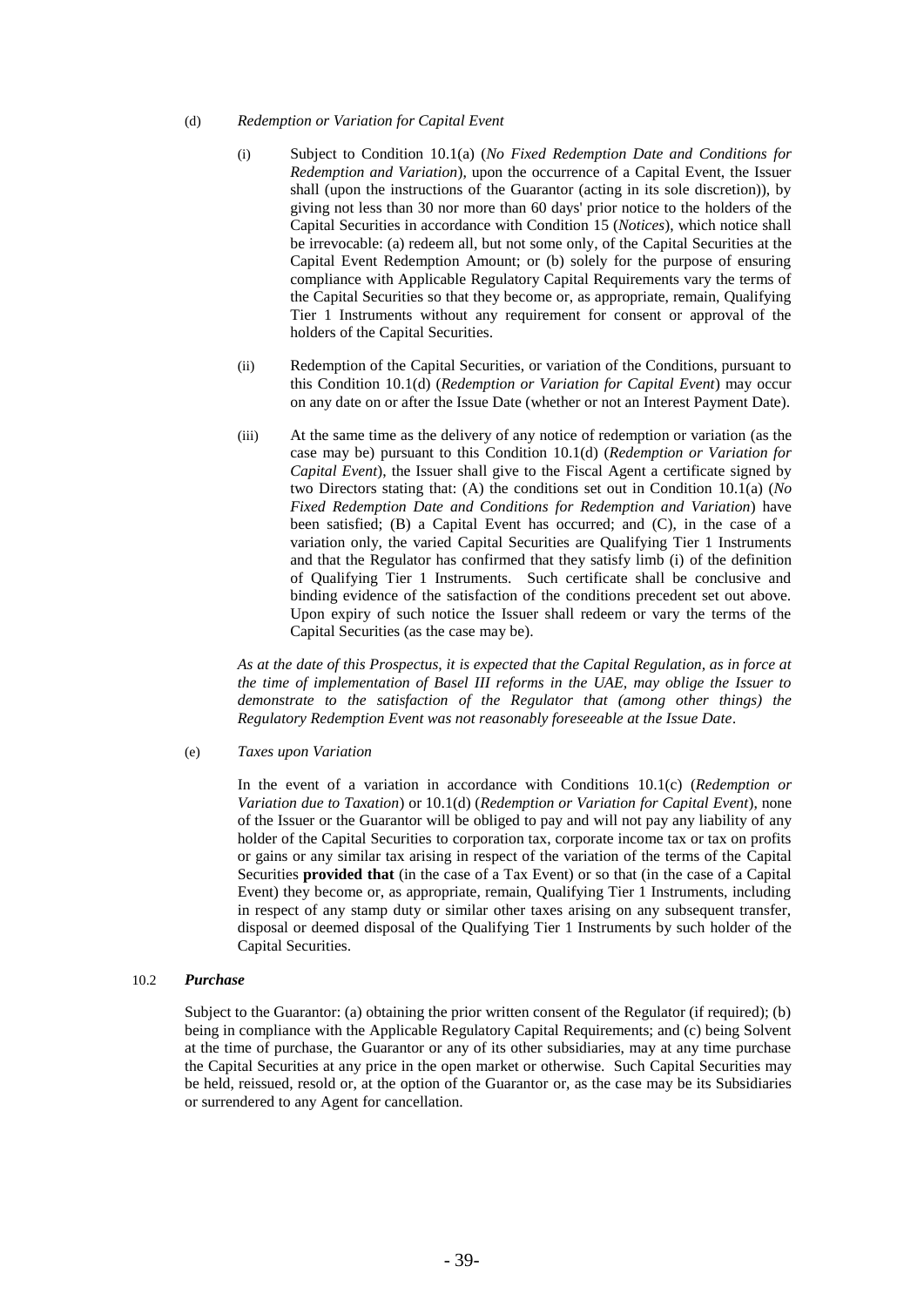### 10.3 *Cancellation*

All Capital Securities which are redeemed will forthwith be cancelled. All Capital Securities so cancelled and any Capital Securities purchased and cancelled pursuant to Condition [10.2](#page-47-1) (*Purchase*) above shall be forwarded to the Fiscal Agent and cannot be reissued or resold.

#### 11. **Enforcement Events**

*Notwithstanding any of the provisions below in this Condition 11, the right to institute windingup proceedings is limited to circumstances where payment has become due. No principal, interest or any other amount will be due on the relevant payment date unless the requirements of Condition 4.4.2 are met. In the case of any payment of interest in respect of the Capital Securities, such payment may be deferred pursuant to Condition 7 and, if so deferred will not be due on the relevant payment date and, in the case of payment of principal, such payment is subject to the conditions set out in Condition 10.1(a) being met and if these conditions are not met will not be due on such payment date.*

Upon the occurrence of an Enforcement Event, any holder of the Capital Securities may give written notice to the Issuer at the specified office of the Fiscal Agent, effective upon the date of receipt thereof by the Fiscal Agent, that such Capital Security is due and payable, whereupon the same shall, subject to Condition [10.1](#page-45-2) (*Redemption and Variation*), become forthwith due and payable at its Early Redemption Amount, together with accrued interest (if any) to the date of repayment without presentation, demand, protest or other notice of any kind.

To the extent permitted by applicable law and by these Conditions, any holder of the Capital Securities may at its discretion institute proceedings for the winding-up of the Issuer or the Guarantor and/or prove in the winding-up of the Issuer or the Guarantor and/or claim in the liquidation of the Issuer or the Guarantor for such payment, but the institution of such proceedings shall not have the effect that the Issuer or the Guarantor shall be obliged to pay any sum or sums sooner than would otherwise have been payable by it.

No remedy against the Issuer or the Guarantor, other than the institution of the proceedings referred to in this Condition, and the proving or claiming in any dissolution and liquidation of the Issuer or the Guarantor, shall be available to the holders of the Capital Securities, whether for the recovering of amounts owing in respect of the Capital Securities or in respect of any breach by the Issuer or the Guarantor of any other obligation, condition or provision binding on it under the Capital Securities.

#### <span id="page-48-0"></span>12. **Taxation**

All payments of principal and interest in respect of the Capital Securities by the Issuer and all payments under the Guarantee by the Guarantor will be made without withholding or deduction for or on account of any present or future taxes or duties of whatever nature imposed or levied by or on behalf of the Tax Jurisdiction unless such withholding or deduction is required by law. In such event, the Issuer or the Guarantor will pay such additional amounts as shall be necessary in order that the net amounts received by the holders of the Capital Securities after such withholding or deduction shall equal the respective amounts of principal and interest which would otherwise have been receivable in respect of the Capital Securities (as the case may be), in the absence of such withholding or deduction ("**Additional Amounts**"); except that no such additional amounts shall be payable with respect to any Capital Security:

- (a) presented for payment by or on behalf of a holder who is liable for such taxes or duties in respect of such Capital Security by reason of his having some connection with the Tax Jurisdiction other than the mere holding of such Capital Security; or
- (b) presented for payment more than 30 days after the Relevant Date (as defined below) except to the extent that the holder thereof would have been entitled to an additional amount on presenting the same for payment on such thirtieth day assuming that day to have been a Payment Day; or
- (c) where such withholding or deduction is imposed on a payment to an individual and is required to be made pursuant to European Council Directive 2003/48/EC or any law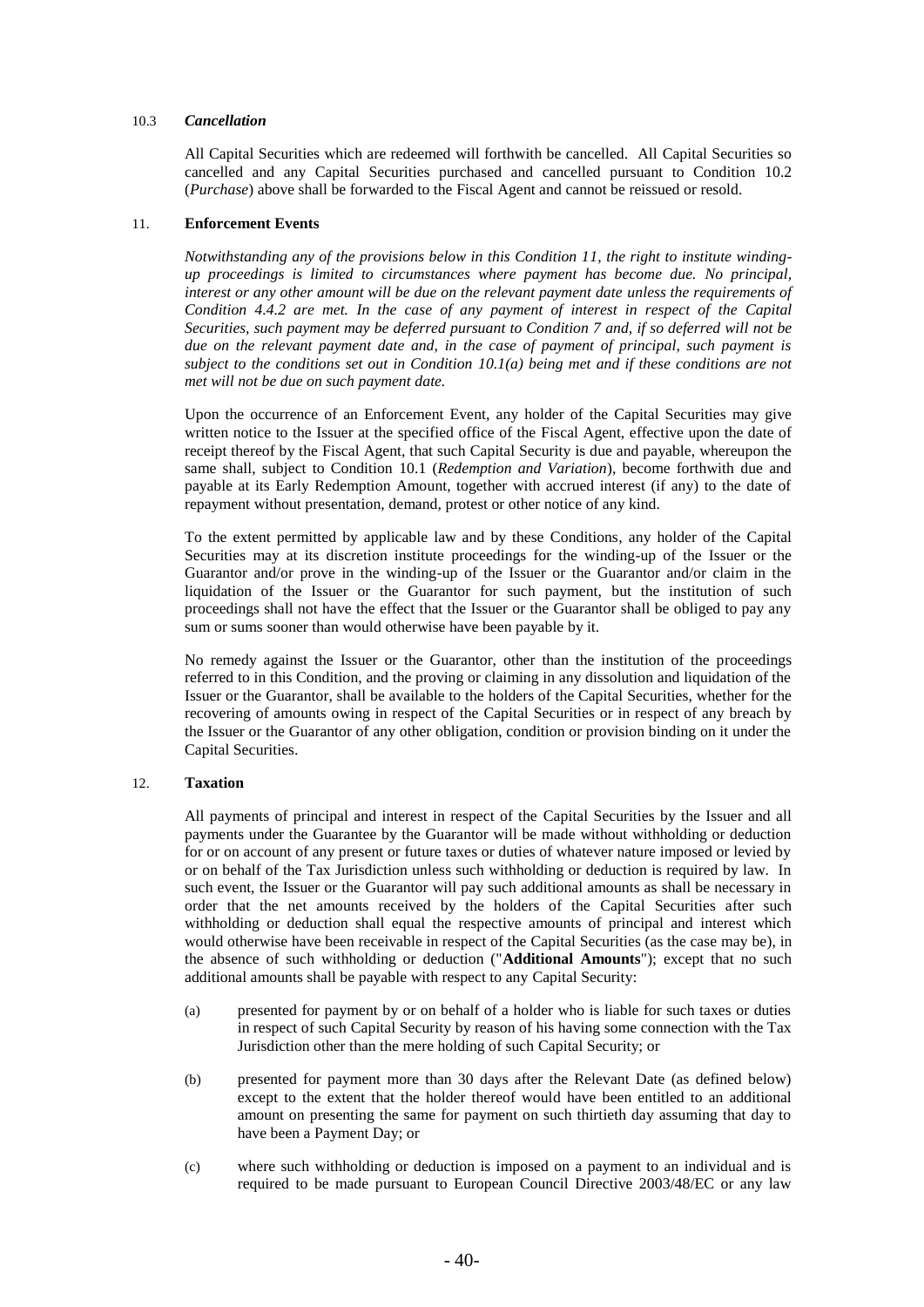implementing or complying with, or introduced in order to conform to, such Directive; or

(d) presented for payment by or on behalf of a holder who would be able to avoid such withholding or deduction by presenting the relevant Capital Security to another Paying Agent in a Member State of the European Union.

As used in these Conditions:

- (i) "**Tax Jurisdiction**" means the Cayman Islands and the UAE or any political subdivision or any authority thereof or therein having power to tax; and
- (ii) the "**Relevant Date**" means the date on which such payment first becomes due, except that, if the full amount of the moneys payable has not been duly received by the Fiscal Agent on or prior to such due date, it means the date on which, the full amount of such moneys having been so received, notice to that effect is duly given to the holders of the Capital Securities in accordance with Condition 15.

# <span id="page-49-1"></span>13. **Prescription**

Claims for payment in respect of the Capital Securities will become void unless made within a period of 10 years (in the case of principal) and five years (in the case of interest) after the Relevant Date therefor.

### 14. **Replacement of Capital Securities**

Should any Capital Security be lost, stolen, mutilated, defaced or destroyed, it may be replaced at the specified office of the Replacement Agent upon payment by the claimant of such costs and expenses as may be incurred in connection therewith and on such terms as to evidence and indemnity as the Issuer, the Guarantor and the Replacement Agent may reasonably require. Mutilated or defaced Capital Securities must be surrendered before replacements will be issued.

#### <span id="page-49-0"></span>15. **Notices**

All notices regarding the Capital Securities will be deemed to be validly given if sent by first class mail or (if posted to an address overseas) by airmail to the holders (or the first named of joint holders) at their respective addresses recorded in the Register and will be deemed to have been given on the fourth day after mailing. The Issuer shall also ensure that, if and for so long as the Capital Securities are listed on the Luxembourg Stock Exchange, such notice will be published either in a daily newspaper of general circulation in Luxembourg or on the website of the Luxembourg Stock Exchange, www.bourse.lu.

Until such time as any Individual Certificates are issued, there may, so long as any Global Certificates representing the Capital Securities are held in their entirety on behalf of Euroclear and/or Clearstream, Luxembourg, be substituted for such publication in such newspaper(s) the delivery of the relevant notice to Euroclear and/or Clearstream, Luxembourg for communication by them to the holders of the Capital Securities and, in addition, for so long as any Capital Securities are listed on a stock exchange or are admitted to trading by another relevant authority and the rules of that stock exchange or relevant authority so require, such notice will be published in a daily newspaper of general circulation in the place or places required by those rules. Any such notice shall be deemed to have been given to the holders of the Capital Securities on the seventh day after the day on which the said notice was given to Euroclear and/or Clearstream, Luxembourg.

Notices to be given by any holder of the Capital Securities shall be in writing and given by lodging the same, together (in the case of any Individual Certificate) with the relative Capital Security or Capital Securities, with the Registrar. Whilst any of the Capital Securities are represented by a Global Certificate, such notice may be given by any holder of a Capital Security to the Registrar through Euroclear and/or Clearstream, Luxembourg (as the case may be), in such manner as the Registrar, and Euroclear and/or Clearstream, Luxembourg (as the case may be) may approve for this purpose.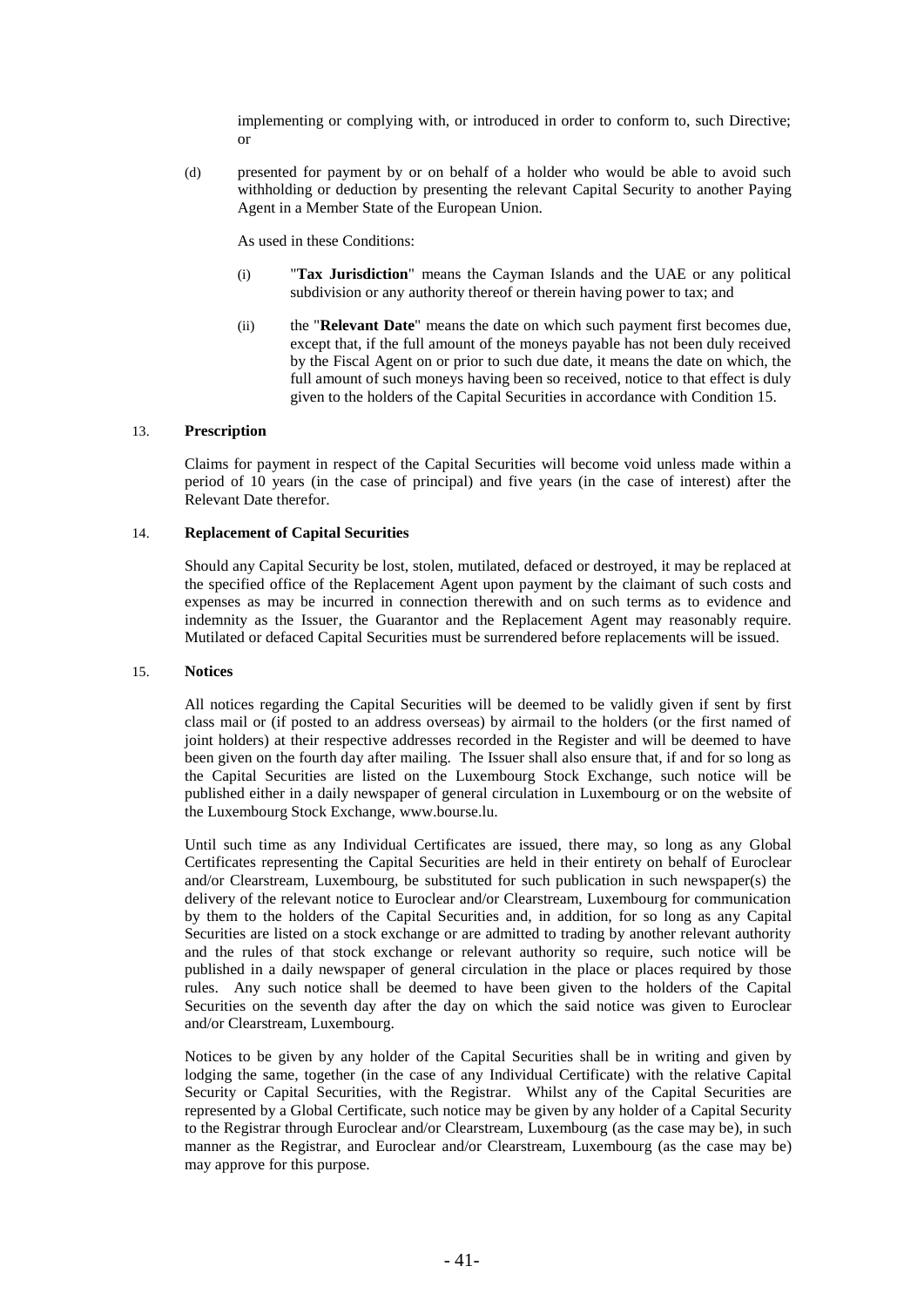### 16. **Further Issues**

The Issuer may from time to time without the consent of the holders of the Capital Securities, create and issue further instruments ranking *pari passu* in all respects (or in all respects save for the date from which interest thereon accrues and the amount and date of the first payment of interest thereon (or such other equivalent amount) on such further instrument) and so that such further issue shall be consolidated and form a single series with the outstanding Capital Securities. References in these Conditions to the "**Capital Securities**" include (unless the context requires otherwise) any other securities issued pursuant to this Condition and forming a single series with the Capital Securities.

### 17. **Meetings of Holders of the Capital Securities and Modification**

The Agency Agreement contains provisions for convening meetings of the holders of the Capital Securities to consider any matter affecting their interests, including the sanctioning by Extraordinary Resolution of a modification of the Capital Securities or any of the provisions of the Agency Agreement. Such a meeting may be convened by the Issuer and shall be convened by the Issuer if required in writing by holders of the Capital Securities holding not less than five per cent. in nominal amount of the Capital Securities for the time being remaining outstanding. The quorum at any such meeting for passing an Extraordinary Resolution is one or more persons holding or representing not less than 50 per cent. in nominal amount of the Capital Securities for the time being outstanding, or at any adjourned meeting one or more persons being or representing holders of the Capital Securities whatever the nominal amount of the Capital Securities so held or represented, except that at any meeting the business of which includes the modification of certain provisions of the Capital Securities (including modifying any date for payment of interest thereon, reducing or cancelling the amount of principal or the rate of interest payable in respect of the Capital Securities or altering the currency of payment of the Capital Securities), the quorum shall be one or more persons holding or representing not less than twothirds in nominal amount of the Capital Securities for the time being outstanding, or at any adjourned such meeting one or more persons holding or representing not less than one-third in nominal amount of the Capital Securities for the time being outstanding. An Extraordinary Resolution passed at any meeting of the holders of the Capital Securities shall be binding on all the holders of the Capital Securities, whether or not they are present at the meeting.

The Fiscal Agent and the Issuer may agree, without the consent of the holders of the Capital Securities, to:

- (a) any modification (except as mentioned above) of the Capital Securities or the Agency Agreement which is not prejudicial to the interests of the holders of the Capital Securities; or
- (b) any modification of the Capital Securities or the Agency Agreement which is of a formal, minor or technical nature or is made to correct a manifest or proven error or to comply with mandatory provisions of the law.

Any such modification shall be binding on the holders of the Capital Securities and any such modification shall be notified to the holders of the Capital Securities in accordance with Condition [15](#page-49-0) as soon as practicable thereafter.

#### 18. **Contracts (Rights of Third Parties) Act 1999**

No rights are conferred on any person under the Contracts (Rights of Third Parties) Act 1999 to enforce any term of these Conditions, but this does not affect any right or remedy of any person which exists or is available apart from that Act.

### 19. **Governing Law and Dispute Resolution**

#### 19.1 *Governing law*

The Agency Agreement, the Deed of Covenant, the Guarantee and the Capital Securities, and any non-contractual obligations arising out of or in connection with the Agency Agreement, the Deed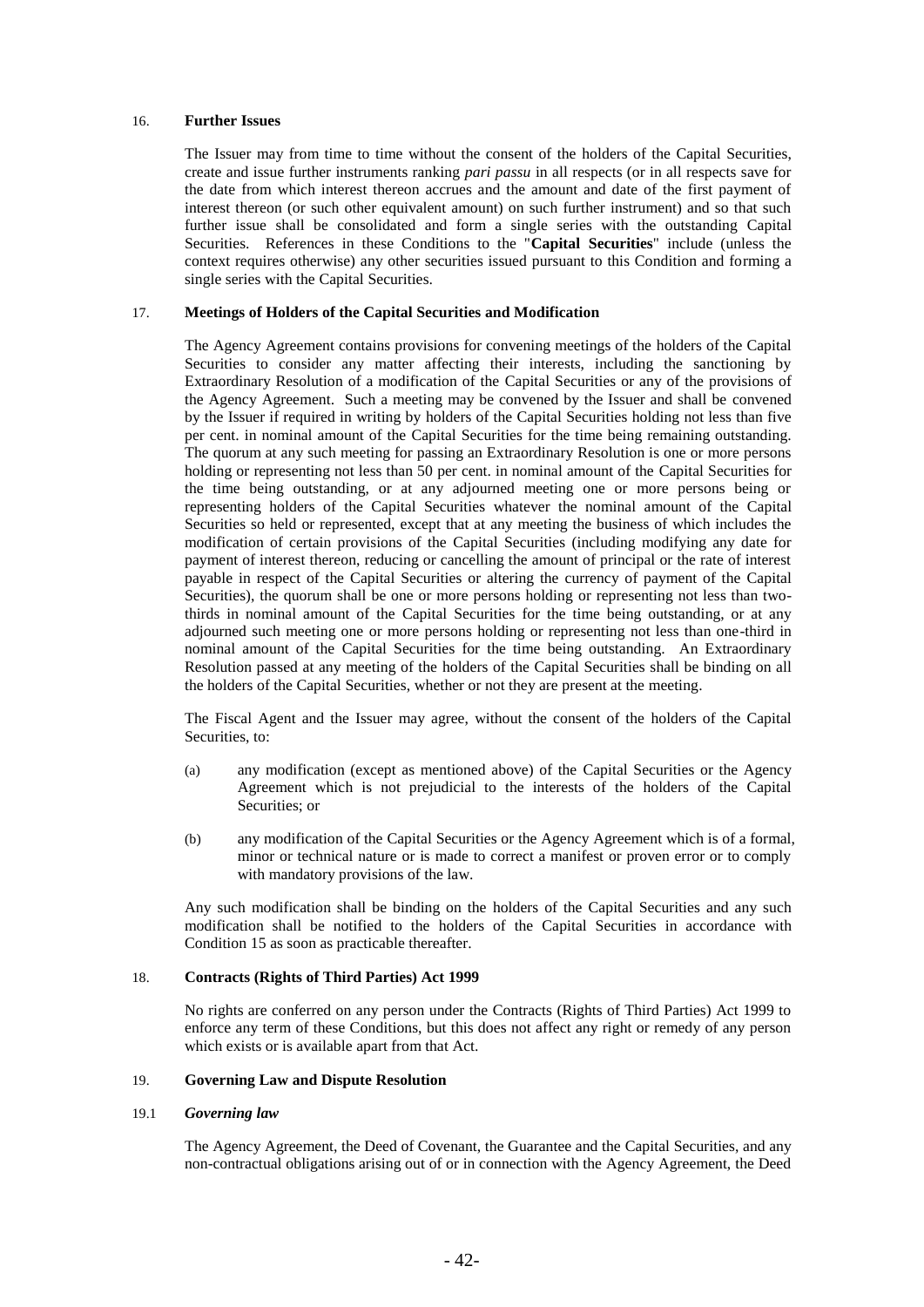of Covenant, the Guarantee and the Capital Securities are governed by, and shall be construed in accordance with, English law.

### <span id="page-51-1"></span>19.2 *Arbitration*

Subject to Condition [19.3,](#page-51-2) any dispute, claim, difference or controversy arising out of, relating to or having any connection with the Capital Securities (including any dispute, claim, difference or controversy relating to any non-contractual obligations arising out of or in connection with the Capital Securities; and any dispute, claim, difference or controversy regarding their existence, validity, interpretation, performance, breach or termination or the consequences of their nullity) (a "**Dispute**") shall be referred to and finally resolved by arbitration under the LCIA Arbitration Rules (the "**Rules**"), which Rules (as amended from time to time) are incorporated by reference into this Condition [19.2.](#page-51-1) For these purposes:

- (a) the seat, or legal place, of arbitration will be Paris;
- (b) the governing law of the arbitration agreement shall be English law;
- (c) there shall be three arbitrators, each of whom shall be disinterested in the arbitration, shall have no connection with any party thereto and shall be an attorney experienced in international securities transactions; and
- (d) the language of the arbitration shall be English.

### <span id="page-51-2"></span>19.3 *Court of law*

Notwithstanding Condition [19.2](#page-51-1) above, any holder of the Capital Securities may, in the alternative, and at its sole discretion, by notice in writing to the Issuer:

- (a) within 28 days of service of a Request for Arbitration (as defined in the Rules); or
- (b) in the event no arbitration is commenced,

require that a Dispute be heard by a court of law. If any holder of the Capital Securities gives such notice, the Dispute to which such notice refers shall be determined in accordance with Condition [19.4](#page-51-0) and, subject as provided below, any arbitration commenced under Condition [19.2](#page-51-1) in respect of that Dispute will be terminated. Each person who gives such notice and the recipient of that notice will bear its own costs in relation to the terminated arbitration.

If any notice to terminate the arbitration in accordance with this Condition [19.3](#page-51-2) is given after service of any Request for Arbitration in respect of any Dispute, the holder of the Capital Securities must also promptly give notice to the LCIA Court and to any Tribunal (each as defined in the Rules) already appointed in relation to the Dispute that such Dispute will be settled by the courts. Upon receipt of such notice by the LCIA Court, the arbitration and any appointment of any arbitrator in relation to such Dispute will immediately terminate. Any such arbitrator will be deemed to be *functus officio.* The termination is without prejudice to:

- (a) the validity of any act done or order made by that arbitrator or by the court in support of that arbitration before his appointment is terminated;
- (b) his entitlement to be paid his proper fees and disbursements; and
- (c) the date when any claim or defence was raised for the purpose of applying any limitation bar or any similar rule or provision.

#### <span id="page-51-0"></span>19.4 *Submission to jurisdiction*

In the event that a notice pursuant to Condition [19.3](#page-51-2) is issued, the following provisions shall apply:

(a) subject to paragraph (c) below, the courts of England shall have exclusive jurisdiction to settle any Dispute and the Issuer submits to the exclusive jurisdiction of such courts;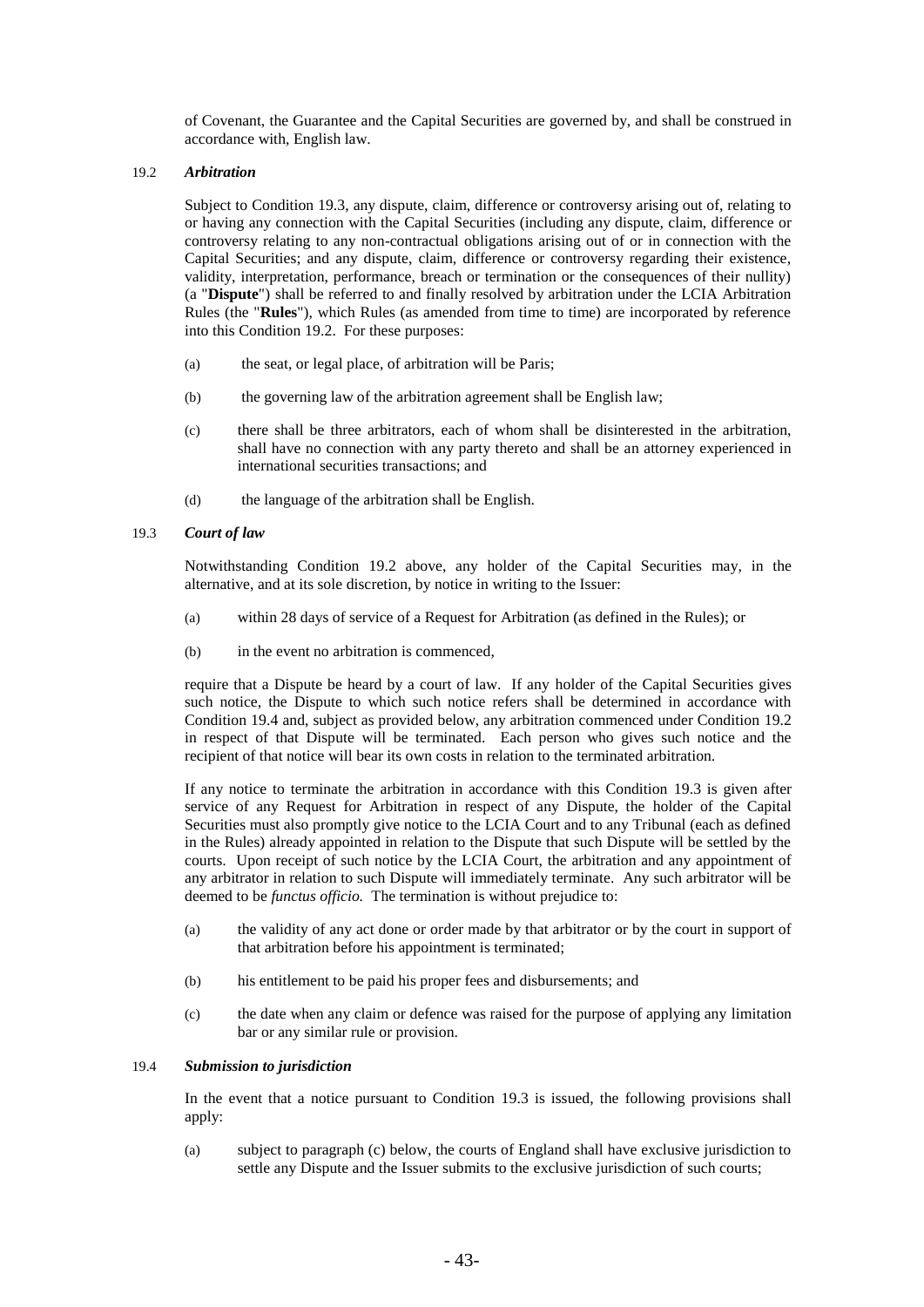- (b) the Issuer agrees that the courts of England are the most appropriate and convenient courts to settle any Dispute and, accordingly, that it will not argue to the contrary; and
- (c) this Condition [19.4](#page-51-0) is for the benefit of the holders of the Capital Securities only. As a result, and notwithstanding paragraph (a) above, any holder of the Capital Securities may start proceedings relating to a Dispute ("**Proceedings**") in any other court with jurisdiction. To the extent allowed by law, any holder of the Capital Securities may start concurrent Proceedings in any number of jurisdictions.

#### 19.5 *Appointment of Process Agent*

Each of the Guarantor and the Issuer appoints Emirates NBD PJSC (London Branch) (attention of: Country Head UK & Jersey) at its registered office at 3rd Floor, 2 Basil Street, Knightsbridge, London, SW3 1AA as its agent for service of process, and undertakes that, in the event of Emirates NBD PJSC (London Branch) ceasing so to act or ceasing to be registered in England, it will immediately (and in any event within 30 days of the event taking place) appoint another person as its agent for service of process in England in respect of any Proceedings or Disputes. Failure by a process agent to notify the person that appointed it of any process will not invalidate the relevant proceedings. Nothing herein shall affect the right to serve process in any other manner permitted by law.

# 19.6 *Waiver of immunity*

The Issuer and the Guarantor hereby irrevocably and unconditionally waives with respect to the Capital Securities any right to claim sovereign or other immunity from jurisdiction or execution and any similar defence and irrevocably and unconditionally consents to the giving of any relief or the issue of any process, including without limitation, the making, enforcement or execution against any property whatsoever (irrespective of its use or intended use) of any order or judgment made or given in connection with any Proceedings or Disputes.

### 19.7 *Other documents*

Each of the Issuer and the Guarantor, has in the Agency Agreement, the Deed of Covenant and the Guarantee submitted to the jurisdiction of the English courts and to arbitration and appointed an agent for service of process in terms substantially similar to those set out above.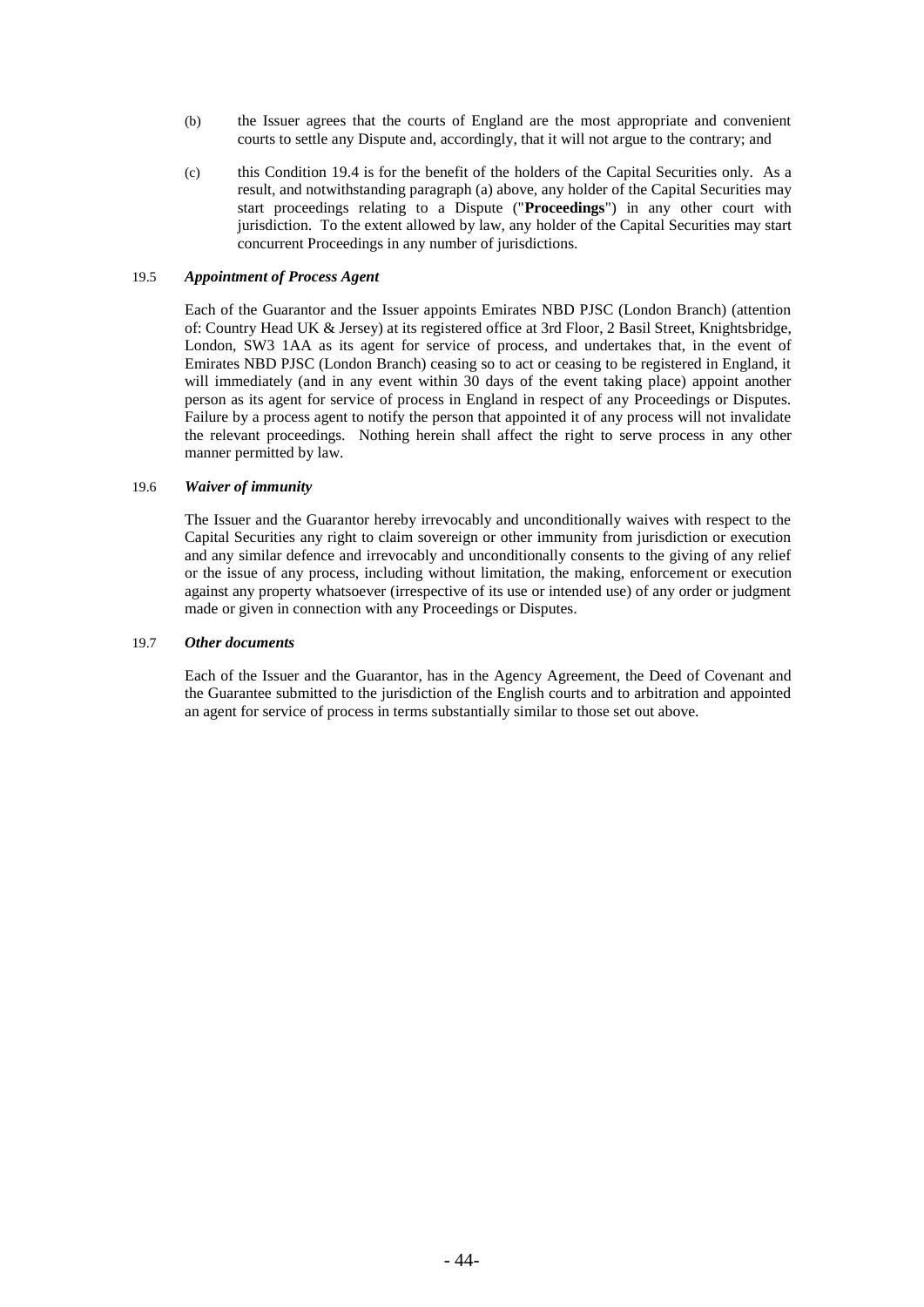## **THE GUARANTEE**

## **THIS DEED OF GUARANTEE** is made on 30 May 2013

# **BY**

# (1) **EMIRATES NBD PJSC** (the "**Guarantor**")

### **IN FAVOUR OF**

- (2) **THE PERSONS** for the time being and from time to time registered as holders of the Capital Securities referred to below (including each person who is for the time being and from time to time entitled to be registered as a holder) (each a "**holder of Capital Securities**"); and
- (3) **THE ACCOUNTHOLDERS** (as defined below) (together with the holders of Capital Securities, the "**Beneficiaries**").

### **WHEREAS**

- (A) **EMIRATES NBD TIER 1 LIMITED** (the "**Issuer**") has authorised the creation and issue of U.S.\$1,000,000,000 in aggregate principal amount of Perpetual Tier 1 Capital Securities (the "**Capital Securities**").
- (B) The Capital Securities will be in registered form and in the denomination of U.S.\$200,000. The Capital Securities will be represented by a global certificate (the "**Global Certificate**"), which will be exchangeable for individual certificates ("**Individual Certificates**") in the circumstances specified therein.
- (C) The Capital Securities will be constituted by a deed of covenant dated 30 May 2013 (the "**Deed of Covenant**") (as amended or supplemented from time to time) entered into by the Issuer.
- (D) The Issuer and the Guarantor will, in relation to the Capital Securities, enter into an agency agreement (the "**Agency Agreement**") dated the date hereof with Deutsche Bank Luxembourg S.A. (the "**Registrar**", which expression includes any successor registrar appointed from time to time in connection with the Capital Securities), Deutsche Bank AG, London Branch as fiscal agent and the other paying agents and the transfer agents named therein.
- (E) The Guarantor has agreed to guarantee the payment of all sums expressed to be payable from time to time by the Issuer to the holders of Capital Securities in respect of the Capital Securities and to the Accountholders under the Deed of Covenant.

### **NOW THIS DEED OF GUARANTEE WITNESSES** as follows:

### 1. **INTERPRETATION**

#### 1.1 **Definitions**

All terms and expressions which have defined meanings in the Deed of Covenant shall have the same meanings in this Deed of Guarantee except where the context requires otherwise or unless otherwise stated.

# 1.2 **Other Defined Terms**

Terms defined in the Conditions have the same meanings in this Deed of Guarantee.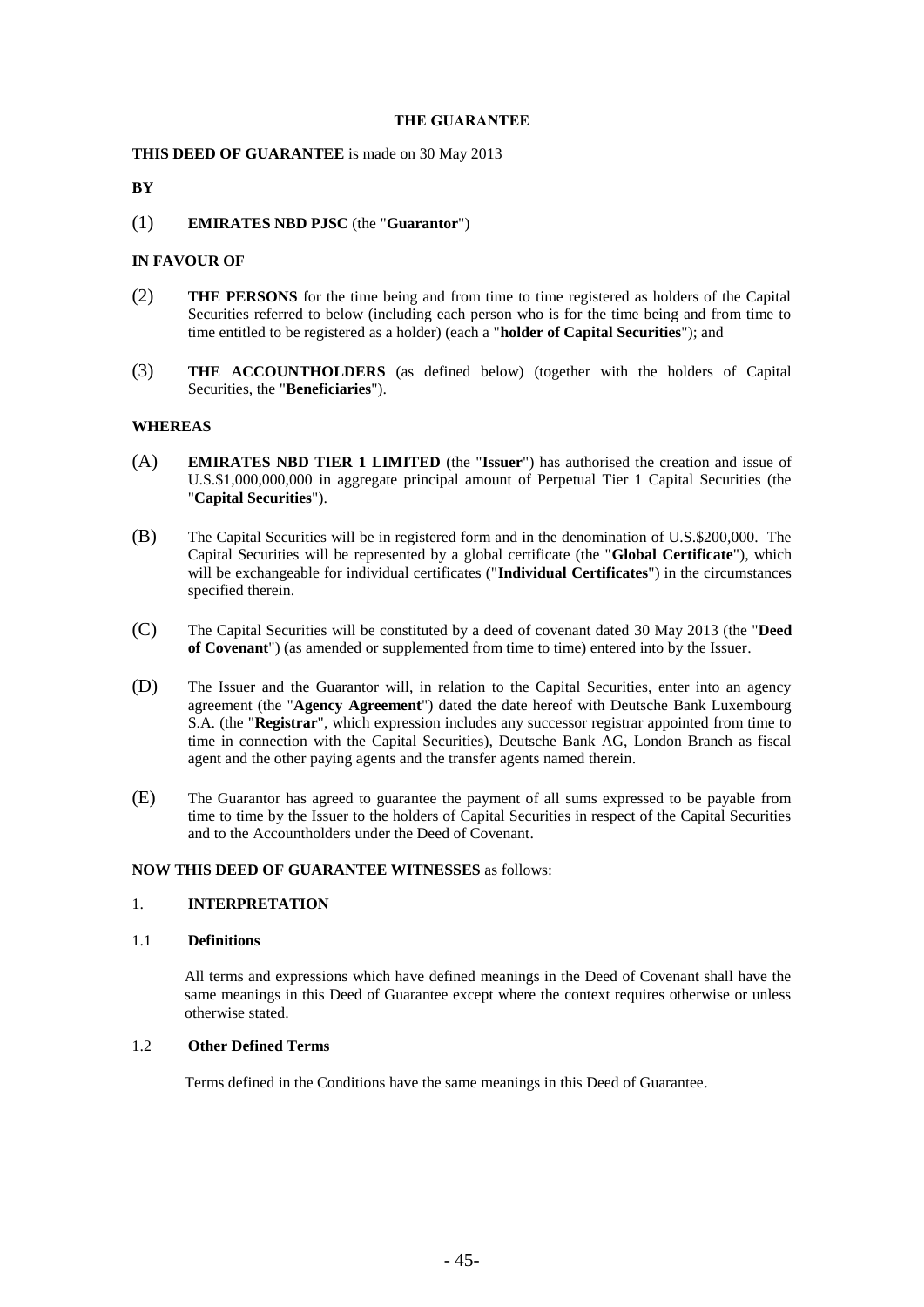# 1.3 **Deed of Covenant**

Any reference in this Deed of Guarantee to any obligation or payment under or in respect of the Capital Securities shall be construed to include a reference to any obligation or payment under or pursuant to clause 2 of the Deed of Covenant.

# 1.4 **Clauses**

Any reference in this Deed of Guarantee to a Clause is, unless otherwise stated, to a clause hereof.

# 1.5 **Headings**

Headings and sub-headings are for ease of reference only and shall not affect the construction of this Deed of Guarantee.

# 1.6 **Legislation**

Any reference in this Deed of Guarantee to any legislation (whether primary legislation or regulations or other subsidiary legislation made pursuant to primary legislation) shall be construed as a reference to such legislation as the same may have been, or may from time to time be, amended or re-enacted.

# 2. **GUARANTEE**

# 2.1 **Guarantee**

The Guarantor as primary obligor hereby irrevocably and conditionally guarantees, subject to Clause 4.5 (*Subordination*) and Clause 4.6 (*Dividend Blocker*):

- 2.1.1 *The Capital Securities*: to the holder of each Capital Security, the due and punctual payment of all sums from time to time payable by the Issuer in respect of such Capital Security (including any premium or any other amounts of whatever nature or additional amounts which may become payable under Condition 12 (*Taxation*)) as and when the same become due and payable and accordingly undertakes to pay to such holder of Capital Securities, in the manner and currency prescribed by the Conditions for payments by the Issuer in respect of the Capital Securities, any and every sum or sums which the Issuer is at any time liable to pay in respect of such Capital Security and which the Issuer has failed to pay; and
- 2.1.2 *The Direct Rights*: to each Accountholder the due and punctual payment of all sums from time to time payable by the Issuer to such Accountholder in respect of the Direct Rights as and when the same become due and payable and accordingly undertakes to pay on demand to such Accountholder (without requiring the relevant Accountholder first to take steps against the Issuer or any other person), in the manner and currency prescribed by the Conditions for payments by the Issuer in respect of the Capital Securities, any and every sum or sums which the Issuer is at any time liable to pay to such Accountholder in respect of the Capital Securities and which the Issuer has failed to pay.

# 3. **COMPLIANCE WITH CONDITIONS**

The Guarantor covenants in favour of each Beneficiary that it will duly perform and comply with the obligations expressed to be undertaken by it in the Conditions.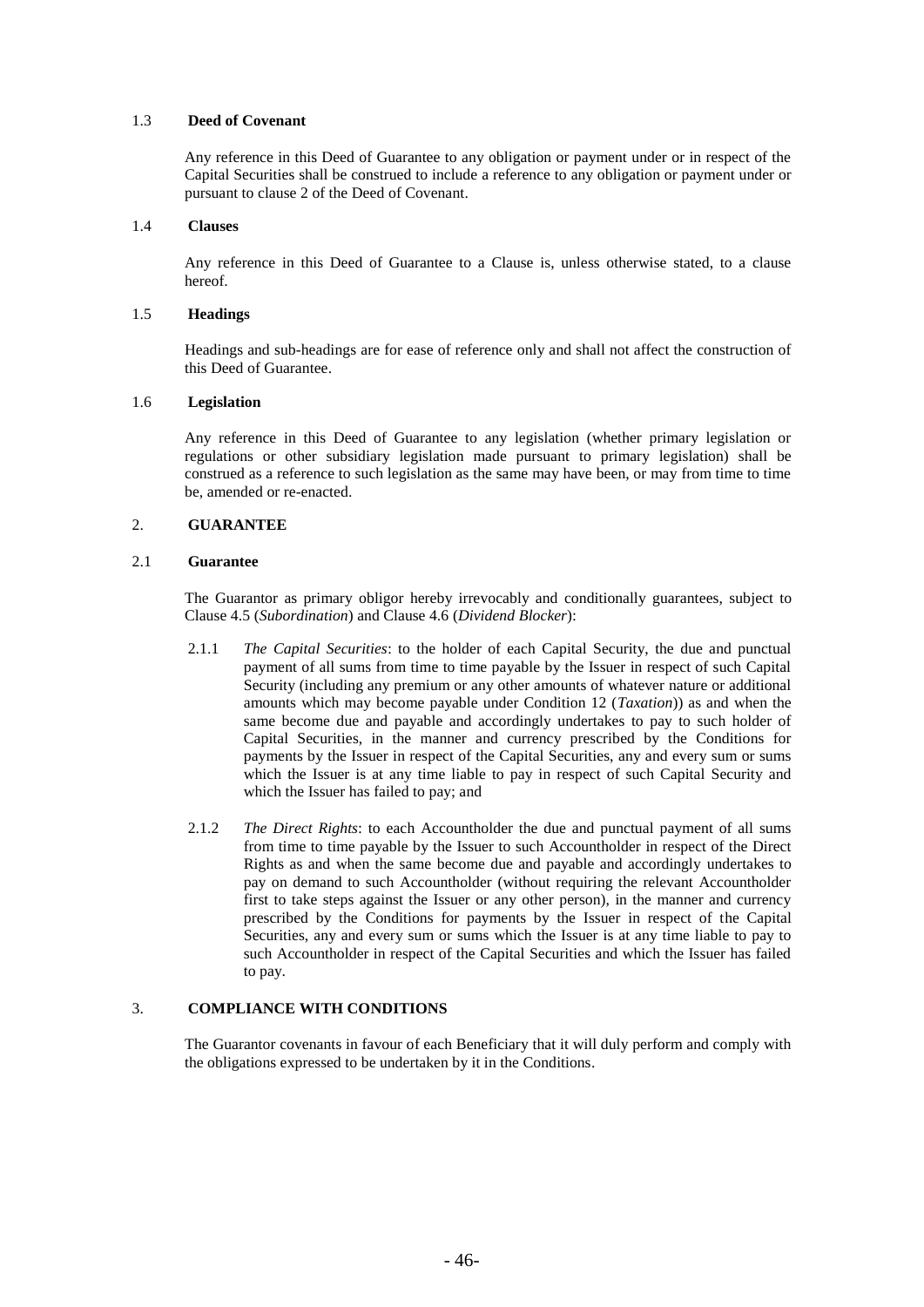# 4. **PRESERVATION OF RIGHTS**

### 4.1 **Principal obligor**

The obligations of the Guarantor hereunder shall be deemed to be undertaken as principal obligor and not merely as surety.

### 4.2 **Continuing obligations**

The obligations of the Guarantor herein contained shall constitute and be continuing obligations notwithstanding any settlement of account or other matter or thing whatsoever and shall not be considered satisfied by any intermediate payment or satisfaction of all or any of the Issuer's obligations under or in respect of any Capital Security or the Deed of Covenant and shall continue in full force and effect until all sums due from the Issuer in respect of the Capital Securities and under the Deed of Covenant have been paid, and all other actual or contingent obligations of the Issuer thereunder or in respect thereof have been satisfied, in full.

### 4.3 **Obligations not discharged**

Neither the obligations of the Guarantor herein contained nor the rights, powers and remedies conferred upon the Beneficiaries by this Deed of Guarantee or by law shall be discharged, impaired or otherwise affected by:

- 4.3.1 *Winding up*: the winding up, dissolution, administration, re-organisation or moratorium of the Issuer or any change in its status, function, control or ownership;
- 4.3.2 *Illegality*: any of the obligations of the Issuer under or in respect of the Capital Securities or the Deed of Covenant being or becoming illegal, invalid, unenforceable or ineffective in any respect;
- 4.3.3 *Indulgence*: time or other indulgence (including, for the avoidance of doubt, any composition) being granted or agreed to be granted to the Issuer in respect of any of its obligations under or in respect of the Capital Securities or the Deed of Covenant;
- 4.3.4 *Amendment*: any amendment, novation, supplement, extension or restatement (in each case, however fundamental and of whatsoever nature) or replacement, waiver or release of, any obligation of the Issuer under or in respect of the Capital Securities or the Deed of Covenant or any security or other guarantee or indemnity in respect thereof including without limitation any change in the purposes for which the proceeds of the issue of any Capital Security are to be applied and any extension of or any increase of the obligations of the Issuer in respect of any Capital Security or the addition of any new obligations for the Issuer under the Deed of Covenant; or
- 4.3.5 *Analogous events*: any other act, event or omission which, but for this sub-clause, might operate to discharge, impair or otherwise affect the obligations expressed to be assumed by the Guarantor herein or any of the rights, powers or remedies conferred upon the Beneficiaries or any of them by this Deed of Guarantee or by law.

# 4.4 **Exercise of rights**

No Beneficiary shall be obliged before exercising any of the rights, powers or remedies conferred upon it by this Deed of Guarantee or by law:

- 4.4.1 *Demand*: to make any demand of the Issuer, save for the presentation of the relevant Capital Security;
- 4.4.2 *Take action*: to take any action or obtain judgment in any court against the Issuer; or
- 4.4.3 *Claim or proof*: to make or file any claim or proof in a winding up or dissolution of the Issuer,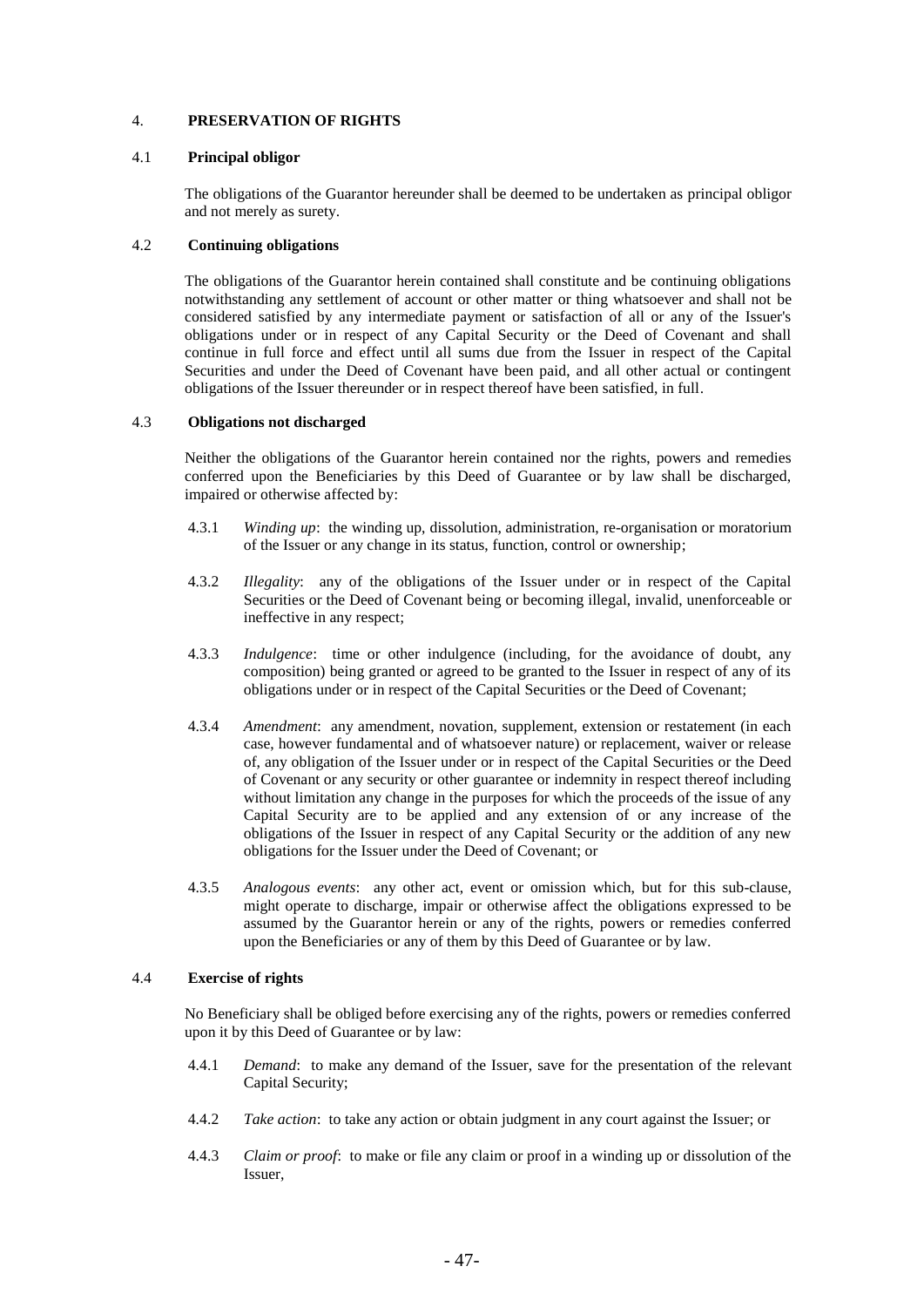and (save as aforesaid) the Guarantor hereby expressly waives presentment, demand, protest and notice of dishonour in respect of each Capital Security.

### 4.5 **Subordination**

The Guarantor undertakes that its obligations hereunder will, subject to the Conditions: (a) constitute Tier 1 Capital of the Guarantor; (b) constitute direct, unsecured and subordinated obligations of the Guarantor; (b) rank subordinate and junior to all Guarantor Senior Obligations but not further or otherwise, (c) rank *pari passu* with all other Guarantor Pari Passu Obligations and (d) rank in priority only to all Guarantor Junior Obligations.

The rights of the holders of Capital Securities against the Guarantor under this Deed of Guarantee are subordinated in right of payment to the claims of all Guarantor Senior Creditors and accordingly, payments in respect of this Deed of Guarantee are conditional upon the following:

- 4.5.1 the Guarantor being Solvent at the time of payment of the Guarantor Obligations; and
- 4.5.2 the Guarantor being capable of making payment of the Guarantor Obligations and any other payment required to be made on the relevant date to a creditor in respect of all Guarantor Senior Obligations and all Guarantor Pari Passu Obligations and still be Solvent immediately thereafter.

Subject to applicable law, no holder of the Capital Securities may exercise or claim any right of set-off in respect of any amount owed to it by the Guarantor arising under or in connection with the Deed of Guarantee and each holder of the Capital Securities shall, by virtue of being a holder of the Capital Securities, be deemed to have waived all such rights of set-off.

### 4.6 **Dividend Blocker**

If any interest is not paid as a consequence of a Non-Payment Election or a Non-Payment Event pursuant to Condition 7.1 (*Non-payment Event*) or 7.2 (*Non-payment Election*) (as the case may be), then, from the date of such Non-Payment Election or Non-Payment Event (the "**Dividend Stopper Date**"), the Guarantor will not, so long as any of the Capital Securities are outstanding:

- 4.6.1 declare or pay any distribution or dividend or make any other payment on, and will procure that no distribution or dividend or other payment is made on, ordinary shares issued by the Guarantor (other than to the extent that any such distribution, dividend or other payment is declared before such Dividend Stopper Date); or
- 4.6.2 pay profit or any other distribution on any of its Other Common Equity Tier 1 Instruments or securities, ranking, as to the right of payment of dividend, distributions or similar payments, *pari passu* with the Guarantor Obligations (excluding securities the terms of which do not at the relevant time enable the Guarantor to defer or otherwise not to make such payment), only to the extent such restrictions on payment or distribution is permitted under the relevant regulatory criteria for Tier 1 Capital applicable from time to time; or
- 4.6.3 directly or indirectly redeem, purchase, cancel, reduce or otherwise acquire ordinary shares issued by the Guarantor; or
- 4.6.4 directly or indirectly redeem, purchase, cancel, reduce or otherwise acquire Other Common Equity Tier 1 Instruments or any securities issued by the Guarantor ranking, as to the right of repayment of capital, *pari passu* with the Guarantor Obligations (excluding securities the terms of which stipulate a mandatory redemption or conversion into equity), only to the extent such restriction on redemption, purchase, cancellation, reduction or acquisition is permitted under the relevant regulatory criteria for Tier 1 Capital applicable from time to time,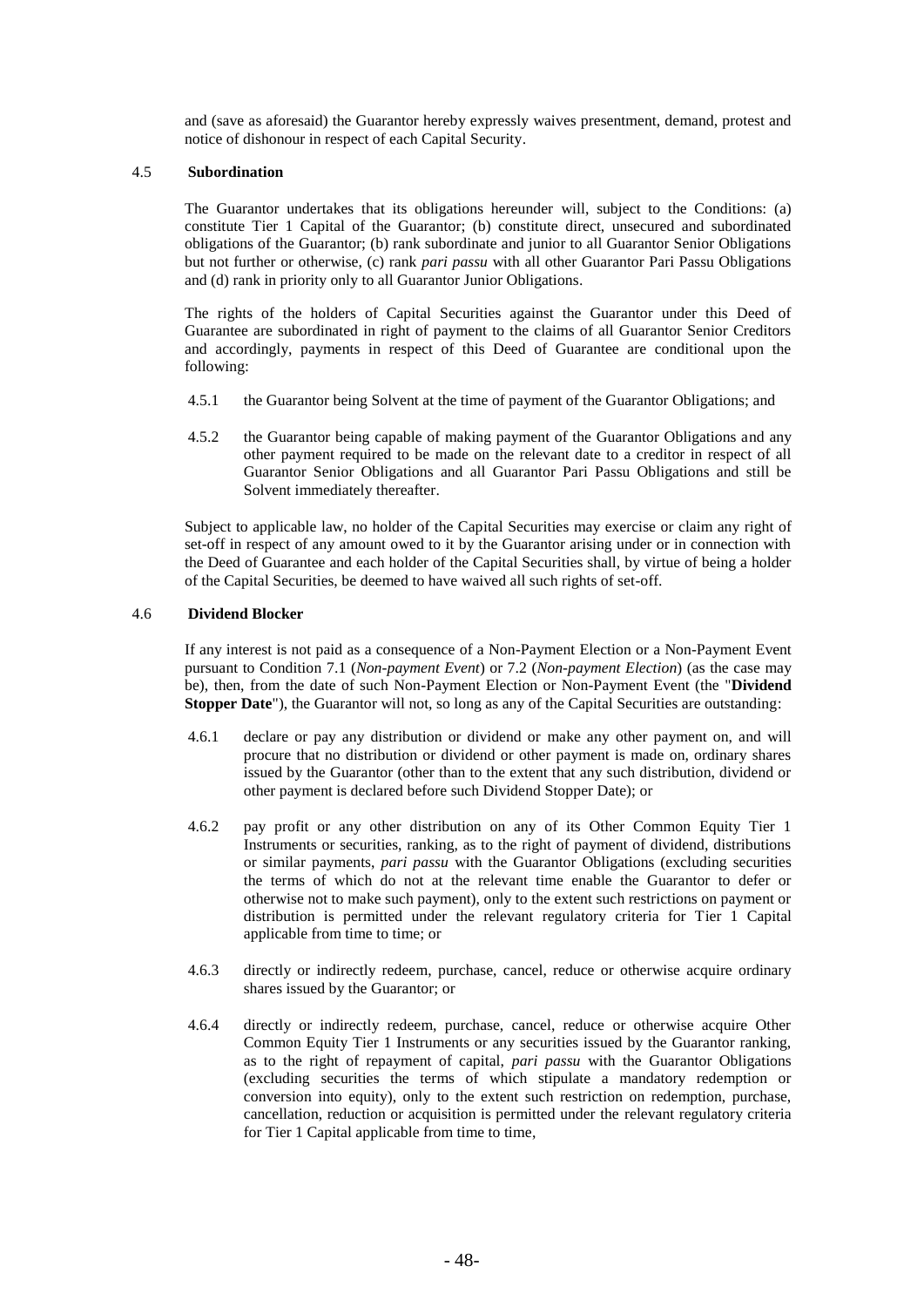in each case unless or until two consecutive Interest Payment Amounts following the Dividend Stopper Date have been made in full (or an amount equal to the same has been duly set aside or provided for in full for the benefit of the holders of Capital Securities).

## 5. **DEPOSIT OF DEED OF GUARANTEE**

This Deed of Guarantee shall be deposited with and held by the Registrar until all the obligations of the Issuer under or in respect of the Capital Securities and the Deed of Covenant have been discharged in full. The Guarantor hereby acknowledges the right of every Beneficiary to the production of this Deed of Guarantee.

### 6. **STAMP DUTIES**

The Guarantor shall pay all stamp, registration and other taxes and duties (including any interest and penalties thereon or in connection therewith) which are payable upon or in connection with the execution and delivery of this Deed of Guarantee, and shall indemnify each Beneficiary against any claim, demand, action, liability, damages, cost, loss or expense (including, without limitation, legal fees and any applicable value added tax) which it incurs as a result or arising out of or in relation to any failure to pay or delay in paying any of the same.

# 7. **REPRESENTATIONS AND WARRANTIES**

The Guarantor represents and warrants that all necessary governmental and regulatory consents and authorisations for the giving and implementation of this Deed of Guarantee have been obtained.

# 8. **SUBROGATION OF RIGHTS**

Until all amounts which may be or become payable under the Capital Securities have been irrevocably paid in full, the Guarantor shall not by virtue of this Deed of Guarantee be subrogated to any rights of any holder of any Capital Security or claim in competition with the holders of the Capital Securities against the Issuer.

# 9. **BENEFIT OF DEED OF GUARANTEE**

# 9.1 **Deed poll**

This Deed of Guarantee shall take effect as a deed poll for the benefit of the Beneficiaries from time to time.

# 9.2 **Benefit**

This Deed of Guarantee shall enure to the benefit of each Beneficiary and its (and any subsequent) successors and assigns, each of which shall be entitled severally to enforce this Deed of Guarantee against the Guarantor.

### 9.3 **Assignment**

The Guarantor shall not be entitled to assign or transfer all or any of its rights, benefits and obligations hereunder. Each Beneficiary shall be entitled to assign all or any of its rights and benefits hereunder.

# 10. **PARTIAL INVALIDITY**

If at any time any provision hereof is or becomes illegal, invalid or unenforceable in any respect under the laws of any jurisdiction, neither the legality, validity or enforceability of the remaining provisions hereof nor the legality, validity or enforceability of such provision under the laws of any other jurisdiction shall in any way be affected or impaired thereby.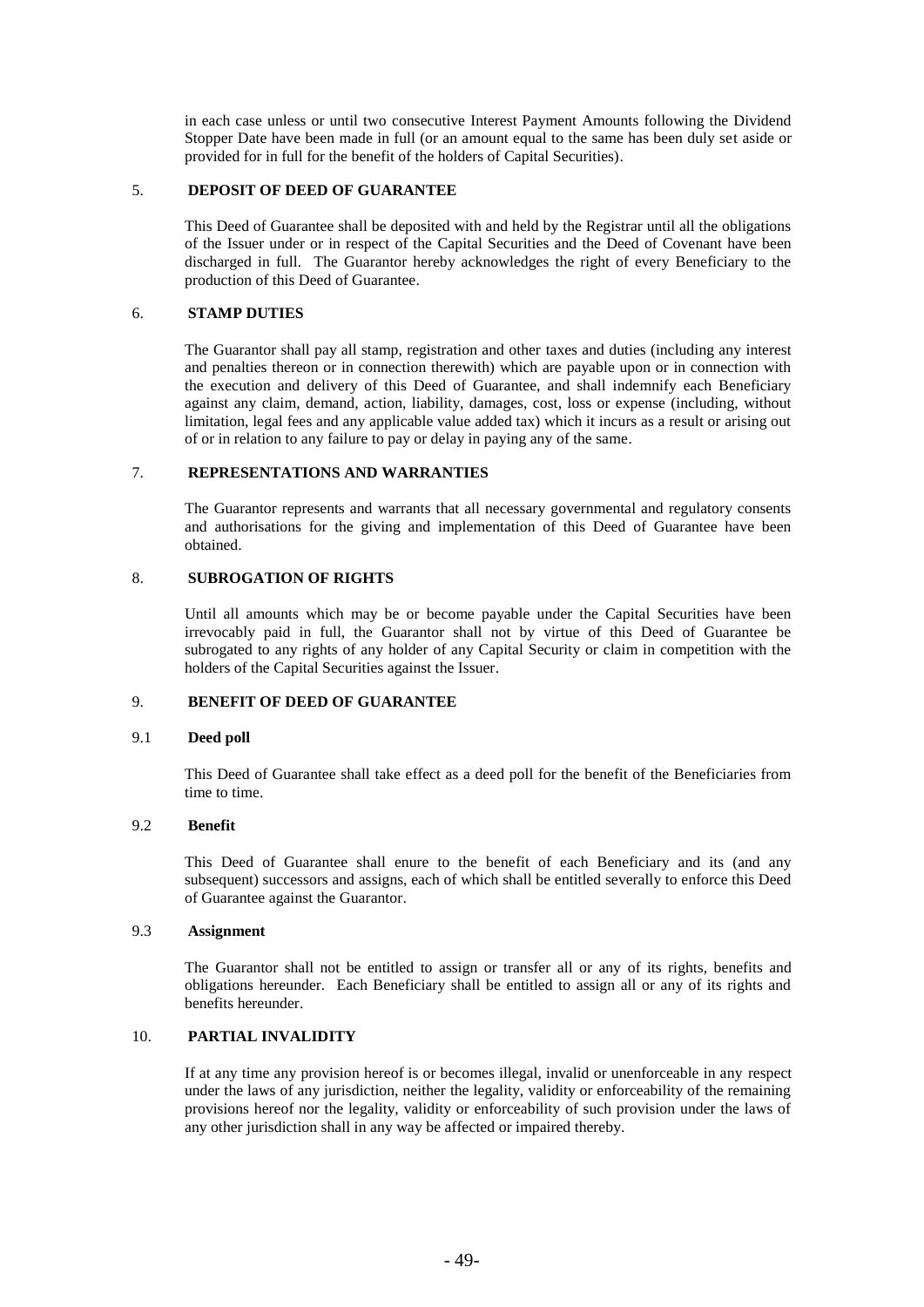# 11. **NOTICES**

#### 11.1 **Address for notices**

All notices and other communications to the Guarantor hereunder shall be made in writing (by letter or fax) and shall be sent to the Guarantor at:

Emirates NBD PJSC 12th Floor Baniyas Road, Deira P.O.Box 777 Dubai, United Arab Emirates

Fax:  $+971\,4\,236\,8635$ 

Attention: Global Markets and Treasury

or to such other address or fax number or for the attention of such other person or department as the Guarantor has notified to the holders of Capital Securities in the manner prescribed for the giving of notices in connection with the Capital Securities.

# 11.2 **Effectiveness**

Every notice or other communication sent in accordance with Clause 11.1 (*Address for notices*) shall be effective upon receipt by the Guarantor, provided that any such notice or other communication which would otherwise take effect after 4.00 p.m. on any particular day shall not take effect until 10.00 a.m. on the immediately succeeding business day in the place of the Guarantor.

#### 12. **UAE CIVIL CODE**

The Guarantor agrees that, without limiting Clause 13 (*Law and Jurisdiction*), to the extent that the provisions of the United Arab Emirates Civil Code may apply in respect of this Deed of Guarantee, then to the maximum extent permitted by law the provisions of Article 1092 of the United Arab Emirates Civil Code shall not apply to this Deed of Guarantee.

### 13. **LAW AND JURISDICTION**

#### 13.1 **Governing Law**

This Deed of Guarantee and any non-contractual obligations arising out of or in connection with this Deed of Guarantee are governed by, and shall be construed in accordance with, the laws of England.

### <span id="page-58-0"></span>13.2 **Arbitration**

Subject to Clause [13.3](#page-59-0) (*Court of law*), any dispute, claim, difference or controversy arising out of, relating to or having any connection with this Deed of Guarantee (including any dispute, claim, difference or controversy relating to any non-contractual obligations arising out of or in connection with this Deed of Guarantee; and any dispute, claim, difference or controversy regarding the existence, validity, interpretation, performance, breach or termination of this Deed of Guarantee or the consequences of its nullity) (a "**Dispute**") shall be referred to and finally resolved by arbitration in accordance with the Arbitration Rules of the London Court of International Arbitration ("**LCIA**") (the "**Rules**"), which Rules (as amended from time to time) are incorporated by reference into this Clause [13.2.](#page-58-0) For these purposes:

- 13.2.1 the seat, or legal place of arbitration, will be Paris;
- 13.2.2 the governing law of the arbitration agreement shall be English law;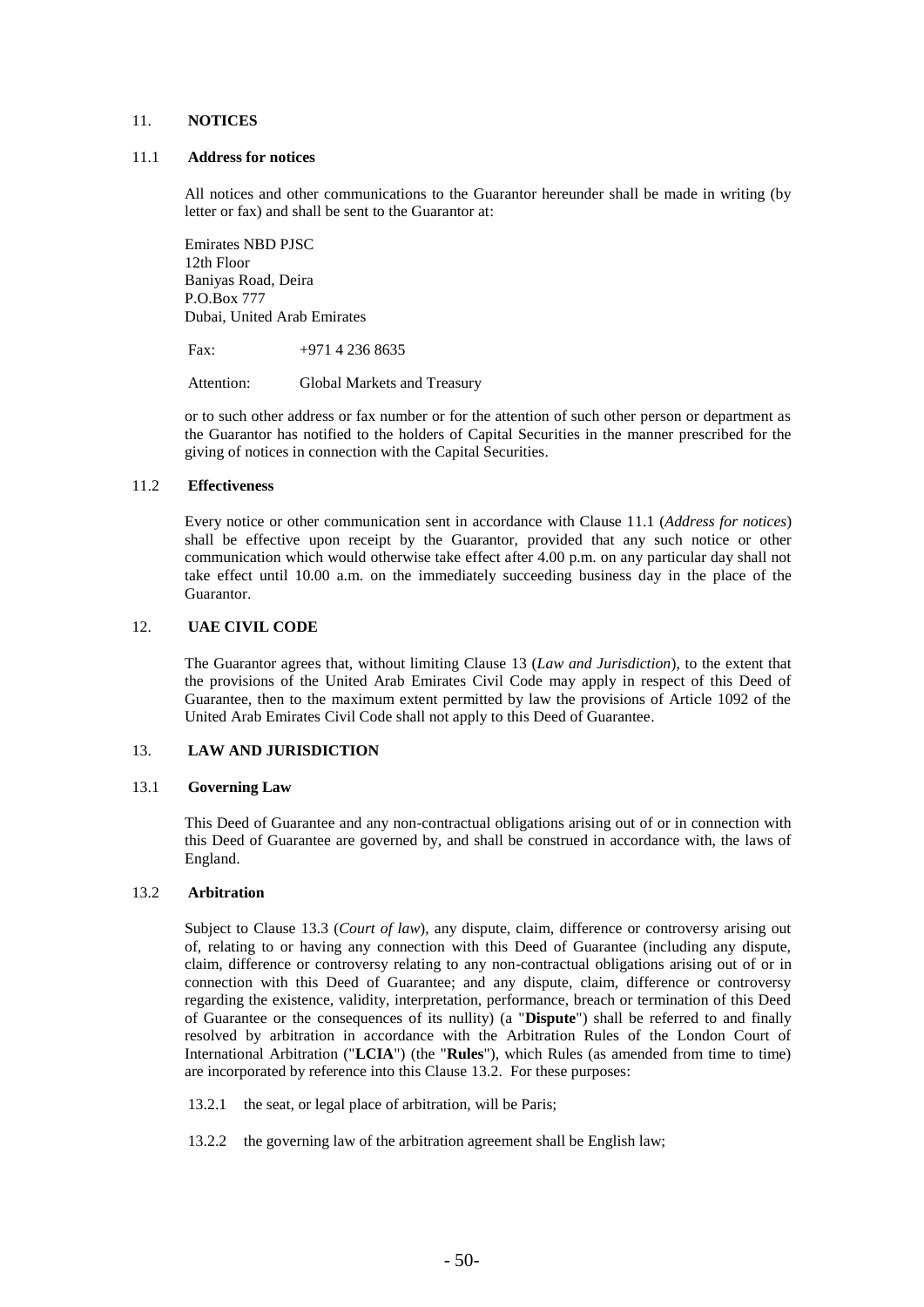- 13.2.3 there shall be three arbitrators, each of whom shall be disinterested in the arbitration, shall have no connection with any party thereto and shall be an attorney experienced in international securities transactions; and
- 13.2.4 the language of the arbitration shall be English.

### <span id="page-59-0"></span>13.3 **Court of law**

Notwithstanding Clause [13.2](#page-58-0) (*Arbitration*), any Accountholder may, in the alternative, and at its sole discretion, by notice in writing to the Issuer:

- 13.3.1 within 28 days of service of a Request for Arbitration (as defined in the Rules); or
- 13.3.2 in the event no arbitration is commenced,

require that a Dispute be heard by a court of law. If any Accountholder gives such notice, the Dispute to which such notice refers shall be determined in accordance with Clause [13.4](#page-59-1) (*Submission to jurisdiction*) and, subject as provided below, any arbitration commenced under Clause [13.2](#page-58-0) (*Arbitration*) in respect of that Dispute will be terminated. Each party who gives such notice and the recipient of that notice agree that each party will bear its own costs in relation to the terminated arbitration.

If any notice to terminate the arbitration in accordance with this Clause [13.3](#page-59-0) is given after service of any Request for Arbitration in respect of any Dispute, the party must also promptly give notice to the LCIA Court and to any Tribunal (each as defined in the Rules) already appointed in relation to the Dispute that such Dispute will be settled by the courts. Upon receipt of such notice by the LCIA Court, the arbitration and any appointment of any arbitrator in relation to such Dispute will immediately terminate. Any such arbitrator will be deemed to be *functus officio*. The termination is without prejudice to:

- 13.3.3 the validity of any act done or order made by that arbitrator or by the court in support of that arbitration before his appointment is terminated;
- 13.3.4 his entitlement to be paid his proper fees and disbursements; and
- 13.3.5 the date when any claim or defence was raised for the purpose of applying any limitation bar or any similar rule or provision.

#### <span id="page-59-1"></span>13.4 **Submission to jurisdiction**

In the event that a notice pursuant to Clause [13.3](#page-59-0) (*Court of law*) is issued, the following provisions shall apply:

- 13.4.1 subject to paragraph 13.4.3 below, the courts of England shall have exclusive jurisdiction to settle any Dispute and the Issuer submits to the exclusive jurisdiction of such courts;
- 13.4.2 the Issuer agrees that the courts of England are the most appropriate and convenient courts to settle any Dispute and, accordingly, that it will not argue to the contrary; and
- 13.4.3 this paragraph 13.4.3 is for the benefit of the Accountholders only. As a result, and notwithstanding paragraph 13.4.1 above, any Accountholder may start proceedings relating to a Dispute ("**Proceedings**") in any other court with jurisdiction. To the extent allowed by law, any Accountholder may start concurrent Proceedings in any number of jurisdictions.

The Guarantor appoints Emirates NBD PJSC (London Branch) at its registered office at  $3<sup>rd</sup>$  Floor, 2 Basil Street, Knightsbridge, London SW3 1AA (attention of: Country Head UK and Jersey) as its agent for service of process, and undertakes that, in the event of Emirates NBD PJSC (London Branch) ceasing so to act or ceasing to be registered in England, it will immediately (and in any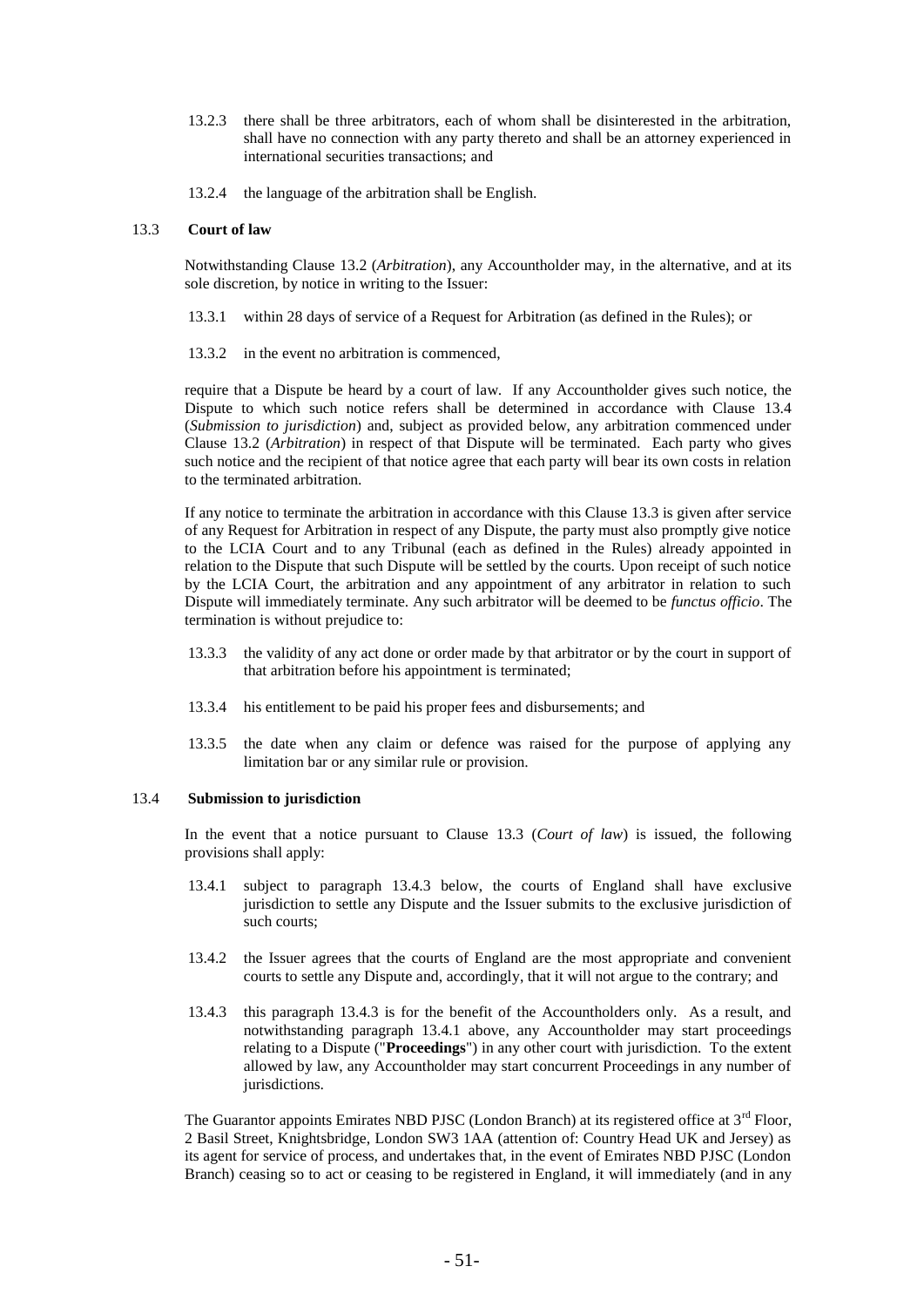event within 30 days of the event taking place) appoint another person as its agent for service of process in England in respect of any Proceedings or Dispute. Failure by a process agent to notify the person that appointed it of any process will not invalidate the relevant proceedings. Nothing in this Clause 13.4 shall affect the right to serve process in any other manner permitted by law.

### 13.5 **Waiver of immunity**

The Guarantor hereby irrevocably and unconditionally waives with respect to this Deed of Guarantee any right to claim sovereign or other immunity from jurisdiction or execution and any similar defence and irrevocably and unconditionally consents to the giving of any relief or the issue of any process, including without limitation, the making, enforcement or execution against any property whatsoever (irrespective of its use or intended use) of any order or judgment made or given in connection with any Proceedings or Disputes.

# 14. **MODIFICATION**

The Agency Agreement contains provisions for convening meetings of holders of Capital Securities to consider matters relating to the Capital Securities, including the modification of any provision of this Deed of Guarantee. Any such modification may be made by supplemental deed poll if sanctioned by an Extraordinary Resolution and shall be binding on all Beneficiaries.

**IN WITNESS WHEREOF** this Deed of Guarantee has been executed by the Guarantor and is intended to be and is hereby delivered on the date first before written.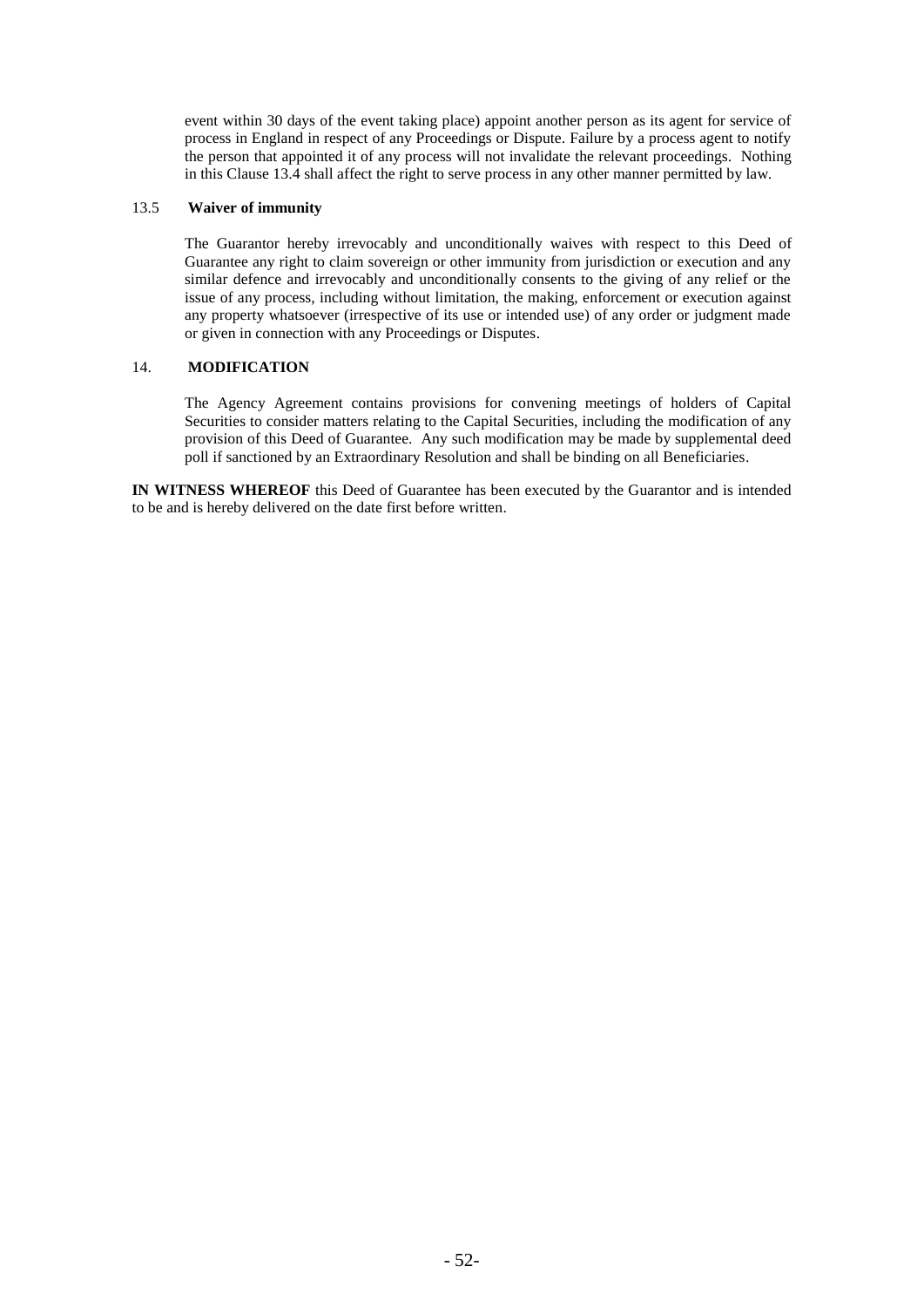# **USE OF PROCEEDS**

The net proceeds from the issue of Capital Securities will be lent by the Issuer to ENBD and will be applied by ENBD for its general corporate purposes.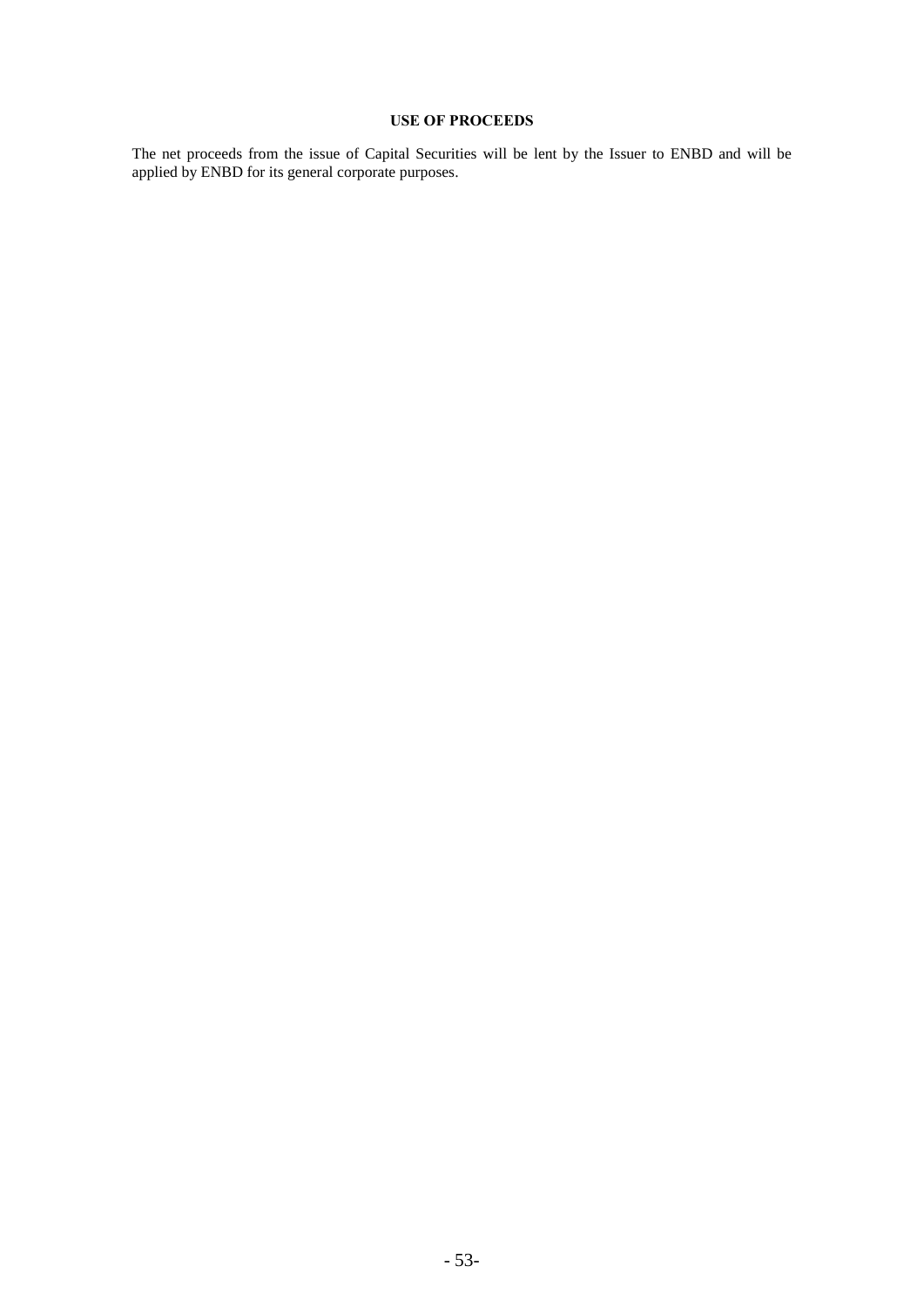### **DESCRIPTION OF EMIRATES NBD PJSC**

### **Overview**

ENBD was registered as a Public Joint Stock Company on 16 July 2007 under registration number 1013450. ENBD is a publicly listed company whose shares are listed on the Dubai Financial Market (the "**DFM**"). ENBD was incorporated as a limited liability company in Dubai under UAE Federal Law No. 8 of 1984 (as amended) as applicable to commercial companies. ENBD has been incorporated for a term of 99 years expiring in July 2106, which term shall be automatically renewed. This term may be shortened by an extraordinary resolution of the shareholder of ENBD in accordance with its articles of association.

As at 31 December 2012, ENBD had 5,557,774,724 shares outstanding held by 2,624 shareholders of record, with a total issued and paid-up capital (equal to that authorised) of AED 5,557,774,724. No shareholder, other than ICD, which is wholly owned by the Government of Dubai and holds 55.6 per cent. of shares of ENBD, held more than 10 per cent. of the shares of ENBD as at 31 December 2012.

As at 31 December 2012, ENBD was the largest banking entity in the UAE across a range of metrics, including by shareholders equity and by assets. ENBD is also one of the largest banking entities in the GCC by assets, with total assets of AED 308.3 billion as at 31 December 2012. Originally incorporated to serve as the holding company of EBI and NBD during the initial stages of their merger, on 21 November 2009, EBI and NBD were legally amalgamated with ENBD. As a result of the amalgamation, all of the assets and liabilities of EBI and NBD (including EBI's obligations under its U.S.\$7,500,000,000 Euro Medium Term Note Programme (the "**MTN Programme**")) were transferred to ENBD and EBI and NBD were dissolved.

ENBD (including through the operation of its operating subsidiaries) is one of the leading full service banks in the UAE and has branches or representative offices in the Kingdom of Saudi Arabia, Jersey, Qatar, Iran, India, Singapore, China and the United Kingdom. ENBD was awarded "Best Bank in the UAE", "Best Trade Finance Bank in the UAE" and "Best Foreign Exchange Provider in the UAE" in 2012 by Global Finance.

ENBD has a significant presence in the UAE retail, corporate and commercial banking market. In addition, through its subsidiaries (including EIB) and associates, ENBD offers Islamic banking services, as well as investment banking, property development and management, asset management, insurance services, credit card facilities and other banking-related services.

As at 31 December 2012, ENBD had total assets of AED 308.3 billion and shareholders' funds worth AED 36.5 billion while as at 31 December 2011, ENBD had total assets and shareholders' funds of AED 284.6 billion and AED 34.9 billion, respectively. For the purposes of reporting its risk-weighted assets in accordance with Basel II, ENBD had, as at 31 December 2012, Tier 1 capital of AED 30.2 billion and lower Tier 2 capital of AED 14.9 billion. ENBD's net profit for the years ended 31 December 2012 and 31 December 2011 was AED 2.6 billion and AED 2.5 billion, respectively. For corresponding financial data as at and for the three months ended 31 March 2013, see "– *Recent Developments*".

# **General**

As at the date of this Prospectus, ENBD has a long term rating of A+ and a short term rating of F1 from Fitch; and a long term rating of Baa1 and a short term rating of P-2 by Moody's.

ENBD operates in the UAE under a banking licence issued by the UAE Central Bank. The registered address of ENBD is Baniyas Road, Deira, P.O. Box 777, Dubai, UAE and the telephone number of the registered office is +971 4 225 6256.

### **Ownership Structure**

ICD was established in May 2006, through the partial transfer of the Government of Dubai's investment portfolio from the Department of Finance, pursuant to a decree issued by H.H. Sheikh Mohammed bin Rashid Al Maktoum, the Ruler of Dubai. It is the only entity mandated to directly own and manage the Government of Dubai's corporate assets.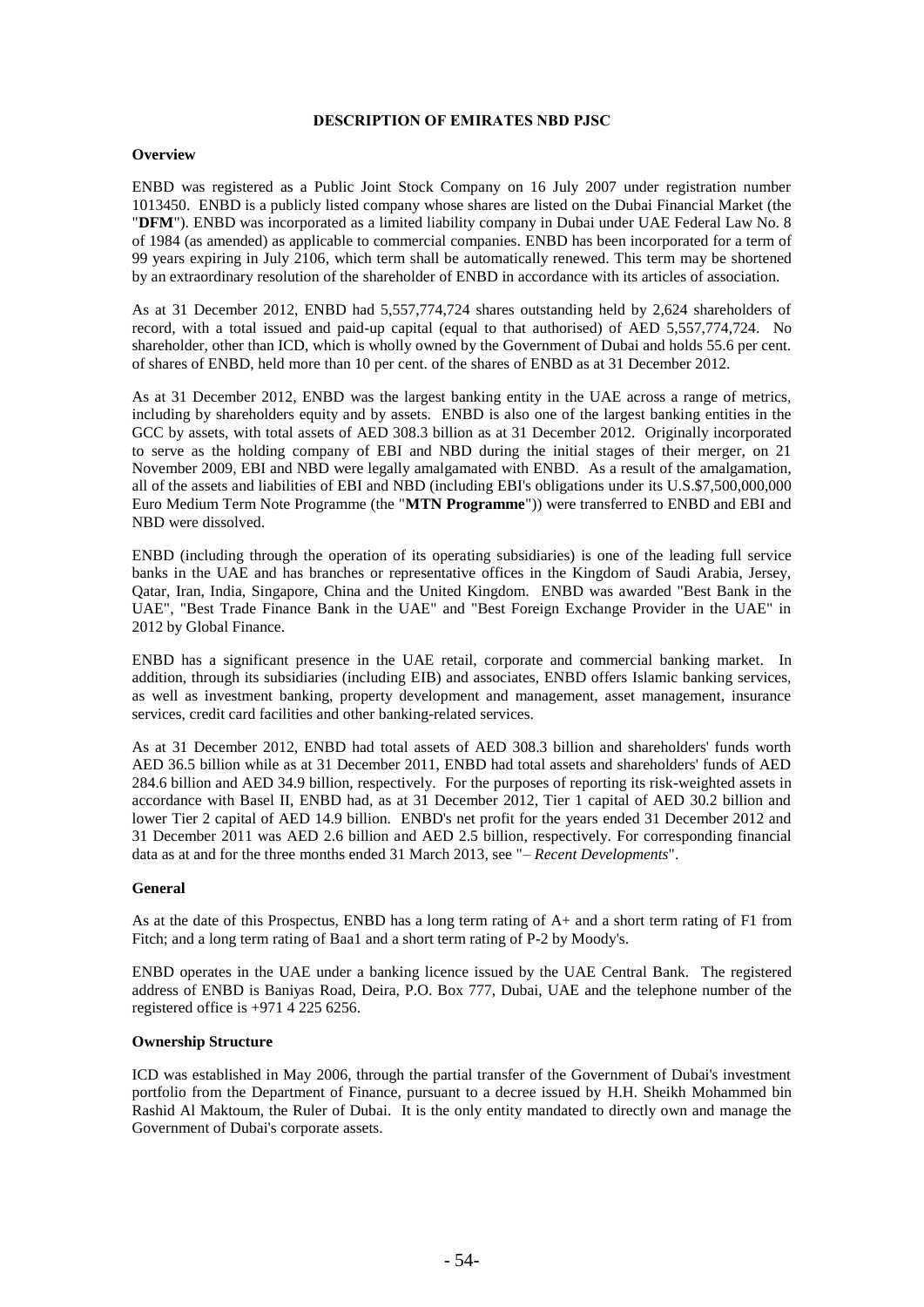The aim of ICD is to assist in establishing the vision for Dubai through devising and implementing the Government of Dubai's investment strategy and managing investments deemed to be of strategic importance to Dubai's long-term development goals.

The investments diversified across multiple sectors, are considered to be a platform for the future growth of Dubai and include Dubai's most recognised companies including, in addition to ENBD, Borse Dubai Limited, Dubai Islamic Bank PJSC, Commercial Bank of Dubai P.S.C., Union National Bank PJSC, HSBC Middle East Finance Company Limited, The Emirates Group (including the DNATA Group), Dubai Aerospace Enterprise Limited, Dubai Aluminium Limited, Dubai Cable Company Limited, Emirates National Oil Company Limited, Emaar Properties PJSC, Emirates Rawabi Company P.J.S. and Jeema Mineral Water P.S.C.

ICD works closely with its portfolio companies to identify value enhancing acquisition opportunities as well as providing them with strategic support to aid their growth.

The board of directors of ICD is chaired by H.H. Sheikh Mohammed bin Rashid Al Maktoum and is composed of six directors, who include the Chairman of ENBD.

# **Strategy**

In 2012, ENBD adopted a strategic vision 'to be globally recognised as the most valued financial services provider based in the Middle East'. In order to achieve this strategic aim, ENBD initiated a three year strategy which is based on five core building blocks:

- 1. Consistently deliver an excellent customer experience;
- 2. Build a high performing organisation;
- 3. Drive core business;
- 4. Run an efficient organisation; and
- 5. Drive geographic expansion.

# *Consistently deliver an excellent customer experience*

ENBD is focussed on consistently delivering a customer service experience that is best in class. With respect to ENBD's retail operations, the Bank has continued to enhance its distribution channels, recently launching mobile banking applications across the Apple, Blackberry and Android mobile platforms. Demonstrating its commitment to continuously improving its customer service, in 2012 ENBD conducted a Customer Service Excellent programme which received positive feedback from customers in respect of its customer service delivery.

# *Build a high performing organisation*

In order to achieve its strategic vision, ENBD is committed to attracting and developing a talented workforce. Following an organisation wide employee engagement survey in 2012, ENBD was able to design a number of employee initiatives that the Bank expects will improve overall levels of employee engagement. In addition to these initiatives, ENBD has an active employee development programme that consists of specialised staff training, as well as leadership development courses that are run in conjunction with a global business school.

# *Drive core business*

ENBD is committed to achieving growth in its core business by pursuing certain domestic opportunities. In order to realise this strategic aim, ENBD has plans to develop its Private Banking and SME segments in Abu Dhabi, which management presently believes to be a growth area. ENBD has also adopted a transformation strategy for the Wholesale Banking segment that management expects will result in greater penetration of the Middle East market. Following the acquisition by ENBD of Dubai Bank and the integration of Dubai Bank with Emirates Islamic Bank in 2012 to create the third largest Islamic Bank in the UAE, the Group believes that it is in a strong position to take advantage of new opportunities in the Islamic banking market in the GCC.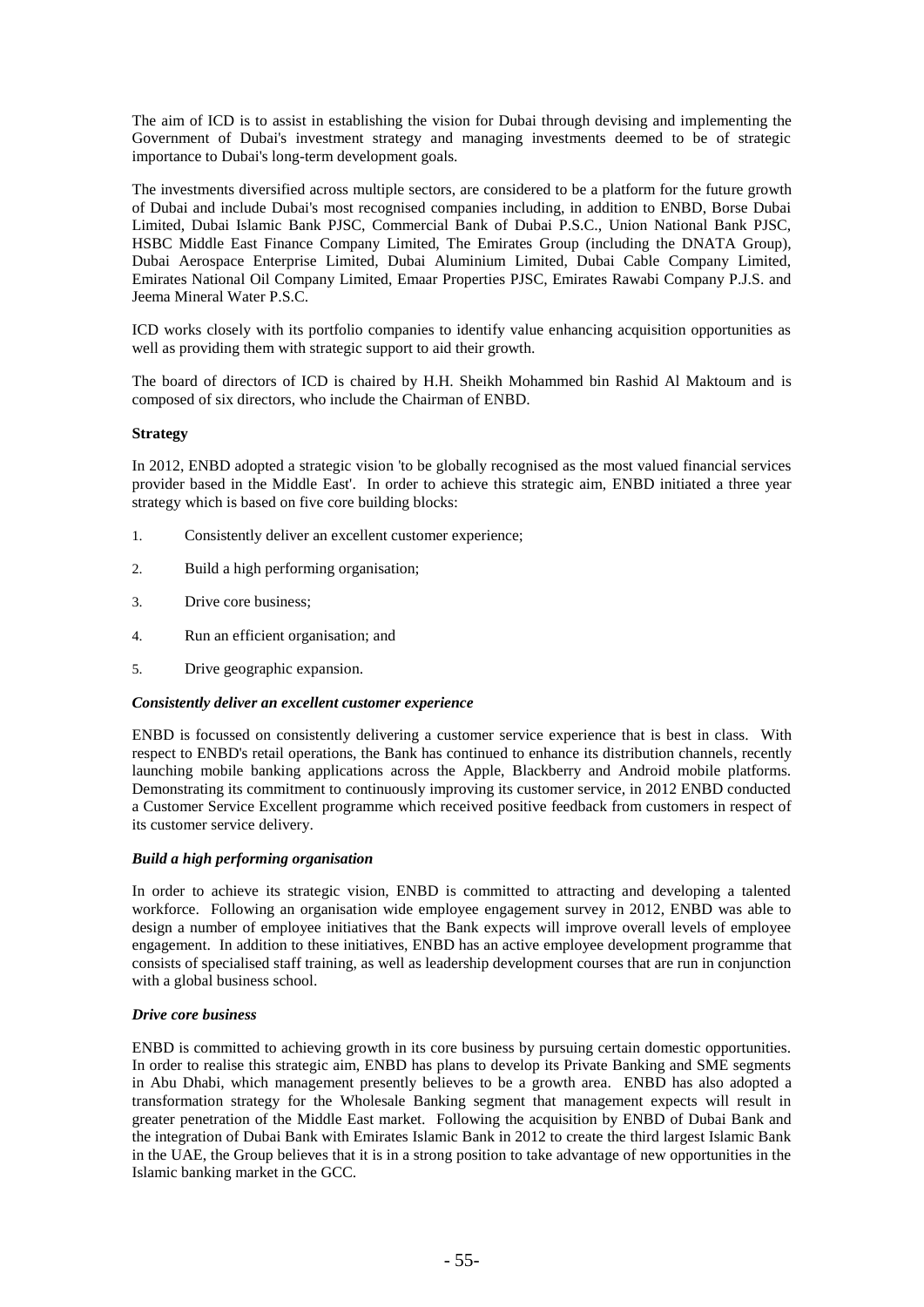### *Run an efficient organisation*

ENBD is committed to investing in its systems, processes and platforms to ensure that efficiencies are continuously improved throughout its operations. Central to this efficiency initiative is the centralisation of a number of the Group's operational functions to its wholly owned subsidiary, Tanfeeth. During the last 18 months, Tanfeeth has taken over functions such as: collections; call centres; some finance and accounting roles; as well as some human resource functions from the Group's companies. Management believes that this transition has increased the levels of efficiency across the entire Group.

### *Drive geographic expansion*

In order to achieve a greater diversification of its business, ENBD is committed to driving geographic expansion through a combination of organic and inorganic growth. In support of this strategic objective, in May 2012, ENBD opened a representative office in Beijing, China to support ENBD's customers who conduct business between Asia and the Middle East. In addition to this organic growth, in December 2012, ENBD signed an agreement to acquire BNP Paribas Egypt, representing a significant step towards expanding the Group's presence within the region (see "– *Overseas Operations*").

# **Activities of ENBD**

For financial reporting purposes, ENBD divides its operations into four main business segments.

- 1. *Wholesale banking* offers investment banking, structured financing, current and savings accounts, customer deposits, overdrafts, trade finance and term loans for government, corporate, commercial customers, investment banking and Islamic products through Al Watani Al Islami, ENBD's Islamic banking window;
- 2. *Consumer & Wealth Management* offers retail loans and deposits, private banking and wealth management, asset management, small and medium sized enterprises ("**SME**") financing and consumer financing;
- 3. *Global Markets and Treasury* manages interest and foreign exchange rates activities, inter-bank treasury operations, global funding and ENBD's proprietary book of investments; and
- 4. *Islamic Finance* is comprised of the income and fees earned and expenses paid by the Islamic banking subsidiaries.

#### **Wholesale Banking**

Wholesale Banking offers a broad suite of products and services to medium and large sized enterprises, including multinationals, local corporate entities, banks and other financial institutions as well as governmental and quasi-governmental organisations and entities, servicing clients throughout the GCC.

Wholesale Banking is divided into nine complementary business lines: (i) Large Corporate and Global Banking; (ii) Corporate Banking; (iii) Emerging Corporate; (iv) Government; (v) Institutional and International Banking; (vi) Transaction Banking; (vii) Investment Banking; (viii) ENBD's Islamic banking window (Al Watani Al Islami); (ix) Financial Restructuring and Remedial Accounts.

The products offered by Wholesale Banking are diversified across various lending and deposit products, structured trade finance offerings and treasury products. The range of services cover account related services, e-banking, cash management and structured product offerings.

To meet customers' needs throughout the UAE, Wholesale Banking has offices in Dubai, Abu Dhabi, Al Ain and Sharjah. Furthermore, Wholesale Banking operates through branches in London, Singapore, Riyadh and functional representative offices in Qatar, India and China.

# *Wholesale Banking Distribution Channels*

In addition to its conventional branch network, ENBD's Wholesale Banking clients can use the internet-banking platform "SmartBusiness" which allows clients to take advantage of many services electronically and perform financial and non-financial transactions at any time at their convenience. Through "SmartBusiness" customers can initiate and authorise transactions electronically, view account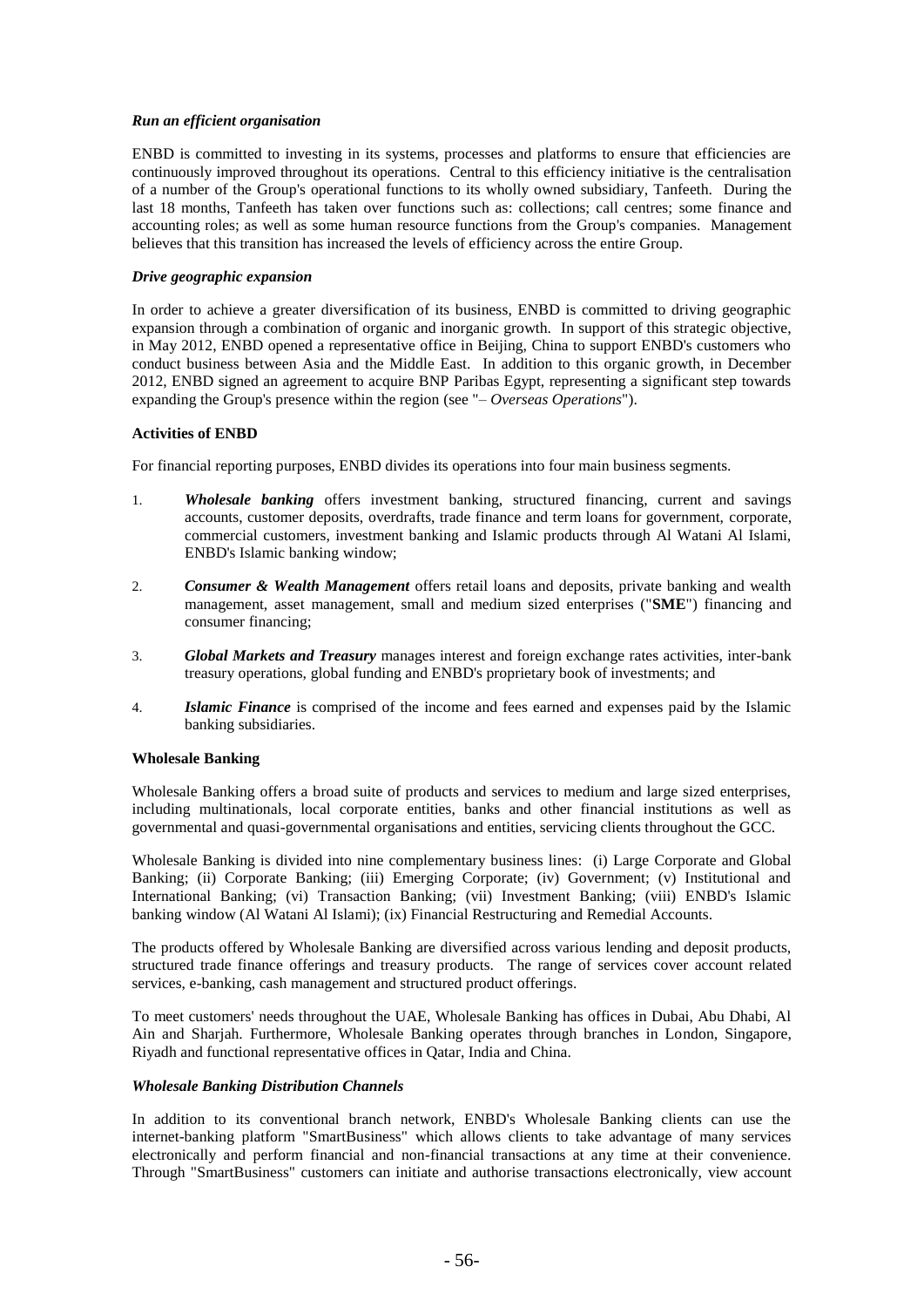statements and reports from their desktops and avail of certain payment services such as making telecommunication related bill payments and recharging of the local Salik road toll payments.

"SmartBusiness" has been recognised for providing superior customer service through its product suite, customer support and convenient technological platform, evidenced by being adjudged the winner of the Middle East E-Banking Regional Leader Awards 2007.

### *Large Corporate and Global Banking*

The Large Corporate and Global Banking department caters to clients with an annual turnover of AED 600 million and above. The team provides a range of banking products and services designed to meet the specific needs of this segment, including corporate account services, working capital and project finance, real estate and contracting, cash management, trade finance, risk participation, syndications and treasury services.

# *Corporate Banking*

The Corporate Banking department caters to clients with an annual turnover of between AED 150 and AED 600 million. The team provides a range of banking products and services similar to those provided by the Large Corporate and Global Banking department albeit designed to meet the specific needs of this segment.

### *Emerging Corporate*

The Emerging Corporate department caters to clients with an annual turnover of between AED 50 and AED 150 million and provides a range of banking products and services similar to those provided by the Large Corporate and Global Banking department albeit designed to meet the specific needs of this segment.

### *Government*

The Government department provides banking products and services to Government departments, U.A.E Federal Ministries and the Ruler's family.

#### *Institutional and International Banking*

The Institutional and International Banking department ("**IIB**") comprises the Financial Institutions division and the International Corporates division. IIB customers consist of global banks and financial institutions, together with international corporate customers based in overseas non-branch locations.

# *Transaction Banking*

The Transaction Banking department offers a range of transaction banking services, including factoring, liquidity management, trade finance and cash management. This team also offers a dedicated e-banking platform through "SmartBusiness".

# *Investment Banking*

ENBD provides investment banking services through its subsidiary, ENBD Capital. ENBD Capital provides conventional and Islamic investment banking services, advising on and arranging a wide variety of transactions including securitisations, debt, Islamic finance and equity capital markets transactions and leveraged finance transactions, as well as providing corporate finance and advisory services.

ENBD Capital leverages ENBD's existing corporate and institutional relationships and targets existing and new clients from across the globe including corporates, financial institutions, sovereigns, family offices and high net worth individuals.

# *AWAI (Islamic Banking window)*

Al Watani Al Islami (AWAI) is ENBD's Islamic window, established to offer Islamic banking products and services to ENBD customers in the UAE.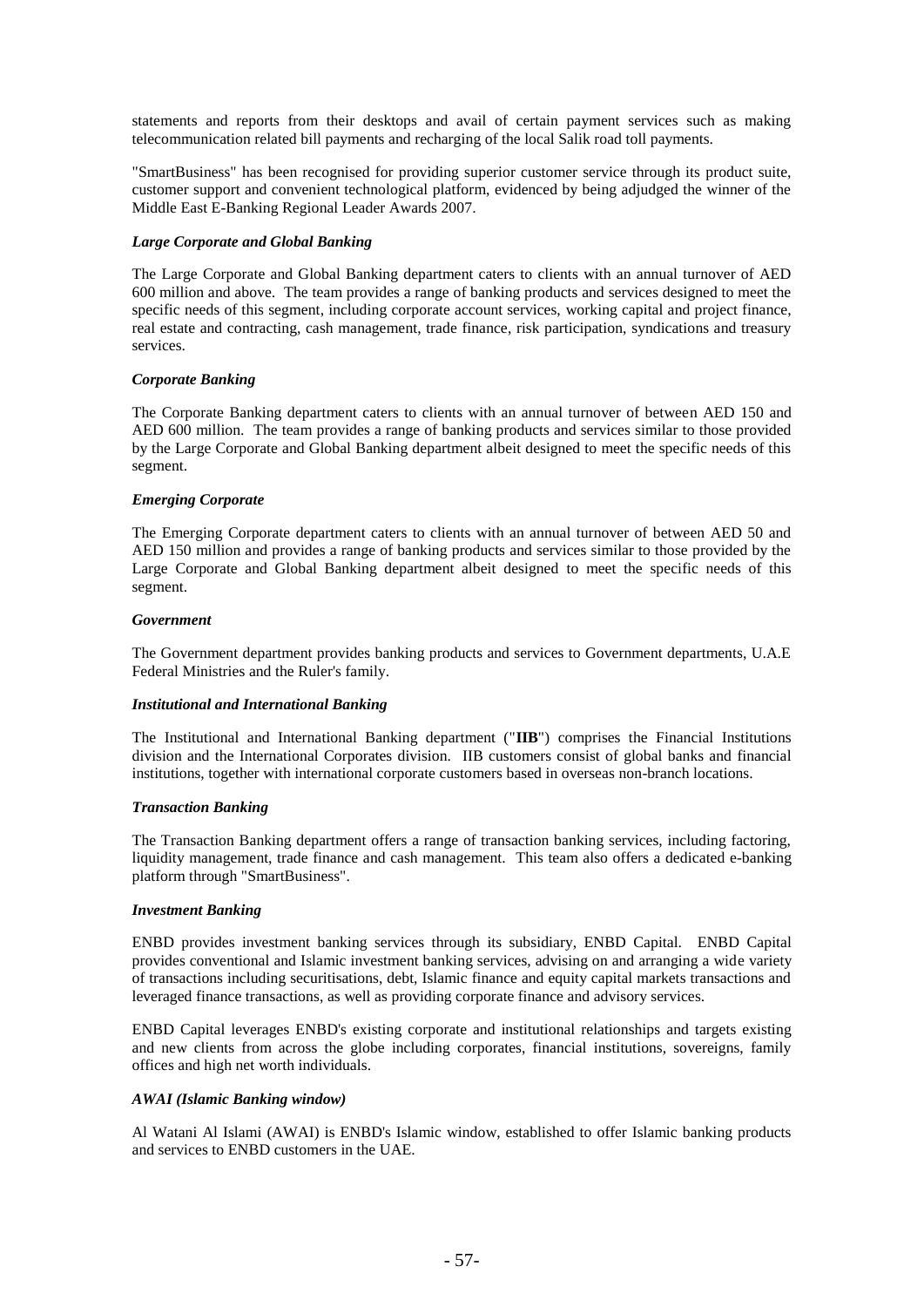### *Financial Restructuring and Remedial Accounts*

The Financial Restructuring and Remedial Accounts department was established in 2012 in order to manage ENBD's impaired and vulnerable loan assets with a view to maximising recovery and minimising losses.

#### *Asset Composition of Conventional Loan Portfolio*

A breakdown of ENBD's conventional loan portfolio by industry, as at 31 December 2012, is set out below:

| <b>Economic Activity</b>                                                                                                                                                                                                                                                                                                                                                                                                                             | Amount         | Percentage |
|------------------------------------------------------------------------------------------------------------------------------------------------------------------------------------------------------------------------------------------------------------------------------------------------------------------------------------------------------------------------------------------------------------------------------------------------------|----------------|------------|
|                                                                                                                                                                                                                                                                                                                                                                                                                                                      | (AED billions) | (%)        |
|                                                                                                                                                                                                                                                                                                                                                                                                                                                      | 75.5           | 37.5       |
|                                                                                                                                                                                                                                                                                                                                                                                                                                                      | 26.6           | 13.2       |
|                                                                                                                                                                                                                                                                                                                                                                                                                                                      | 21.8           | 10.8       |
|                                                                                                                                                                                                                                                                                                                                                                                                                                                      | 17.8           | 8.8        |
|                                                                                                                                                                                                                                                                                                                                                                                                                                                      | 19.9           | 9.9        |
| $\begin{minipage}{0.5\textwidth} \centering \textbf{Personal Corporate} \textit{}\footnotesize \textbf{1} \textit{1} \textit{1} \textit{1} \textit{2} \textit{1} \textit{2} \textit{3} \textit{3} \textit{4} \textit{5} \textit{5} \textit{6} \textit{6} \textit{7} \textit{7} \textit{8} \textit{8} \textit{9} \textit{1} \textit{1} \textit{1} \textit{1} \textit{1} \textit{1} \textit{1} \textit{1} \textit{1} \textit{1} \textit{1} \textit{1}$ | 8.2            | 4.1        |
|                                                                                                                                                                                                                                                                                                                                                                                                                                                      | 7.4            |            |
|                                                                                                                                                                                                                                                                                                                                                                                                                                                      |                | 3.6        |
|                                                                                                                                                                                                                                                                                                                                                                                                                                                      | 60             | 3.0        |
|                                                                                                                                                                                                                                                                                                                                                                                                                                                      | 4.8            | 2.4        |
|                                                                                                                                                                                                                                                                                                                                                                                                                                                      | 6.2            | 3.0        |
|                                                                                                                                                                                                                                                                                                                                                                                                                                                      | 2014           | 100        |

# *Wholesale Banking Transformation Program – Mission Powerhouse*

During 2012, Wholesale Banking embarked on an extensive reorganisation of its business model ("**Mission Powerhouse**") intended to deliver to its wholesale banking customers a more suitable product suite supported by enhanced credit processes, efficient and reliable operations and a high performance culture.

ENBD's management believes that Mission Powerhouse will lead to enhanced client relationships which will be beneficial to ENBD's business. As part of Mission Powerhouse, a number of initiatives have been established (including, for instance, reduction in processing time for approval of credit applications), each encompassing several individual projects, designed to enhance the Wholesale Banking segmentation, improve cross-selling of cash management, trade finance, treasury and investment banking products and streamline operations and credit processes.

#### **Consumer Banking and Wealth Management**

Consumer Banking and Wealth Management is a growing contributor to the revenue and profitability of ENBD, catering to the needs of individual and SME customers by offering a range of banking services including current and savings accounts, customer deposits, overdrafts, personal instalment loans, auto loans, mortgages, credit cards, debit cards, investment products, bancassurance, foreign currency and trade finance related facilities.

Consumer banking and Wealth Management is divided into four distinct and complimentary business lines: (i) Retail Banking; (ii) Private Banking; (iii) Asset Management; and (iv) Consumer Finance.

# *Retail Banking*

ENBD is one of the leading retail banks in the UAE, providing conventional retail banking products and services through a domestic network of 100 branches as at 31 December 2012.

ENBD has the largest network of ATMs (inclusive of cash deposit machines and smart deposit machines) in the UAE, with approximately 556 ATMs, spread across the seven emirates, as at 31 December 2012.

Retail Banking provides a wide range of services ranging from liability accounts, credit cards, personal loans, auto loans, and mortgages as well as investment/insurance product range. ENBD is a market leader in the payment cards space (credit card and debit cards) with over 408,000 credit cards and about 1.2 million debit cards in issue as at 31 December 2012.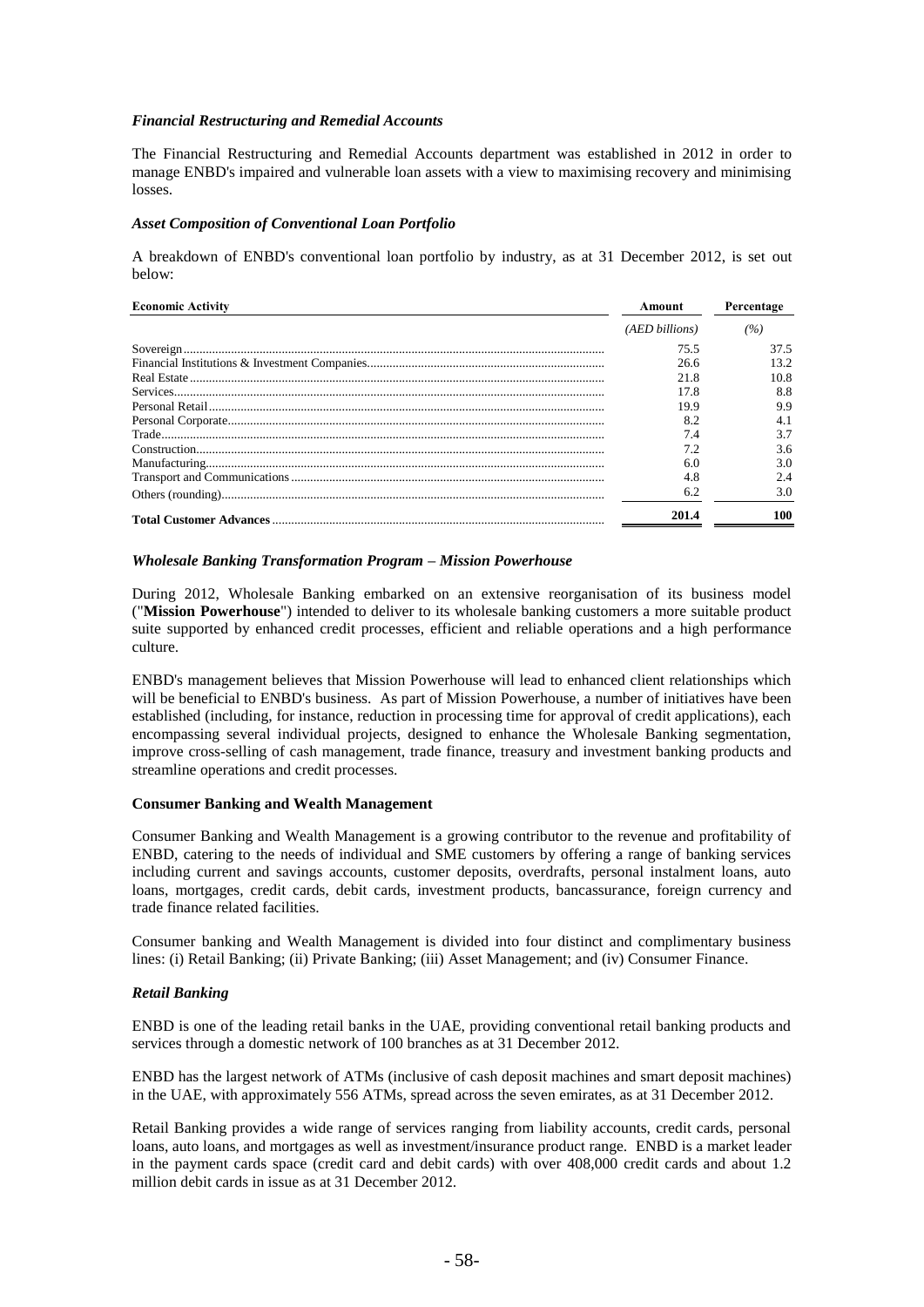Retail Banking divides its customers into segments according to earnings and functional needs, with products and services packaged for each particular segment, namely Personal Banking, Priority Banking and Business Banking. The Priority Banking segment includes individuals with a significant monthly income, the Personal Banking segment addresses the needs of individuals for standard products while the Business Banking segment is designed to cater to the needs of small and medium sized businesses and their owners. One of the key strategies of ENBD is to capture a greater market share of its key customer segments through more focused products and marketing.

The Retail Banking division's consistent customer-centric based model and dedicated customer service was recognised with the receipt of the "Best Bank Brand" award from the Arab Achievement Awards 2012, "Best Customer Attraction", "Best Online Experience", "Best Customer Impressions and Interactions" and "Best Overall Customer Experience" at the Customer360ME Summit and Awards 2012. ENBD and its staff were also recognised with numerous awards during 2012 including the "Most SME Friendly Bank in the UAE", "Mohammed Bin Rashid Awards for Young Business Leaders (YBL)", "Visa LEADER" Award for the Best Issuing Institution in the UAE for its Risk Management Practices and "Best Overall Reputation" award by Radar Global.

# *Asset Composition of Conventional Retail Loan Portfolio*

Retail loans are governed by strict policy parameters which are uniformly and consistently applied to the relevant customer segments and businesses based on the policy lending rules. A breakdown of ENBD's conventional retail loan portfolio by type of customer advance, as at 31 December 2012, is set out below.

| <b>Product Type</b> | Amount         | Percentage |
|---------------------|----------------|------------|
|                     | (AED billions) | (%)        |
|                     |                | 39.7       |
|                     |                | 15.6       |
|                     |                | 15.6       |
|                     |                | 11.6       |
|                     |                | 6.5        |
|                     |                | 11.0       |
|                     | 19.9           | 100.0      |

# *Retail Distribution Channels*

ENBD is dedicated to making banking as easy as possible for its customers and offers the most extensive utility and bill payment gateway in the UAE. In addition to enabling customer access to the largest number of ATMs in the UAE, ENBD has a wide range of distribution channels and provides extensive electronic banking options to its customers including internet banking, phone banking and SMS banking.

ENBD's internet banking platform allows customers to access their accounts securely and reliably, to view account statements and balances (including credit and charge cards), transfer funds between accounts, pay various utility bills and credit card bills as well as open new accounts, order cheque books and obtain product information.

ENBD's phone banking service allows customers to access various services over the phone including account enquiries, fund transfers and bill payments through self service and dynamic interactive voice responders or personal agents.

ENBD also provides SMS banking, which gives customers pre-defined alerts sent on their mobile phones and allows customers to make enquiries on their accounts/cards, for example, in relation to withdrawals, ATM card transactions, balance enquiries, salary transfers, accounts summaries foreign exchange rates and utility bill payment.

# *Private Banking*

Private Banking was established by ENBD in 2008 to meet the needs of high net worth individuals to whom it provides a full range of banking, wealth management, equity broking services and investment services through approximately 70 relationship managers, backed by a strong investment team, covering a vast range of investment solutions.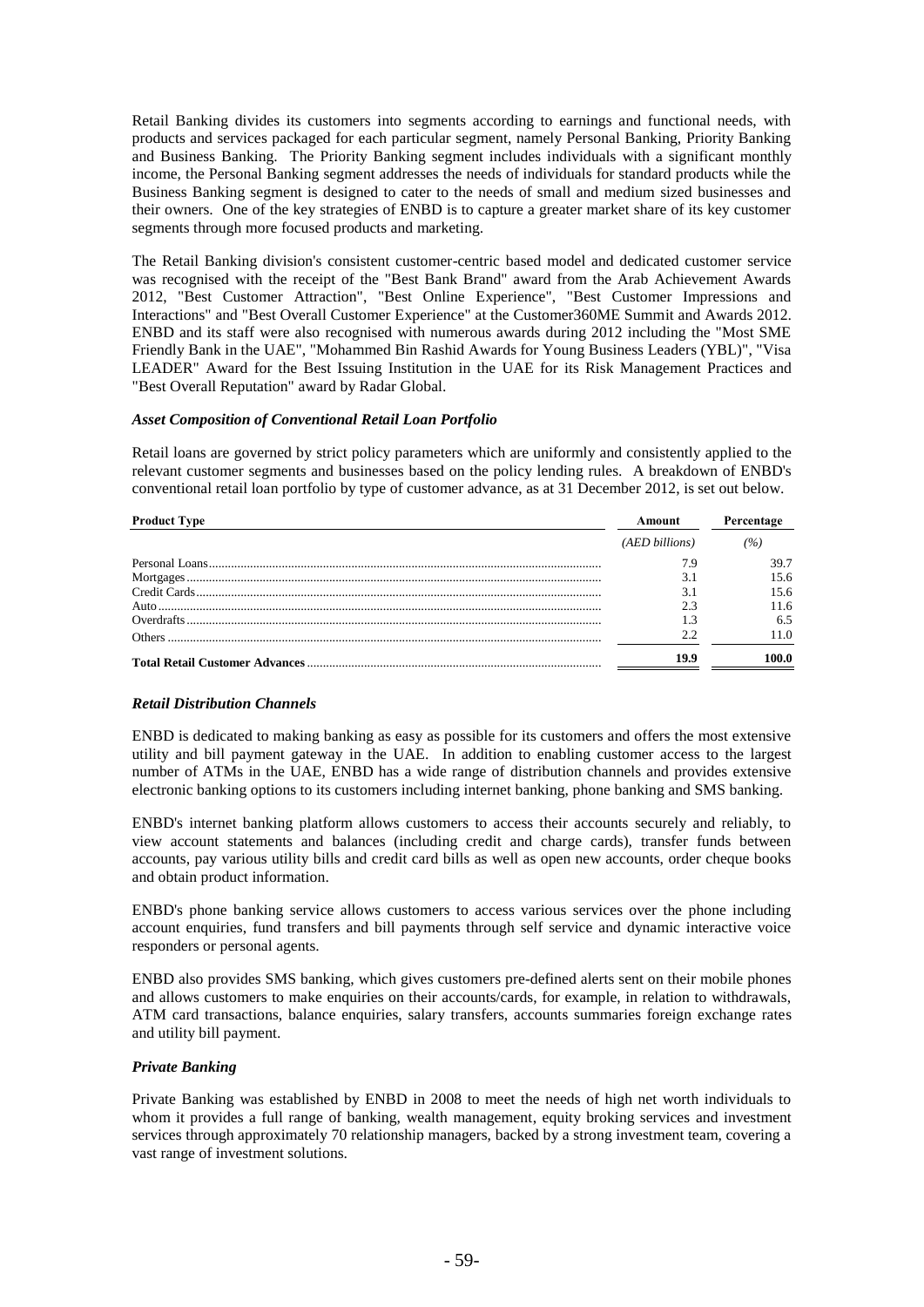By leveraging its brand and financial expertise, ENBD believes that it can become a leader within the GCC in the servicing of this segment. ENBD was awarded "Best Local Private Bank" by Euromoney in 2009, 2010 and 2011.

### *Consumer Finance*

ENBD has a consumer finance offering through its wholly owned subsidiary Emirates Money Consumer Finance LLC, which offers personal and business loans to self employed and salaried customers, therefore allowing ENBD to provide financial services across multiple market segments. Since its launch in 2008, the business has continued to grow steadily, with product lines now expanded to include business loans, mortgages, personal loans and vehicle loans.

Emirates Money Consumer Finance LLC offers loans across the UAE through a network of its branches and a large direct sales force catering to the needs of its customers at a place most convenient for them including their home or workplace. The company also has tie-ups with leading distributors of commercial vehicles, offering customers seamless financing on this product.

### *Asset Management*

The asset management business of ENBD is conducted through its subsidiary, Emirates NBD Asset Management Limited. Emirates NBD Asset Management Limited manages significant assets in a wide range of both conventional and *Shari'a* compliant funds.

### **Global Markets and Treasury**

Global Markets and Treasury provides hedging and investment solutions to corporate, retail and high net worth clients through a dedicated sales team.

Global Markets and Treasury offers a wide range of products and services including market making in UAE dirham and U.S. dollar deposits as well as on UAE dirham based foreign exchange forward products, providing foreign exchange products in the UAE for domestic, GCC and G10 currencies and currency swaps. In addition to maintaining a trading book, Global Markets and Treasury provides the clients of ENBD with prices for local, regional and global bonds, as well as marketing a range of structured investment products.

Traditionally having a strong position in cash products (both loans and deposits as well as foreign exchange spot rate transactions), Global Markets and Treasury has built on this foundation and has been increasingly successful in providing special interest rate hedging solutions (swaps and options) as well as foreign exchange hedging products (forwards and options) to the clients of ENBD.

The objective of Global Markets and Treasury is to retain its strong client focus, while increasingly acting as a provider of sophisticated risk management and investment solutions to its clients. These solutions are typically expected to be structured foreign exchange and interest rate derivatives (or combinations thereof), sometimes in a *Shari'a* compliant form.

Centralised trading in ENBD's head office maximises revenues from trade and information flows, while facilitating risk monitoring and management. A sales desk in the Kingdom of Saudi Arabia provides for close proximity to clients in this key target market for ENBD.

ENBD's funding needs are centralised through specialist desks within Global Market and Treasury (see "*Description of Emirates NBD PJSC – Funding*").

# **Islamic Finance**

Islamic banking is one of the Group's fastest growing business sectors and contributes to an increasing proportion of the revenue of ENBD. Apart from offering Islamic banking products through Al Watani Al Islami (ENBD's Islamic window), ENBD also offers a range of *Shari'a* compliant financial services through its subsidiary EIB (including Dubai Bank under a unified management structure with EIB) to retail and corporate customers with the objective of conforming to the strictest standards of Islamic finance.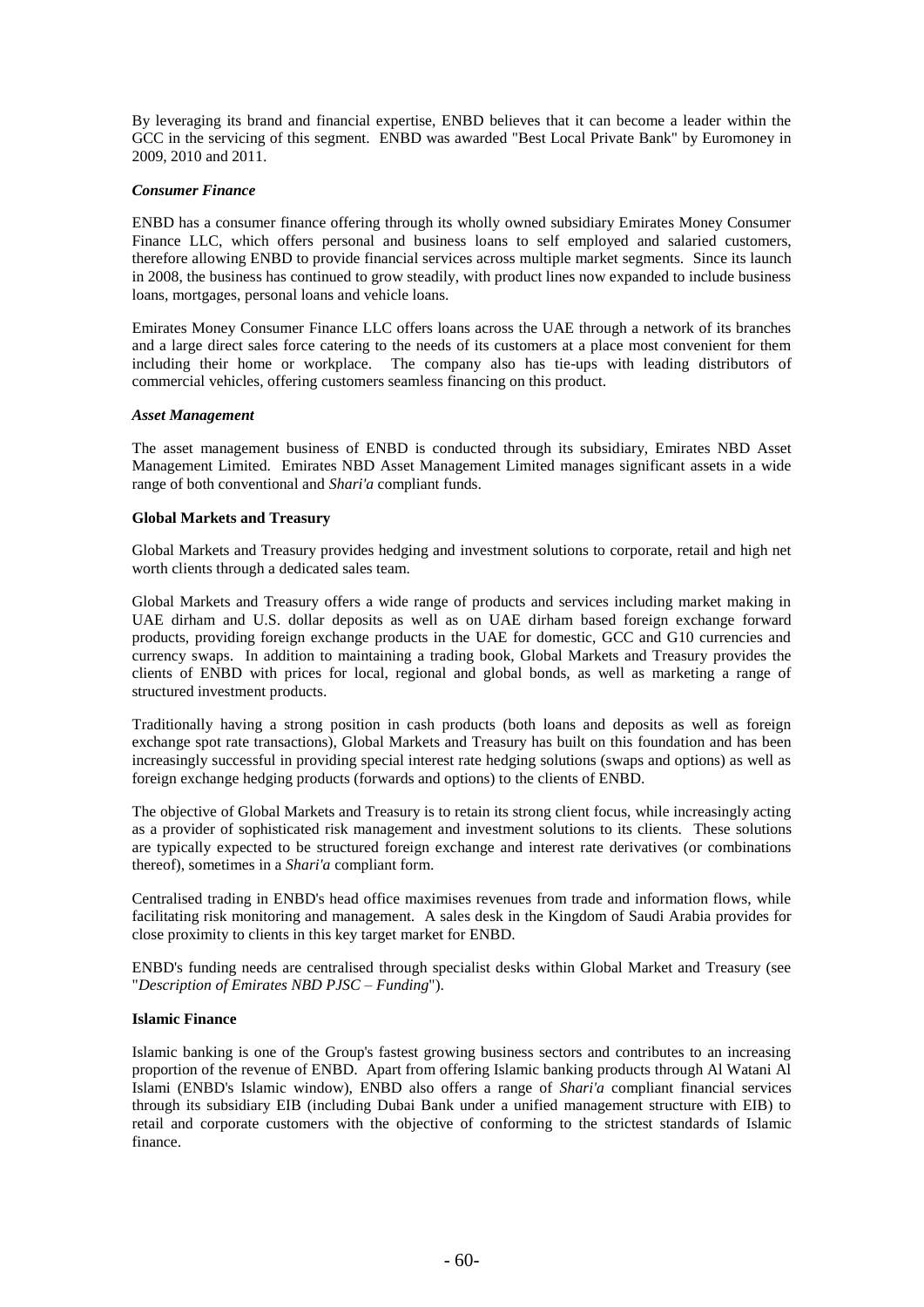All of the activities of EIB are conducted in accordance with a Fatwa and under the supervision of its *Shari'a* Board (the "**Shari'a Board**") comprising several prominent *Shari'a* scholars.

EIB's Corporate Banking division provides a comprehensive range of financial products and services to its customers through *Shari'a* compliant structures, including murabaha, ijara, istisna'a, musharaka and mudaraba contracts. EIB's Corporate Banking customers consist of private sector customers, public sector customers and government bodies/agencies and are served through six Corporate Banking units across the UAE with three units in Dubai, one in Abu Dhabi, one in Sharjah and one in Al Ain, as at 31 December 2012. Additionally, EIB's Business Banking Unit has been set up in Dubai to increase EIB's business with medium sized enterprises. The industries covered by Corporate Banking, comprise, *inter alia*, real estate, financial institutions, trading, manufacturing and services. Whilst customers are primarily in the UAE, facilities are also offered in other GCC countries.

EIB's Retail Banking division offers a comprehensive range of *Shari'a* compliant retail and personal banking products and services through its network of 49 branches located throughout the UAE with 28 branches in Dubai, nine in Abu Dhabi, seven in Sharjah, two in Um al Quwain and one in each of the remaining Emirates as at 31 December 2012.

### **Other Operations**

ENBD has a number of other operations, which comprise property management, operations and support functions none of which constitutes a separately reportable segment.

### **Overseas Operations**

ENBD has branches in the United Kingdom, the Kingdom of Saudi Arabia, Singapore and Jersey and a representative office in each of Qatar, India, China and Iran. As at the date of this Prospectus, ENBD's representative office in Iran does not undertake any banking business.

In 2012, ENBD entered into an agreement with BNP Paribas to acquire BNP Paribas' 95.2 per cent. stake, and the remaining 4.8 per cent. minority stake, in BNP Paribas Egypt S.A.E. for a total of U.S.\$500 million. BNP Paribas Egypt S.A.E. has a network of 69 branches throughout Egypt, 1,450 employees, and approximately 200,000 retail and 3,000 corporate clients and its shareholders' equity amounted to EGP 1.9 billion (U.S.\$312 million) as of 30 September 2012. The transaction is subject to regulatory approval and is planned to close before the end of May 2013.

#### **Subsidiaries and Associates of ENBD**

ENBD is the parent to a number of corporate entities and ultimately holds investments in certain associates. The principal operating subsidiaries and associates of ENBD are as follows:

# (a) *Listed subsidiaries*

#### *Emirates Islamic Bank PJSC*

Formerly known as Middle East Bank PJSC, Emirates Islamic Bank PJSC ("**EIB**") was incorporated as a public limited company by H.H. Sheikh Rashid Bin Saeed Al Maktoum, former Ruler of Dubai, pursuant to Emiri Decree dated 4 October 1975, as amended by Emiri Decree dated 3 April 1976 and registered as a Public Joint Stock Company (Commercial Register No. 30 dated 18 July 1995). The company was acquired by EBI, pursuant to an agreement dated 9 December 1991. In 2004, in response to customer demand for *Shari'a* compliant products on a broader scale the bank was converted to an Islamic bank and its name was changed to EIB. Through its head office in Dubai and 49 branches in the UAE (as at 31 December 2012), EIB provides full banking services and a variety of products through *Shari'a* compliant financing and investment activities and currently ranks as the third largest Islamic bank in the UAE by assets. EIB's authorised capital, as at 31 December 2012 was AED 3 billion, consisting of 3 billion shares of AED 1 each. EIB's paid-up capital, as at 31 December 2012 was AED 2.4 billion. As at 31 December 2012, EIB was 99.8 per cent. owned by ENBD.

As at 31 December 2012, EIB had total assets of AED 37.3 billion, including shareholder funds worth AED 2.6 billion, Tier 1 capital of AED 2.6 billion and Tier 2 capital of AED 1.3 billion. EIB's net profit for the year ended 31 December 2012 was AED 81.1 million.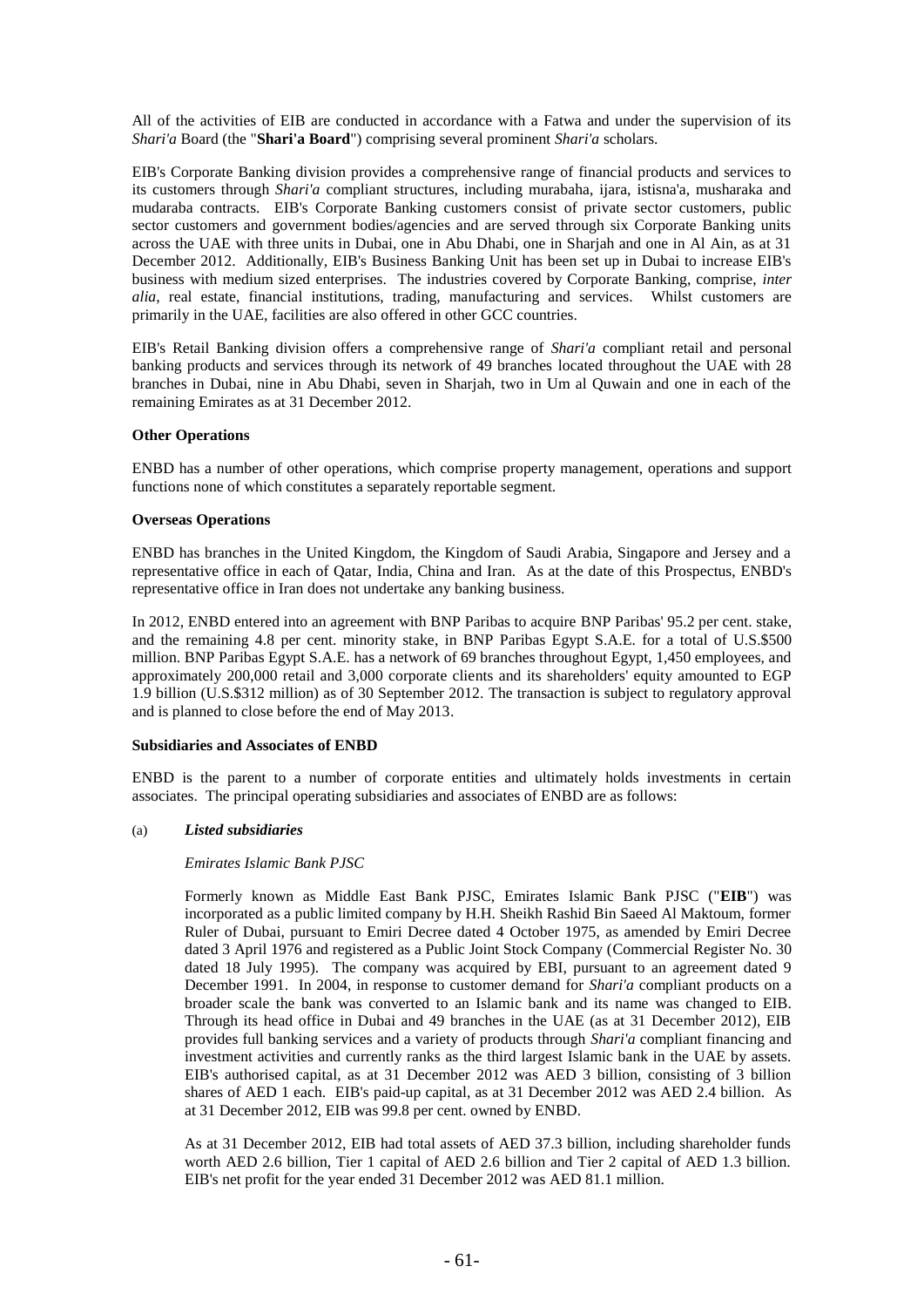Whilst EIB does have a strong degree of independence in the operation of its business, it enjoys a high level of support from ENBD in relation to many support functions including human resources, treasury, information technology, certain administrative services and back office operations such as clearing and remittances. Further, all of EIB's activities are overseen by a *Shari'a* board comprising of Scholars of Islamic law.

#### *Dubai Bank PJSC*

Pursuant to the decree issued on 11 October 2011 by H.H. Sheikh Mohammed bin Rashid Al Maktoum, Vice President and Prime Minister of the UAE, in his capacity as the Ruler of Dubai, ENBD acquired the entire outstanding share capital of Dubai Bank, a provider of *Shari'a* compliant banking services in the UAE. This follows a consistent strategy of the Government of Dubai in carefully monitoring the banking sector in the Emirate and taking measures necessary to ensure the continued viability of financial institutions operating in Dubai.

The acquisition of Dubai Bank was completed in the last quarter of 2011 (the effective date being 11 October 2011), the cash consideration for which represented fair value for Dubai Bank. As on the effective date of the acquisition, the acquisition had no impact on ENBD's net profit or its non-performing loans ratio. On 30 November 2012, the migration of Dubai Bank's portfolio and branches to EIB was completed. Dubai Bank is consolidated into the consolidated financial statements of ENBD.

# (b) *Listed associates*

# *National General Insurance Company PJSC*

National General Insurance PJSC ("**National General Insurance**") was established in 1980 as a limited liability company, and became a public joint stock company in 2001. National General Insurance is listed on the DFM and as at 12 September 2012, ENBD held 36.7 per cent. of its issued share capital.

National General Insurance is licensed by the UAE Ministry of Economy and offers a range of general and specialist insurance products including healthcare and life insurance. The company underwrites large and medium sized risks in property, construction, motor, manufacturing, general accident, Life, banking and other service industries.

National General Insurance has a suite of Bancassurance products that are exclusively tailored for the clients of ENBD and which are marketed and offered through ENBD's branch network. In addition, National General Insurance has established a credit insurance venture with Coface, a Paris based credit insurance provider, which offers protection for receivables to potential buyers of goods and services.

# *Union Properties PJSC*

Union Properties PJSC ("**Union Properties**"), one of the largest property development, management and investment companies in the UAE, started as Union Property Private Limited in 1987 and registered as a public limited company in 1993. It is listed on the DFM and, as at 31 December 2012, ENBD held 47.6 per cent. of its issued share capital.

Union Properties' principal activities include property investment and development, property management, facilities management, project management, interior design and fit-out, and mechanical, electrical and plumbing contracting. These activities are mostly carried out through subsidiaries and joint ventures.

# (c) *Unlisted subsidiaries*

# *Emirates NBD Asset Management Limited*

Emirates NBD Asset Management Limited (formerly known as Emirates Investment Services Limited) was established in 2007 and offers a broad spectrum of investment products and services. It is wholly owned by ENBD and operates from the Dubai International Financial Centre (the "**DIFC**") and is regulated by the Dubai Financial Services Authority (the "**DFSA**").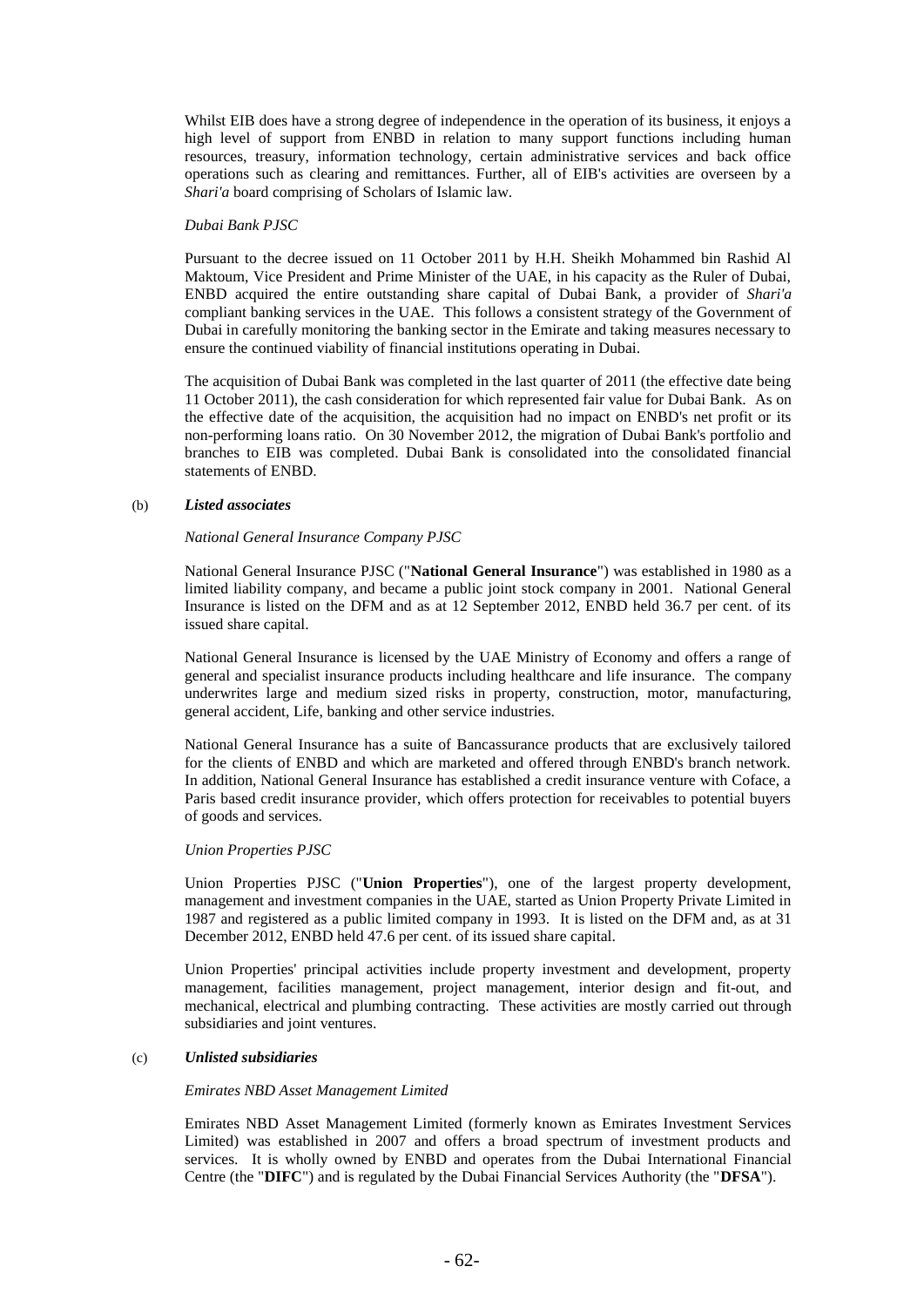#### *Emirates NBD Securities LLC*

Formerly known as Emirates International Brokerage, this wholly owned subsidiary of ENBD was established in 2002 and is regulated by the Securities and Commodities Authority (the "**SCA**") in UAE.

It specialises in the provision of securities and commodities trading and brokerage services to investors who wish to trade in locally listed equity and debt securities. The company is a registered broker with the Dubai Financial Market, Abu Dhabi Securities Exchange, NASDAQ DUBAI and the Dubai Gold and Commodities Exchange and is one of the leading brokerage businesses in the UAE.

### *E.T.F.S. LLC*

E.T.F.S. LLC ("**ETFS**") is a wholly owned subsidiary of ENBD which provides trade finance services outsourcing to banks in the MENA region. ETFS uses technologies such as imaging and workflow to automate the full range of trade finance activities, providing a paperless and scalable trade services platform that enables internet access to transaction data and document images. Internet and remote access caters to centralisation of processing operations within Dubai for ENBD's regional and international branches. The automated solution is fully integrated with ENBD's core systems allowing for real-time transaction and accounting updates.

#### *Emirates NBD Capital Limited*

Emirates NBD Capital is a wholly owned subsidiary of ENBD. Emirates NBD Capital was incorporated in the DIFC in 2006 (see also "– *Investment Banking*" above).

### *Tanfeeth LLC*

Tanfeeth was incorporated in September 2011 and was the GCC's first shared Services Company. Tanfeeth delivers cost efficient operations and high levels of service to its clients. As at the date of this Prospectus, Tanfeeth's operational scope includes retail credit, collections and call centre operations, account services, remittances, treasury operations, trade services, HR Services and finance & accounts processes for ENBD. In addition it manages the Islamic credit services and call centre for Emirates Islamic Bank.

Further information on the abovementioned subsidiaries can be found in the audited annual consolidated financial statements of ENBD for the year ended 31 December 2012, which are incorporated by reference into this Prospectus.

#### (d) *Jointly controlled subsidiary*

#### *Network International LLC*

Established in 1994, Network International is a jointly controlled entity of ENBD (which retains a 51 per cent. shareholding in Network International following the completion of the sale by ENBD of 49 per cent. of the share capital of Network International to a strategic investor on 31 March 2011 for a net consideration of AED 1,366 million) and is one of the leading card payment services providers in the MENA region focused on meeting the needs of banks, financial institutions and retailers. It is a principal member of both Visa Inc. and MasterCard International, offering customers a comprehensive range of products and services in both the issuing and merchant acquiring segment of the card industry in the MENA region.

In addition to the processing and management services offered, Network International also provides consultancy services ranging from planning and designing to the development of new products and services and providing sponsorship with Visa Inc. and MasterCard International.

As at the date of this Prospectus, Network International provides credit and debit card processing services, ATM sharing and ATM management services to more than 60 banks in the MENA region.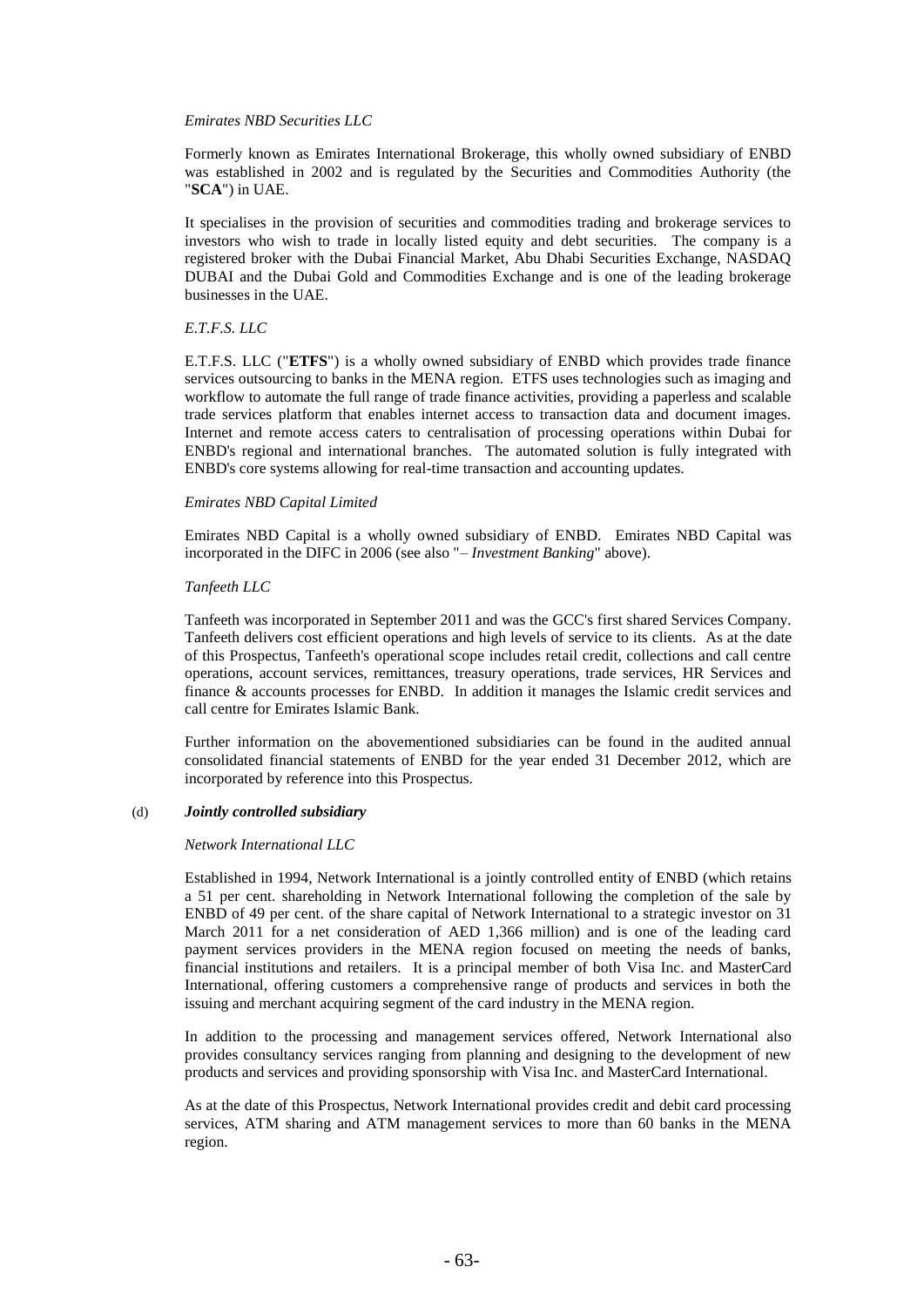As a merchant acquirer in the UAE, Network International has a market share of more than 65 per cent. through its network of electronic funds transfer at point of sale (EFTPOS) terminals. Network International has also established merchant acquiring, processing and recruitment partnerships with third party customers (including American Express, Diners Club, JCB International and eCompany for e-commerce merchant services).

In November 2012, Network International acquired a majority stake in TimesofMoney, an Indian based company that is one of the leading providers of online remittance and ePayment services.

#### **ENBD's Competition**

ENBD faces competition in all of its principal business areas and ENBD's principal competitors include both banks that are locally incorporated (conventional and Islamic) as well as certain foreign banks operating in the UAE. As at 31 December 2012 there were 51 banks holding full commercial banking licenses in the UAE, of which 23 were locally incorporated. The following table shows rankings for banks operating in the UAE by total assets and equity as at 31 December 2012 and by net profits for the year ended 31 December 2012 (Source: Bank Financial Statements and Press Releases for FY 2012, Bloomberg).

# **Ranking by Total Assets**

| Ranking        | Bank | Amount        |
|----------------|------|---------------|
|                |      | (AED billion) |
| $\overline{1}$ |      | 308.3         |
| $\mathcal{L}$  |      | 300.6         |
| 3              |      | 180.8         |
| $\Delta$       |      | 175 0         |

#### **Ranking by Net Profits**

| Ranking                  | <b>Bank</b> |               |
|--------------------------|-------------|---------------|
|                          |             | (AED million) |
|                          |             | 1.332         |
| 2                        |             | 4,154         |
| 3                        |             | 2,810         |
| $\overline{\mathcal{L}}$ |             | 2.554         |

#### **Ranking by Equity**

| Ranking        | Bank |               |
|----------------|------|---------------|
|                |      | (AED billion) |
| $\mathbf{1}$   |      | 36.5          |
| 2              |      | 31.1          |
| 3              |      | 29.9          |
| $\overline{4}$ |      | 24.7          |

#### **Risk Management**

Complexity in ENBD's business operations and diversity of geographical locations requires identification, measurement, aggregation and effective management of risk. ENBD manages its risks through a comprehensive risk management framework which incorporates organisational structure, risk measurement and monitoring processes.

The key features of ENBD's risk management framework are as follows:

- The Board of Directors (the "**Board**") has the overall responsibility of managing risk and provides the overall risk management direction and oversight.
- ENBD's risk appetite is determined by the Executive Committee (the "**EXCO**") and approved by the Board.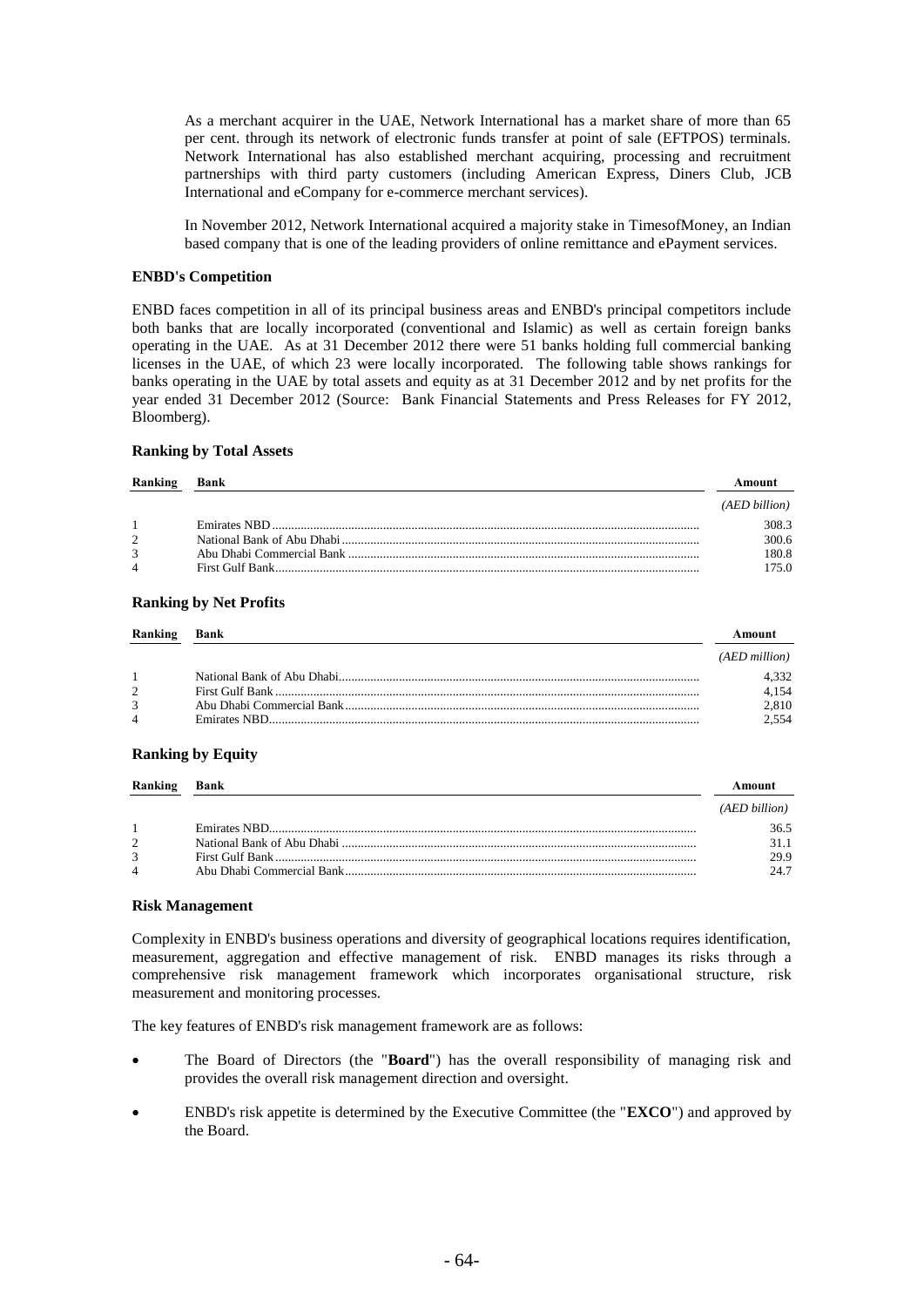- Board committees meet regularly and are responsible for monitoring compliance with the risk management policies and procedures, and reviewing the adequacy of the risk management framework.
- ENBD's overall risk management policies are managed by the Group Risk management function ("**Group Risk**"), headed by the General Manager, Risk ("**CRO**"). This function is independent of the business divisions.
- Risk management is regarded as an integral process within ENBD.

Group Risk assists senior management in controlling and actively managing ENBD's overall risk profile. This function also ensures that:

- Risk policies, procedures and methodologies are consistent with ENBD's risk appetite.
- ENBD's overall business strategy is consistent with its risk appetite.
- Appropriate risk management architecture and systems are developed and implemented.

Through the risk management framework, transactions and outstanding risk exposures are quantified and compared against authorised limits, whereas non quantifiable risks are monitored against policy guidelines and key risk and control indicators. Any discrepancies, excesses or deviations, are escalated to the management for appropriate and timely action.

# *Credit Risk*

Credit risk is the risk that a customer or counterparty will fail to meet a commitment, resulting in a financial loss to ENBD. ENBD is exposed to credit risk through traditional lending to corporate, retail and institutional customers and transactions involving settlements with counterparties, including other financial institutions. These include direct loans, commitments to extend credit and settlement exposures.

ENBD manages credit risk by setting limits for individual borrowers, groups of borrowers, and geographical and industry segments. ENBD also monitors credit exposures and continually assesses the creditworthiness of counterparties and considers it appropriate to obtain security wherever necessary to mitigate the credit risk. In addition, ENBD enters into master netting arrangements and collateral arrangements with counterparties and limits the duration of exposures.

ENBD sets policies and procedures for managing its credit risks. Credit exposures are monitored through exception reports, annual review of facilities, short-form reviews and periodic revaluation of collateral.

ENBD has developed a suite of risk scorecards for all retail products including personal loans, credit cards, home loans and auto-loans. In addition to providing critical inputs for Basel II capital adequacy and economic capital computations, these scorecards are used for all underwriting related activities. Customer level behaviour scorecards are extensively used in cross selling and collection activities. Specialised scorecards are used in the evaluation of spending patterns of customers in their current and saving accounts to assess their credit worthiness while skip scorecards predict customers' flight risk. The performance of all scorecards is regularly monitored by a team that is independent to the model's development team.

Development of a robust internal rating model for ENBD's wholesale portfolios has remained a challenge for a number of reasons, namely the traditionally low number of defaults in the UAE, the small number of customers in the portfolio as well as the limited availability of financial and other market based information for customers. A comprehensive early warning framework assesses customers' risk profiles on an ongoing basis. As at the date of this Prospectus, ENBD is in the last stages of finalising a second generation wholesale model. This model uses actual default information and is expected to improve ENBD's ability to assess the risk in its wholesale portfolio.

ENBD has also developed an internal rating model for the financial institutions portfolio using the "Shadow Ratings" approach which aims to mimic the external ratings of the financial institutions assigned by top tier external rating agencies. A robust early warning framework complements the rating model and ensures efficient monitoring and updating of the internal ratings on an ongoing basis. ENBD has also developed and implemented an internal probability of default model for SMEs.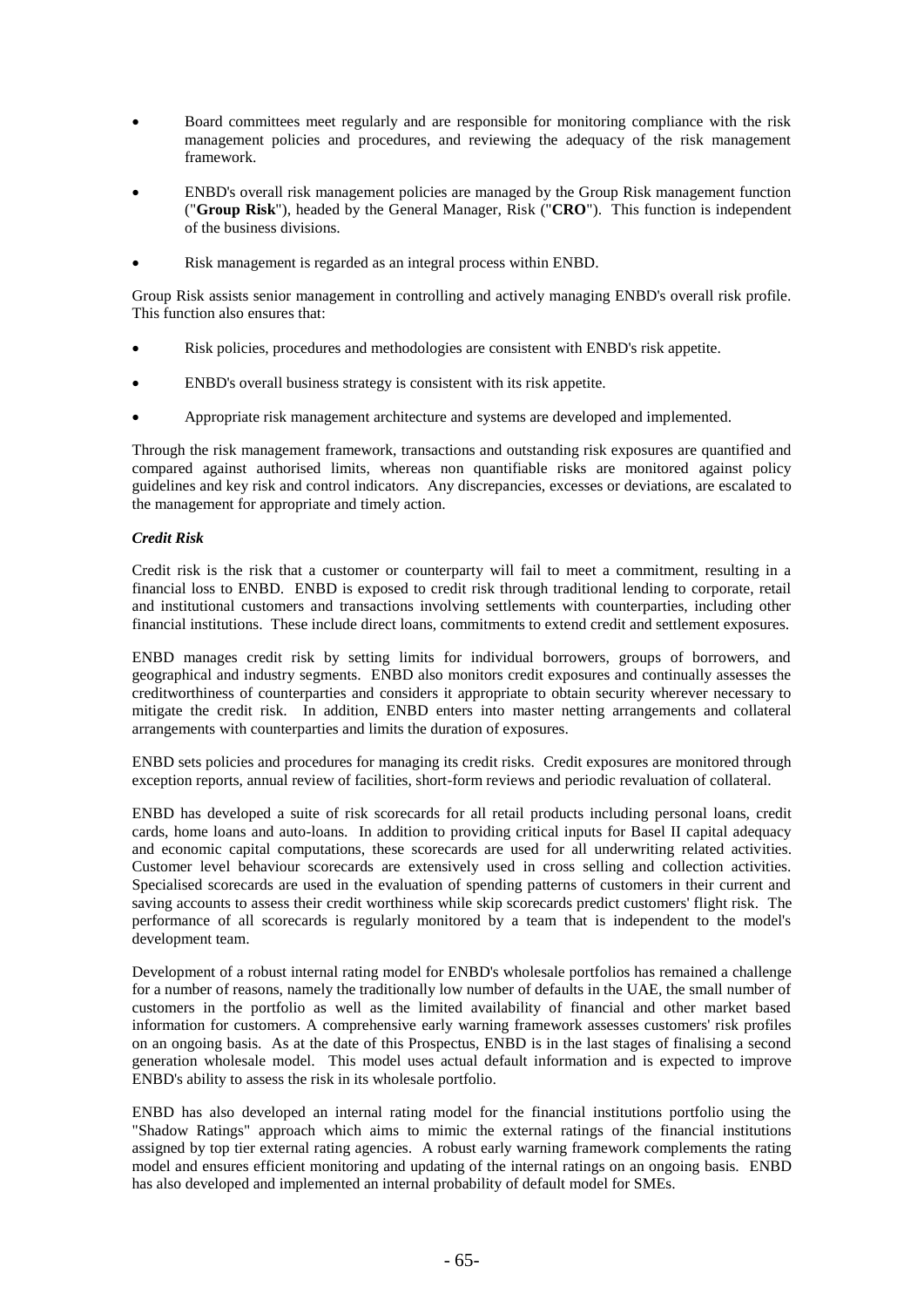All internal models and scorecards are independently validated by an external third party annually.

ENBD's Board Credit and Investment Committee ("**BCIC**") provides the strategic framework to govern the extension of credit, manage the risk of the loan portfolio, ensure sufficient returns on the portfolio, and authorise individual or group credits within established guidelines.

See "*Credit Approval Procedures*" below for further details on how this risk is managed by ENBD.

## *Market Risk*

Market risk includes foreign exchange rate risk, interest rate risk, equity price risk, commodity price risk and credit spread risk. Market risk management is designed to limit the amount of potential losses on open positions that may arise due to unforeseen changes in foreign exchange rates, interest rates, equity prices, commodity prices or credit spreads. ENBD is exposed to diverse financial instruments including fixed income products, foreign currencies, equities and commodities and deals in both the physical product as well as cash and derivative instruments.

ENBD pays considerable attention to market risk and uses independently validated pricing and risk models, in accordance with standard market practice, for the valuation of its positions and obtains regular market data from independent market data providers for valuation and in order to measure and monitor its market risk.

Additionally, ENBD has established a global risk appetite limit as measured by Value-at-Risk ("**VaR**") as well as individual asset class (i.e. foreign exchange, interest rate, commodity, equity) VaR limits to ensure the portfolio is not overly concentrated in one type of risk.

The policies, procedures and trading limits are set to ensure the implementation of the Board's market risk appetite in its day-to-day operations. These are reviewed periodically to ensure that they remain in line with ENBD's general market risk policy.

#### *Foreign Exchange Rate Risk*

ENBD uses hedging strategies to ensure foreign exchange positions are maintained within established limits. ENBD believes that it has a conservative policy towards such risks and has set limits on positions by currency and exchange rate volatility and liquidity. Exchange rate risk is measured using position reports showing the net long or short position for currencies and is managed on a real-time basis using Reuter's Kondor plus system. Exchange rate risk is actively managed using spot and forward foreign exchange contracts.

Foreign exchange positions and profit and loss for foreign exchange are reviewed on a daily basis by Global Markets and Treasury, Group Market Risk and Treasury Finance. All positions are marked to market daily.

#### *Interest Rate Risk*

ENBD manages the risk of changes in interest rates affecting future profitability or the fair values of financial instruments through appropriate risk management strategies. Interest rate risk is measured using an interest rate re-pricing report that includes period and cumulative gap analysis. An interest rate sensitivity position (PV01) is reported, based on contractual re-pricing dates, as well as on a behavioural basis.

Interest rate risk is actively managed using derivative instruments (including, for example, interest rate swaps and forward rate agreements). Positions are reviewed on a daily basis by Global Markets and Treasury which addresses on-balance sheet and off-balance sheet mismatches and action taken or planned to reduce any significant mismatches. ENBD's Asset and Liability Committee (the "**ALCO**") monitors structural mismatches on a monthly basis.

# *Trading Policy*

ENBD believes that it has a conservative trading policy. New products are authorised only if an adequate infrastructure has been assured and approved by senior management.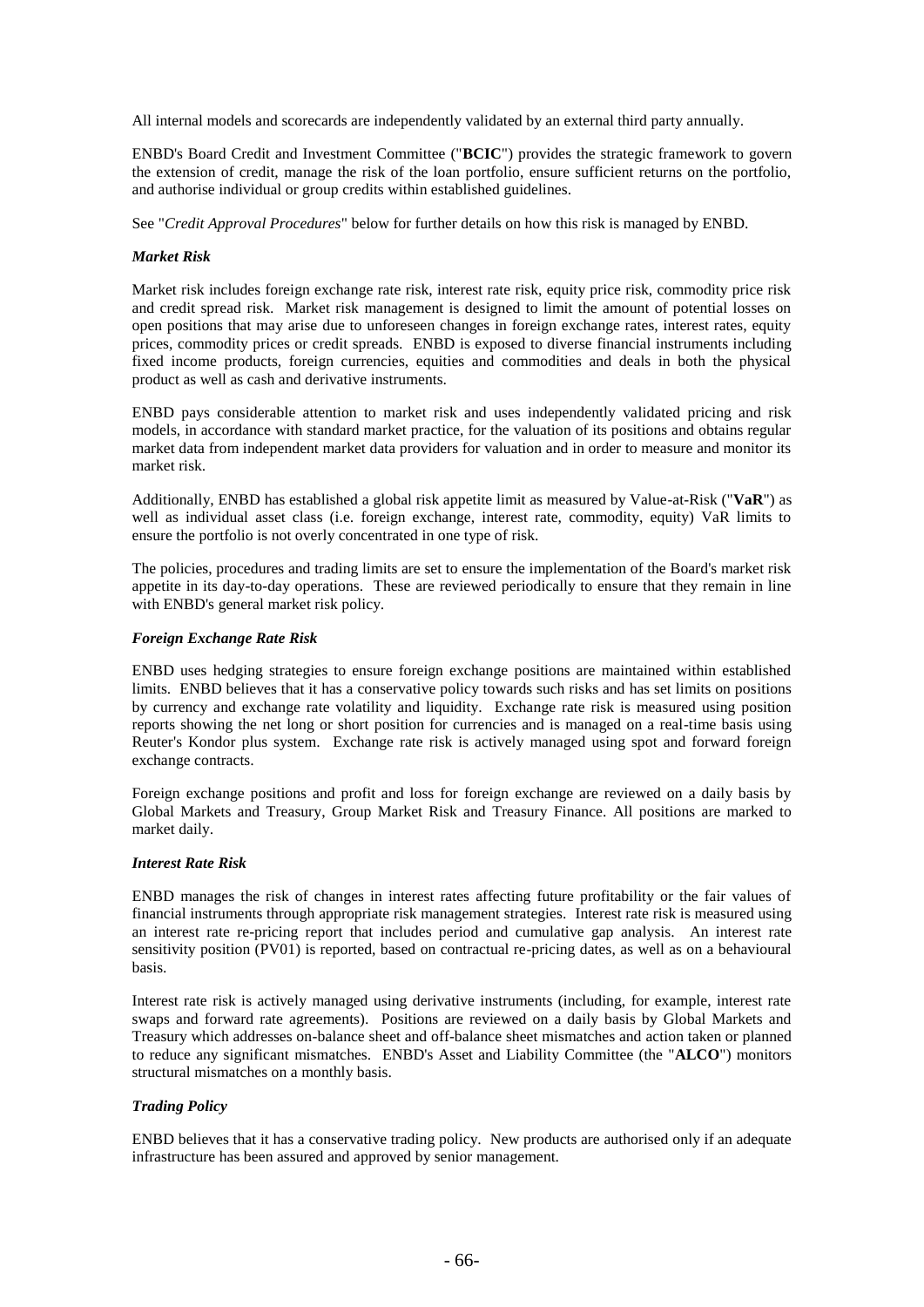Treasury trading limits for foreign exchange, fixed income, equities, commodities and derivatives are reviewed and set annually and approved by ENBD's Board. Global Markets and Treasury is responsible for managing trading risk exposure within the global trading risk limits. There are systems and procedures in place to monitor and report positions and the related exposure on a daily basis. Additionally, there are daily, monthly and annual stop-loss limits that constrain the amount a desk can lose. These stop-loss limits are accompanied by early warning triggers to Global Markets and Treasury and senior risk management staff. Global Markets and Treasury operate within trading limits prescribed by Group Risk.

# *Liquidity Risk*

Liquidity risk is the risk that ENBD may be unable to meet its funding requirements, which can be caused by political uncertainty, market disruptions or deterioration in its credit ratings. ENBD considers its liquidity risk to be low relative to other regional banks, due to the liquid nature of its balance sheet.

ENBD has over the years built up a strong liquidity base by building up "Liquidity Asset Buffers" through the core fixed income book, which is invested in highly-rated ("A" and above) and liquid, international and domestic fixed income securities/UAE Central Bank certificates of deposit.

As at 31 December 2011 and 31 December 2012, ENBD's loans to deposit ratio stood at 105.1 per cent. and 102.0 per cent. respectively. Liquidity for ENBD is managed actively by Global Markets and Treasury and is overseen by ENBD's ALCO on a monthly basis or more frequently when needed.

ENBD has been able to adequately deal with liquidity or funding stresses in the past and has structured its assets in such a way that funding is reasonably assured, thereby regulating its refinancing risk. It has adopted a diversification strategy in an attempt to prevent over-exposure to any particular market.

The quality of ENBD's investment portfolio ensures its liquidity and, together with its own funds and "sticky" customer deposits, forms a stable funding source. Even under the adverse conditions prevailing in 2008, 2009 and early 2010, ENBD was able to access the funds necessary to cover customer needs and to meet its funding requirements.

ENBD prepares a maturity gap analysis, which helps identify potential liquidity risks in advance.

Liquidity in UAE dirhams is available through the sale of U.S. dollar and UAE dirham denominated securities and subsequent sale of the U.S. dollar proceeds to the inter-bank market (or to the UAE Central Bank) on a same-day basis if required. Liquidity can be easily switched from U.S. dollars to UAE dirhams and vice versa due to the fixed nature and narrow spread of the foreign exchange peg.

# *Operational Risk*

Operational risk is the risk resulting from inadequate or failed internal processes and methodologies, human error, systems or from external events.

In each of ENBD's business units, the unit head is responsible for the effective management of these risks, including identification, assessment and overview. These business managers are supported by a framework consisting of a governance structure, a suite of risk-mitigating policies and skilled operational risk professionals employed throughout ENBD.

ENBD's Group Operational Risk team monitors operational risk issues on a regular basis, reports major deviations from approved parameters and prepares regulatory risk related reports. Group Operational Risk reviews and approves all bank documentation, new products and any variations to existing products before they are finalised and implemented. Group Operational Risk also reviews new sections and amendments to existing sections of the policies and procedures manuals before they are released. Group Operational Risk also manages the group's insurance portfolio and proposes group-wide risk mitigation strategies to the executive management.

ENBD regularly carries out operational risk reviews. The main objectives of these reviews are to identify the risks inherent in each area, analyse them in terms of their severity and likelihood, and develop mitigation strategies for these risks. ENBD agrees key risk indicators during these review sessions in order to facilitate ongoing monitoring of risks.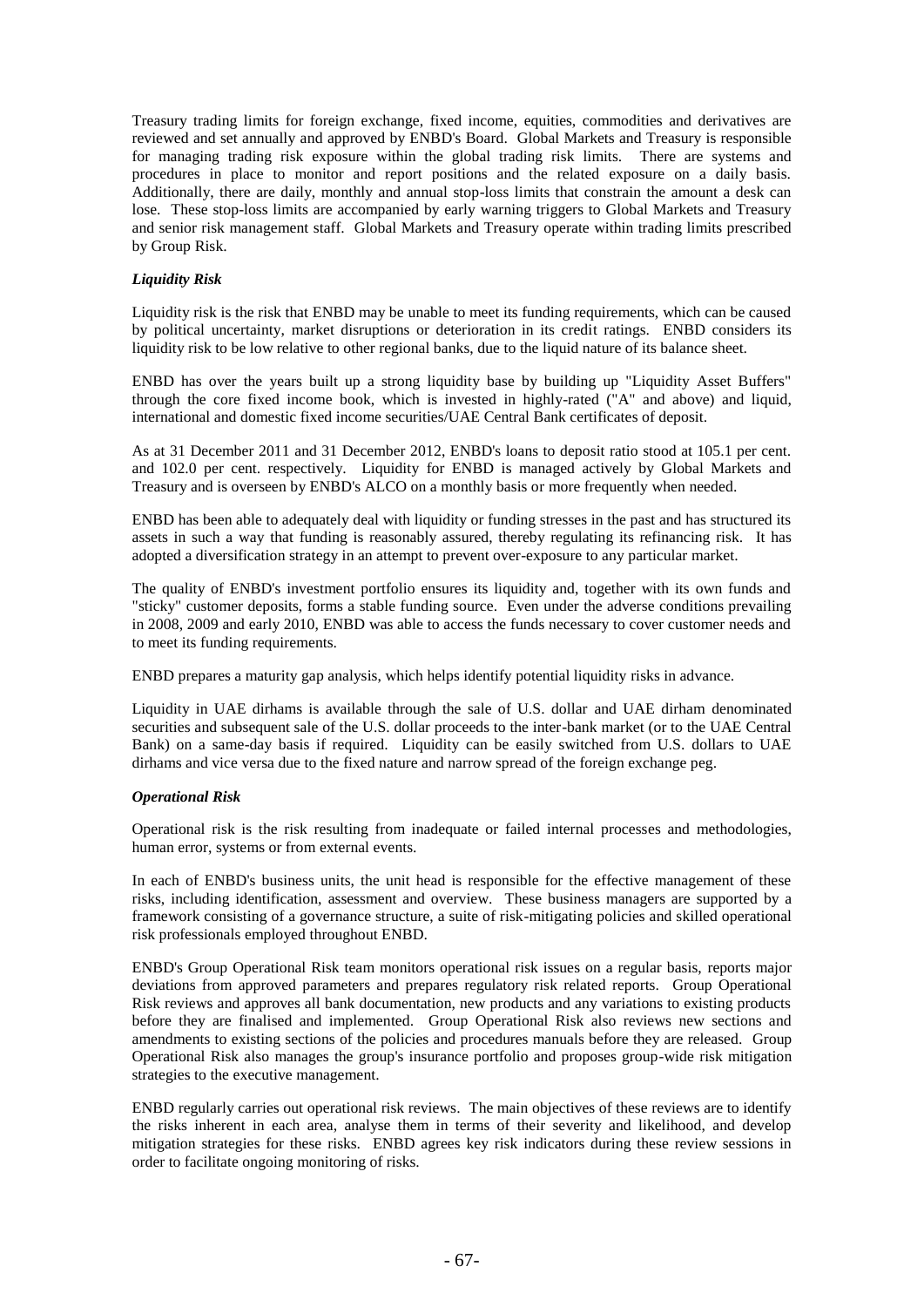ENBD has a business continuity management framework which allows prompt action in response to any disruptive events to ensure continuity of operations. ENBD has formulated business continuity plans to ensure uninterrupted provision of services to customers during operational disruptions and these business continuity plans are reviewed and tested at least annually across ENBD. ENBD has also established recovery sites providing alternative facilities to business and operational units if their regular offices are not accessible.

# *Legal Risk*

Legal risk is the risk that a customer or counterparty will commence proceedings against ENBD, or one of its operating companies.

ENBD has an internal legal department which deals with both routine and more complex legal issues. Situations of a particular complexity and sensitivity are referred to external law firms, either in the UAE or overseas, as appropriate.

# **Credit Approval Procedures**

# *Credit Exposure*

The lending policy of ENBD is guided by its credit policy, which is reviewed from time to time in light of market conditions. At all times, ENBD strictly adheres to and observes the individual and aggregate percentage limits regulating large exposures stipulated by the UAE Central Bank. Such limits may be exceeded **provided that** the UAE Central Bank's prior approval is sought. ENBD's lending limit for large exposures is calculated quarterly on its capital base as published in its annual accounts.

# *Retail Banking Credit Approval Procedures*

ENBD's retail lending policy sets forth clear guidelines for specific retail loan products such as personal loans, auto loans, credit cards and home loans. ENBD's retail lending policy is recommended by the Head of Group Retail Credit and is jointly approved by the General Manager – Retail Banking and General Manager – Risk. All credit policy changes and launch of new products are approved by ENBD's BCIC. Annual reviews and portfolio updates are presented to ENBD's BCIC as and when required.

The retail credit policies are dynamic and are amended based on the prevailing market situation to ensure that products have marked to market offering and to ensure risk containment measures are in place. The policy, for example, was significantly amended in November and December 2008 in order to ensure responsible lending and control portfolio growth.

Retail lending is normally restricted to salaried individuals and, on a selective basis, to self-employed individuals. Generally, retail loans are secured by an assignment of salary, mortgages or liens over property (in respect of home loans) and liens on vehicles (in respect of auto loans).

Discretionary lending authorities have been delegated to lower management levels; however escalations to senior authorities are required depending on the severity of any exceptions required. Every application for a retail loan facility must first be recommended by the sales force and reviewed and approved by the retail credit department. Retail Lending is centralised through the Retail Credit Centre, which handles underwriting and disbursements.

Group Retail Credit carries out periodic portfolio reviews at each product level, reviewing portfolio performance across multiple customer segments and split by critical risk and policy drivers. This allows strategic guidance to be given to product teams in terms of sourcing and asset growth in the approved customer segments.

# *Corporate Banking Credit Approval Procedures*

ENBD maintains and updates its corporate credit policy and related credit procedures manual from time to time as market conditions warrant and new products enter the market. Together these two documents set forth the types of business and sectors that ENBD is willing to participate in, its policy on security, details of its credit facility application processes, guidelines on credit authorities, borrower risk grading, identification of impaired credits and provisioning.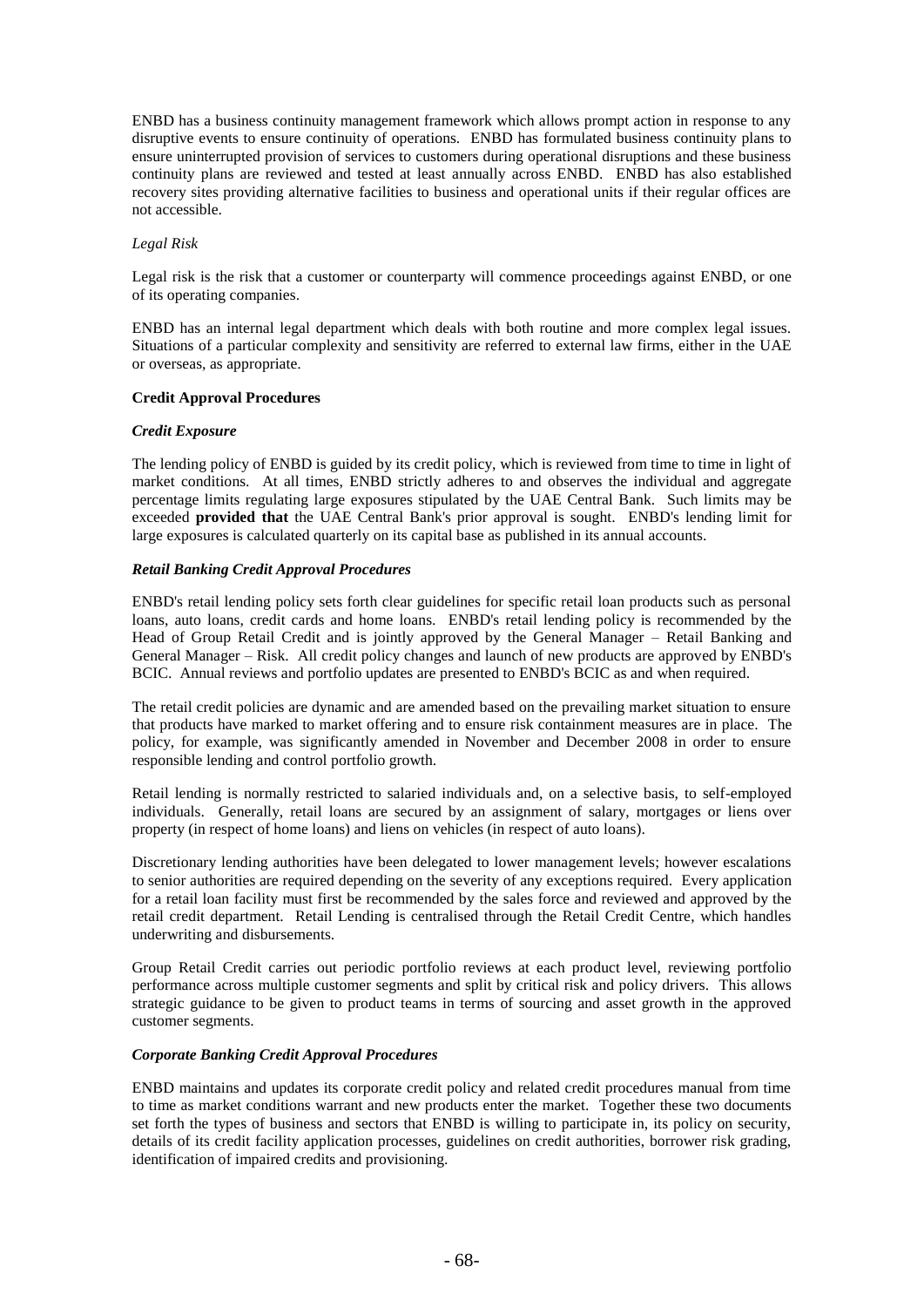ENBD's corporate credit policy consists of concise and specific business guidelines and rules that allow its management to attain and maintain its preferred portfolio of good quality counterparty risk exposures firmly in line with its underlying business strategy and objectives. The policy is designed to ensure that lending officers deal with key credit issues, give relationship officers specific guidance on the policy so that they can use their marketing time most effectively and give credit officers specific guidance on what business proposals comply with this credit policy and how credit policy exceptions should be handled. These procedures also ensure that appropriate controls exist at all stages of the credit process.

ENBD has in place a formal application process for corporate credit approval and all credit proposals originate from the individual business unit, with the primary responsibility for credit facilities resting with the executives recommending the facility. The individual business unit has a small delegated authority to approve credit facilities and credit approvals above the delegated authority of the business unit are referred to the Head Office Group Credit Department ("**GCD**"), where risk assessment managers evaluate the proposals and provide their recommendations. The senior management comprising of General Manager – Risk, Group Head – Wholesale Banking, the Chief Executive Officer and GCD have delegated authority limits to approve credit facilities. Credit facilities above this delegated authority limit are recommended for approval to the Management Credit and Investment Committee ("**MCIC**") or the BCIC. All facilities approved by the individual business units are reported to GCD for hindsight review on a monthly.

In order to ensure further control and subject to some exceptions (such as fully cash secured facilities), ENBD's MCIC/BCIC reviews and notes all credit facilities above a certain threshold even if the credit facilities have been approved within the delegated limits.

Any credit facility not recommended by an appraiser cannot be approved by the authority at the next level, even if the proposed limits are within his/her delegated authority. Such credit facilities can only be approved by the authority at the level above (i.e. the two levels above the initial appraiser who did not recommend the credit facility).

ENBD has an automated system for due dates for facility reviews. This automated system highlights when a due date has passed, as well as highlighting when limits have been exceeded. Whilst excesses are monitored daily by Business Units and reported to GCD on a regular base, any cases of non-conformance with the terms of the facility are also monitored on a monthly basis by GCD and escalated up to the General Manager, Wholesale Banking.

# *Security Procedures*

ENBD has a standard set of security documentation, which is used in various combinations depending on the facilities granted.

For renewed corporate credit facilities, all security documents of over AED 50 million are reviewed by ENBD's legal department prior to disbursement. Documents for new facilities amounting to AED 5 million or in case of non standard documentation or cases where Credit Administration Unit may require legal opinion are also referred to ENBD's legal department. In a limited number of cases documents are prepared or reviewed by external law firms appointed by ENBD. These documents are also reviewed by ENBD's legal department.

ENBD requires that all documentation is completed before any facilities are drawn. The post-approval processes and documentation are handled by Credit Administration Units. All documents are reviewed by the individual business units before and after they are executed by customers. They are then passed on to Credit Administration Units for a final verification, after which they are stored in a fire proof environment.

The security required for a particular facility held by ENBD is confirmed independently by the relevant Credit Administration Unit, once a year or upon request, as may be the case.

# **Impaired Loans**

International Financial Reporting Standards ("**IFRS**") sets forth strict principles for the recognition and provisioning of impaired loans and advances. ENBD has therefore established and maintained regular procedures for the recognition of actual and potential bad debts, identification of non-serviced, unearned or overdue interest and for methodical assessment of potential loan losses.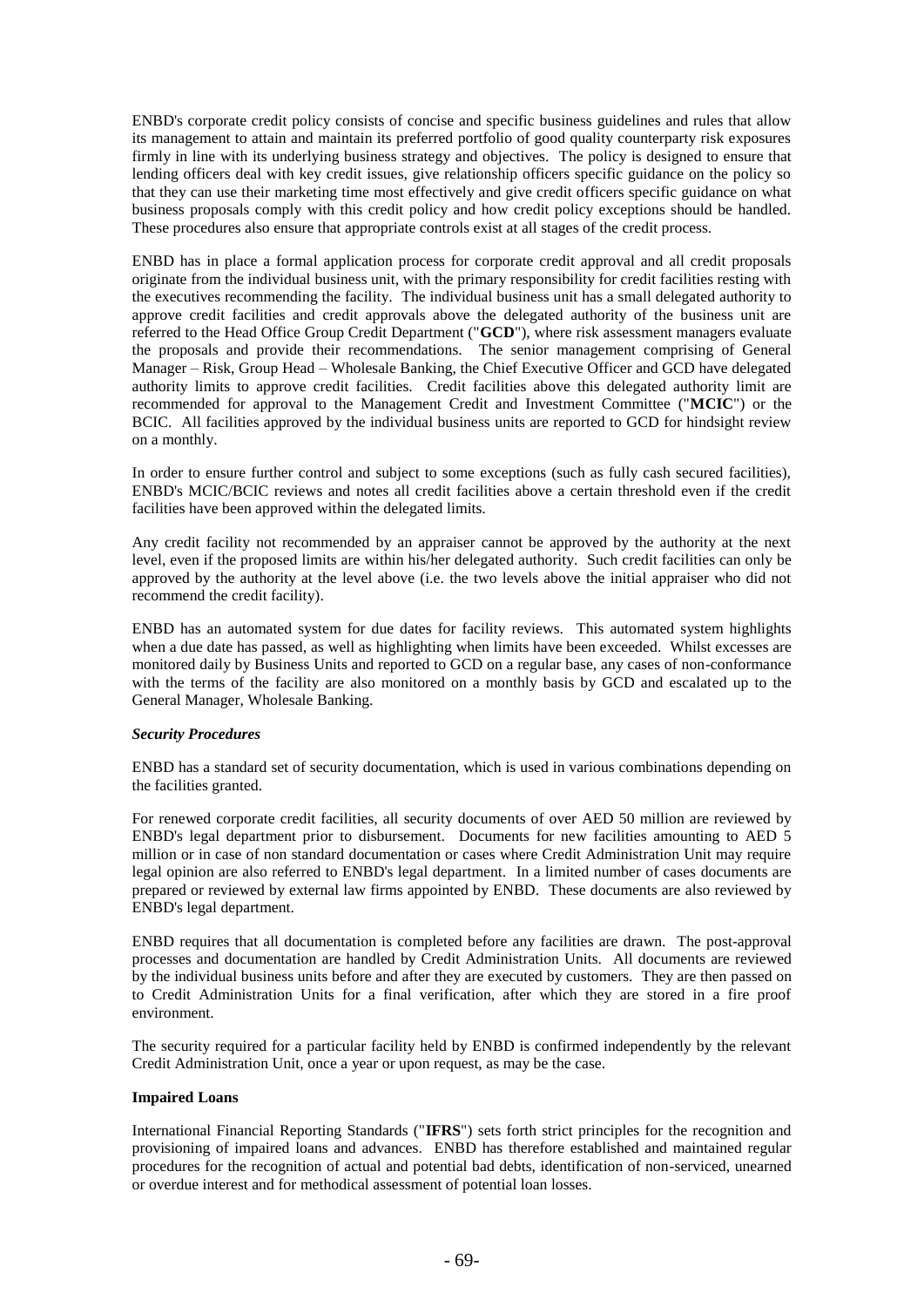The primary responsibility for recognising and reporting adverse credit features on any borrowing account lies with the business unit responsible for recommending the lending and for day-to-day management and monitoring of that account. When potential problem credit facilities are identified, they are transferred to a "watch list" and are monitored closely. The credit facilities may be transferred to the "watch list" for a number of reasons, such as any security given not adhering to approval terms or being overdue for review by 90 days.

In line with UAE Central Bank requirements, ENBD classifies those accounts where recovery is considered doubtful and ensures provisions are made accordingly. Delinquent accounts are broadly classified as Substandard, Doubtful or Loss.

Those accounts where agreed payments of principal and/or interest are more than 90 consecutive days in arrears are classified as "**substandard accounts**".

Those accounts where partial loss of principal is expected and full recovery of interest and fees is not expected are classified as "**doubtful accounts**".

Those accounts where a full loss of principal and interest is expected and where ENBD has exhausted all recourse to recovery are classified as "**loss accounts**".

All accounts classified as "doubtful accounts" and "loss accounts" constitute a "bad and doubtful debt" and, unless it is believed that the debt can be recovered by the business units, the debt is then transferred to the Special Loans Group (the "**SLG**"), a unit that specialises in remedial management. The remedial management of accounts and the booking of provisions for accounts not transferred to the SLG continue to be the responsibility of the individual business unit.

ENBD generally waits until all legal and other remedies are exhausted before writing-off fully provisioned loans.

Group operating profit before impairment was AED 6.5 billion for the year ended 31 December 2012, which was AED 0.1 billion (2.1 per cent.) higher as compared to the year ended 31 December 2011. The impaired loan ratio, excluding impaired investment securities, increased to 14.2 per cent. by 31 December 2012 from 13.7 per cent. reported as at 31 December 2011. The impairment allowance on financial assets in respect of 2012 grew to AED 16.6 billion compared to AED 12.9 billion in 2011. This increase was driven by specific impairments across corporate and retail portfolios. For the year ended 31 December 2012, the Group's net profit was AED 2.6 billion and consequently AED 0.1 billion (2.8 per cent.) higher as compared to the year ended 31 December 2011.

As at 31 December 2012, ENBD's impaired loans amounted to AED 33.6 billion (or 14.2 per cent. of gross loans and receivables), 49.4 per cent. of which have been provisioned for by impairment allowances of AED 16.6 billion. Impaired loans include ENBD's exposure to the Dubai World Group and Dubai Holding and its subsidiaries (the "**Dubai Holding Group**"), amounting to AED 14.4 billion of debt that has been or is expected to be restructured. Excluding the impact of these exposures, ENBD's impaired loans amounted to 19.2 billion (or 8.2 per cent. of gross loans and receivables) 69.8 per cent. of which have been provisioned for by impairment allowances of AED 13.4 billion. The impairment charge for the year ended 31 December 2012 amounted to AED 3.9 billion compared with AED 4.7 billion for the year ended 31 December 2011.

ENBD continues to pro-actively manage credit quality and delinquencies and impaired loans across its corporate and retail portfolios have increased within expected levels.

The following table summarises the movements in allowances for impairment for loans and receivables for ENBD for the year ended 31 December 2012 and 31 December 2011.

| Movement in allowances for impairment | 31 December 31 December<br>2012 | 2011          |
|---------------------------------------|---------------------------------|---------------|
|                                       |                                 | (AED million) |
|                                       | 12.897                          | 8.322         |
|                                       | 4.925                           | 5.441         |
|                                       | (1,071)                         | (746)         |
|                                       | (74)                            | (15)          |
|                                       | (86)                            | (107)         |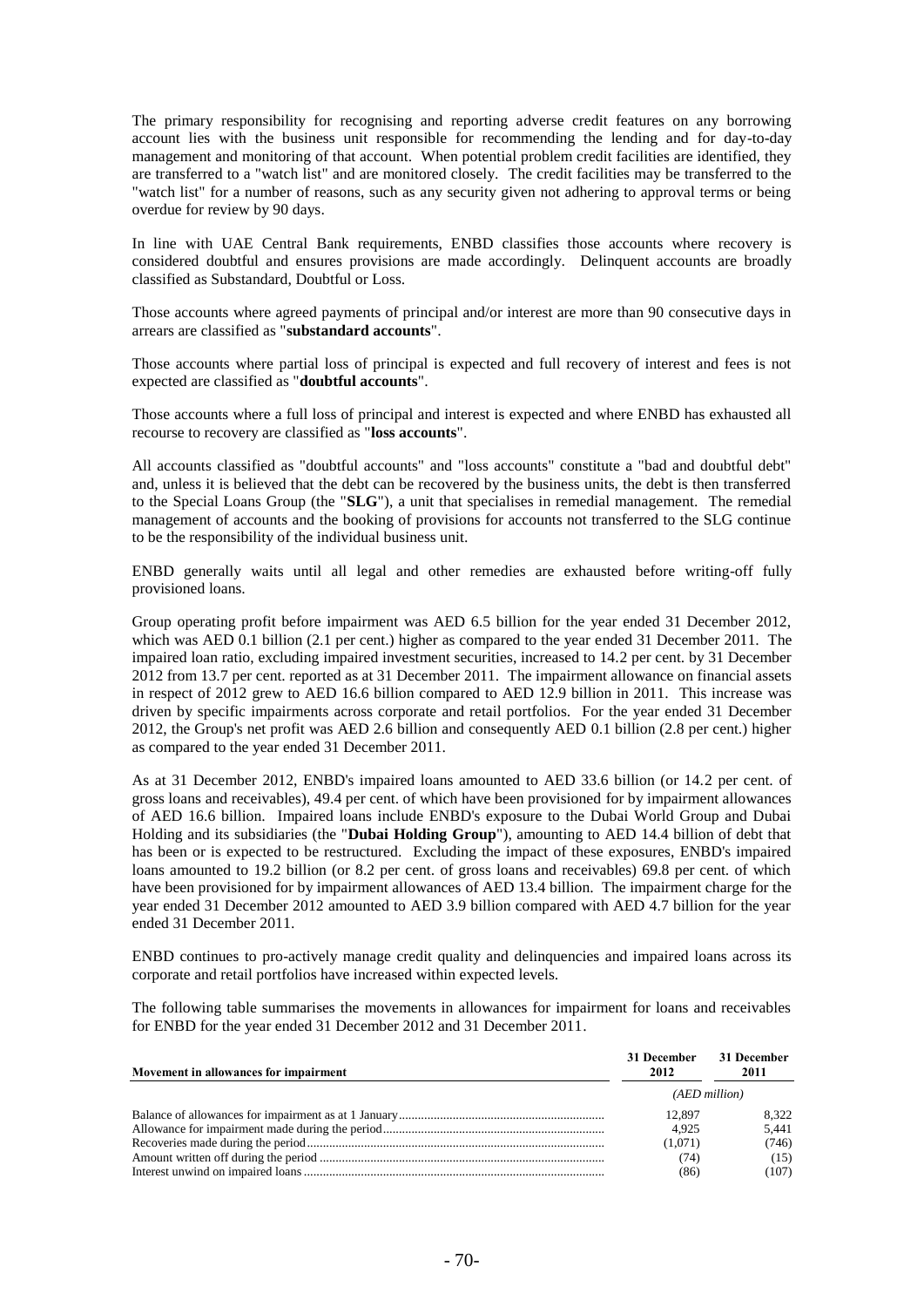| Movement in allowances for impairment | 31 December<br>2012 | 31 December<br>2011 |
|---------------------------------------|---------------------|---------------------|
|                                       |                     | (AED million)       |
|                                       |                     |                     |
|                                       | 16.595              | 12,897              |

## **Legal and Internal Audit**

# *Industry Regulation and Supervision*

Banks and other financial institutions in the UAE are subject to governmental supervision and regulatory oversight exercised by various regulatory bodies, including the SCA, the UAE Central Bank and the DFSA for companies established within the DIFC. The competent local authority in the Dubai, in which the institution is registered, is the Department of Economic Development.

The principal source of banking regulation in the UAE is the UAE Central Bank. The UAE Central Bank provides prudential supervision (see also "*The United Arab Emirates Banking and Financial Services System*") of each bank's capital adequacy, liquidity and anti-money laundering controls and its general banking activities. Monitoring by the UAE Central Bank is undertaken by way of regular inspections of banks and their records and the requirement for regular submission of data including, but not limited to, deposited funds, loans and mortgage business, liquidity status and anti-money laundering measures. ENBD submits monthly, quarterly and annual reports to the Banking Supervision and Examination Department of the UAE Central Bank. In addition, ENBD's Memorandum and Articles of Association and any amendments thereto, its audited financial statements, its distribution of dividends and certain other documents are all approved by the UAE Central Bank or the SCA, as appropriate.

The SCA is the predominant authority controlling the operation and governance of public joint stock companies generally, while the Department of Economic Development has a very wide jurisdiction in relation to issues such as the incorporation of companies and the regulation of internal and external trade.

ENBD's business units and subsidiaries are engaged in a wide range of banking and investment activities which also fall within the jurisdiction of a variety of other regulatory regimes located both within the UAE and abroad. In the UAE, ENBD Capital and ENBD Asset Management is regulated by the DFSA. ENBD's activities conducted in countries other than the UAE fall under the jurisdiction of other regulators and include the following: the Capital Markets Authority and the Saudi Arabian Monetary Authority in Saudi Arabia; the Monetary Authority of Singapore in Singapore; the Central Bank of Qatar and the Qatar Financial Centre Regulatory Authority in Qatar; the Reserve Bank of India in India; the China Banking Regulatory Commission in China, the Jersey Financial Services Commission in Jersey; and the Financial Services Authority in the United Kingdom.

ENBD has an excellent track record in meeting applicable regulatory standards and neither the UAE Central Bank nor any other regulatory authority has raised any material breaches of applicable regulatory standards or imposed sanctions in respect of ENBD.

# *Internal Audit*

Operating under a mandate from the board of directors of ENBD, Group Internal Audit provides internal auditing services across ENBD and its subsidiary companies. Group Internal Audit has a principal reporting line to the Board Audit Committee (the "**BAC**"), a body composed of non-executive directors. Planned audit activities are subject to review and approval by the BAC, which also evaluates and approves the level of resources available to Group Internal Audit for such activities.

The BAC meets four times annually to discuss the audit reports produced by Group Internal Audit and to discuss the status of management actions on any issues previously raised with the committee. In addition to these meetings, the General Manager – Group Internal Audit has access to the Chairman of the BAC and the Chief Executive Officer as required.

The primary objective of Group Internal Audit is to independently assess the adequacy and effectiveness of the control framework through which the activities of ENBD are conducted. Group Internal Audit uses a risk-profiling methodology to assess the relative degree of risk in each of the auditable business units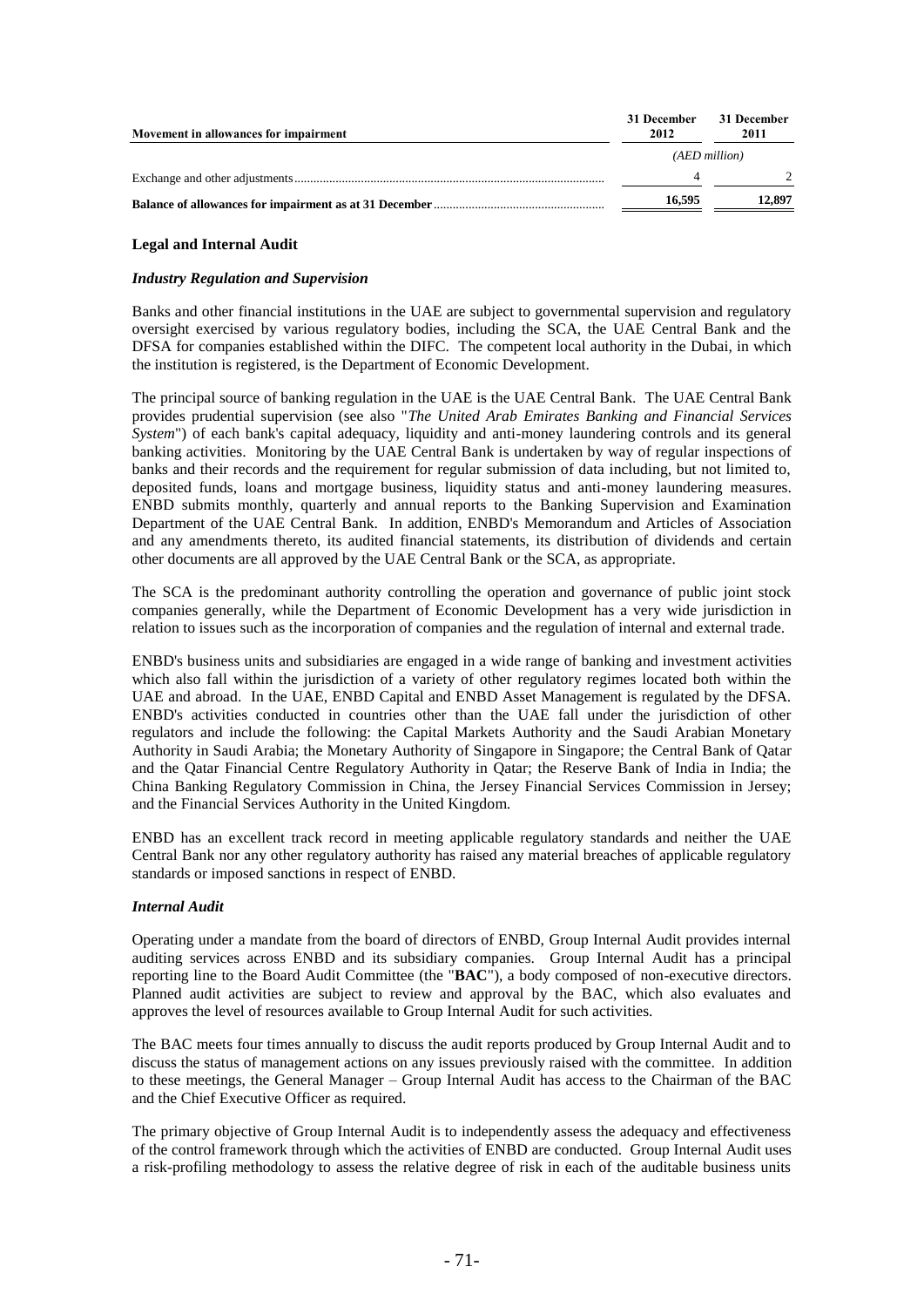and for selecting the business activity to audit. BAC approval is obtained for the risk based annual audit plan.

Group Internal Audit is organised into specialist teams aligned with the group's primary business and support areas. Group Internal Audit focuses on the employment of professionally qualified individuals with industry specific experience.

Group Internal Audit is itself subject to a review periodically by independent third party assessors appointed by the BAC.

# **Real Property**

The book value of freehold land and property owned by ENBD as at 31 December 2012 was AED 1,639 million. In addition, ENBD holds real property inventory of AED 1,280 million as at 31 December 2012.

# **Capital Expenditure**

ENBD does not expect to incur capital expenditure outside its ordinary course of business. For the year ending 31 December 2012, ENBD incurred AED 276 million of capital expenditure, compared to AED 467 million for the year ended 31 December 2011.

# **Capital Adequacy**

As per current capital requirements, the UAE Central Bank requires banks operating in the UAE to maintain a prescribed minimum ratio of total capital to total risk-weighted assets of 12 per cent. (of which Tier 1 has to be 8 per cent.).

The tiered components of a UAE bank's regulatory capital comprise of:

- Tier 1 capital includes share capital, share premium, legal, statutory and other reserves, retained earnings, non-controlling interest after deductions for goodwill and intangibles and other regulatory adjustments relating to items that are included in equity but are treated differently for capital adequacy purposes.
- Tier 2 capital includes qualifying subordinated debt, undisclosed reserve, and fair value reserve.

While the calculation of capital adequacy ratios in the UAE follows the BIS guidelines, claims on or guaranteed by GCC central governments and central banks are risk weighted at zero per cent. and claims on GCC government non-commercial public sector entities are risk-weighted at 50 per cent.

When assessing the capital adequacy of an individual bank, the UAE Central Bank will take a number of factors into consideration, such as the extent and nature of credit concentration, policies and procedures and internal control systems and may set a higher total capital requirement for that particular bank if it deems it necessary.

In June 2009, EBI issued AED 4 billion of Tier 1 securities to ICD (ENBD's main shareholder) in order to help satisfy its UAE Central Bank requirements (as a result of the amalgamation, ENBD is now considered to be the issuer of the securities). This follows the action taken by the government of Abu Dhabi in February 2009 to boost the capital of its five main banks using similar instruments (see *"The United Arab Emirates Banking and Financial Services System – Response to the Global Financial Crisis – Capital"* below).

ENBD's capital was increased in March 2009 by the conversion of AED 12.6 billion of deposits from the UAE Federal Government into longer-term subordinated debt, which is classified as amortising Tier 2 capital. In April 2013, ENBD repaid AED 3 billion of this subordinated debt to the UAE Federal Government.

As at 31 March 2013, ENBD's total capital adequacy ratio was 19.7 per cent. (compared to 20.6 per cent. as at 31 December 2012) and ENBD's Tier 1 capital ratio was 13.5 per cent. (compared to 13.8 per cent. as at 31 December 2012). Each of ENBD's total capital adequacy ratio and Tier 1 capital ratio as at 31 March 2013 was above the respective ratios required by the UAE Central Bank (see "*The United Arab Emirates Banking and Financial Services System – Response to the Global Financial Crisis – Capital*").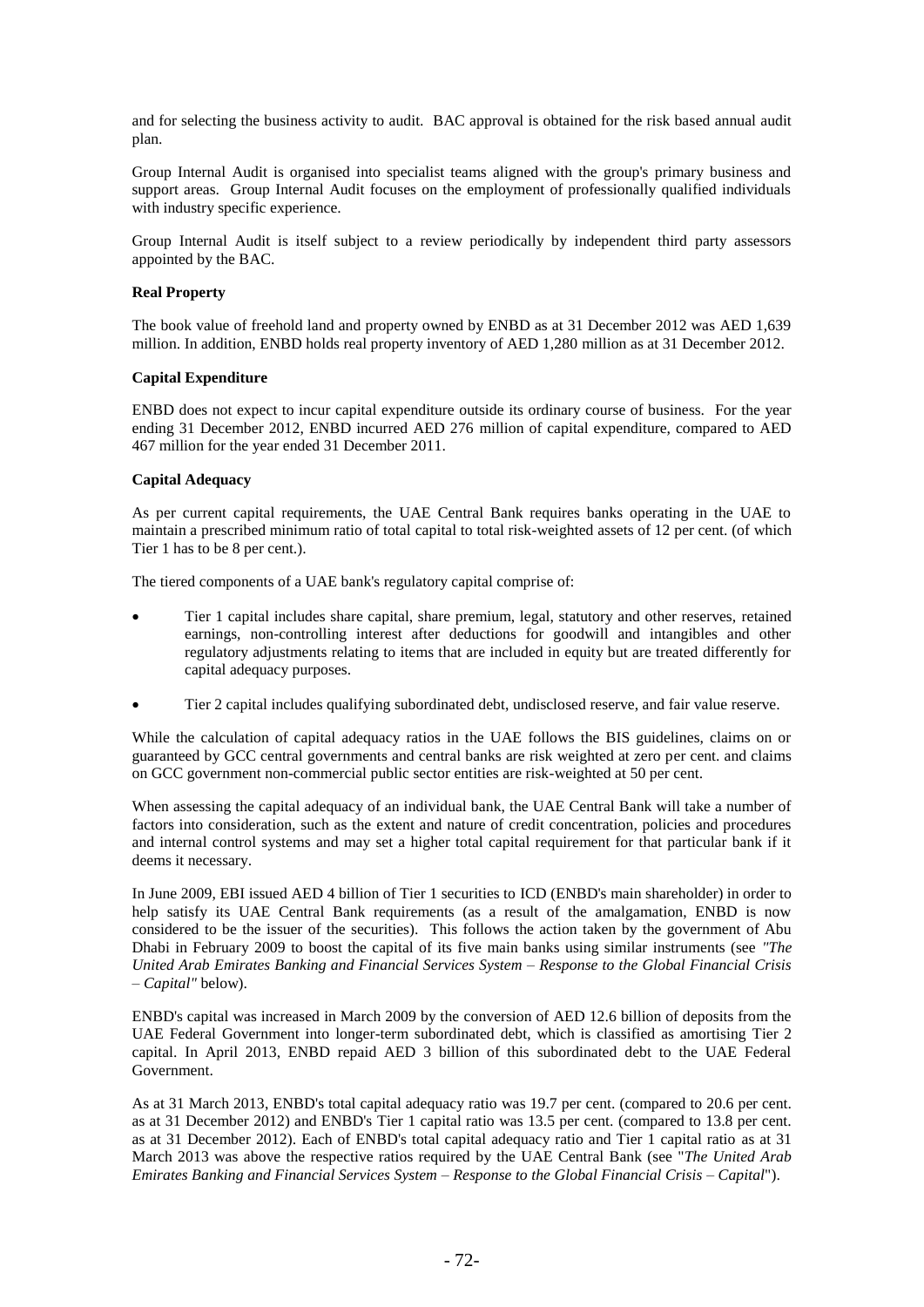Under Union Law No. (10) of 1980 Concerning the Central Bank, the Monetary System and Organisation of Banking, banks are required to transfer 10 per cent. of profit each year into a statutory reserve until this reserve makes up 50 per cent. of capital. Distributions cannot be made from this reserve, except in special legally defined circumstances. All dividends have to be authorised by the UAE Central Bank.

## **Distributions of Profit**

Distributions of profit to shareholders is reviewed at the Board level to ensure the appropriate distribution levels taking into account ENBD's performance, competitor profit distributions and market conditions. The final distribution is decided at the annual general meeting of ENBD's shareholders. ENBD has historically pursued a conservative dividend policy, preferring to build its capital and use such capital to preserve shareholder value.

# **Basel II**

ENBD has implemented the standardised approaches for credit risk under Basel II, and complies with the corresponding requirements as set out by Circular 27/2009 of the UAE Central Bank ("**Circular 27/2009**").

Under Circular 27/2009, the main UAE banks are expected to migrate to the foundation internal ratings based approach in due course. The UAE Central Bank is in direct contact with the concerned banks about the corresponding guidelines and about the migration on a case by case basis.

As at the date of this Prospectus, the UAE Central Bank has published draft guidelines and reporting standards (as of October 2010) on its website; final guidelines and reporting standards have yet to be published.

ENBD has implemented the required systems, models and reports (based on the draft guidelines and reporting standards) and is in communication with the UAE Central Bank on the migration to the foundation internal ratings based approach.

# **Basel III**

Though the UAE Central Bank has not yet published final guidelines on the implementation of Basel III, ENBD is pro-actively managing its capital and funding base in anticipation of Basel III.

As per Basel III, the minimum capital ratio requirement against common equity Tier 1 capital including the capital conservation buffer is 7 per cent. and against total capital including the capital conservation buffer is 10.5 per cent. (to be achieved by 1 January 2019). ENBD already meets the minimum capital requirement as set out under Basel III as at 31 December 2012.

On 12 July 2012, the UAE Central Bank issued Circular 30/2012 ("**Circular 30/2012**") dated 12 July 2012 entitled "*Liquidity Regulations at Banks*", which included a set of qualitative and quantitative liquidity requirements for UAE banks which are in line with the Basel III.

Subsequently, on 16 December 2012, the UAE Central Bank decided at its Board Meeting to postpone the implementation of Basel III until details of the requirements of the regulation are agreed.

#### **Anti-Money Laundering Policies**

ENBD has implemented detailed anti-money laundering ("**AML**") and Know Your Customer ("**KYC**") policies and procedures. The responsibility for implementation and monitoring adherence to the policies rests with ENBD Group Compliance.

As part of its AML policy, ENBD conducts KYC and customer due diligence checks, which is mandatory for all new accounts. A customer profile is created at the time of account opening and is updated as customer circumstances change and develop during their time with ENBD.

ENBD also has in place a high risk accounts policy and politically exposed persons policy that covers enhanced due diligence and escalated approval processes for relationships with regards to high risk businesses and customer segments as covered by UAE Central Bank regulations and in accordance with ENBD's internal risk based approach towards KYC and AML.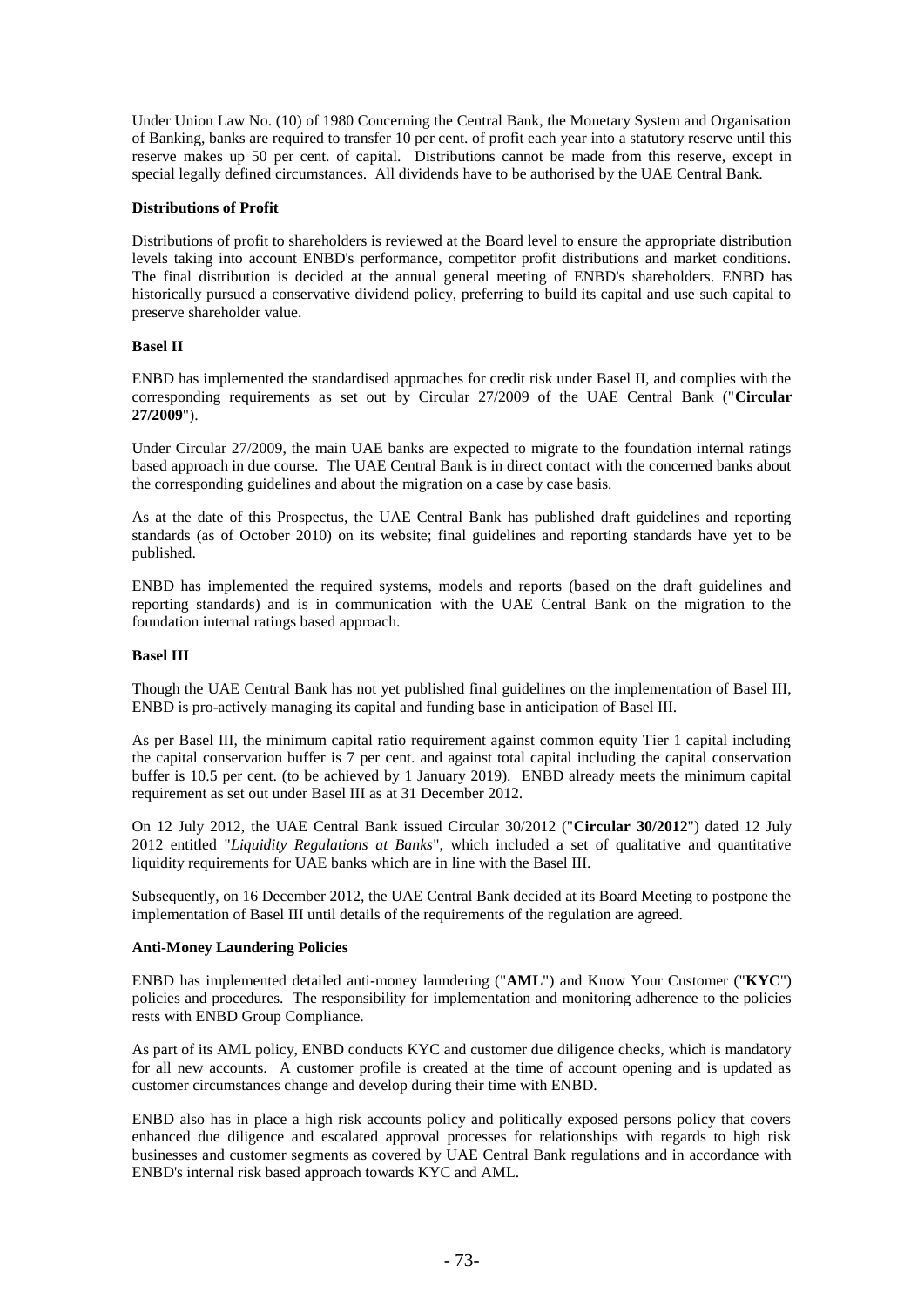ENBD has appointed an Anti-Money Laundering Reporting Officer ("**AMLRO**") who reports to the Chief Compliance Officer. The AMLRO is responsible for policy development and awareness, as well as suspicious transaction detection and reporting, responding to staff queries regarding anti-money laundering issues and implementation of an automated anti-money laundering system. Transactions are monitored and suspicious transactions are reported to the relevant regulatory authority.

ENBD has sanctions guidelines in compliance with regulations prescribed by the UAE Central Bank and the United Nations that cover restrictions applicable to countries that are subject to sanctions. ENBD has systems and processes in place to monitor transactions against applicable sanctions requirements.

All staff are required to be aware of ENBD's AML, KYC and sanctions policy and procedures. The compliance policies and procedures are easily accessible and available to all staff through ENBD's intranet. In addition, ENBD conducts specific training programmes for customer-facing staff.

## **Funding**

Global Markets and Treasury manages the overall short-term and long-term liquidity of ENBD, guided by the overriding principle of prudent liquidity management and with frequent reporting to, and instruction from, ENBD's ALCO.

The majority of ENBD funding is provided by customer deposits. The inter-bank market is used for residual funding purposes and term funding is used to lengthen the maturity profile and diversify the client base. The current liquidity position of ENBD is considered to be good. To mitigate future liquidity risks (e.g. associated with market events), Global Markets and Treasury maintains a liquidity buffer, which is designed to be of a size sufficient to deal with all foreseeable liquidity events.

ENBD and its operational companies also raise money through the international capital markets. All capital markets debt raising activity by ENBD and its operational companies is controlled by the Group Funding Desk of Global Markets and Treasury.

ENBD, through EBI, first accessed the international debt markets in April 1999 and has since become one of the most active Middle Eastern banks in employing the debt capital markets to support and diversify its funding needs. With regard to the foregoing, in anticipation of the severity of the approaching liquidity crisis, EBI returned to the syndicated loan market in October 2007 after an absence of four years and raised U.S.\$1.5 billion from a group of 15 banks. That facility was repaid on 9 October 2012.

For short-term funding, EBI established a U.S.\$4 billion Euro Commercial Paper programme (the "**ECP Programme**") under which the equivalent of U.S.\$304.2 million was outstanding as at 30 April 2013, as compared to U.S.\$263.7 million as at 31 December 2012. Following the amalgamation of EBI and NBD with ENBD in November 2009, ENBD is now the issuer under the ECP Programme and is responsible for all series of commercial paper issued by EBI and outstanding under the programme.

ENBD does from time to time buy back its own debt (senior and subordinated) in the open market.

In June 2009, EBI raised AED 4 billion of Tier 1 debt securities. The sole investor was ICD (which is wholly owned by the Government of Dubai), the majority shareholder of ENBD. These securities are perpetual, subordinated and unsecured and for the first five years have an annual 6.45 per cent. fixed rate coupon, after which they carry a floating rate coupon linked to EIBOR plus a margin of 4 per cent. The UAE Central Bank has approved the qualification of these securities for Tier 1 Regulatory Capital purposes. Further, as mentioned above, ENBD's capital was increased in March 2009 by the conversion of AED 12.6 billion of deposits from the UAE Federal Government into longer-term subordinated debt, which is all currently classified as Tier 2 capital.

In August 2010, ENBD completed an asset backed securitisation of its UAE auto loan portfolio, the first such deal from the Middle East and by ENBD. These auto loans were sold to Emirates NBD Auto Finance Limited (the "**APC**"), which issued ¥19 billion notes due in 2022 carrying a floating rate coupon linked to the London interbank offered rate for one month Japanese Yen deposits plus a margin of 1.8 per cent. As at 31 December 2012, the auto loans and receivables balance transferred to APC was AED 968 million, as compared to AED 971 million as at 31 December 2011, and the associated liability secured by these assets and included under debt issued and other borrowed funds was AED 810 million as at 31 December 2012, as compared to AED 907 million as at 31 December 2011.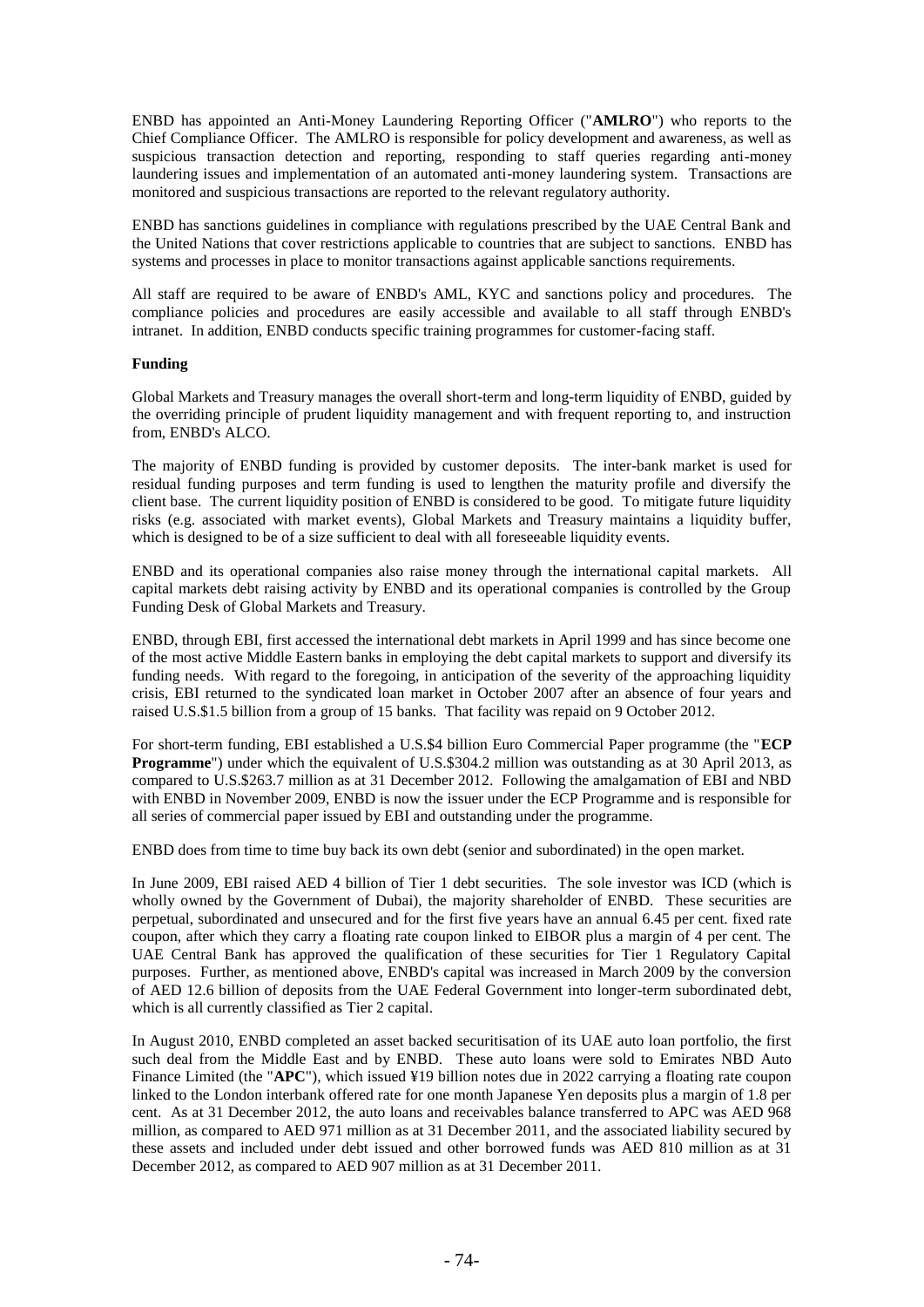As at 30 April 2013, ENBD and its main operational companies had, since July 2002, launched 191 bond issues with a total value of U.S.\$14,261 million on seven exchanges: Luxembourg, London, Dublin, NASDAQ Dubai, Singapore, Sydney and Bangkok. As at 31 January 2013 outstanding issuance for ENBD and its main operational companies totalled U.S.\$5,136 million with U.S.\$3,533 million in new issuance for 2012 and U.S.\$1,271 million issued in 2013. ENBD's objective has always been to diversify and deepen its investor base, reduce the maturity mismatch between assets and liabilities and to manage maturities, thereby reducing the quantum of refinancing risk.

The following table shows the maturity profile of all of the Group's Strategic Funding Liabilities outstanding as at 30 April 2013:



**Note**: The above table excludes syndicated borrowings from banks and borrowings raised from loan securitisations.

## **Information Technology**

ENBD's Information Technology ("**IT**") division is focused on utilising the most advanced IT systems to secure ENBD's customers and ensure that customers' data is well protected and secured against unauthorised entry. ENBD envisages the role of information technology to be significant in ensuring that IT remains responsive and flexible to the competitive and dynamic forces of the environment within which it operates. Accordingly ENBD continues to invest in IT to ensure that it is resourced in line with modern banking requirements. ENBD spent AED 292 million and AED 274.8 million on IT expenditure during 2012 and 2011 respectively.

A new core banking IT system was rolled out across ENBD's branch network in November 2009. Having successfully done so across the UAE and UK, ENBD is now finalising the implementation of its core banking IT platform at its other international sites to offer enhanced security to its customers, increase operational efficiencies and improve productivity.

ENBD has also implemented 'Calypso', an accounting and risk monitoring system for treasury, which enables ENBD to handle higher transactional volumes while saving on labour costs; and 'Finnone', a system for retail lending which consolidates all front office, middle office and back office systems for retail finance into a single platform, thereby improving efficiency and productivity, as well as allowing for identification and reduction in revenue loss and reducing key risks on the financial portfolio by reviewing exposure to common customers. ENBD has also implemented 'Advent' which is an asset management tool for high net worth customers.

In 2012, ENBD completed an update of its online banking platform for retail customers providing new functionality and security as well as providing an Arabic version. A corporate online platform is also now available to allow corporations to carry out their transactions. Mobile banking for smartphones was released in 2012.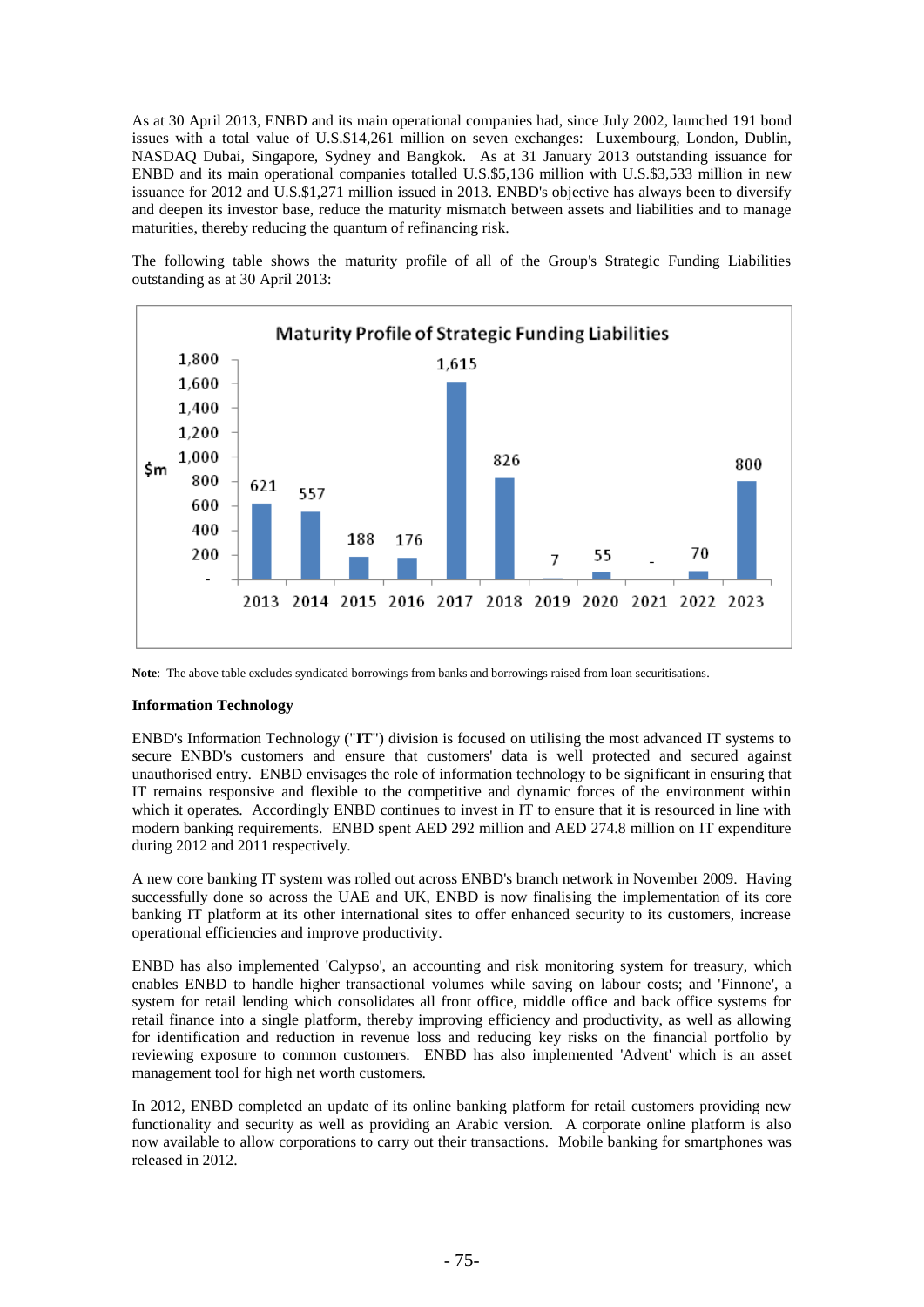ENBD utilises a call centre for 24 hour phone banking and provides online and mobile banking platforms for retail and corporate customers (see "– *Retail Banking*"). A 24-hour IT support centre is also in place with expert support staff to address any IT related issues.

The security and reliability of ENBD`s IT services is protected by the use of a disaster recovery site at a remote premise that can be activated in the case of any incident affecting ENBD`s IT systems to ensure that critical systems and data continue to be fully operational. ENBD's disaster recovery plan enables for regular testing of recovery operations.

The IT department carries out daily and other periodic data back-ups which are also stored at a remote location. ENBD also carries out annual intrusion tests on its IT network with the assistance of an external vendor. There is no evidence of intrusion attempts to date.

In 2012, the IT department completed the integration of Dubai Bank and Emirates Islamic Bank's IT applications following the announcement of the acquisition of Dubai Bank by ENBD in 2011.

#### **Insurance**

ENBD has various insurance policies in place, including directors and officers insurance, third party liability insurance and bankers blanket bond insurance. ENBD believes that these insurance policies provide it with comprehensive insurance coverage against the various risks to which ENBD may be exposed.

#### **Litigation**

ENBD is not involved in any litigation, arbitration or administrative proceedings relating to claims which could have a material adverse effect on its financial condition and the results of operations and is not aware of any such litigation, arbitration or administrative proceeding that is pending or threatened.

Therefore no material provision has been made as at 31 December 2012 regarding any outstanding legal proceedings against ENBD.

# **Fiscal Year**

The fiscal year of ENBD is the calendar year ending on 31 December.

#### **Recent Developments**

#### *Business Developments*

On 28 March 2013, ENBD issued, under its MTN Programme, U.S.\$750,000,000 Tier 2 notes due 2023 bearing interest at 4.875 per cent. per annum (the "**Tier 2 Notes**"). The Tier 2 Notes are subject to an issuer call option, exercisable on 28 March 2018, and if such call option is not exercised the interest rate on the Tier 2 Notes will be subject to a reset in accordance with the terms and conditions thereof. In April 2013, ENBD repaid AED 3 billion of its subordinated debt to the UAE Federal Government (see "– *Capital Adequacy*").

In 2012, ENBD entered into an agreement with BNP Paribas to acquire BNP Paribas' 95.2 per cent. stake, and the remaining 4.8 per cent. minority stake, in BNP Paribas Egypt S.A.E. for a total of U.S.\$500 million. This acquisition is in line with ENBD's strategic objective of geographic expansion (see "*Strategy – Drive geographic expansion*"). The transaction is subject to regulatory approval and is planned to close before the end of May 2013 (for further details, see "– *Overseas Operations*").

# *Q1 2013 Financial Performance*

The following information has been extracted from the condensed consolidated unaudited interim financial statements of ENBD as at and for the three months ended 31 March 2013:

|                     | (Unaudited) | 31 March 2013 31 March 2012<br>(Unaudited) |
|---------------------|-------------|--------------------------------------------|
|                     |             | (AED million)                              |
| Net interest income | 1.503.6     | 1.596.7                                    |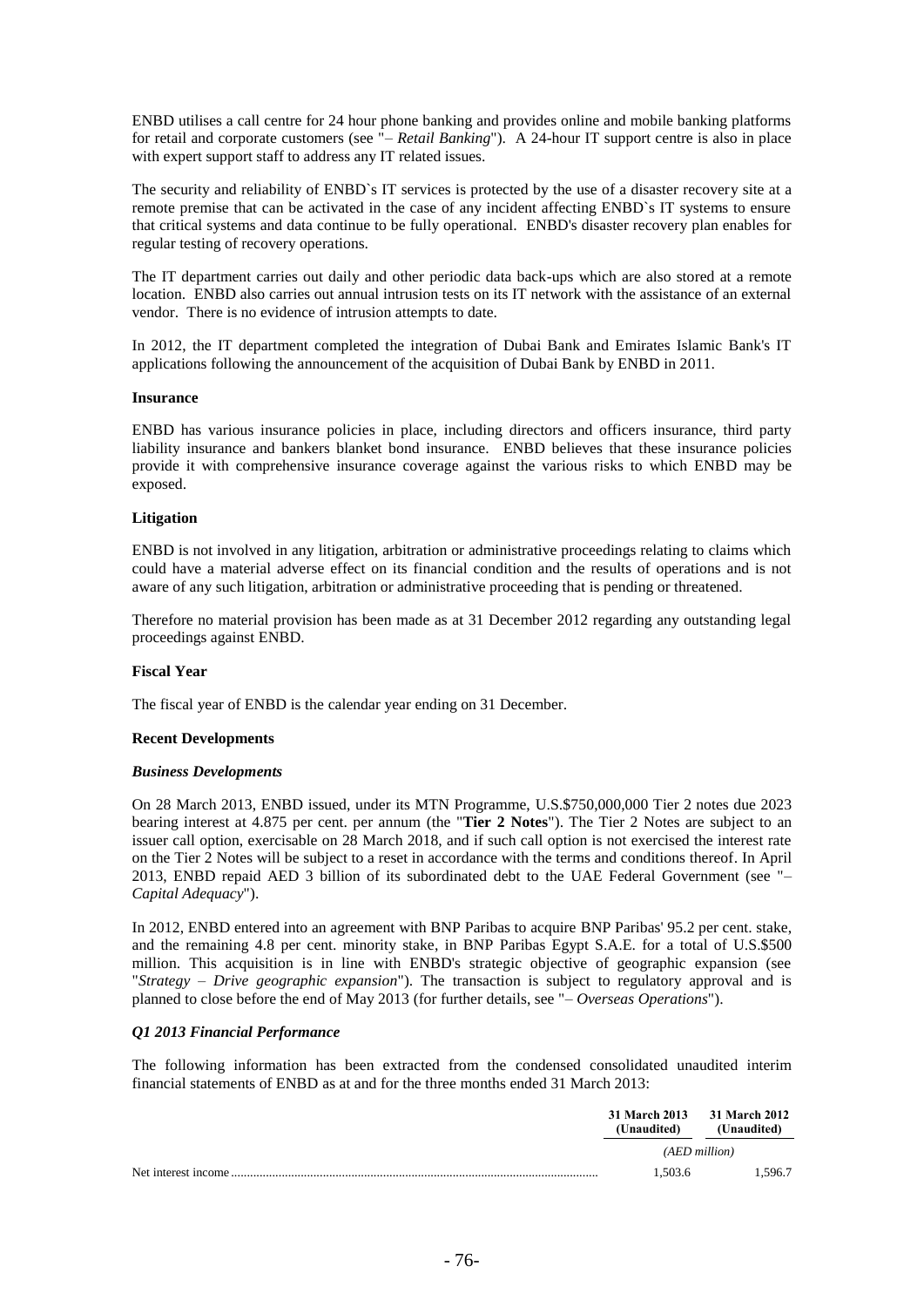| 31 March 2013<br>(Unaudited) | 31 March 2012<br>(Unaudited) |
|------------------------------|------------------------------|
| (AED million)                |                              |
| 1.126.7                      | 1,089.4                      |
| 2,630.3                      | 2,686.1                      |
| (909.0)<br>(15.8)            | (942.2)<br>(20.5)            |
| 1.705.6<br>(888.0)           | 1,723.4<br>(1,100.8)         |
| 817.6                        | 622.6                        |
| 25.8<br>(6.5)                | 24.2<br>(5.6)                |
| 836.8                        | 641.1                        |

In summary, for the three months ended 31 March 2013 ENBD had:

- an operating profit before impairment of AED 1,705.6 million (a decrease of 1.0 per cent. compared to the three months ended 31 March 2012, attributable to a reduction in net interest margin);
- an impairment loss on financial assets of AED 888.0 million (a decrease of 19.3 per cent. compared to the three months ended 31 March 2012);
- total portfolio impairment allowances of AED 3.7 billion or 3.0 per cent. of the unclassified credit risk weighted assets (in excess of the UAE Central Bank requirement of 1.5 per cent.); and
- a net profit of AED 836.8 million (an increase of 30.5 per cent. compared to the three months ended 31 March 2012, attributable to lower impairment allowances).

In addition, as at and for the three months ended 31 March 2013 ENBD had:

- customer loans of AED 220.6 billion (an increase of 1.1 per cent. compared to 31 December 2012);
- total assets of AED 315.8 billion (an increase of 2.4 per cent. compared to 31 December 2012);
- customer deposits of AED 223.0 billion (an increase of 4.2 per cent. compared to 31 December 2012);
- total liabilities of AED 279.9 billion (an increase of 3.0 per cent. compared to 31 December 2012);
- a loan to deposit ratio of 98.9 per cent. (a decrease of 3.1 per cent. compared to 102.0 per cent. as at 31 December 2012);
- an impaired loan ratio (excluding impaired investment securities) of 14.1 per cent. (a decrease of 0.1 per cent. compared to 14.2 per cent. as at 31 December 2012);
- a total capital adequacy ratio of 19.7 per cent. (a decrease of 0.9 per cent. compared to 20.6 per cent. as at 31 December 2012); and
- a Tier 1 capital ratio of 13.5 per cent. (a decrease of 0.3 per cent. compared to 13.8 per cent. as at 31 December 2012).

The following table shows the movements in the capital of ENBD for the three month period from 31 December 2012 to 31 March 2013:

| Tier 1 | Tier 2        | Total |
|--------|---------------|-------|
|        | (AED billion) |       |
| 30.1   | 14.9          | 45.0  |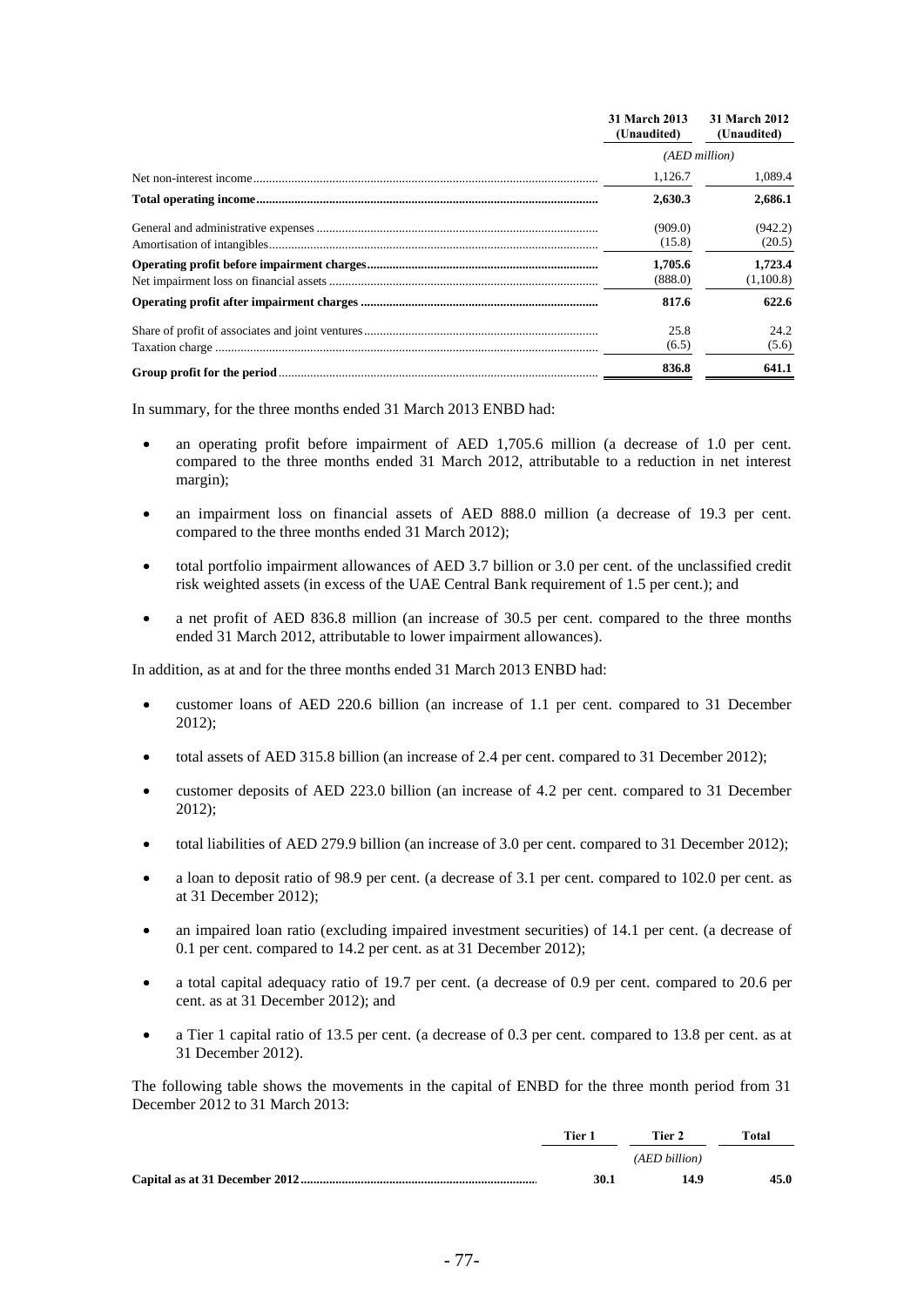| Tier 1 | Tier 2 | Total |
|--------|--------|-------|
| 0.8    |        | 0.8   |
| (1.4)  |        | (1.4) |
| (0.1)  |        | (0.1) |
|        | (2.5)  | (2.5) |
|        |        |       |
|        | (1.3)  | (1.3) |
| 29.4   |        | 43.2  |

The marginal decreases in the total capital adequacy ratio and Tier 1 capital ratio were attributable to the dividend payout for the year ended 31 December 2012 and the capital amortisation of the UAE Federal Government Tier 2 deposits, which was partially offset by the Tier 2 notes issued during the first quarter of 2013 (see "– *Business Developments*"). As at 31 March 2013, ENBD was above the UAE Central Bank imposed requirement for the total capital adequacy ratio and Tier 1 capital ratio (for UAE Central Bank requirements, see "*The United Arab Emirates Banking and Financial Services System – Response to the Global Financial Crisis – Capital*").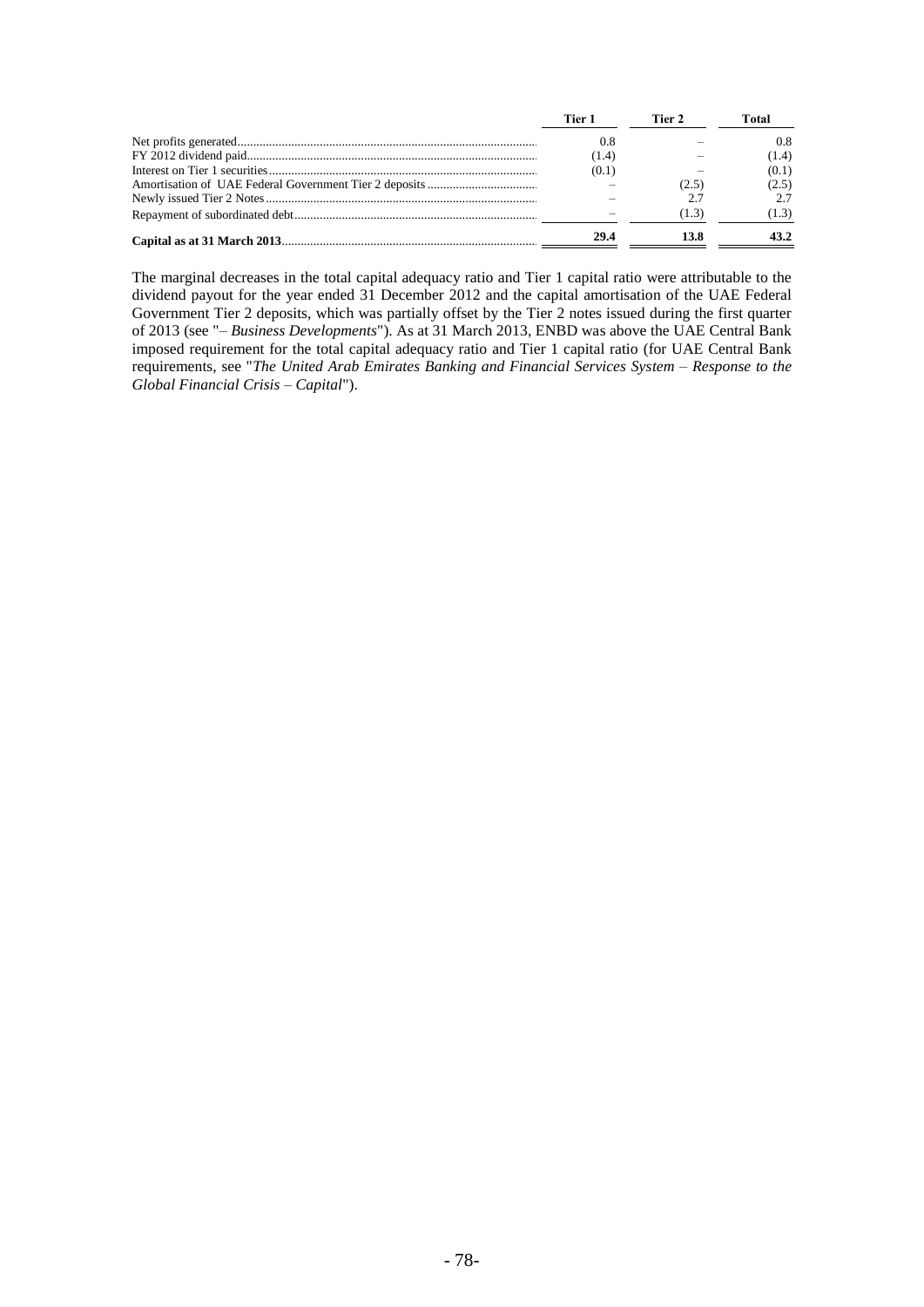## **MANAGEMENT OF EMIRATES NBD PJSC**

#### **Board of Directors**

ENBD is managed by a board of directors, which is comprised of up to nine members elected by its shareholders to serve terms of three years. The board of directors is composed of individuals independent of the Government of Dubai and decisions are taken by the board of directors in the sole interest of ENBD. As at the date of this Prospectus, the board of directors is comprised of the nine directors listed below.

| Name | <b>Position</b> |
|------|-----------------|
|      |                 |
|      |                 |
|      |                 |
|      |                 |
|      |                 |
|      |                 |
|      |                 |
|      |                 |
|      |                 |

**H.H. Shaikh Ahmed bin Saeed Al Maktoum** was appointed as the Chairman of ENBD in June 2011. His Highness holds a Bachelors degree from the University of Denver, Colorado, USA and he is a Fellow of the Royal Aeronautical Society, a recipient of the *Commandeur de l'Ordre de la Legion d'Honneur* (the Legion of Honour) of France and a recipient of the Verfassungsportugaleser of Germany. His Highness is currently the Chairman and Chief Executive of Emirates Airlines and Group, which includes DNATA and other aviation related entities. In addition, His Highness is the Chairman of the Supreme Fiscal Committee (SFC), Supreme Council of Energy, British University of Dubai, Noor Investment Group LLC, Noor Takaful PJSC, Dubai Airport Free Zone Authority, Dubai Airports, Dubai World, Flydubai and Dubai Aerospace Enterprise, Deputy Chairman of Dubai Executive Council and Dubai World Trade Centre, President of the Dubai Civil Aviation Authority (since 1985) and a Director in the Board of the Investment Corporation of Dubai (ICD), the UAE General Civil Aviation Authority and the Dubai Council for Economic Affairs.

**Mr. Hesham Abdulla Al Qassim** was appointed as the Vice Chairman of ENBD in June 2011. Mr. Al Qassim is currently the Vice Chairman and CEO of Dubai Real Estate Corporation/Wasl. In addition, he is the Chairman of Emirates Islamic Bank PJSC and Emirates NBD Capital KSA, a Director on the Board of Gulf Finance PJSC, Amlak Finance, International Humanitarian City and National General Insurance PJSC.

**H.E. Khalid Juma Al Majid** has served as a Director in ENBD since March 2010. He is also the Vice Chairman of Juma Al Majid Group of Companies and the UAE Central Bank, a Director on the Board of Dubai Chamber of Commerce and Industry and a member of the Board of Trustees of Emirates Nationals Development Programme.

**Mr. Hussain Hassan Mirza Al Sayegh** has served as a Director in ENBD since July 2007. He is currently the Chairman of Jotun UAE Ltd and Jotun Powder Coatings UAE LLC, the Deputy Chairman of Oilfields Supply Centre Ltd and Al Nasr Leisureland He is also a Director on the Board of Emirates National Oil Co. ("**ENOC**"), Emirates Petroleum Products Company ("**EPPCO**"), Al Maktoum Foundation, the National Bank of Fujairah, Marsh Insco and Mawarid Finance PJSC.

**Mr. Buti Obaid Buti Al Mulla** has served as a Director in ENBD since July 2007. He is currently the Chairman of Dubai Insurance Co., Vice Chairman Emirates Islamic Bank PJSC and Emirates Investment Bank PJSC and a Director of Dubai Bank PJSC.

**Mr. Shoaib Mir Hashem Khoory** was appointed as a Director of ENBD in June 2011. Mr. Khoory is the Managing Director of Mir Hashim Khoory LLC. He is the Chairman of Dubai Bank PJSC, MAHY Khoory, Group International Institute Management (GIIM), French School in Dubai, and a Director on the Board of Emirates Islamic Bank PJSC, Dubai Real Estate Corporation, Jebel Ali Cement Factory, Emirates Telecommunications Corporation ("**Etisalat**") and Mir Hashim Khoory LLC.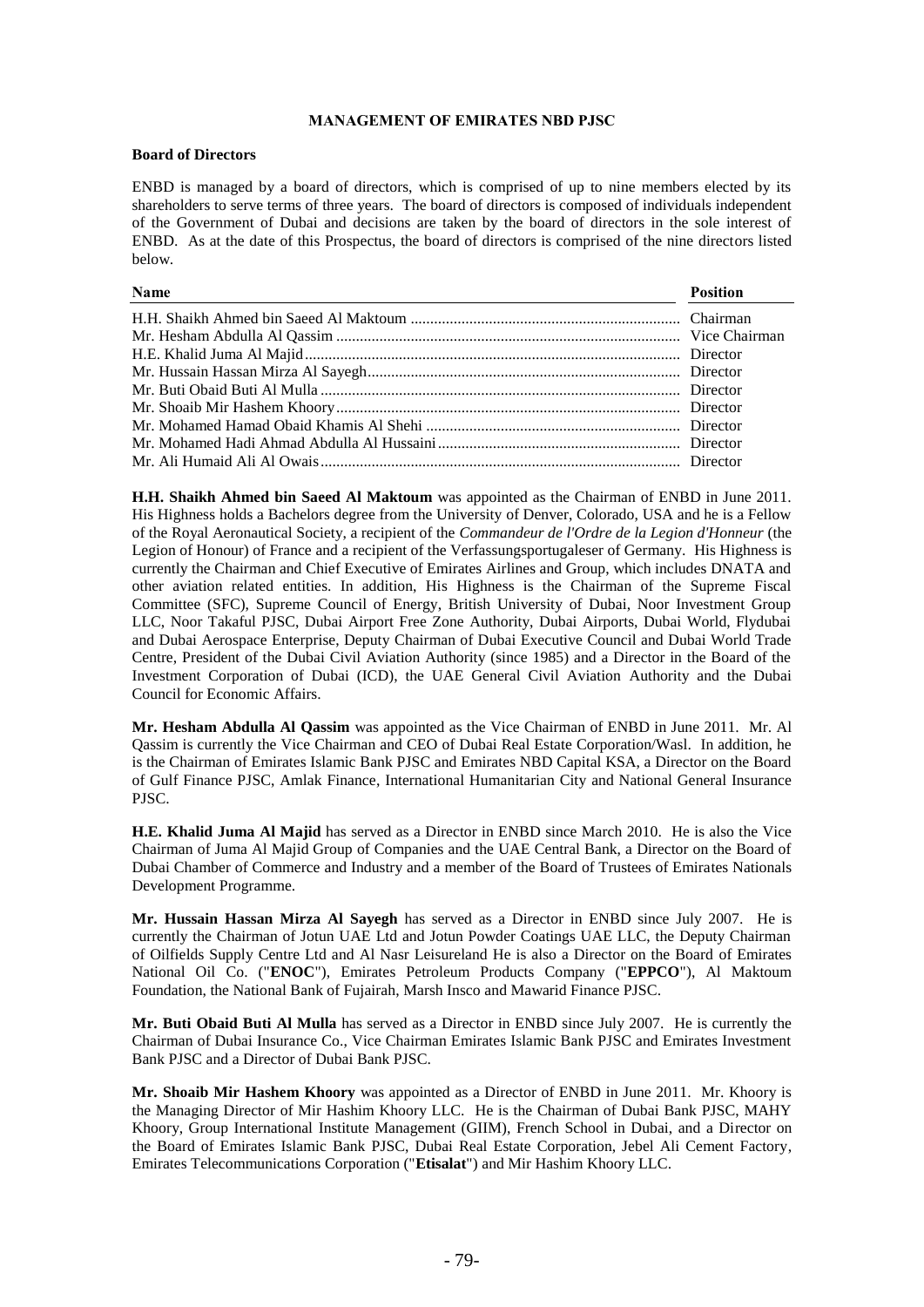**Mr. Mohamed Hamad Obaid Khamis Al Shehi** was appointed as a Director of ENBD in June 2011. Mr. Al Shehi is also the Deputy Director General of the Department of Finance of the Government of Dubai, Secretary of the Supreme Fiscal Committee, member of the Economic Development Committee, Sectoral Committees of the Executive Council and a government representative for the Fiscal Policy Coordination Council – Ministry of Finance. He is also the Chairman of Emirates Financial Services and a Director on the Board of Emirates Islamic Bank PJSC, Dubai Bank PJSC, Emirates NBD Asset Management Ltd, Dubai Real Estate Corporation, Galadari Brothers Co. LLC and Emirates NBD Capital Limited.

**Mr. Mohamed Hadi Ahmad Abdulla Al Hussaini** was appointed as a Director of ENBD in June 2011. Mr. Al Hussaini is a Director of Emirates Islamic Bank PJSC, Etisalat, Dubai Refreshments Company, Economic Zones World, Dubai Real Estate Corporation and Network International LLC.

**Mr. Ali Humaid Ali Al Owais** was appointed as a Director in ENBD in March 2013. Mr. Ali is the Chairman of Al Owais Group, United Food Company PSC, United Can Company LLC and Moderna Group LLC. He is also the Vice Chairman of Dubai Refreshment Co., United Kaipara Dairies Company, Modern Bakery and a Director of Emirates Islamic Bank PJSC, Dar Al Takaful and Oman Refreshment Company.

The business address for each of ENBD's directors is c/o Emirates NBD PJSC, Baniyas Road, Deira, P.O. Box 777, Dubai, United Arab Emirates.

No member of ENBD's board of directors has any actual or potential conflict of interest between his duties to ENBD and his private interests or other duties.

#### **Senior Management**

The day-to-day management of ENBD is conducted by the following senior managers (the "**Senior Managers**").

| <b>Name</b> | <b>Position</b> |
|-------------|-----------------|
|             |                 |
|             |                 |
|             |                 |
|             |                 |
|             |                 |
|             |                 |
|             |                 |
|             |                 |
|             |                 |
|             |                 |

#### **Rick Pudner, Chief Executive Officer**

Rick Pudner has served as Chief Executive Officer of ENBD since July 2007, having joined EBI as Chief Executive Officer in April 2006. Prior to joining EBI, he worked for over 24 years at HSBC in a number of senior roles, including as Chief Executive Officer of HSBC South Korea and Head of Corporate Banking HSBC Middle East. He is the Chairman of Emirates NBD Capital and a director of Emirates Islamic Bank PJSC, Emirates Fund Managers (Jersey), Network International and Tanfeeth LLC. He is also a founder member of Visa CEMEA Advisory Forum and a member of Visa International Senior Client Council. He has previously served as Chairman of the Foreign Investors Advisory Council for the Mayor of Seoul and the European Union Banking Committee in Korea, as well as Vice Chairman of the Foreign Bankers Group in Korea. He has over 28 years' experience in the banking industry. Rick Pudner will leave ENBD after completing his term at the end of 2013 and a new Chief Executive Officer is expected to be appointed before his departure.

# **Abdullah Qassem, Chief Operating Officer**

Abdullah Qassem has served as Chief Operating Officer of ENBD since May 2009 and has overall responsibility for IT, Operations and Administration at ENBD. Prior to this he was General Manager, IT and Operations of ENBD since July 2007. He has over 21 years' experience in the IT industry, having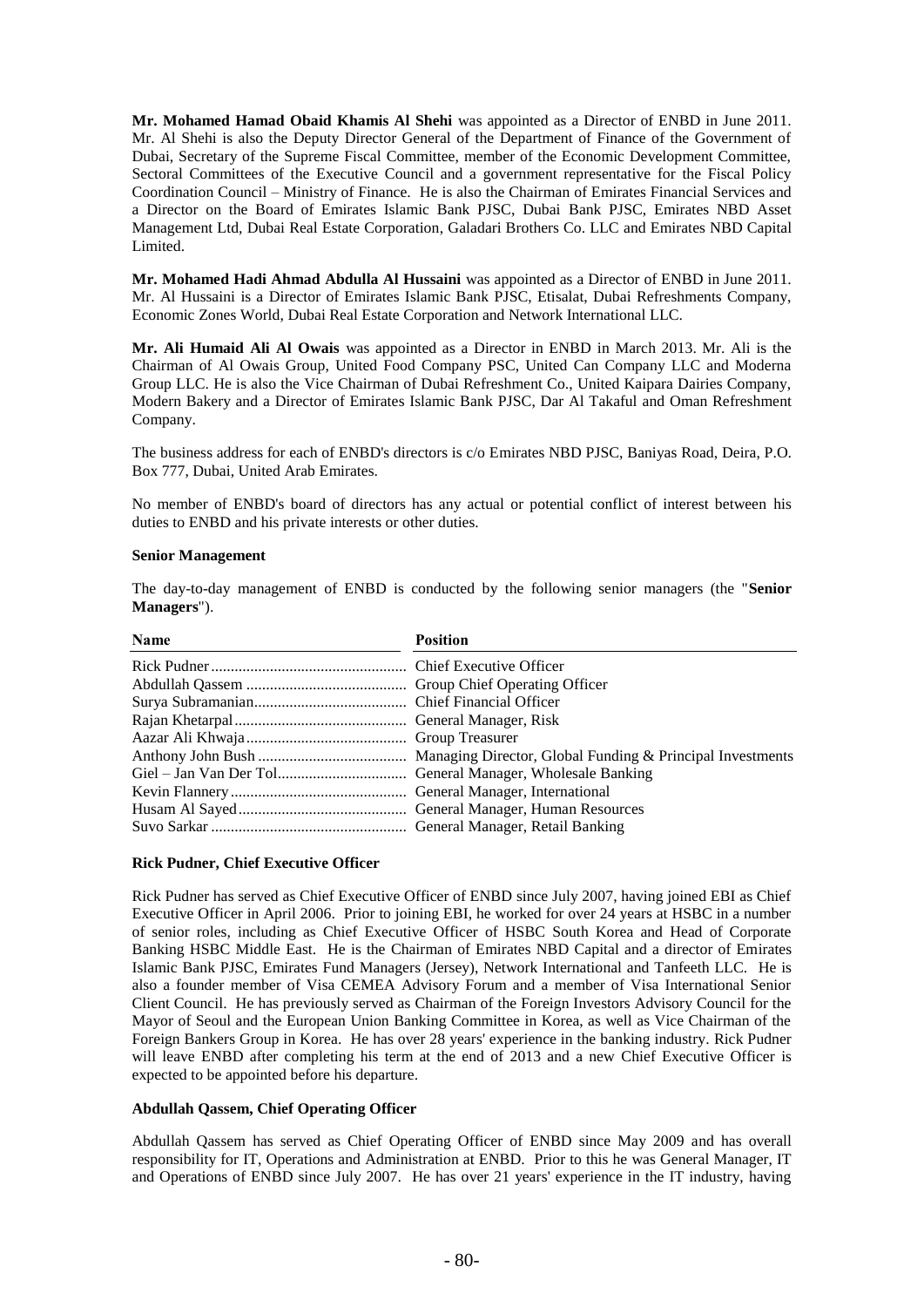joined EBI in May 1988 as a programmer after completing his studies in computer science and business administration at St. Edwards University in Austin, Texas, becoming General Manager, Information Technology and Operations at EBI in 1996. He is currently also the Chairman of Network International LLC.

#### **Surya Subramanian, Chief Financial Officer**

Surya Subramanian has served as Chief Financial Officer of ENBD since September 2010. He is a Chartered Accountant with more than 25 years' experience in banking and finance in India, Pakistan and Singapore. He has experience in business roles in finance across country, regional and group structures with some of the world's leading financial institutions. More recently, prior to his appointment as Chief Financial Officer of ENBD, Surya was working with the Ministry of Finance and the Accounting and Corporate Regulatory Authority in Singapore to support the promulgation of accounting standards as well as financial reporting oversight for all companies registered in Singapore.

#### **Rajan Khetarpal, General Manager, Risk**

Rajan Khetarpal has served as General Manager, Risk of ENBD since May 2009, having previously served as Deputy General Manager, Global Debt Capital Markets and Overseas Corporates of ENBD since July 2007. Rajan Khetarpal joined EBI in 1997 and has over 32 years of experience in the banking industry. In 2005 he was responsible for setting up the Structured Finance & Syndications Department of EBI and he was also previously the Head of Corporate Banking (Dubai) for EBI.

# **Aazar Khwaja, Treasurer**

Aazar Khwaja has served as the Treasurer of ENBD since joining in September 2012. He has more than 20 years' of experience in treasury and global markets across a number of geographies. Prior to joining ENBD, he was the Regional Treasurer for Emerging Markets/Africa with Barclays Bank Plc, during which he also served as Chairman of Barclays' regional Asset and Liability Management Committee. His previous roles included Managing Director and Head of Fixed Income Currency and Commodities in Citigroup's Central and Eastern European division, Group Treasurer for Saudi Hollandi (ABN AMRO) Bank in Saudi Arabia, Managing Director of Treasury for ABN AMRO/K&H Bank in Hungary, General Manager of Treasury for ABN AMRO in Romania, as well as Country Treasurer for Citibank NA in Pakistan.

# **Anthony Bush, Managing Director, Global Funding**

Anthony (Tony) Bush has served as Managing Director, Global Funding of ENBD since 2008. He joined EBI in 1996, established the medium term funding programme in 1999 and prior to becoming Managing Director, Global Funding had a number of roles in EBI, with responsibilities including loan syndications, correspondent banking, project finance, international business and commercial banking. Prior to joining EBI he was employed by Arab Banking Corporation where he held positions as the bank's Senior Credit Officer and Head of Commercial Banking. He has worked in the Middle East for over 32 years and has spent 41 years in the banking industry. Mr. Bush will retire at the end of May 2013 and will be replaced by Mr. Patrick Clerkin who is currently his deputy.

# **Giel-Jan Van Der Tol, General Manager, Wholesale Banking**

Giel-Jan Van Der Tol joined ENBD in December 2011, assuming the overall responsibility for the Wholesale Banking activities within the group. Prior to this he was CEO of Dubai Bank. He served 23 years with ABN AMRO Bank in various senior management roles, including CEO & Managing Director of Saudi Hollandi Bank in Riyadh; Global Head HR Advisory of ABN AMRO Global Financial Markets in Amsterdam and London; Country Manager ABN AMRO Aruba; Deputy Country Manager ABN AMRO Lebanon; Global Relationship Manager for the Telecoms Industry (Amsterdam); and Vice President, Corporate Banking at ABN AMRO in the USA. Giel-Jan holds a Masters degree in International Management from the Thunderbird School of Global Management, Phoenix, Arizona (USA).

# **Kevin Flannery, General Manager, International**

Kevin Flannery has served as General Manager, International of ENBD since July 2007, having served as General Manager, International of EBI since 1999. Kevin Flannery joined EBI in 1985 and has over 35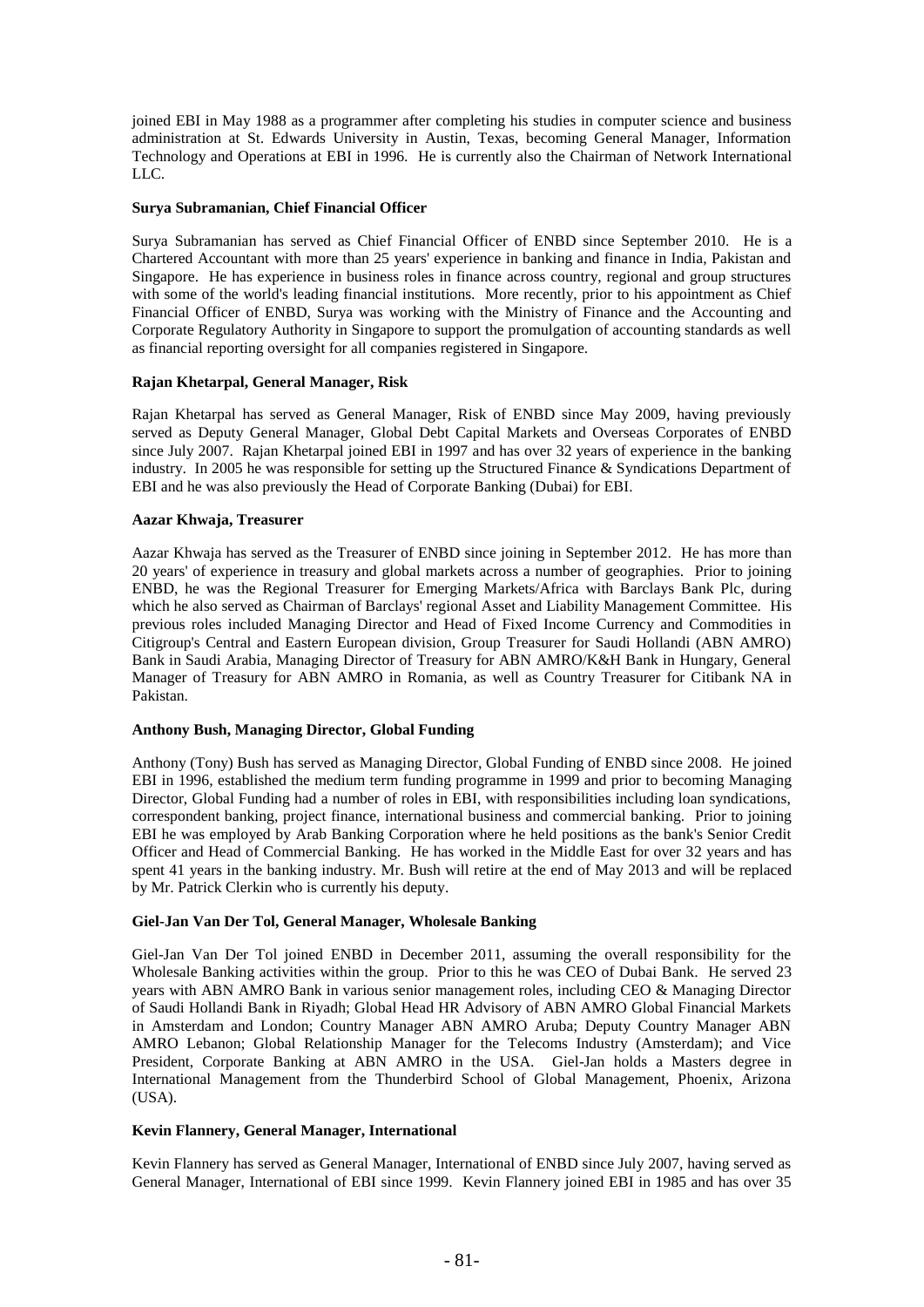years' experience in the banking industry. Prior to becoming General Manager – International for EBI, he served as the Country General Manager for Pakistan, where EBI had its largest overseas operations and he has also served the bank in senior management capacities in Kenya and Nigeria.

# **Husam Al Sayed, General Manager, Human Resources**

Husam Al Sayed has served as Group General Manager of Human Resources of ENBD since September 2011. Previously, he served as the General Manager of Human Resources at NBD prior to the amalgamation and continued as Group General Manager of Human Resources of ENBD until 2009. Prior to this, he worked for Emirates National Oil Company (ENOC), as the Group Manager, Human Resources. He has 28 years of experience and knowledge in the field of people management and has a Masters in Public Administration (MPA) from the University of Toledo, USA.

# **Suvo Sarkar, General Manager, Retail Banking**

Suvo Sarkar has served as General Manager of Retail Banking at ENBD since June 2012. Mr. Sarkar returned to ENBD in June 2012 after a two year-stint with National Bank of Abu Dhabi PJSC. During his previous tenure with ENBD as Executive Vice President & General Manager of Retail Banking, he spearheaded the integration of EBI and NBD and was instrumental in creating an integrated retail business for the merged entity. He has over 24 years of experience in various fields of banking.

The business address for each of the Senior Managers is Emirates NBD PJSC, Baniyas Road, Deira, P.O. Box 777, Dubai, UAE.

No Senior Manager has any actual or potential conflict of interest between his duties to ENBD and his private interests or other duties.

# **Committees**

ENBD has established a number of committees, which include the following:

# *Board Audit Committee*

The Board Audit Committee ("**BAC**") is responsible for reviewing all the internal audit and management compliance reports that are produced by ENBD and providing direction to the management on rectifying weaknesses or shortcomings highlighted in such reports. The BAC is also responsible for receiving and evaluating management letters issued by external auditors and reports of regulatory bodies. The members of BAC comprise the board of directors, the Chief Executive Officer, the Chief Financial Officer, Head of Internal Audit and the Company Secretary. Other members of executive and senior management may attend by invitation. The Committee meets quarterly.

# *Board Credit and Investment Committee*

ENBD's BCIC advises management on ENBD's strategic objectives and reviews its progress. It continually reviews the composition of ENBD's credit portfolios, reviewing investments and recommending changes to investment policies, including the establishment of limits, broad asset allocation parameters and performance benchmarks. ENBD's BCIC also reviews investment proposals, as well as asset management and business initiatives proposed by ENBD's management. The members of ENBD's BCIC comprise the Chairman of the board of directors and at least two other directors as well as the Chief Executive Officer and other members of management. The Committee meets every week.

# *Executive Committee*

The EXCO is headed by the Chief Executive Officer. The main role of the EXCO is to collectively monitor the performance of ENBD and make decisions within the authority limits delegated to it by the board of directors. The EXCO makes specific recommendations to the board of directors on decisions that fall outside its delegated authority limits. The EXCO comprises the Chief Executive Officer, the Chief Financial Officer, the General Manager – Risk, the Head of Wholesale Banking, the Head of Consumer Banking & Wealth Management, the Head of Information Technology and Operations, the General Manager – Global Markets and Treasury and the Chief Executive Officer of Emirates Islamic Bank PJSC. The Committee meets once every two weeks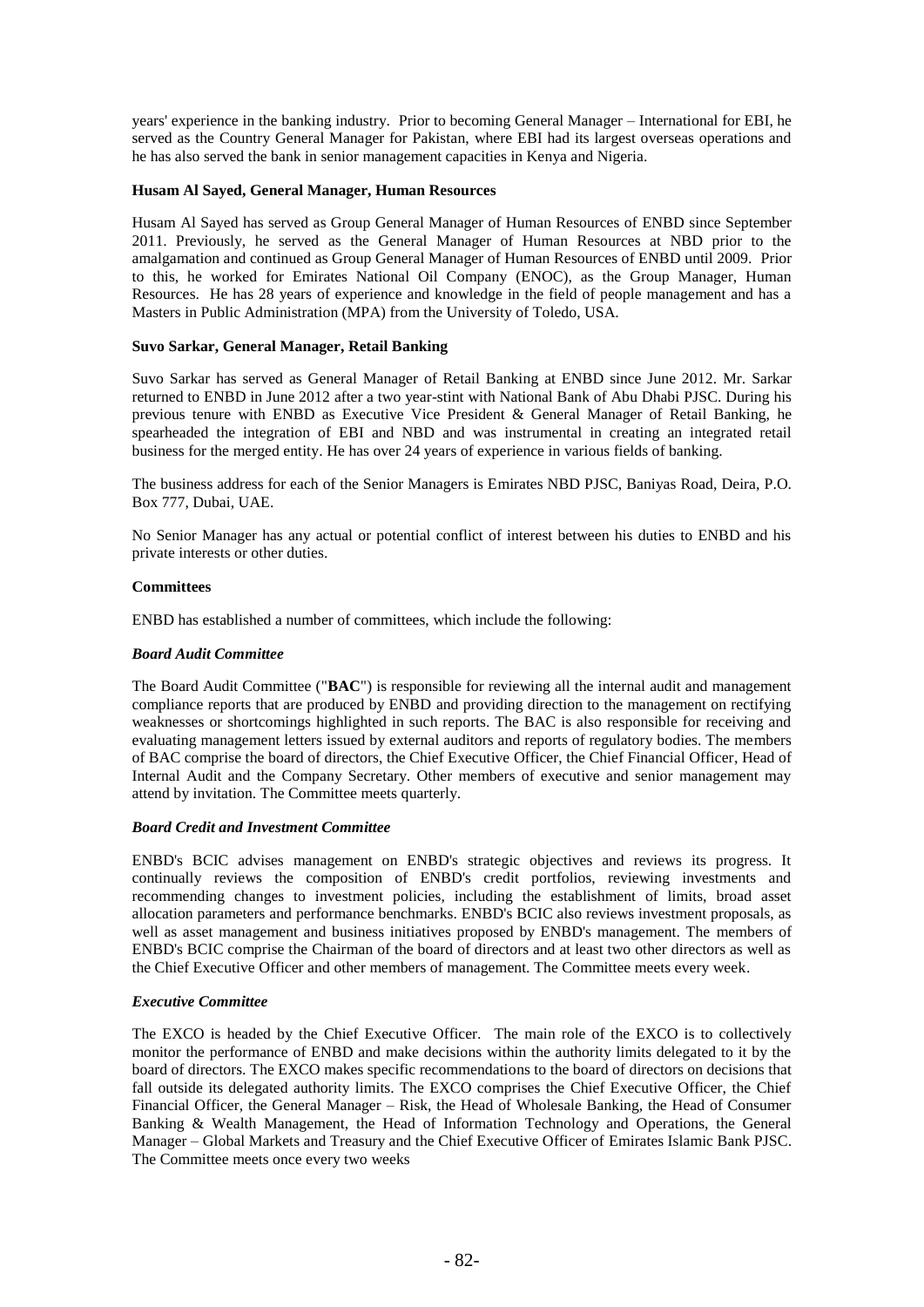## *Assets and Liabilities Committee*

ENBD's ALCO is responsible for dealing with market risk exposures such as liquidity, interest rates, investment and economic capital management. ENBD's ALCO manages the structure and composition of ENBD's investment portfolio, structural interest rates, exchange rate positions and maturity gaps, as well as its capital adequacy position. ENBD's ALCO comprises the Chief Executive Officer, the Chief Financial Officer, the General Manager – Risk, the Head of Wholesale Banking, the Head of Consumer Banking and Wealth Management, the General Manager – Global Markets and Treasury and other senior executives. The Committee meets once a month in the normal course of business and more often if needed.

#### *Management Investment Committee*

The Management Investment Committee is responsible for approving ENBD's investments and ensuring that an appropriate balance is achieved between risks and rewards. The Management Investment Committee manages ENBD's reputation risk by setting and enforcing investment guidelines. The Committee comprises members from Global Markets and Treasury, Risk and other senior management. The Committee meets monthly

#### **Employees**

As at 31 December 2012, ENBD employed 8,072 staff, the majority of whom were full-time employees and 306 of whom were employed in ENBD's overseas operations. As at 31 December 2011, ENBD employed 8,892 staff. ENBD has no history of industrial disputes and considers its relationship with its employees to be good.

#### **Training**

ENBD treats training as an integral part of staff development. The Learning and Development Centre provides training to various categories of staff within ENBD. The training covers a broad range of financial services (including *Shari'a* compliant finance). In addition various management, sales and service-based training is also provided to staff members, as required. The Learning and Development Centre also facilitates external training courses and relevant conferences, seminars and workshops which benefit the staff. The business communication unit of the Learning and Development Centre provides language training in English and Arabic. Certain courses result in certification and these are well recognised in the region.

#### **Remuneration Policy**

The success of ENBD is dependent upon the competence of employees at all levels of its business. ENBD provides a range of reward and recognition schemes to attract, motivate and retain high calibre individuals to drive the performance of the business and drive new growth streams.

ENBD has a variable pay scheme for middle and senior management under which performance bonuses are awarded based on annual performance appraisals. The bonus awarded is dependent on individual performance, the performance of the respective business unit and the performance of ENBD.

ENBD also pays sales staff incentives for achieving sales and revenue targets to its frontline sales and operations staff in retail sales and in the branches. These sales incentives are administered by the Customer Lifecycle Management department with oversight by HR. The incentive plan is flexible and changes in the plan are initiated based on business trends and requirements.

# **Emiratisation**

As part of a policy of "Emiratisation", UAE banks were instructed in 1999 to increase the number of UAE nationals on their payroll by at least 4 per cent. per annum until they reached 40 per cent. of the payroll.

ENBD's UAE nationalisation committee is charged with the responsibility of developing existing UAE staff, attracting talent and working to the needs of the community.

In 1999, UAE nationals comprised 20 per cent. of the staff of EBI and as at the date of this Prospectus, this proportion is approximately 23.4 per cent. ENBD plans to continue to increase the percentage of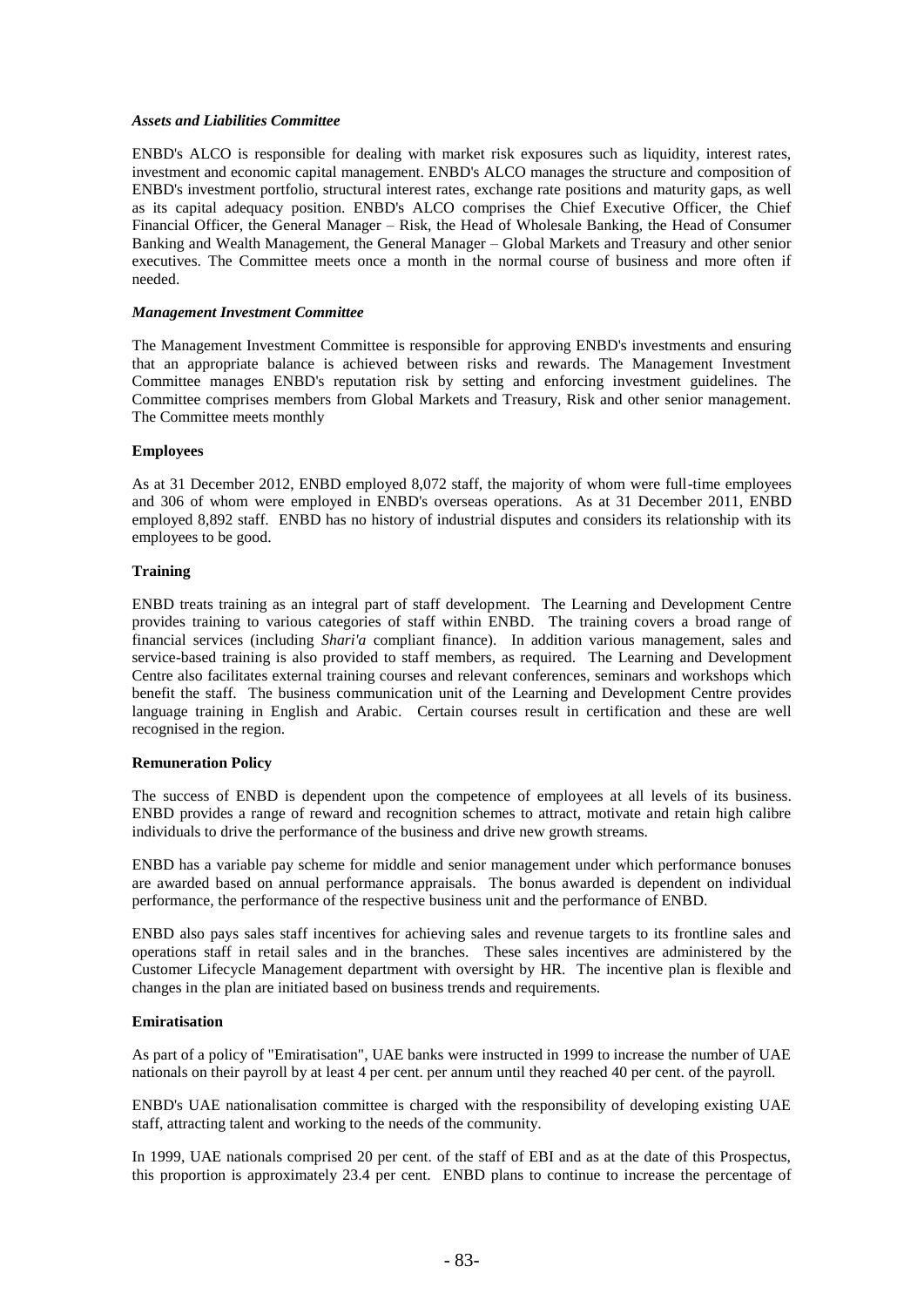employees who are UAE nationals in line with the "Emiratisation" policy. Training and recruitment of nationals for managerial positions is a major objective of ENBD. ENBD continues to support the training and sponsorship of students in local universities and colleges.

# **Related Parties**

ENBD enters into transactions with its major shareholders, subsidiaries, directors, executive management and their related concerns in the ordinary course of its business and at commercial interest and commission rates. As at 31 December 2012, ENBD had made loans and advances to related parties totalling AED 83.0 billion and had received customer deposits from related parties totalling AED 5.5 billion.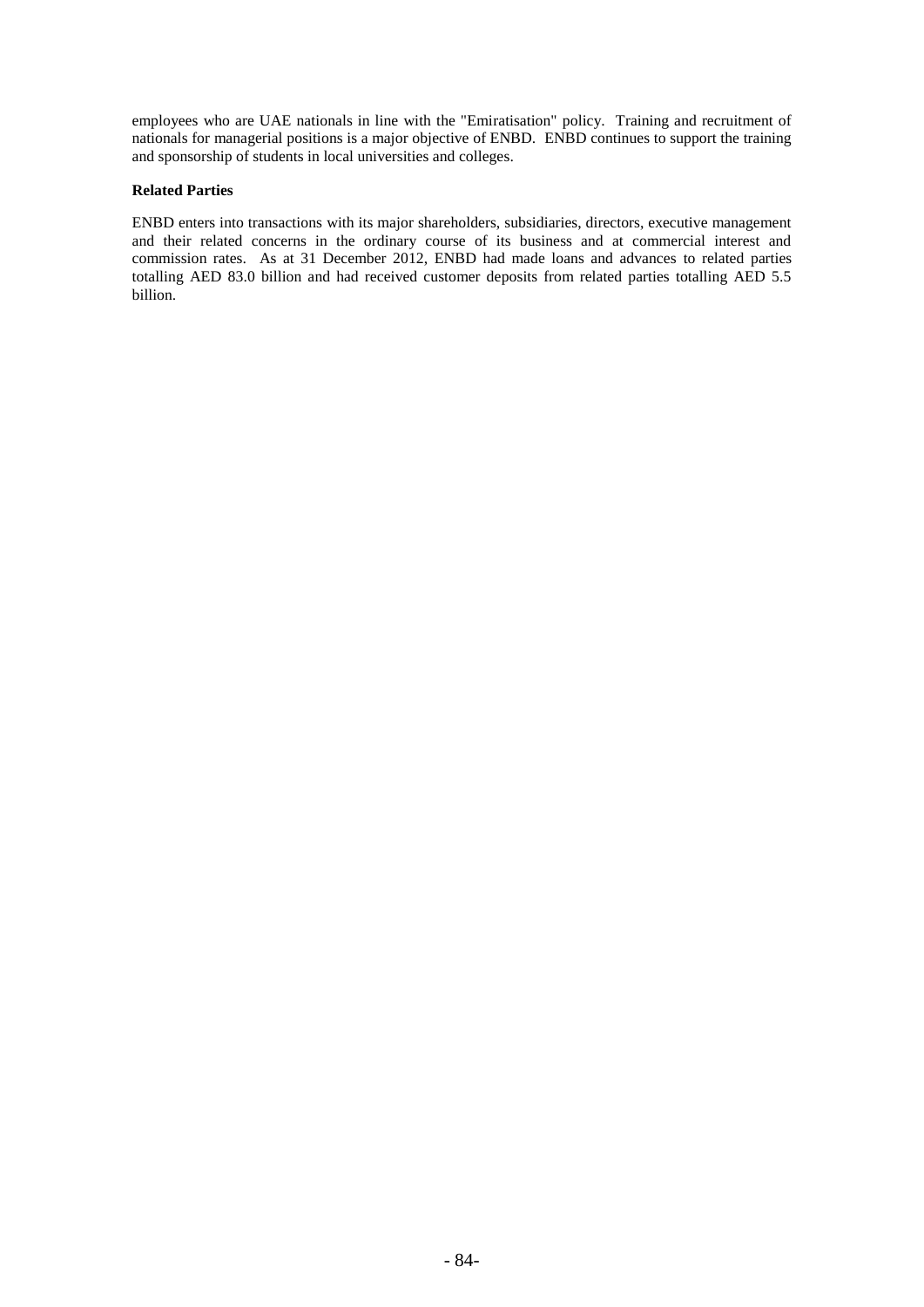#### **DESCRIPTION OF EMIRATES NBD TIER 1 LIMITED**

## **General**

Emirates NBD Tier 1 Limited was incorporated in the Cayman Islands as an exempted limited liability company on 15 April 2013 under the Companies Law (as revised) of the Cayman Islands, registered in the Cayman Islands with registration number TU-276974. Its registered office is c/o Deutsche Bank (Cayman) Limited, Boundary Hall, Cricket Square, 171 Elgin Avenue, P.O. Box 1984, Grand Cayman, KY1-1104, Cayman Islands and the telephone number of the registered office is +1 345 949 8244.

The authorised share capital of the Issuer is U.S.\$50,000 divided into 50,000 ordinary shares with a par value of U.S.\$1.00 each. The issued share capital of the Issuer is one share, which is fully paid and held by ENBD. The Issuer has no subsidiaries.

#### **Business of the Issuer**

The Issuer has no prior operating history or prior business.

The objects of the Issuer, as referred to in its Memorandum of Association (as registered or adopted on 15 April 2013), are unrestricted. The Issuer will not engage in any business activity other than the issuance of the Capital Securities, the issuance of shares in its capital and other activities incidental or related to the foregoing. The obligations of the Issuer under the Capital Securities are irrevocably guaranteed by ENBD under the Guarantee.

#### **Financial Statements**

Since the date of its incorporation, no financial statements of the Issuer have been prepared. The Issuer is a special purpose vehicle and is not required under the law of the Cayman Islands, and has no intention to, prepare its own financial statements.

#### **Directors of the Issuer**

The board of directors of the Issuer and their principal occupations are as follows:

| <b>Director</b> | <b>Principal Occupation</b> |
|-----------------|-----------------------------|
|                 |                             |
|                 |                             |
|                 |                             |
|                 |                             |

The business address of each member of the board of directors is Emirates NBD PJSC, Baniyas Road, Deira, P.O. Box 777, Dubai, United Arab Emirates.

No member of the board of directors has any actual or potential conflict of interest between his duties to the Issuer and his private interests and/or other duties.

The Issuer has no employees and is not expected to have any employees in the future.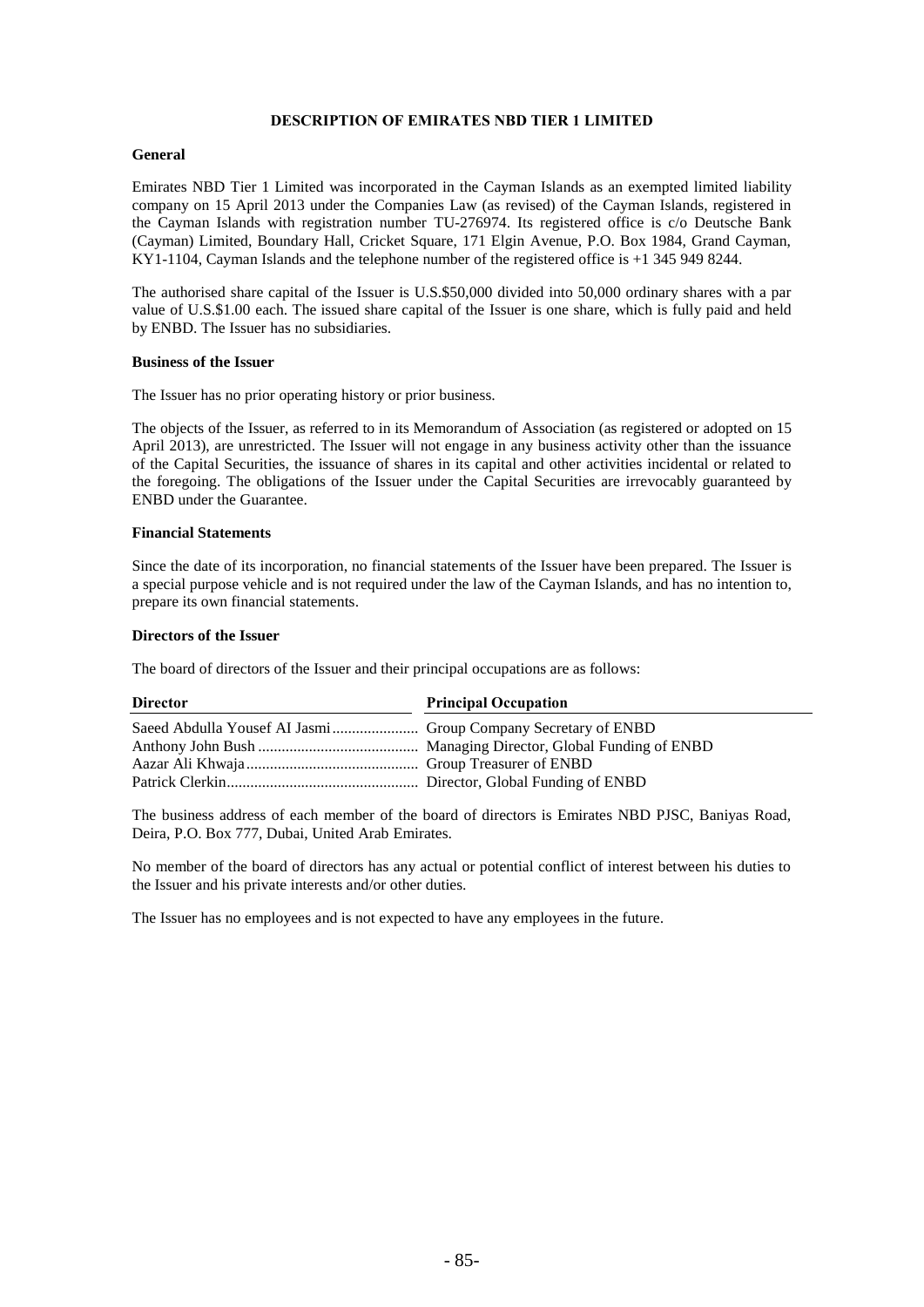## **OVERVIEW OF THE UAE AND THE EMIRATE OF DUBAI**

## **The UAE**

The UAE is a federation of seven Emirates. Formerly known as the Trucial States, they were a British protectorate until they achieved independence on 2 December 1971 and merged to form the United Arab Emirates. Each Emirate has a local government headed by the Ruler of the Emirate. There is a federal government which is headed by the President. The federal budget is principally funded by the Emirate of Abu Dhabi.

The UAE as a whole extends along the West coast of the Arabian Gulf, from the coast of the Kingdom of Saudi Arabia near the base of the State of Qatar peninsula in the West to the Emirate of Ras Al Khaimah in the North and across the Mussandum peninsula to the Gulf of Oman in the East, covering an area of approximately 83,700 square kilometres in total.

The federation is governed by the Supreme Council of the Rulers which consists of the Rulers of the seven Emirates (the "**Supreme Council**"). The Supreme Council elects from its own membership the President and the Vice President (for renewable five year terms). H.H. Sheikh Zayed bin Sultan Al Nahyan, the late Ruler of Abu Dhabi, held the position of President from 1971 until his death in November 2004. During his long presidency, H.H. Sheikh Zayed bin Sultan Al Nahyan oversaw massive investment in the infrastructure of the UAE, which transformed the country. Following his death, his son H.H. Sheikh Khalifa bin Zayed Al Nahyan took over as Ruler of Abu Dhabi and has been elected as President of the UAE.

According to data published by the IMF in April 2012, the UAE is the third largest economy in the Gulf region after the Kingdom of Saudi Arabia and the Islamic Republic of Iran, based on nominal GDP. It has a more diversified economy than most of the other countries in the Gulf Co-operation Council (the "**GCC**"). According to the Organisation of the Petroleum Exporting Countries ("**OPEC**") data, at 31 December 2011, the UAE had approximately 6.6 per cent. of the world's proven global oil reserves (giving it the sixth largest oil reserves in the world), generating, according to data produced by the UAE National Bureau of Statistics, 38.4 per cent. of the UAE's GDP in 2011. Based on IMF data (extracted from the World Economic Outlook (October 2012)) real GDP growth in the UAE increased by 5.2 per cent. in 2011 and 1.3 per cent. in 2010 after having decreased by 4.8 per cent. in 2009 and increased by 5.3 per cent. in 2008.

On 28 January 2012, Moody's Investors Service Singapore Pte. Ltd. reaffirmed the UAE's long term credit rating of Aa2 with a stable outlook. The principal reason cited for this high investment grade rating is the assumption that the obligations of the federal government will be fully supported by the Emirate of Abu Dhabi. The UAE is not rated by the other rating agencies.

#### **The Emirate of Dubai**

The Emirate of Dubai is the second largest emirate in the UAE after the Emirate of Abu Dhabi, and is situated on the west coast of the UAE in the south-western part of the Arabian Gulf. It covers an area of 3,885 square kilometres and, except for a tiny enclave in the Hajar Mountains at Hatta, the Emirate of Dubai comprises one contiguous block of territory. The Ruler of Dubai is Sheikh Mohammed bin Rashid Al Maktoum who is also the Vice President and Prime Minister of the UAE.

The Emirate of Dubai started as a pearl diving and fishing village in the first half of the eighteenth century. The growth of the Emirate began in the early part of the nineteenth century when members of the Bani Yas tribe, led by H.H. Sheikh Maktoum Bin Butti, left the Emirate of Abu Dhabi and migrated north to found an independent sheikhdom in the area now known as Dubai.

In the nineteenth century, Dubai, split by a 14 kilometre long creek that leads into a natural harbour, established itself as a centre for the import and re-export of merchandise and this trade activity, along with the pearling industry, were the most important pillars of Dubai's economic activity during the nineteenth century.

In the early part of the twentieth century, to counter the loss of economic activity from the decline in the pearling industry following the First World War, Dubai sought to attract traders through its liberal business policies and low taxes, enabling the Emirate to establish itself as a centre for trade in gold bullion, textiles and consumer durables.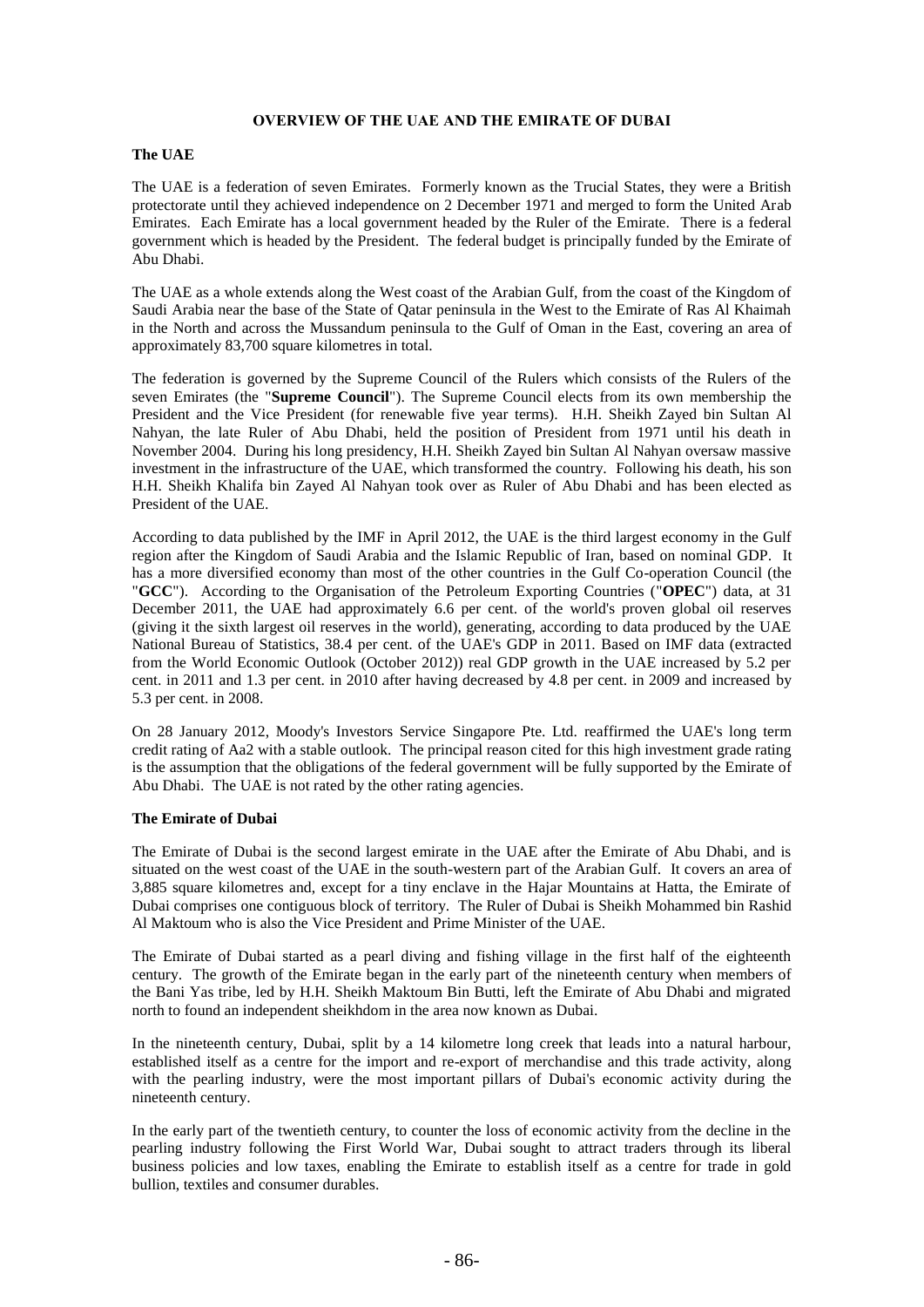In the 1930s and 1940s, oil was discovered in Kuwait, Qatar and Saudi Arabia, adding to that already found in Iran, Iraq and Bahrain. In 1958, oil was found off the shore of Abu Dhabi and, in 1966, oil was first discovered by the Dubai Petroleum Company at Fateh, which lies 92 km off the coast of Dubai. Over the years, oil revenues have been used to create and develop the economic and social infrastructure of the Emirate. In addition, as a regional trading hub, Dubai was well-placed to capitalise on the increase in Middle East business activity that came with oil exports.

Since the establishment of the UAE in 1971, the Emirate of Dubai has developed its status as a major city, enhancing the well-being of its people and creating an environment that attracts businesses and individuals. To support, maintain and develop this status, the Government of Dubai intends to focus on: (i) achieving comprehensive development and building human resources; (ii) promoting economic development and government modernisation; (iii) sustaining growth and prosperity; (iv) protecting UAE nationals' interests, the public interest and well-being; and (v) providing an environment conducive for growth and prosperity in all sectors.

#### **Population**

The population of the UAE, based on a census carried out in 2005 and according to the UAE National Bureau of Statistics (the "**NBS**") was approximately 4.1 million, of whom approximately 1.3 million resided in Dubai. The NBS has re-estimated the population of the UAE to be ca. 8.3 million mid-2010. The Dubai Statistics Centre has estimated the population of Dubai to be 2.00 million at the end of 2011.

The populations of both the UAE and Dubai have grown significantly since 1975, reflecting an influx of foreign labour, principally from Asia, as the emirates have developed. The table below illustrates this growth using official census data since 1975 for the UAE:

# *Population of UAE*:

| 1985                 | 1995                 | 2005      | 2010                                       |
|----------------------|----------------------|-----------|--------------------------------------------|
| 1.379.303<br>370.788 | 2.411.041<br>689.420 | 1.321.453 | $4.106.427$ $8.264.070^{(1)}$<br>1.905.476 |
|                      |                      |           |                                            |

Sources: Official UAE Census Data Notes: (1) NBS estimate.

#### *Estimated Population of Dubai*:

The table below sets out the estimated population of Dubai at the end of each of the periods indicated:

| 2008 | 2009 | 2010                                    | 2011 |
|------|------|-----------------------------------------|------|
|      |      | 1.645.973 1.770.978 1.905.476 2.003.170 |      |
|      |      |                                         |      |

Source: Dubai Statistics Centre

The majority of the population of Dubai is estimated to be non-UAE nationals, mainly drawn from the Indian subcontinent, Europe and other Arab countries. Approximately 77 per cent. of the population is estimated to be male and 23 per cent. female, reflecting the large male expatriate workforce unaccompanied by family members.

The number of 'active individuals' present during the day in Dubai are estimated at considerably more (approximately 3 million at year-end 2011), many of whom work within Dubai yet reside outside of it.

As at 31 December 2011, it was estimated that approximately 15.0 per cent. of the population of Dubai was 19 years of age or under, 29.7 per cent. of the population was between 20 and 29 years of age, 34.6 per cent. of the population was between 30 and 39 years of age, 14.9 per cent. of the population was between 40 and 49 years of age, and 5.8 per cent. of the population was 50 years of age or older. Education and training are an important strategic focus for Dubai. The literacy rate in Dubai for persons at or above the age of 15 was estimated at 96.9 per cent. in 2009 (source: Dubai Statistics Centre).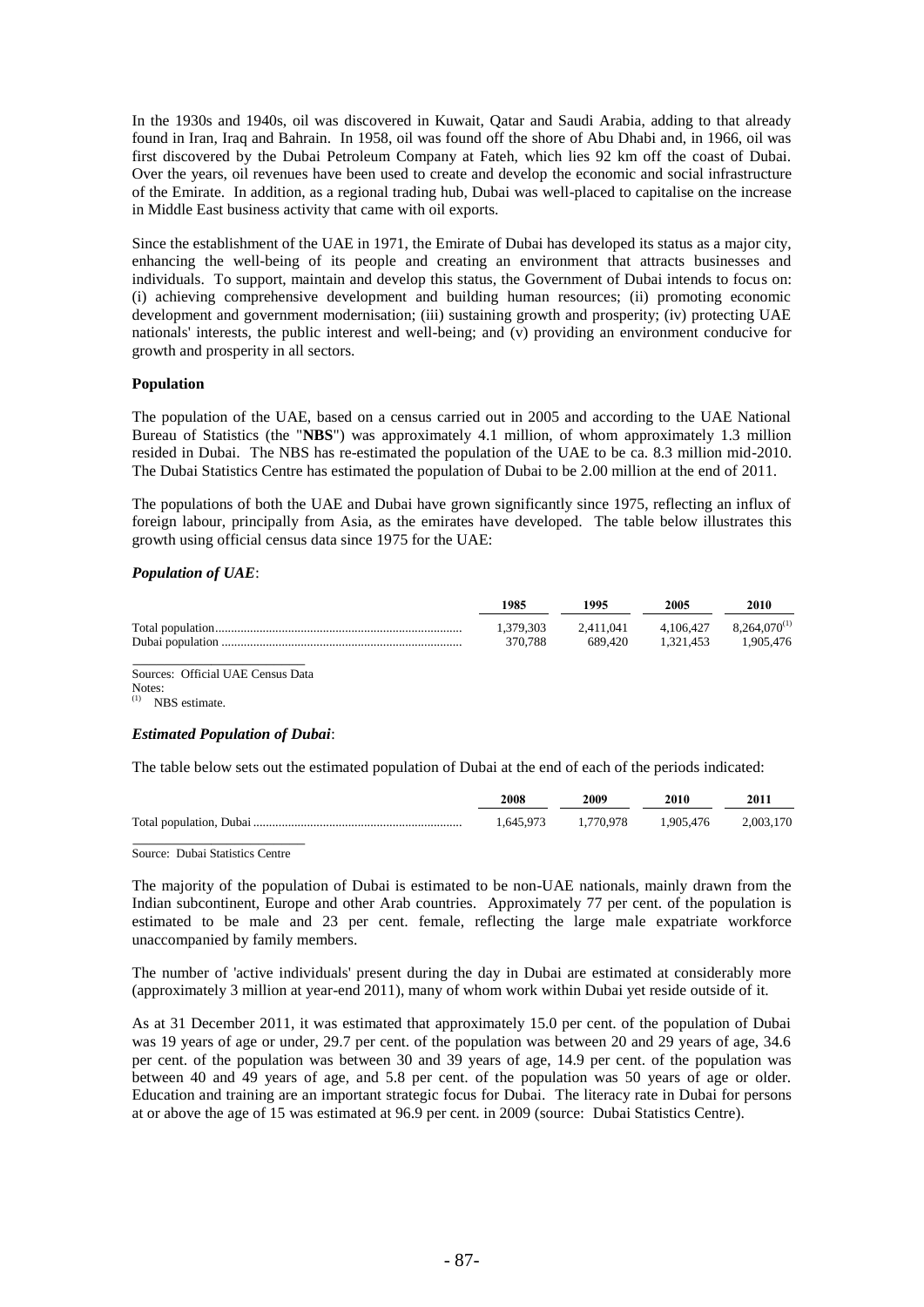# **Governance, Legislation and Judiciary**

# *The UAE*

## *UAE Constitution*

The original constitution of the UAE (the "**Constitution**") was initially provisional and provided the legal framework for the federation. The Constitution was made permanent pursuant to a constitutional amendment in May 1996.

The major principle adopted by the Constitution was that jurisdiction for enacting substantive legislation was confined to the federal government, but the local governments of the seven Emirates were authorised to regulate those matters that were not the subject of legislation by the federal government.

Pursuant to Articles 120 and 121 of the Constitution, the federal government is responsible for foreign affairs; security and defence; nationality and immigration; education; public health; the currency; postal, telephone and other communications services; air traffic control and the licensing of aircraft and a number of other matters including labour relations; banking; the delimitation of territorial waters; and the extradition of criminals. Federal matters are regulated through a number of specially created federal ministries which include the Ministries of Defence, Economy, Finance, Foreign Affairs and Justice. Although most of the federal government ministries are based in the Emirate of Abu Dhabi, many also maintain offices in the Emirate of Dubai. The UAE's monetary and exchange rate policy is managed on a federal basis by the UAE Central Bank. Article 122 of the Constitution states that the Emirates shall have jurisdiction in all matters not assigned to the exclusive jurisdiction of the federation, in accordance with the provision of the preceding two Articles.

The individual Emirates are given flexibility in the governance and management of their own Emirates. The Constitution permits individual Emirates to elect to maintain their own competencies in certain sectors. Based on this flexibility, the Emirate of Dubai has elected to assume responsibility for its own education, judicial and public health systems. The natural resources and wealth in each Emirate are considered to be the public property of that Emirate.

Each Emirate manages its own budget on an independent basis and no Emirate has any obligation to contribute to the budget of any other Emirate. Each Emirate makes contributions to the federal budget in agreed amounts.

#### *Federal Supreme Council*

The UAE is governed by the Supreme Council of the Rulers of all the Emirates. This is the highest federal governing body and consists of the Rulers of the seven Emirates. The Supreme Council elects from its own membership the President and the Vice President of the UAE (for renewable five-year terms). Decisions relating to substantive matters are decided by a majority vote of five Emirates, provided that the votes of both the Emirate of Abu Dhabi and the Emirate of Dubai are included in that majority, but matters that are purely procedural are decided by a simple majority vote.

The Supreme Council is vested with legislative as well as executive powers. It ratifies federal laws and decrees, plans general policy and approves the nomination of the Prime Minister and accepts his resignation. It also relieves him from his post upon the recommendation of the President.

The then Ruler of the Emirate of Abu Dhabi, H.H. Sheikh Zayed bin Sultan Al Nahyan, was elected in 1971 as the first President of the UAE and was re-elected as President for successive five-year terms until his death in November 2004. The then Ruler of the Emirate of Dubai, H.H. Sheikh Rashid bin Saeed Al Maktoum, was elected in 1971 as the first Vice-President of the UAE and continued as Vice-President until his death in 1990. H.H. Sheikh Zayed bin Sultan Al Nahyan was succeeded by his son H.H. Sheikh Khalifa bin Zayed Al Nahyan as Ruler of Abu Dhabi who was elected as President of the UAE in November 2004 by the members of the Supreme Council. H.H. Sheikh Mohammed bin Rashid Al Maktoum became the Ruler of Dubai in January 2006 upon the death of his elder brother H.H. Sheikh Maktoum bin Rashid Al Maktoum who had ruled Dubai since 1990. He was also nominated by the President of the UAE, H.H. Sheikh Khalifa bin Zayed Al Nahayan, to be the next Prime Minister and Vice-President of the UAE in January 2006. The members of the Supreme Council accepted the President's nomination shortly thereafter.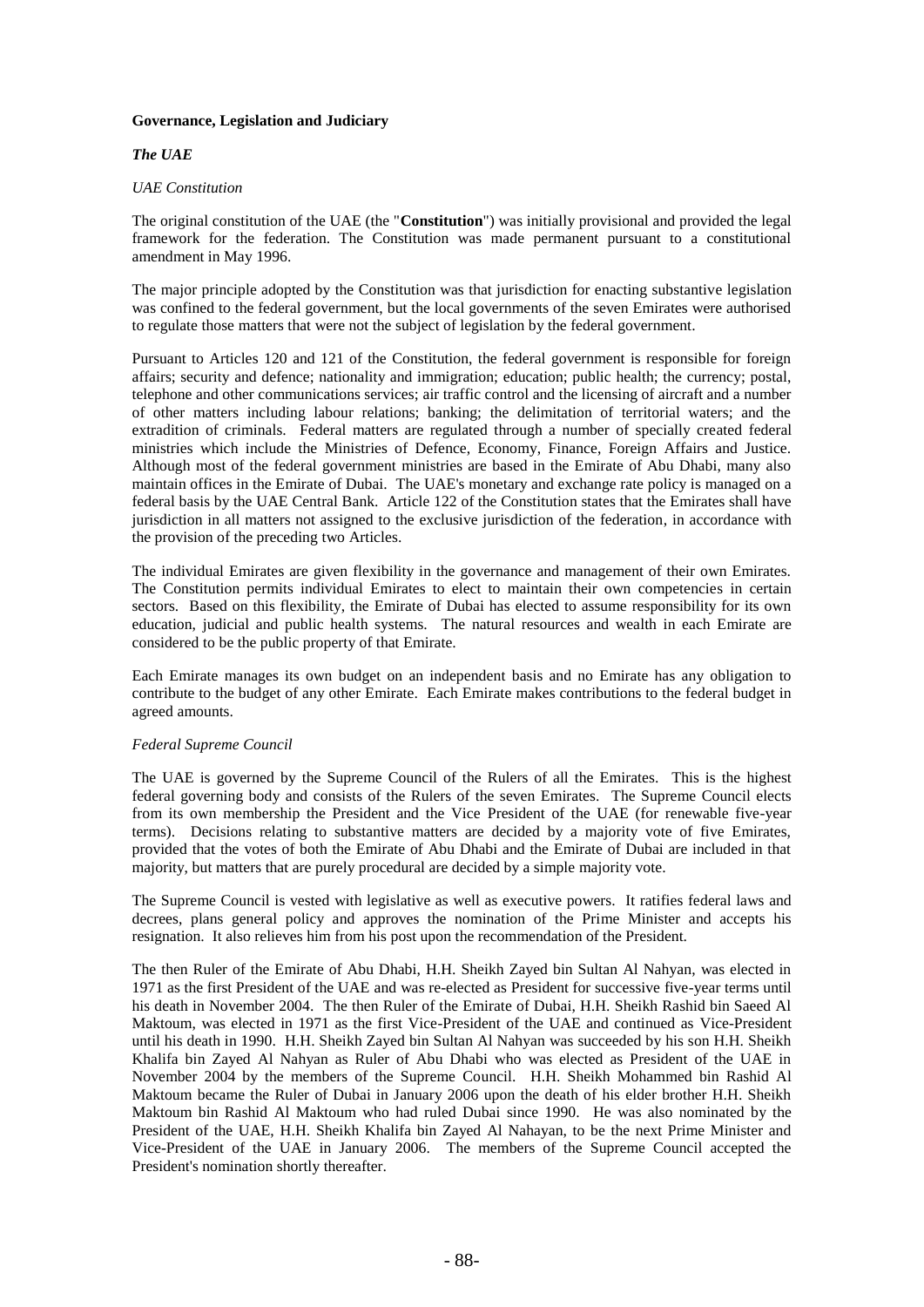## *Federal Council of Ministers*

The Federal Council of Ministers (the "**Cabinet**") is described in the Constitution as the executive authority for the federation and is responsible for implementing policy decisions of the Supreme Council. The Cabinet is the principal executive body of the federation. The Constitution defines the responsibilities of the Cabinet, which include the issuing of regulations, the preparation of draft laws and the drawing up of the annual federal budget.

Based in the Emirate of Abu Dhabi, the Cabinet is headed by the Prime Minister and consists of the Deputy Prime Minister and a number of other Ministers. These Ministers are normally selected (for no fixed term) by the approval of the Supreme Council on the recommendation of the Prime Minister.

#### *Federal National Council*

The Federal National Council is a parliamentary body which comprises 40 members who are UAE nationals. Half of the members are appointed by their respective rulers and the other half is elected under an electoral process. Each Emirate appoints members for a particular number of seats based on such Emirate's population and size. The Emirates of Abu Dhabi and Dubai have eight members each, the Emirates of Ras Al Khaimah and Sharjah have six members each and the other Emirates have four members each. The nomination of representative members is left to the discretion of each Emirate, and the members' legislative term is four calendar years. The members represent the UAE as a whole rather than their individual Emirates.

Presided over by a speaker, or either of two deputy speakers elected from amongst its members, the Federal National Council has both a legislative and supervisory role under the Constitution. This means that it is responsible for examining and, if required, amending, all proposed federal legislation, and is empowered to summon and to question any federal minister regarding ministry performance. One of the main duties of the Federal National Council is to discuss the annual budget of the UAE. Although the Federal National Council can monitor and debate government policy, it has no veto or amendment power and cannot initiate any legislation by itself.

The inaugural Federal National Council elections were held in December 2006, following reforms to enhance public participation in the electoral process. Under these reforms, the Ruler of each emirate selected an electoral college numbering approximately 100 times the number of Federal National Council members for the relevant emirate. The members of each electoral college elected half of the Federal National Council members for their emirate, with the remainder being appointed by the Ruler.

The most recent Federal National Council elections were held in September 2011, following the issuance of new electoral guidelines by the National Election Commission in May 2011, addressing the methods of selection of representatives to the Federal National Council, the role of the National Election Commission and its sub-committees and general rules on the elections, nominations, campaign, filing of appeals and timeline for the electoral process. On 24 September 2011, 468 candidates stood for election to the 20 elected positions on the Federal National Council, with a voter turnout across the UAE of 35,877, or 27.8 per cent. of an expanded electoral college of 129,274.

# *Legal and Court System*

There are three primary sources of law in the UAE, namely: (i) federal laws and decrees (applicable in all seven Emirates); (ii) local laws and decrees (i.e. laws and regulations enacted by an individual Emirate); and (iii) the *Shari'a* (Islamic law). The secondary form of law is trade custom or practice. In the absence of federal legislation on areas specifically reserved to federal authority, the Ruler or local government of each Emirate can apply his or its own rules, regulations and practices.

The federal judiciary, whose independence is guaranteed under the Constitution, includes the Federal Supreme Court and Courts of First Instance. The Federal Supreme Court consists of five judges appointed by the Supreme Council. The judges decide on the constitutionality of federal laws and arbitrate on inter-Emirate disputes and disputes between the federal government and the Emirates.

In accordance with the Constitution, three of the seven Emirates (the Emirates of Abu Dhabi, Dubai and Ras Al Khaimah) have elected to maintain their own court system, separate from that of the UAE, and these courts have sole jurisdiction to hear cases brought in the respective Emirates. The judicial system in Dubai is comprised of: (i) a Court of First Instance; (ii) a Court of Appeal; and (iii) a Court of Cassation.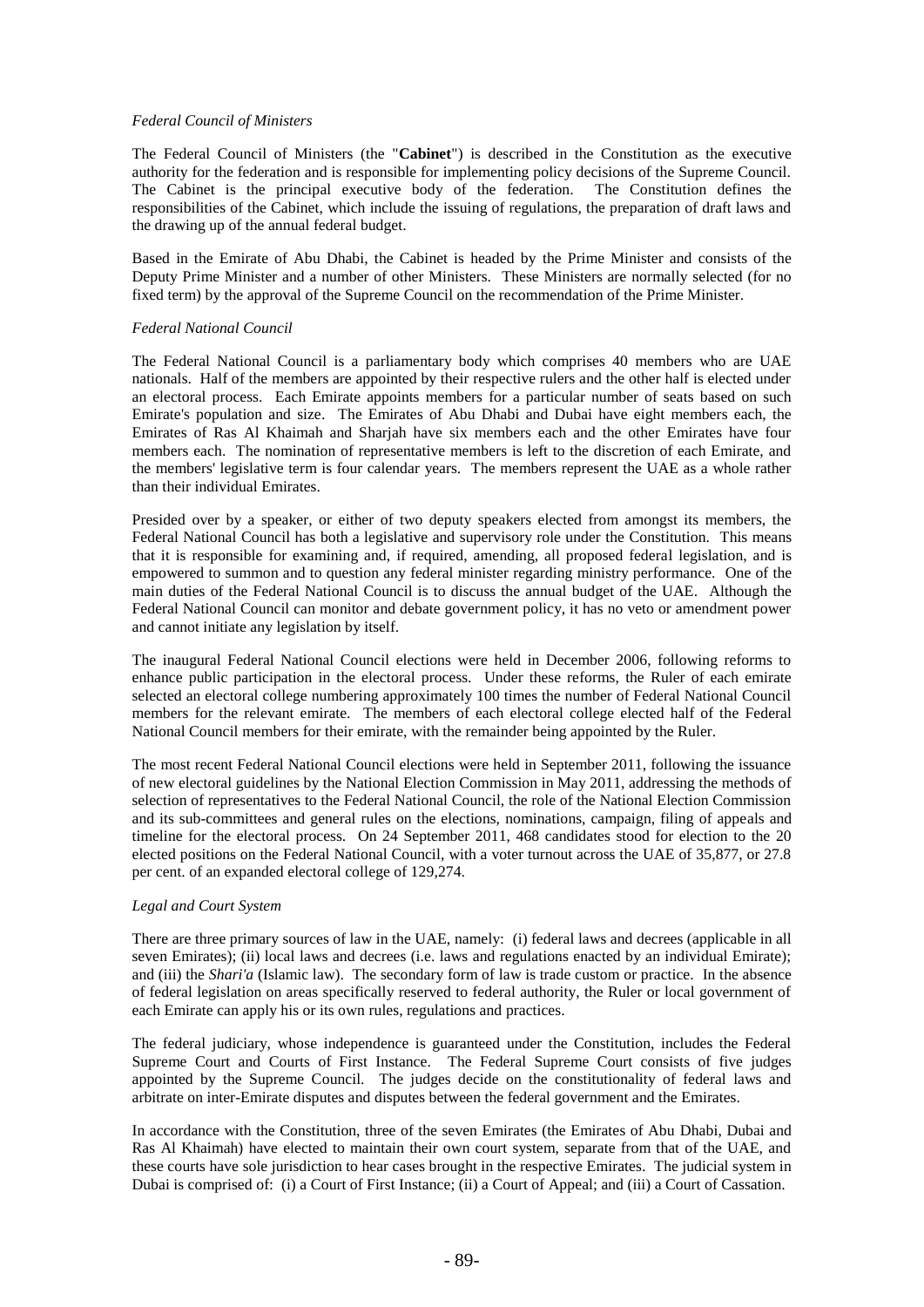# *Emirate of Dubai*

The laws of Dubai are passed by Decree of the Ruler, Sheikh Mohammed bin Rashid Al Maktoum, who is also the Vice-President and Prime Minster of UAE. The Crown Prince of Dubai is Sheikh Hamdan bin Mohammed Al Maktoum. The Deputy Rulers are Sheikh Hamdan bin Rashid Al Maktoum and Sheikh Maktoum bin Mohammed Al Maktoum.

The key entities in the structure of the Government of Dubai are: (i) the Ruler's Court; (ii) the Supreme Fiscal Committee (the "**SFC**"); and (iii) the Executive Council (the "**Executive Council**"). The Dubai Department of Economic Development (the "**DED**") and the Dubai Department of Finance (the "**DOF**") are administrative bodies. All five of these entities have distinct roles:

*The Ruler's Court*: Except in relation to applicable federal laws, His Highness the Ruler of Dubai is the sole legislator for the Emirate and all Dubai laws are passed by His Highness after drafts of the laws have been approved by the Ruler's Court in consultation with the Executive Council. All other matters that require the involvement of His Highness the Ruler of Dubai are channelled through the Ruler's Court.

*Supreme Fiscal Committee*: The SFC was established in November 2007 to formulate the fiscal policies of the Government of Dubai and to regulate Government of Dubai borrowings. The SFC is authorised to approve borrowings by the Government of Dubai and Government of Dubai-owned entities on behalf of the Government of Dubai. The SFC also aims to improve coordination between various Government of Dubai entities, and to enable government entities to meet their respective development targets in a cost efficient manner.

*Executive Council*: The Executive Council seeks to ensure coordination amongst Government of Dubai departments such as the courts, the police, the Health Authority, the Land Department, the Department of Civil Aviation, the DED and the Department of Tourism and Commerce Marketing. The Executive Council works with these departments to implement an overall strategy for the Government of Dubai, while considering the requirements and strategies of each particular department. In addition, the Executive Council works with the DOF to prepare an overall budget to fund the requirements of the various government departments. In addition to this broad coordination role, the Executive Council also recommends new laws and regulations, and is involved in the implementation of laws promulgated at both the Emirate and federal levels.

*Department of Economic Development*: The DED is a regulatory and administrative body responsible for licensing and regulation of the business sector. All businesses operating in Dubai are required to be registered with and licensed by the DED. The DED also helps formulate Government of Dubai policy in relation to economic planning and the promotion of Dubai as a business centre. The DED works closely with relevant government bodies such as the Ministry of Labour and the Real Estate Regulatory Authority.

*Department of Finance*: The DOF is the local ministry of finance and treasury for the Government of Dubai. All revenues of the Government of Dubai are collected within the DOF and all Government of Dubai authorities are funded through the DOF. In addition, the DOF also functions as an administrative office of the SFC for executing and monitoring compliance with the SFC's decisions.

# **Strategy of Dubai**

Since the establishment of the UAE in 1971, Dubai has developed its status as a major city, enhancing the well-being of its people and creating an environment that attracts businesses and individuals. To support, maintain and develop this status, the Government intends to focus on (i) achieving comprehensive development and building human resources, (ii) promoting economic development and government modernisation, (iii) sustaining growth and prosperity, (iv) protecting UAE nationals' interests, the public interest and well-being, and (v) providing an environment conducive for growth and prosperity in all sectors.

# *Dubai Strategic Plan 2015*

In 2007, the Government adopted a set of guiding principles for the various sectors that comprise the Dubai Strategic Plan 2015 (the "**DSP 2015**"). The aim of the DSP 2015 is to ensure an understanding of the Government's vision among all government entities and a common framework for the operations of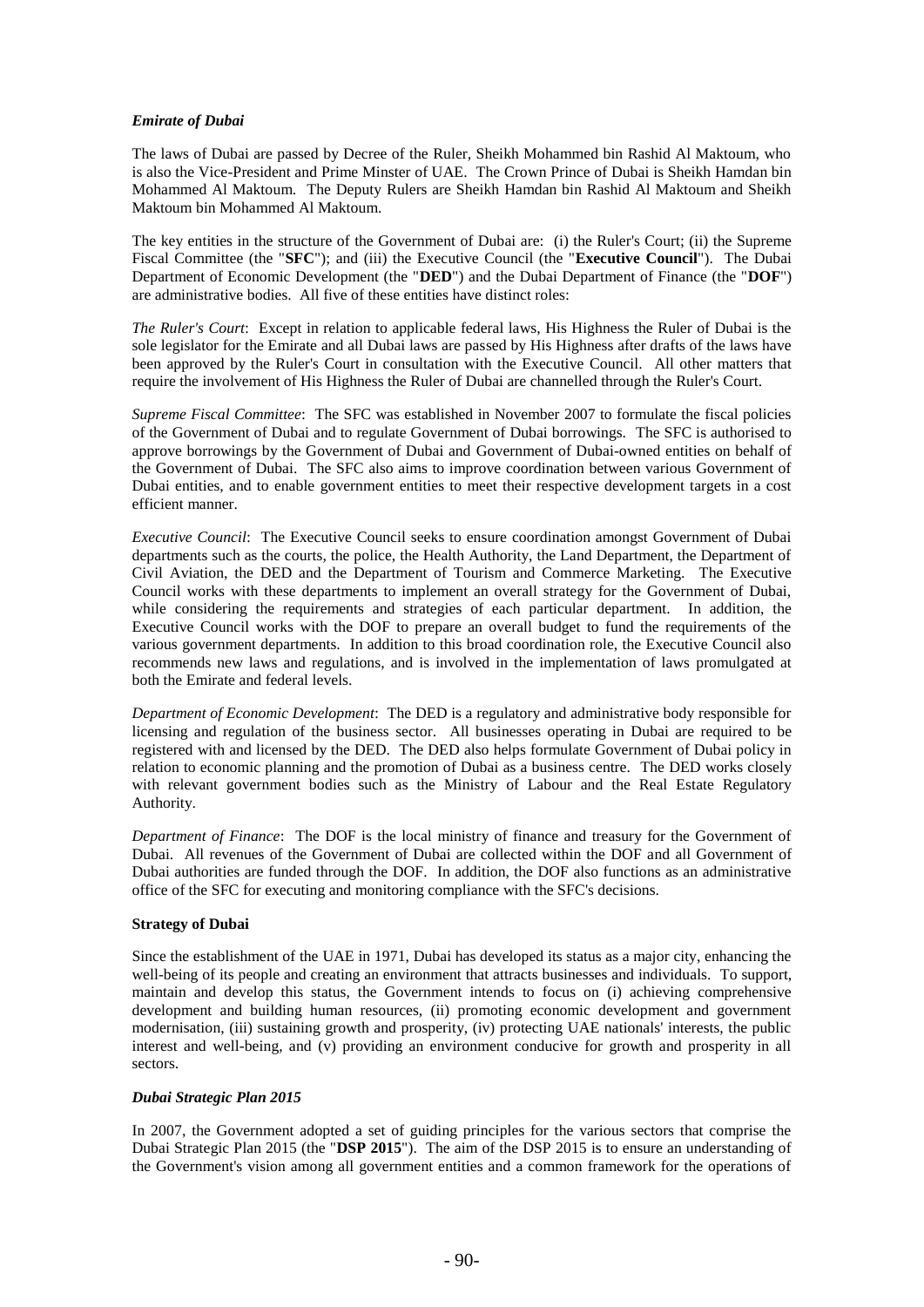these entities. The DSP 2015 focuses on the core areas of economic development; social development; security, justice and safety; infrastructure, land and development; and government excellence.

The global economic crisis significantly impacted the Government's economic development plans and, as a result, the government is currently reassessing the stated aims of the DSP 2015 in the area of economic development. The DED has been given responsibility for revision of these aims. The stated aims of the DSP 2015 in all other areas remain unchanged.

## *Economic Development*

The DSP 2015 envisages that future economic growth will be focused on the following six sectors: travel and tourism; financial services; professional services; transport and logistics; trade and storage; and construction. These sectors were identified based on their then current status, international competitiveness, Dubai's capacity to develop them and the availability of necessary enabling factors. The DSP 2015 identifies seven enabling factors that need to be developed in parallel, namely human capital; productivity; science, technology and innovation; the cost of living and doing business; quality of life; economic policy and institutional framework; and laws and regulations.

The specific strategic approaches designed to achieve the DSP 2015's economic development goals are briefly described below:

- *Sector focus and development*: moving Dubai to a new growth path, coupled with future diversification, while maintaining the focus on high value-added sectors that can boost overall economic growth;
- *Productivity growth*: transforming Dubai into a hub of business excellence by raising the productivity of economic sectors and maintaining high production quality standards;
- *Human capital excellence*: preparing Dubai's workforce for the high-value, knowledge-driven economy, which requires attracting and retaining skilled employees, improving UAE nationals' qualifications and increasing their motivation;
- *Science, technology and innovation*: turning Dubai into a science and technology hub in targeted sectors, by supporting the development of existing sectors, and establishing the right environment for nurturing the post-2015 economy;
- *Cost of living and doing business*: ensuring and maintaining Dubai's competitiveness by managing the cost of living in the emirate;
- *Quality of life improvement*: establishing Dubai as a preferred home for current and future residents by improving the well-being of citizens and residents and helping them live healthier lives enriched with opportunity and choice; and
- *Economic policy and institutional framework*: striving for excellence in economic policy-making and deployment through coordination with the federal government, the provision of adequate data, and strengthening the institutional framework and capabilities.

Following the global economic crisis, the Government chose to reassess the economic growth and productivity goals set out in the DSP 2015. As part of this reassessment, which is still ongoing, the Government is in the process of preparing a Medium Term Economic Plan to be implemented through to 2015 (the "**Medium Term Economic Plan**"). The specific proposals and goals that will ultimately be included in the Medium Term Economic Plan will be based on an evaluation which was performed on the growth and performance of Dubai's economy during the period from 2000 to 2010. This review includes a macroeconomic and microeconomic analysis, including an analysis of the various sectors of Dubai's economy during this time, as well as the identification of broad economic development trends such as the importance of increased trade relations with emerging Asian economies such as India and China, the rapid growth in Dubai's labour force since 2000, with total domestic employment growing by 251 per cent. between 2001 and 2009, and the increased importance of Dubai's free trade zones.

The Medium Term Economic Plan is broadly envisioned to emphasise three goals. First, it will focus on reinforcing and growing Dubai's already established position as a regional and global hub for travel,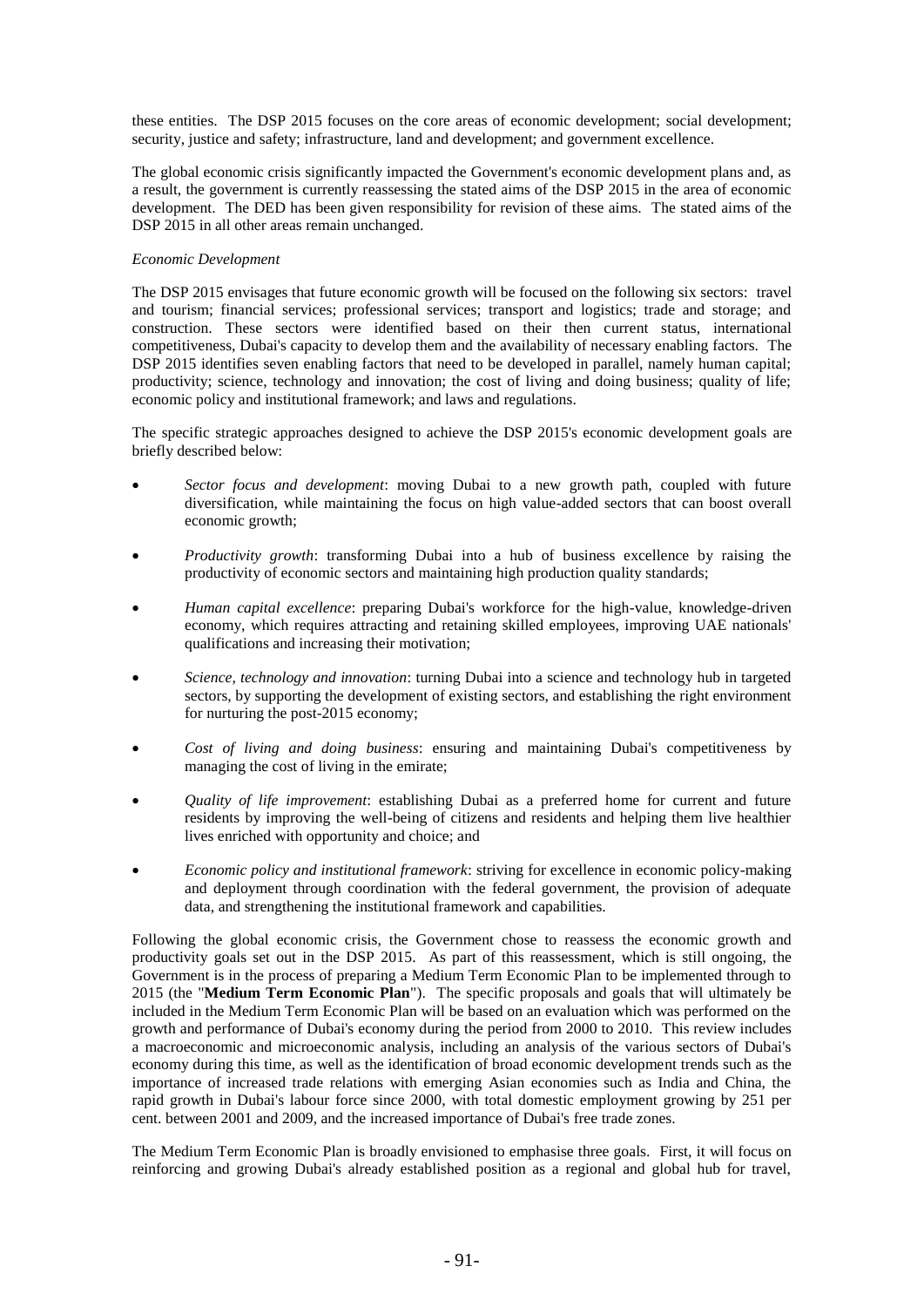tourism, trade, transportation and logistics services. Second, it will promote the expansion of Dubai's knowledge based economy by creating a regulatory and economic environment conducive for growing the financial and professional services industries, by attracting international companies to establish their headquarters in Dubai and by further establishing Dubai as a regional centre for the construction services industry. Third, it will continue to encourage major Dubai-based companies to expand globally, thereby deepening Dubai's interconnectedness with the global economy. Economic sectors such as retail and trade, transportation and logistics, tourism and financial services are therefore expected to remain important drivers of Dubai's economic growth in the future.

## *Social Development*

The DSP 2015 acknowledges that, for economic success to be sustainable, it is important that social development sector infrastructure be developed. To ensure that the social development sector is properly equipped to deliver the services required, the DSP 2015 set a number of development aims and strategies for achieving those aims. In particular, the aims and strategies focus on:

- preserving national identity and improving community cohesion through, among other measures, amending immigration rules to ensure and maintain a demographic balance and raising levels of cultural awareness and Arabic language proficiency;
- increasing UAE nationals' participation in the workforce and society by equipping them with the necessary life skills for living in a rapidly changing environment and supporting them to become preferred employees in strategic sectors;
- improving the achievement of students and ensuring that all UAE nationals have access to quality education through a range of measures targeted at improving educational facilities, governance, the quality of teaching staff, the curriculum and access to education;
- improving the quality of healthcare services and the health of the population through a range of measures targeted at, among other things, improving the quality and availability of healthcare facilities, governance and the introduction of health insurance;
- ensuring that quality social services are provided to meet the needs of the population by, among other measures, improving the availability of and access to appropriate services and mobilising voluntary social work and civil organisations;
- ensuring equality and acceptable working conditions for the workforce through coordination with the federal authorities to improve and update labour regulations, increasing the awareness of both employers and employees in relation to their respective rights and providing an environment which attracts and retains the necessary expertise; and
- enriching the cultural environment through the development of infrastructure, the identification of talent and the promotion of cultural events.

# *Infrastructure, Land and Environment*

The strategic vision for this sector is to integrate infrastructure development and environmental focus in order to achieve sustainable development. Within this context, the Government aims to provide a sustainable, effective and balanced infrastructure including all elements such as energy, electricity, water, roads, transportation and waste management while protecting the environment. In particular:

- urban planning will focus on optimising land use and distribution to balance economic, infrastructure and social development needs while preserving natural resources;
- the provision of efficient energy, electricity and water supplies to meet the emirate's growing needs;
- the provision of an integrated roads and transportation system to facilitate mobility and improve safety; and
- maintaining the emirate as a clean, attractive and sustainable environment.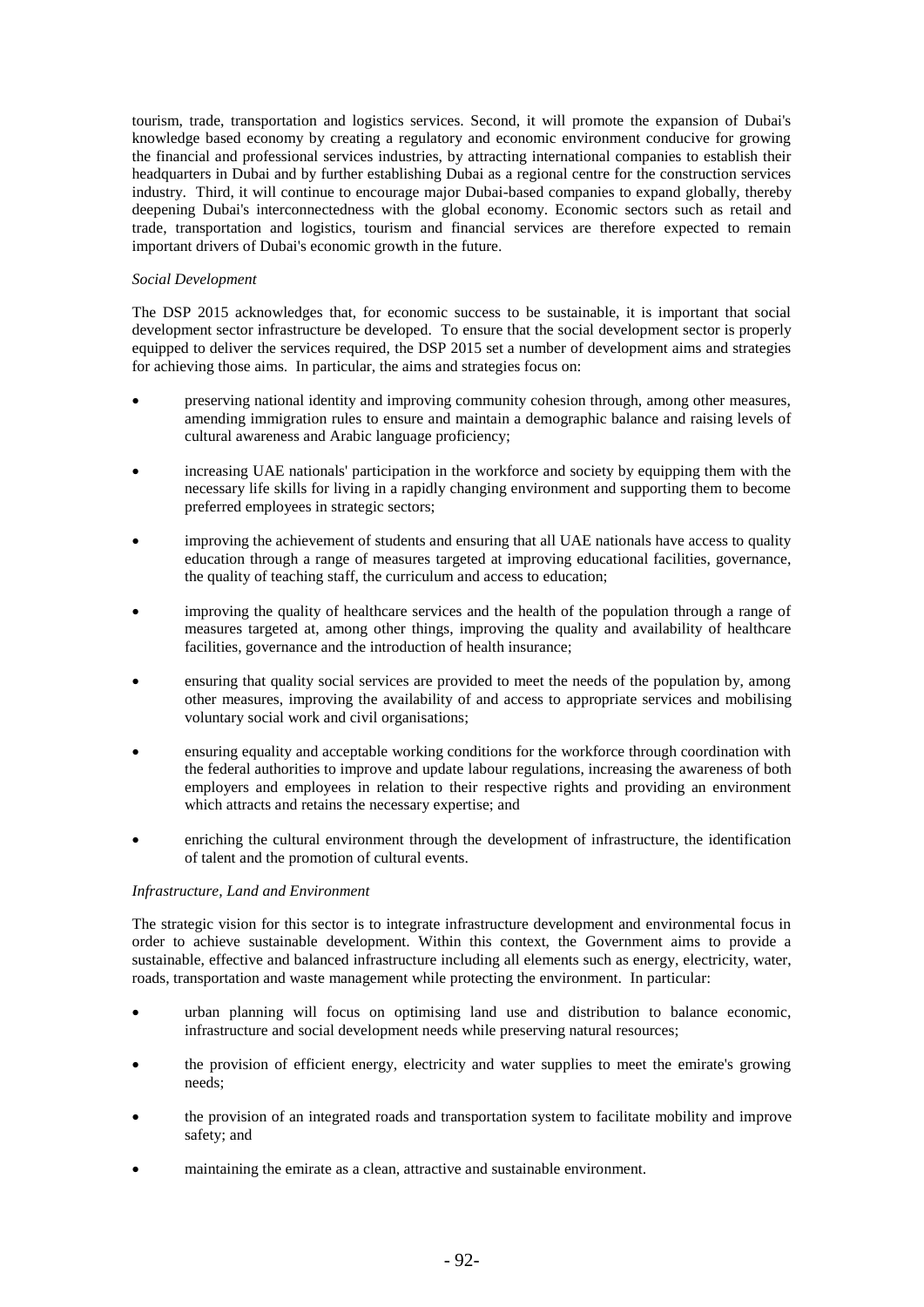## *Security, Justice and Safety*

The aims in this sector are to provide the infrastructure necessary to ensure human rights and public safety in light of the socio-economic environment and the global challenges faced by Dubai. In particular, there will be a focus on preserving security and order through improvements in the police force and border controls whilst ensuring the integrity and transparency of the security services and the protection of human rights. Crisis management and disaster contingency plans are to be developed to ensure the provision of necessary equipment and infrastructure in the event of a crisis.

In the justice area, access to, and the administration of, justice is to be improved through a range of measures aimed at improving case management, the quality of the judiciary and the elimination of existing economic, geographic, legal and protective barriers that impede access to justice.

In terms of safety, relevant safety regulations are to be improved and safety awareness raised and legislation relating to public health is to be updated and developed.

#### *Government Excellence*

Although the Government has made progress in enhancing public sector performance in recent years, including through modernising operations, introducing e-government initiatives and promoting the use of advanced technologies, the emirate's leadership remains committed to further enhancing the Government's ability to continuously provide world-class services. The DSP 2015 envisages that the Government will focus on five long-term strategic aims:

- strengthening its strategic and forward-looking focus through implementing an integrated strategy across all government entities, developing mechanisms for risk identification and management and for the evaluation of policies after they have been implemented;
- enhancing the Government's organisational structures and accountability including through the introduction of key performance indicators;
- increasing efficiency through improved financial management techniques such as results-based budgeting, linking budgets to government priorities, ensuring that all departments move from cash based to accruals-based financial systems and updating accounting policies and the consolidation of accounts as well as outsourcing to the private sector where appropriate;
- enhancing responsiveness and customer service through technology improvements and the introduction of complaints and customer care programmes; and
- empowering and motivating public service employees through training, performance management and other tools.

In line with its strategic development plans, the Government implemented a number of reforms in 2007, including a public sector reorganisation to establish a more systematic form of government; to standardise legislation and governance across government institutions and agencies; and to clearly define the role of the various government entities. These changes, made as part of the Institutional Restructuring programme, were designed to bring about more transparent, efficient and accountable institutions. The Government also enacted a number of structural reforms to enhance public sector efficiency and the institutional framework in relation to the budget and debt management process, including the establishment of a new budget framework for performance management and enhanced budgeting and cash management capabilities.

## **International Relations**

Pursuant to Articles 120 and 121 of the UAE Constitution, foreign policy and international relations are a federal matter and, accordingly, Dubai does not enter into bilateral agreements with foreign governments.

The foreign policy of the UAE is based upon a set of guiding principles, laid down by the country's first President, Sheikh Zayed bin Sultan Al Nahyan. He derived these principles from his belief in the need for justice in international dealings between states, including the necessity of adhering to the principle of non interference in the internal affairs of others and the pursuit, wherever possible, of peaceful resolution of disputes, together with support for international institutions, such as the United Nations (the "**UN**").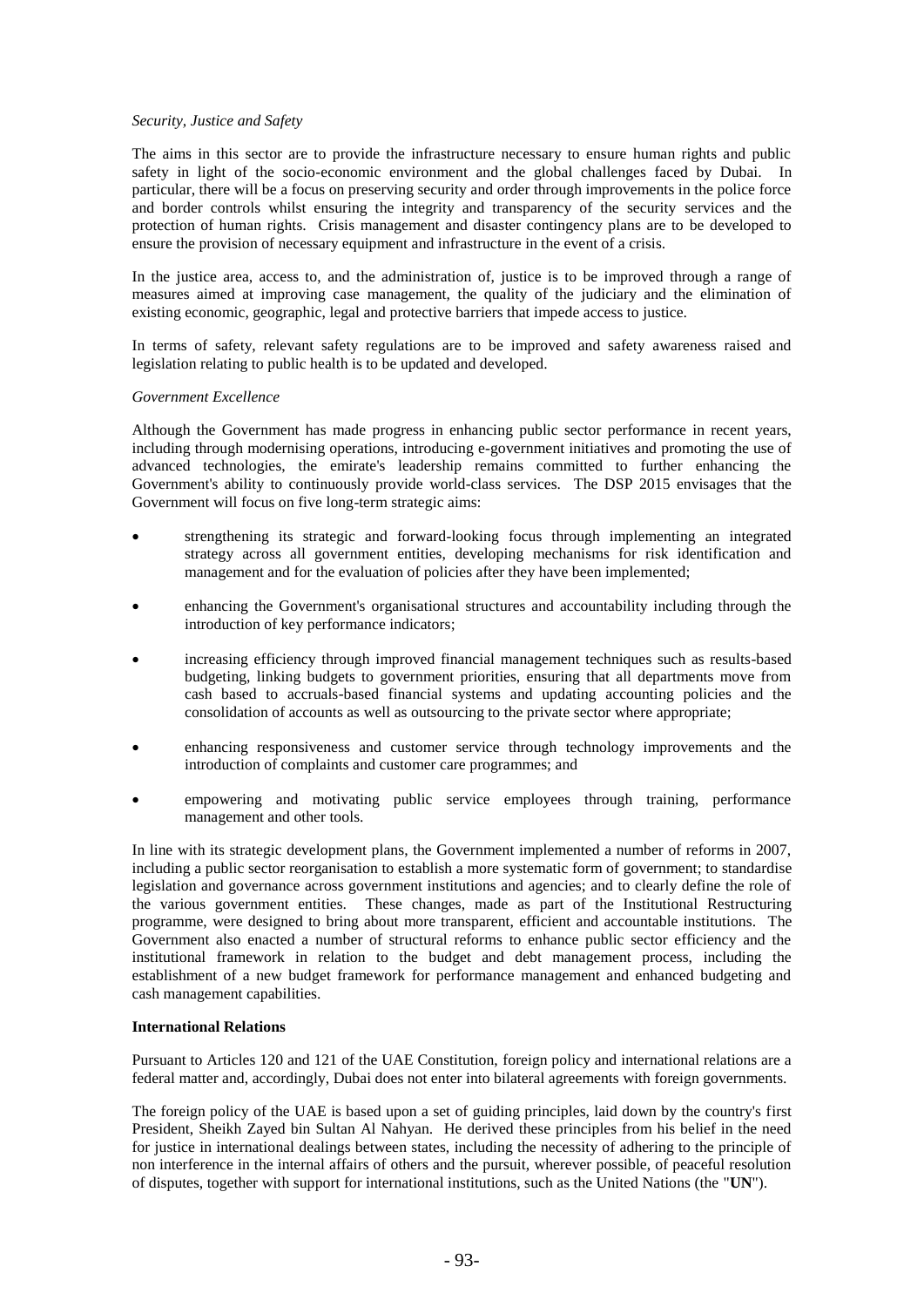Within the Arabian Gulf region, and in the broader Arab world, the UAE has sought to enhance cooperation and to resolve disagreement through the pursuit of dialogue. Thus, one of the central features of the UAE's foreign policy has been the development of closer ties with its neighbours in the Arabian Gulf region. The GCC, which comprises the UAE, the State of Kuwait, the Kingdom of Saudi Arabia, the Kingdom of Bahrain, the State of Qatar and the Sultanate of Oman, was founded at a summit conference held in Abu Dhabi in May 1981.

At the broader level of the Arab world as a whole, the UAE is committed to rebuilding a sense of common purpose among both its people and its governments and, to this end, has supported the strengthening of common institutions, such as the League of Arab States. Beyond the Arab world, the UAE has pursued a policy of seeking, wherever possible, to build friendly relations with other nations, both in the developing and in the industrialised world. The UAE also maintains cordial relations with other regional states and has established good relations with the United States of America and the European Union as well as with developing nations in Africa and many of the countries of the former Soviet Union. In 2010, the UAE entered into a nuclear cooperation agreement with the United States that provides the foundation for the UAE's civilian nuclear energy programme and provides a legal framework for commerce in civilian nuclear energy between the two countries.

Since its establishment, the UAE has played an active role in the provision of financial aid to developing countries and has been a contributor of emergency relief to countries and areas affected by conflict and natural disasters. The philosophy behind the aid policy is two-fold: first, the provision of help for the needy is a duty incumbent on all Muslims and, second, the country's policy on utilisation of the revenues from its oil and gas production has always included a component that they should be devoted, in part, to helping other countries which have fewer natural resources.

The UAE is an active participant in a number of multi-lateral developmental institutions, including the International Bank for Reconstruction and Development (the "**World Bank**"), the IMF, the International Development Agency and regional bodies like the OPEC Fund for International Development, the Arab Gulf Fund for the UN, the Arab Bank for Economic Development in Africa, the Abu Dhabi-based Arab Monetary Fund and the Islamic Development Bank. In addition, the UAE is a member of various international organisations including, among others, the GCC, the UN, the League of Arab States, the Organisation of Islamic Countries, the Organisation of Arab Petroleum Exporting Countries, the OPEC, the World Health Organisation, the International Organisation for Industrial Development, the World Trade Organisation and the Asia-Pacific Economic Co-operation.

The UAE has an ongoing dispute with Iran and is in continuing discussions with Saudi Arabia over border issues. Since 1971, the three Gulf islands of Abu Musa and Greater and Lesser Tunb have been occupied by Iran. The UAE believes that these islands should be returned to the emirate of Sharjah, which claims sovereignty over them, and is seeking to resolve the dispute through bilateral negotiations or a reference to international arbitration.

The UAE is also seeking, through negotiation, to resolve issues related to the 1974 provisional and, as yet, unratified, agreement with Saudi Arabia on the border between the two countries, which the UAE believes should be substantially amended. In addition, the UAE is involved in discussions with the governments of Saudi Arabia and Qatar over a maritime corridor which Qatar has purported to grant to Saudi Arabia, from within Qatar's own maritime waters, but which crosses part of the route of the gas pipeline between Qatar and the UAE.

# **Economy of the UAE**

The UAE is the second largest economy in the GCC after Saudi Arabia. According to OPEC data, at the end of 2011, the UAE had approximately 6.6 per cent. of the world's proven global oil reserves (giving it the sixth largest oil reserves in the world). According to data produced by the UAE National Bureau of Statistics, the UAE's crude oil and natural gas sector accounted for approximately 38.6 per cent. and 31.2 per cent. of the UAE's GDP in real terms in 2011 and 2010 respectively.

The NBS has estimated on a preliminary basis that real GDP in the UAE for 2011 was AED 981.7 billion and in 2010 was AED 942.4 billion, representing a real GDP growth rate of 5.2 and 1.3 per cent. respectively, reflecting the general economic recovery in the wake of the global economic crisis and the increase in oil prices during 2011 and 2010. In 2009, the NBS estimated that real GDP in the UAE was AED 930.5 billion, representing a real GDP growth rate of minus 4.8 per cent. for that year.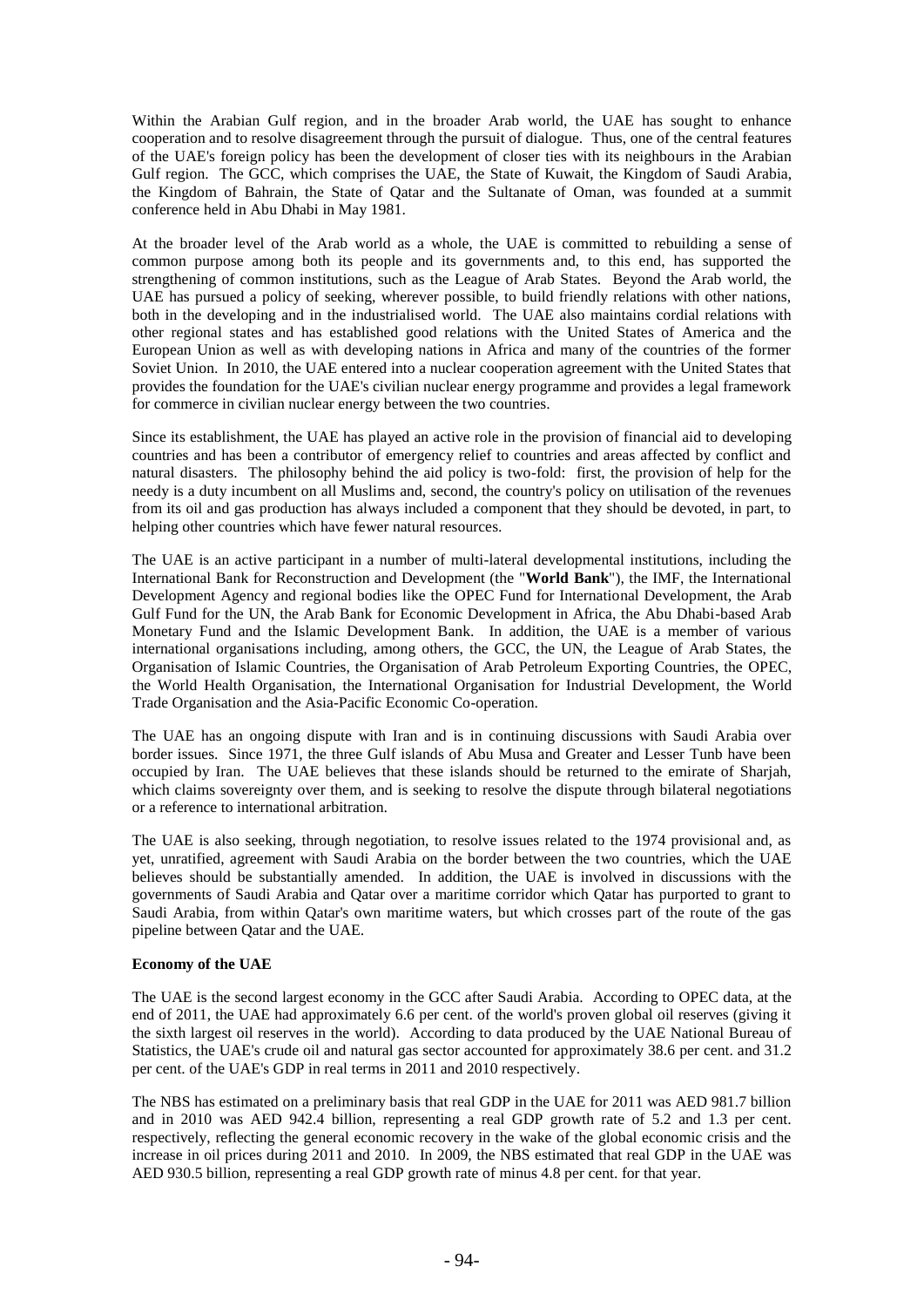The table below shows the UAE's nominal and real GDP and nominal and real GDP growth rates for each of the years indicated.

| 2008      | 2009    | 2010      | 2011      |
|-----------|---------|-----------|-----------|
| 1.154.820 | 953.871 | 1.042.682 | 1.243.839 |
| 21.9      | (17.4)  | 93        | 19.3      |
| 977.430   | 930.475 | 942.397   | 981.659   |
| 32        | (4.8)   |           |           |

\_\_\_\_\_\_\_\_\_\_\_\_\_\_\_\_\_\_\_\_\_\_ Sources: UAE National Bureau of Statistics and Ministry of Finance, preliminary estimates.

Although it has one of the most diversified economies in the GCC, the UAE's wealth remains largely based on oil and gas. Whilst, fluctuations in energy prices do have a bearing on economic growth, the UAE is generally viewed as being less vulnerable than some of its GCC neighbours, due to the growth in the non-oil sector, particularly trading, finance, real estate and tourism.

#### *Economy of Dubai*

Dubai has a diversified economy which has demonstrated renewed growth, with real GDP increasing by approximately 3.4 per cent. in 2011 and 2.8 per cent. in 2010 after the effects of the global economic recession led to a decline in real GDP in 2009. Since the UAE was established, when approximately 50 per cent. of Dubai's GDP was oil related, the Emirate's reliance on oil has decreased significantly, with the oil sector accounting for 1.5 per cent. of GDP in 2011.

Reflecting Dubai's strategic geographic location, rising levels of international trade and the Government of Dubai's long-standing strategy of positioning the Emirate as a trading centre, the wholesale and retail trade and repairing services sector is the principal contributor to GDP, accounting for 30.7 per cent. of Dubai's GDP in 2011. The wholesale and retail trade and repairing services sector grew by 5.8 per cent. in 2011 and 4.5 per cent. in 2010, both in real terms.

Other significant growth sectors for Dubai in recent years have been manufacturing, transport, storage and communications and electricity and water. The manufacturing sector grew by 11.7 per cent. in real terms in 2011 and 10.1 per cent. in real terms in 2010. The transport, storage and communications sector grew by 2.7 per cent. in real terms in 2011 and 9.2 per cent. in real terms in 2010 as a result of improved foreign trade and port related activities, in addition to increased demand for shipping and related services. The electricity and water sector grew by 2.5 per cent. in real terms in 2011 and 7.1 per cent. in real terms in 2010 as a result of increased generation and consumption of electricity and water. In addition, each of these sectors has benefitted from the Government of Dubai's policies aimed at improving the business and investment environment and positioning Dubai as a regional hub, including specific high profile developments initiated by the Government of Dubai and the establishment of a range of specialised free zones designed to attract new companies and investment.

In addition, other supply side factors supporting Dubai's longer term economic growth have included the availability of labour and land for real estate development, significant levels of liquidity prior to 2008 and increasing consumer wealth in the GCC.

The Government of Dubai continues to focus on economic diversification and in this respect is targeting the travel and tourism, financial services, professional services, transport and logistics, trade and storage.

Since the middle of 2008 and reflecting the global financial crisis and sharp falls in international oil and gas prices, there have been significant declines in real estate sales prices and rental rates in the UAE as a whole and a significant slowdown in construction activity although real estate prices have stabilised in recent years (see "*Risk Factors – Factors that may affect ENBD's ability, in its capacity as Guarantor, to fulfil its obligations under the Capital Securities and/or the Guarantee – Risks relating to the business of ENBD – Real estate exposure*").

On 25 March 2010 Nakheel PJSC ("**Nakheel**") announced a recapitalisation plan pursuant to which the Government of Dubai, acting through the Dubai Financial Support Fund (the "**DFSF**"), has committed to provide, subject to the approval of a restructuring plan, U.S.\$8 billion of additional funds to Nakheel to fund operations and settle outstanding liabilities, including payments to Nakheel's contractors and suppliers (see "*– The Government of Dubai's Support of Strategic Government Related Entities*" below).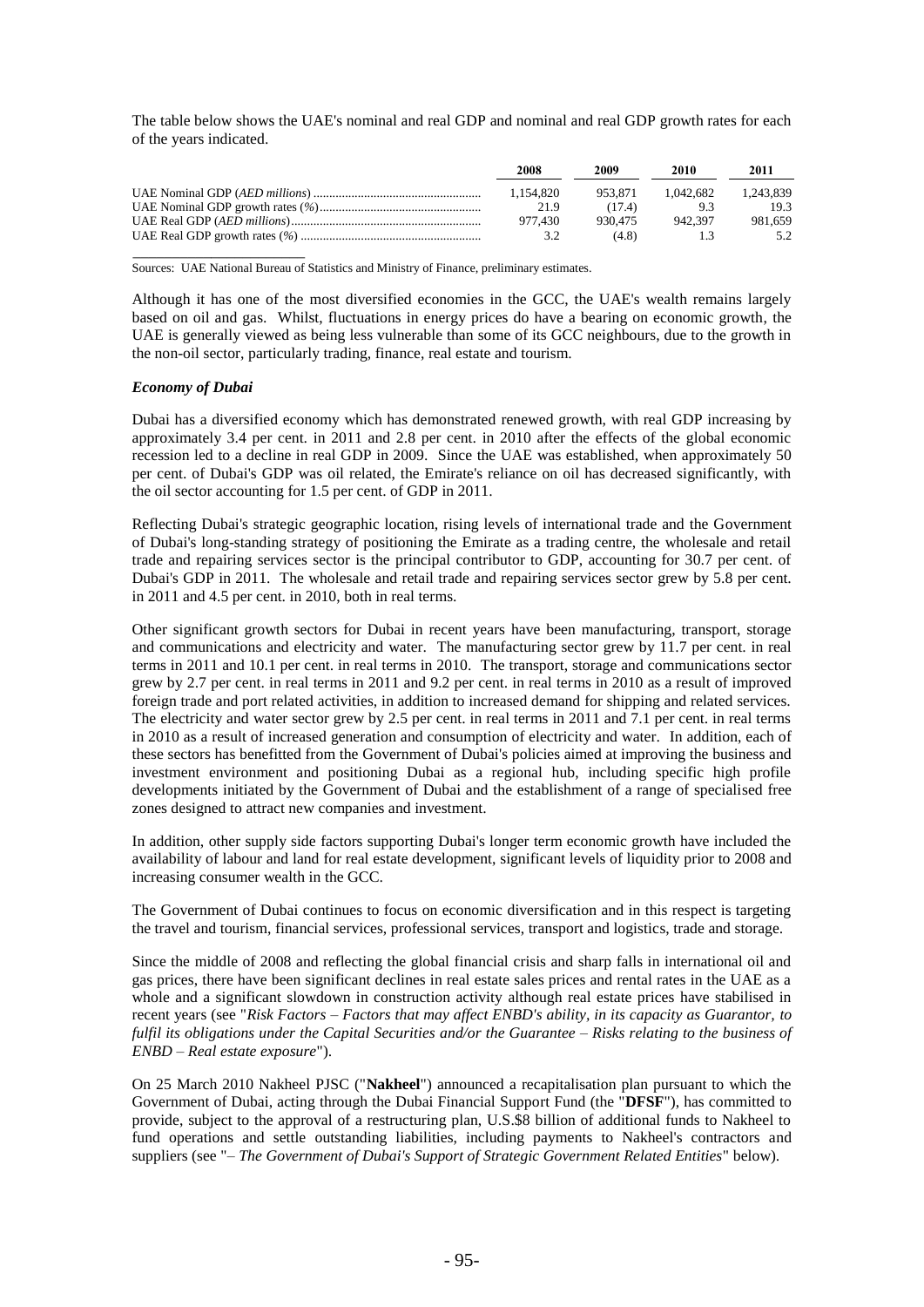The table below shows Dubai's nominal and real GDP and nominal and real GDP growth rates for each of the years indicated:

| 2008    | 2009    | 2010    | 2011    |
|---------|---------|---------|---------|
| 295.112 | 288.029 | 296.094 | 306.171 |
| 3.2     | (2.4)   | 2.8     | 3.4     |
|         |         |         |         |

Source: Haver Analytics.

Dubai's real GDP increased by 3.2 per cent. in 2008, decreased by 2.4 per cent. in 2009, increased by 2.8 per cent. and 3.4 per cent. in 2010 and 2011 respectively, reaching AED 306.2 billion in 2011.

In Dubai, no single economic sector accounted for more than 31 per cent. of total real GDP in 2011, with the largest sector being the wholesale and retail trade and repairing services sector which accounted for 30.7 per cent. of the Emirate's GDP. Other significant components of GDP in 2011 include the transport, storage and communications sector, which accounted for AED 42.6 billion, or 13.9 per cent., of GDP, the real estate and business services sector, which accounted for AED 39.2 billion, or 12.8 per cent., of GDP, and the manufacturing sector, which accounted for AED 43.2 billion, or 14.1 per cent., of GDP. Construction and financial corporations accounted for 8.5 and 11.3 per cent. of GDP respectively in 2011. Together, these six sectors accounted for 91.3 per cent. of total GDP in 2011. In contrast, government services accounted for 5.6 per cent. and the mining, quarrying and oil and gas sector accounted for 1.5 per cent. of GDP in 2011.

## **Foreign Direct Investment and Free Zones**

Dubai has a number of free zones which seek to attract foreign direct investment and which are described below. In addition, both local and foreign investors can establish a business presence in Dubai outside of the free zones.

There are many incentives for foreign corporate entities to set up in one of the free zones in Dubai. Foreign corporate entities can freely operate in the free zones and free zone entities can be 100 per cent. Foreign owned, unlike entities registered elsewhere in the UAE which require various degrees of local participation. Free zone entities are exempt from paying corporate tax for 15 years, renewable for an additional 15 years, and individuals are exempt from paying income tax. There are no currency restrictions levied on the capital or the profits of free zone entities and 100 per cent. of their capital and/or profit can be repatriated. The ability to import into the free zones and to export abroad without any import duties, taxes or currency restrictions being levied on the free zone entity is a strong incentive for foreign corporate entities wishing to carry on such activities from and into the Middle East region to set up in one of the free zones.

The incentives to set up in a free zone include a readily available workforce, no restrictions on the issuance of work permits and residence visas, availability of plots of land, pre built warehouses and offices on an annual lease basis, affordable workers' accommodation and minimal legal and administrative procedures to commence operations.

Each free zone in Dubai is governed both by federal law as well as the laws of Dubai. In addition, each free zone is authorised to adopt and administer regulations which pertain to entities operating and licensed in that individual free zone. The Dubai Free Zones Council was established in 2011 in order to increase coordination amongst the various Dubai free zones and to assist them in unifying the rules and regulations governing free zone companies, in particular the rules related to registration and licensing. In addition, Law No. 13 of 2011, introduced by the Government of Dubai in September 2011, provides an additional incentive to establish free zone companies in Dubai by clarifying the ability of free zone companies to conduct business onshore in the Emirate. The law includes provisions which formalise a licensing regime which will enable such free zone companies to operate onshore after registering with the DED.

Dubai has a number of free zones, of which the most important are the Jebel Ali Free Zone, the Dubai Technology and Media Free Zone, the Dubai International Financial Centre, the Dubai Airport Free Zone and Dubai Silicon Oasis.

In addition, a number of sector-specific free zones for services and industry have been established, including Dubai Healthcare City, Dubai Textile City, Dubai Outsource Zone, Dubai Multi Commodities Centre Authority and Dubai Gold and Diamond Park.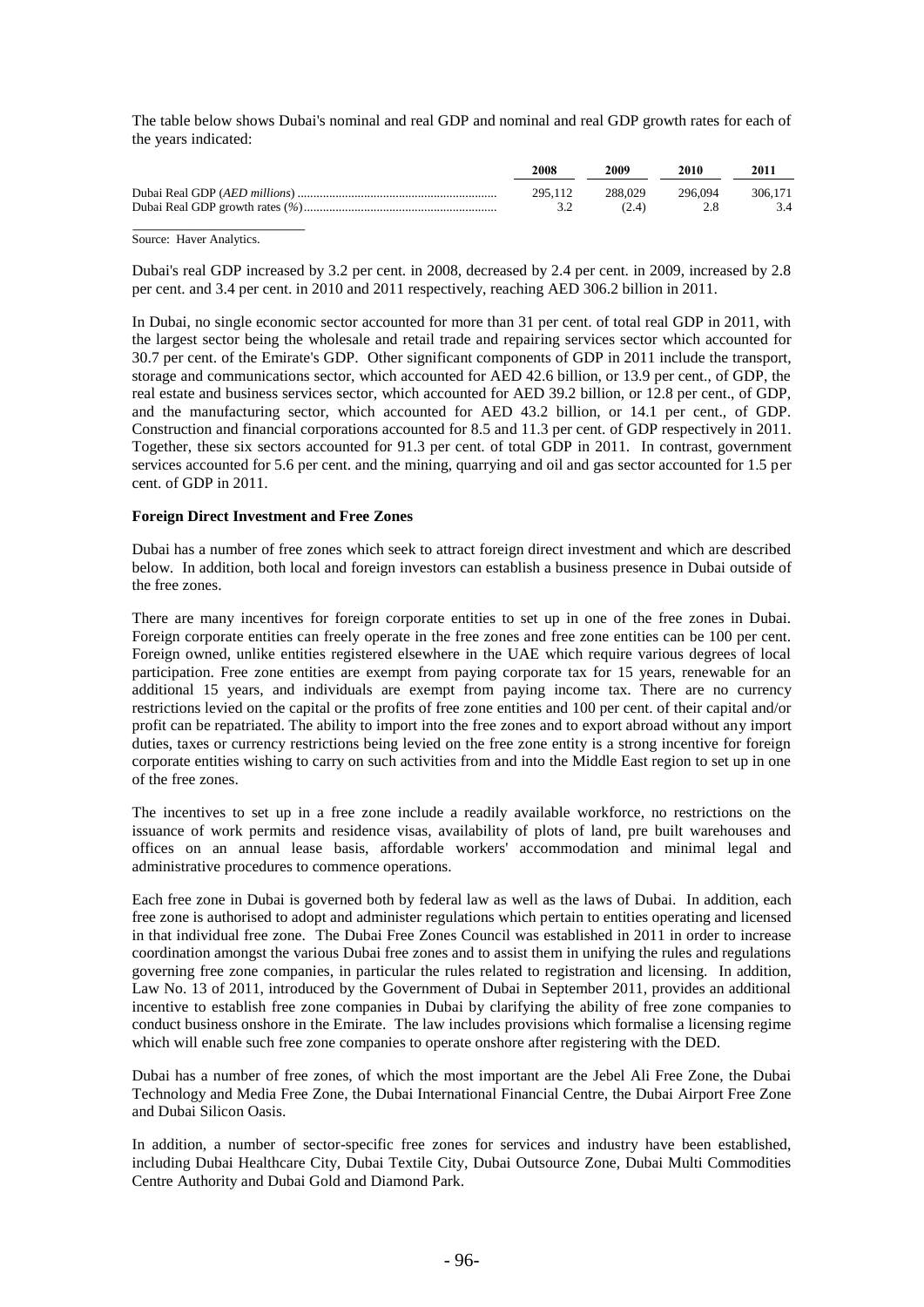# **The Government of Dubai's Support of Strategic Government Related Entities**

The Government of Dubai owns, or has significant investments in, strategic Government-related entities ("**GREs**") which have played a significant role in supporting and facilitating the Government of Dubai's strategic development plan. Certain GREs have incurred indebtedness, including indebtedness from international financial institutions and in the international capital markets. As a result of the global financial crisis, sharp falls in international oil and gas prices, financial sector instability, limited access to credit and the significant decline in real estate values, both globally and in the Emirate of Dubai and the UAE, certain GREs have suffered from asset value deterioration, limited cash flow and have also experienced liquidity issues. Whilst not legally obliged to do so (under any guarantee or otherwise), the Government of Dubai announced its intention to support certain entities in order to maintain stability in the UAE economy, the banking system and investor confidence and protect stakeholders.

On 25 March 2010, in light of the severe financial difficulties faced by Dubai World and its subsidiaries and Nakheel, the Government of Dubai, Dubai World and Nakheel publicly announced proposals for the restructuring of the liabilities of Dubai World and its subsidiaries and Nakheel. It confirmed that the proposals followed a comprehensive analysis of the circumstances facing each company, and were developed in the interests of all stakeholders, including customers, contractors, employees and creditors.

The Government of Dubai's announcement further explained that the DFSF would support the restructuring proposals with significant financial resources, including additional funding of up to  $\dot{U}$ .S.\$9.5 billion over the restructuring period, sourced from: (i) U.S.\$5.7 billion, which was remaining from a loan previously made available by the Government of Abu Dhabi; and (ii) internal Government of Dubai resources.

#### *Dubai World Restructuring*

On 23 March 2011, Dubai World signed a final agreement with each of its lenders to restructure its financing facilities, amounting to U.S.\$24.9 billion in debt. Under the terms of the two-tranche debt repayment plan, creditors will receive \$4.4 billion in five years while the second tranche will involve \$10.3 billion over eight years at a fixed interest rate of 2.4 per cent. per annum.

#### *Nakheel Restructuring*

On 24 August 2011, Nakheel completed a restructuring of its business and financial obligations. Pursuant to Nakheel's restructuring, the Government of Dubai, acting through the Dubai Financial Support Fund, provided over U.S.\$10 billion of additional funds to Nakheel to fund operations and settle outstanding liabilities. Following the successful completion of Nakheel's restructuring, the company is now owned by the Government of Dubai.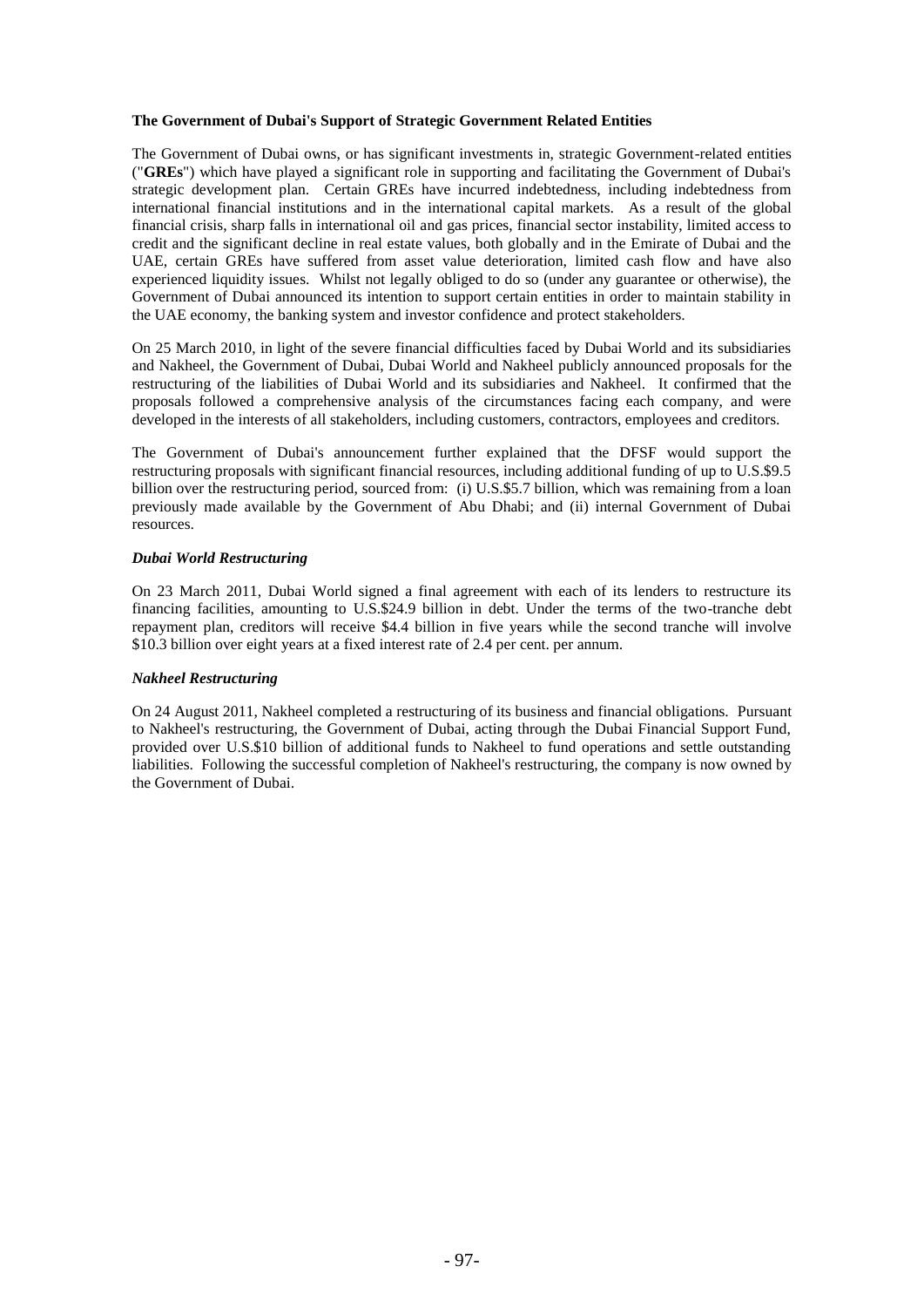#### **THE UNITED ARAB EMIRATES BANKING AND FINANCIAL SERVICES SYSTEM**

As Dubai does not have a separate monetary or financial system, this section describes the UAE's monetary and financial system generally, although certain sections focus specifically on Dubai where information is available.

#### **Monetary and Exchange Rate Policy**

The UAE's monetary and exchange rate policy is managed by the UAE Central Bank. The principal objective of the UAE's monetary policy to date has been to maintain the stability of the fixed exchange rate regime and to manage inflation. In common with most other GCC countries, and reflecting the fact that oil and gas revenues are priced in US dollars, the UAE dirham is linked to the US dollar and the UAE authorities have expressed publicly their commitment to the UAE dirham and the fixed exchange rate regime. In the case of the UAE, the exchange rate has been maintained at AED 3.6725 = U.S.\$1.00 since 22 November 1980. There are no exchange controls in the UAE and the UAE dirham is freely convertible.

With the advent of the global financial crisis in 2008, the UAE's monetary policy was, in addition, focused on protecting its banking sector and a number of measures were announced by the UAE Central Bank and federal authorities in this regard. See "*Response to the Global Financial Crisis*" below.

## **Liquidity and Money Supply**

The following table sets out certain liquidity indicators for the UAE as at 31 December in each of the years 2008 to 2011:

| 2008    | 2009                          | 2010    | 2011      |
|---------|-------------------------------|---------|-----------|
|         | ( <i>in millions of AED</i> ) |         |           |
| 45.327  | 45.580                        | 47.775  | 52,087    |
| 208,138 | 223,482                       | 232.961 | 264,096   |
| 674.310 | 740.618                       | 786.388 | 825,758   |
| 899.093 | 947.780                       | 985,172 | 1.001.357 |
| 58.3    | 74.6                          | 71.9    |           |
| 729.825 | 723.866                       | 720.617 | 730.861   |
| 63.1    | 72.9                          | 65.9    |           |
| 924.383 | 958.588                       | 972.107 | 992,906   |
| 80.0    | 96.6                          | 88.9    |           |

\_\_\_\_\_\_\_\_\_\_\_\_\_\_\_ Sources: UAE Central Bank

Reflecting high oil prices through the first half of 2008, the UAE experienced significant capital inflows with broad money (comprising cash and money on deposit in banks in the domestic currency) expressed as a percentage of the UAE's nominal GDP being 58.3 per cent. as at 31 December 2008. AED term deposits in particular grew significantly in the period to mid-2008. The growth in liquidity was also reflected in increased availability of credit with high levels of both private sector credit and domestic credit as at 31 December 2008.

Reflecting the effects of the global financial crisis, the rate of growth in broad money has slowed, with broad money increasing by only 5.0 per cent. in the 12-month period from 31 December 2010 to 31 December 2011, compared with an increase of 19.2 per cent. in the 12-month period from 31 December 2008 to 31 December 2009. The availability of credit was constrained from the fourth quarter of 2008 to 2010, but improved in 2011 with private sector credit increasing from AED 720,617 million as at 31 December 2010 to AED 730,861 million as at 31 December 2011, and domestic credit increasing from AED 972,107 million as at 31 December 2010 to AED 992,906 million as at 31 December 2011.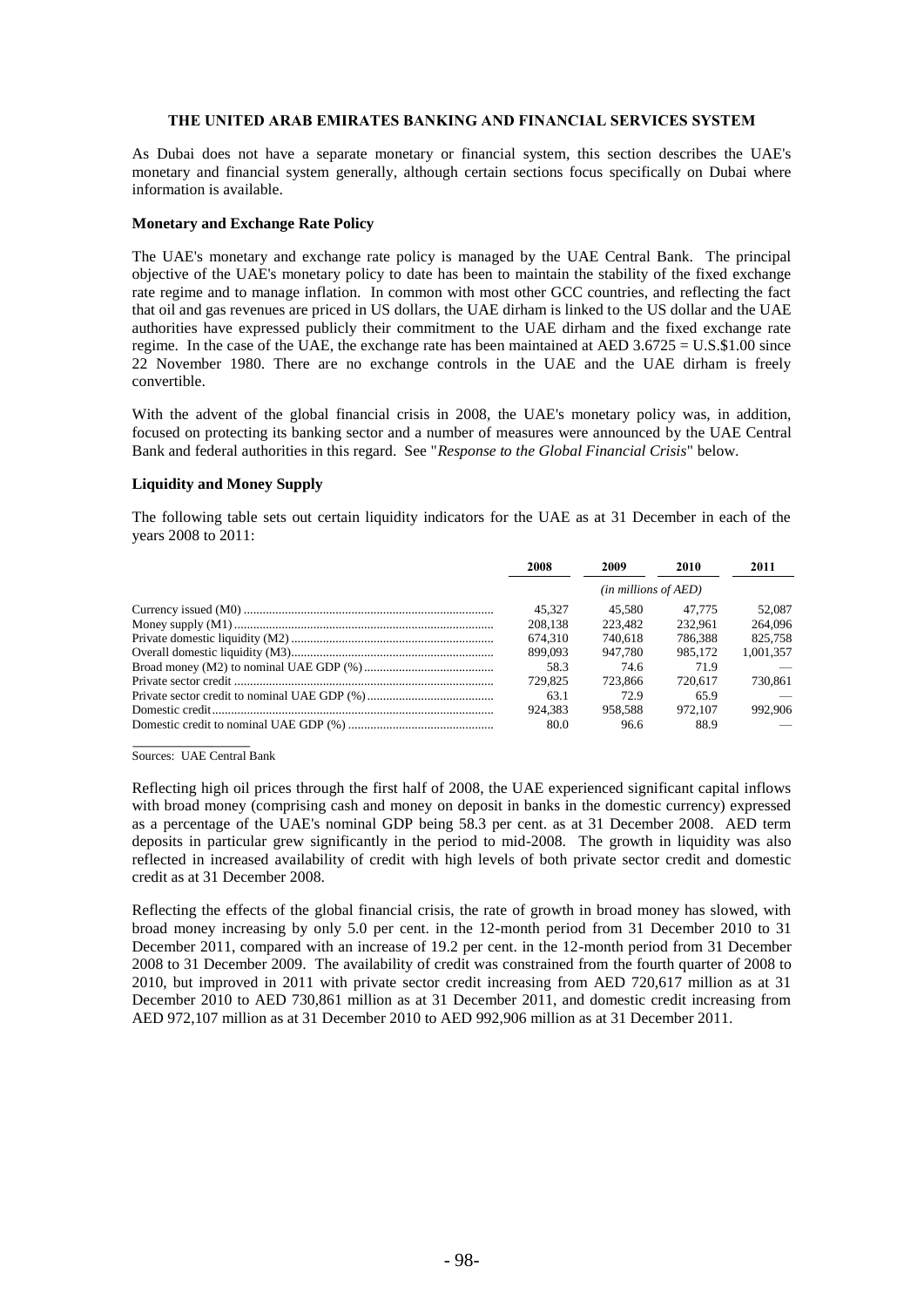## **Foreign Reserves**

The following table sets out the foreign assets holdings of the UAE Central Bank as at 31 December in each of the years 2008 to 2011:

| 2008    | 2009                      | 2010                   | 2011 |
|---------|---------------------------|------------------------|------|
|         | $(in$ millions of $AED$ ) |                        |      |
| 113.039 |                           | 89.875 116.701 132.291 |      |
|         |                           |                        |      |

Sources: UAE Central Bank

These assets are principally held in deposit accounts with banks outside the UAE or are invested in securities and treasury bills issued by non-UAE issuers. The official reserves figure, however, excludes the stock of publicly controlled foreign assets held in other accounts by investment bodies controlled by individual Emirates.

In addition, the ruling families of the various emirates as well as the governments of the emirates and private citizens within the emirates have significant sums invested abroad.

Foreign currency reserves partially declined in the second half of 2008 and 2009 due to a drop in global oil prices as compared to oil prices prevailing in the first half of 2008, but subsequently increased in 2010 reflecting higher oil prices. This upward trend continued in 2011 with oil prices remaining stable.

## **Banking and Financial Services**

The financial corporations sector in Dubai contributed AED 34,597 million (or 11.3 per cent. of Dubai's real GDP) in 2011.

Within the UAE as a whole, the financial sector was estimated to have contributed approximately 6.9 per cent. of real GDP in 2011 (according to preliminary estimates published by the NBS). With 51 licensed commercial banks (comprising 23 local banks with 801 branches and 28 licensed foreign banks with 85 branches) at 30 November 2012, serving a population estimated to be in the region of 8.3 million at the end of 2010, the UAE could be viewed as an over-banked market, even by regional standards.

UAE banks continue to be profitable, although they have been affected by the liquidity issues that have been experienced by banks globally since the second half of 2008. According to the UAE Central Bank, the aggregate loans and advances extended to residents and non-residents of the UAE at 30 November 2012 were AED 1,107.3 billion, compared to AED 1,071 billion at 31 December 2011, AED 1,031.3 billion at 31 December 2010 and AED 1,017.7 billion at 31 December 2009. Of these amounts, specific and general provisions were AED 83.7 billion, AED 71.6 billion, AED 56.8 billion and AED 43.3 billion, respectively equating to provision rates of 7.5 per cent., 6.6 per cent., 5.5 per cent. and 4.3 per cent., respectively.

The table below provides a statistical analysis of the UAE banking sector as at 31 December in each of 2008, 2009, 2010, 2011 and as at September 2012:

| 2008      | 2009      | 2010      | 2011      | Sep $2012^{(2)}$ |
|-----------|-----------|-----------|-----------|------------------|
| 52        | 52        | 51        |           | 51.              |
| 696       | 756       | 815       | 851       | 886              |
| 39.589    | 37.704    | 37.403    | 37.499    | 35,668           |
| 924.383   | 958.588   | 972,107   | 992.906   | 1.025.859        |
| 1.447.894 | 1.521.002 | 1.609.257 | 1.665.220 | 1.767.537        |
| 912.170   | 982.579   | 1.049.628 | 1.069.750 | 1.143.800        |
|           |           |           |           |                  |

Source: UAE Central Bank

Notes:

Net of provisions and interest in suspense.

(2) Estimated figures.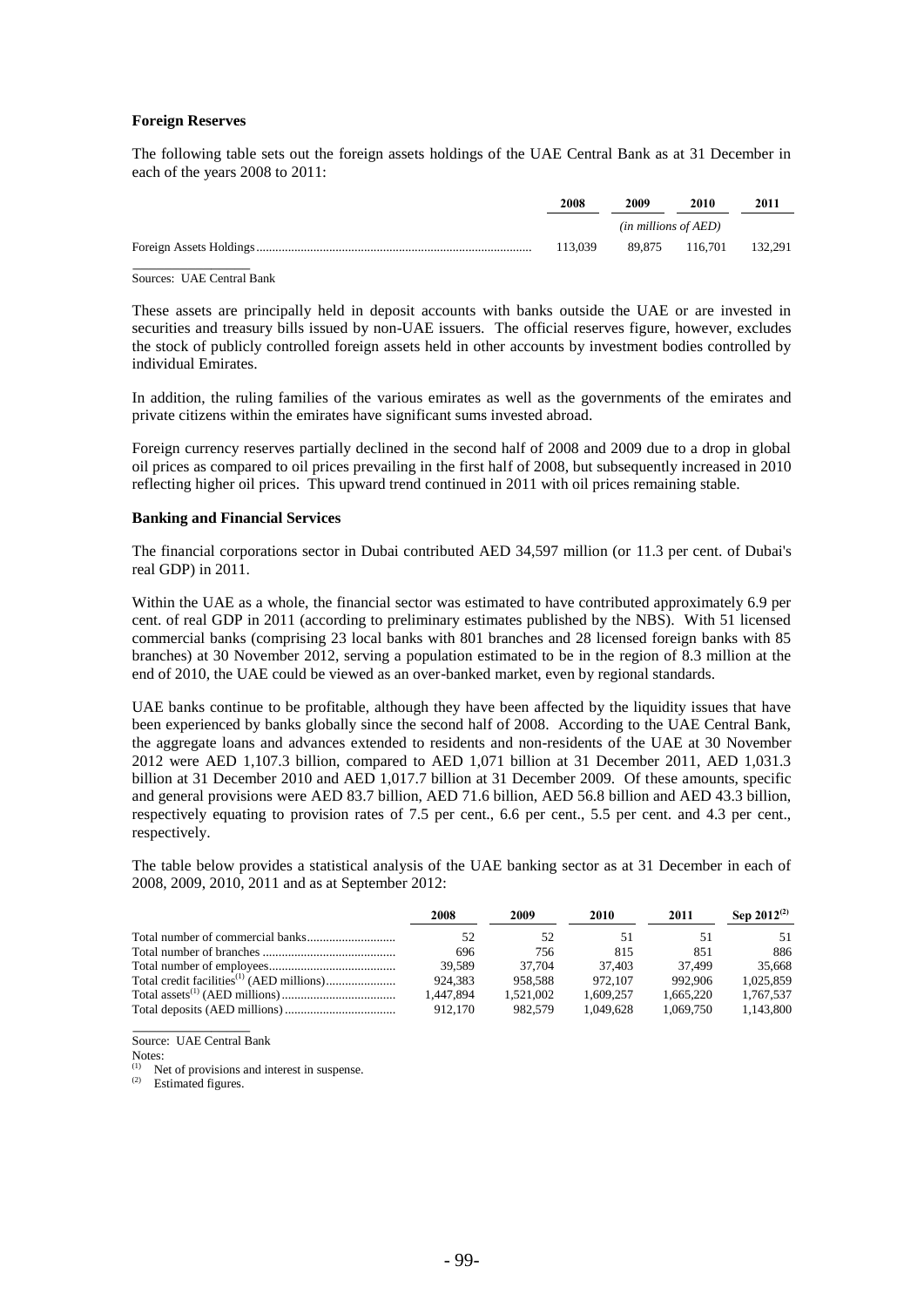## **Principal Banks in Dubai**

The table below provides summary information for each of the five principal banks by asset size established in Dubai:

| Number of<br>Branches <sup>(1)</sup> | Year<br><b>Established</b> | Government<br>ownership | $\triangle$ ssets <sup>(2)</sup> |  |
|--------------------------------------|----------------------------|-------------------------|----------------------------------|--|
|                                      |                            | (%)                     | (AED<br>Millions)                |  |
| 115                                  | $2007^{(3)}$               | 55.6                    | 308,296                          |  |
| 68                                   | 1975                       | 29.8                    | 93.720                           |  |
| 66                                   | 1967                       |                         | 76.383                           |  |
| 25                                   | 1969                       | 20.0                    | 39,500                           |  |
| 15                                   | 2008                       | 25.0                    | 18.193                           |  |

Sources: UAE Central Bank and published financial statements.

Notes:

(1) As at 31 December 2011. As at 31 December 2012 (except Dubai Islamic Bank, being as at 30 September 2012, and Noor Islamic Bank, being as at 30 December 2010).

Year of merger of EBI and NBD.

#### *Supervision of Banks*

The UAE Central Bank, established in 1980, is the governing body that regulates and supervises all banks operating in the UAE. The Central Bank has supervisory responsibility for all banking institutions in the UAE. Supervision is carried out through on-site inspections and review of periodic submissions from the banks. The frequency of inspection depends on the perceived risk of the bank, but inspections are carried out in all banks at least once every 18 months. Returns are made monthly, quarterly, semi-annually or annually, depending on the nature of the information they are required to contain. An improved risk management framework is currently being implemented, which is designed to provide the UAE Central Bank with more up-to-date information on credit, market and operational risks within the banking sector.

The UAE Central Bank does not act as a lender of last resort, a role which tends to fall on the individual Emirates.

Federal Law No. 10 of 1980 (the "**1980 Law**") grants the UAE Central Bank powers to:

- exercise currency issue, stabilisation, valuation and free convertibility;
- direct credit policy for balanced growth of the economy;
- organise and promote an effective banking system with private banks and institutions;
- advise the federal government on financial and monetary issues;
- maintain the federal government's reserves of gold and foreign currencies;
- act as a bank for the federal government and other banks operating in the UAE; and
- act as the federal government's financial agent with the IMF, the World Bank and other international financial organisations.

The UAE Central Bank is also responsible for regulating anti-money laundering activities in the UAE. It has established a Financial Intelligence Unit and hosted teams from the Financial Action Task Force ("**FATF**") and the IMF who reviewed, discussed and tested existing UAE laws and regulations. This led the FATF to decide, in January 2002, that the UAE had put in place an adequate anti-money laundering system.

Since 1999, regulated banks in the UAE have been required to report in accordance with International Financial Reporting Standards issued by the International Accounting Standards Board.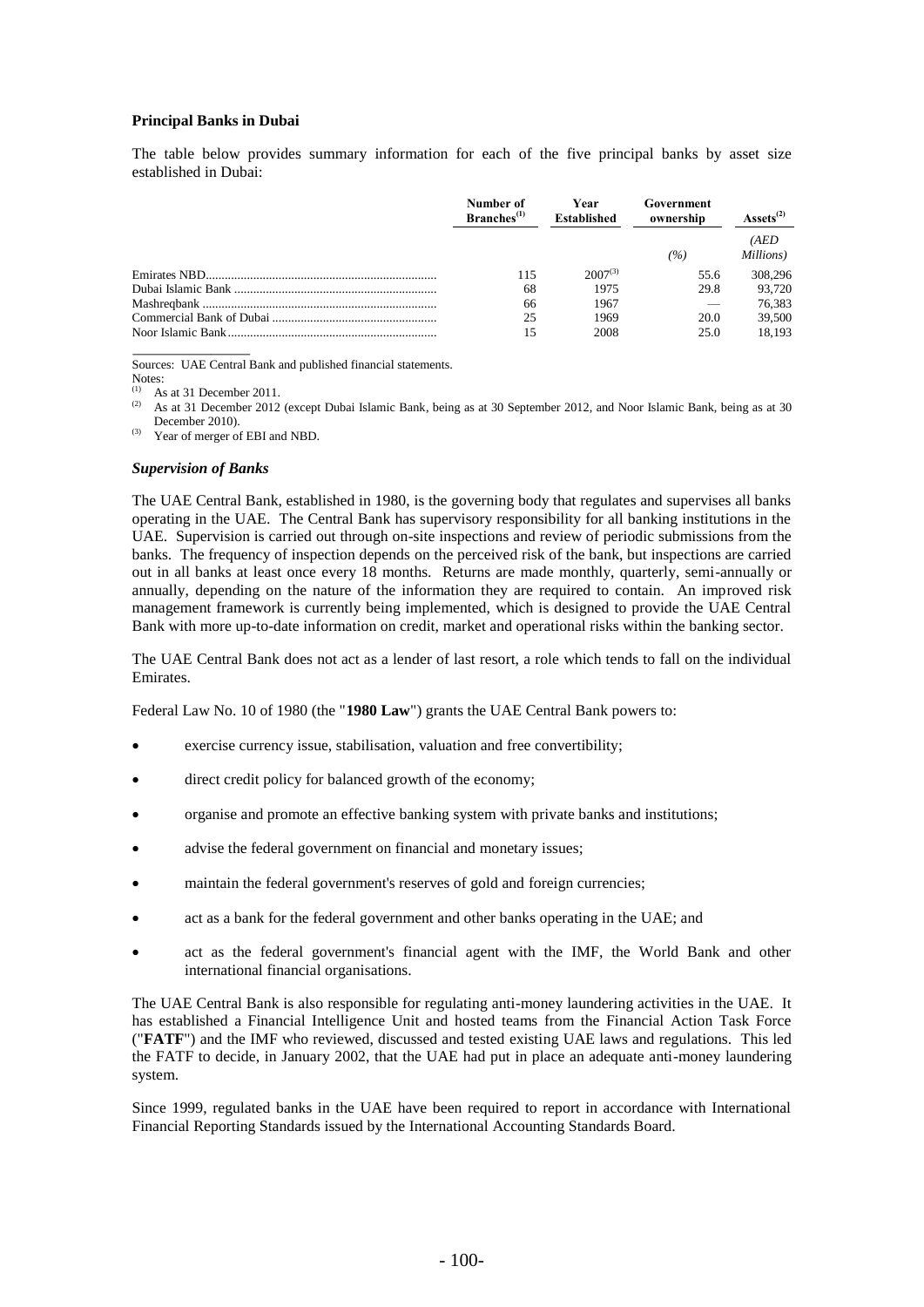## *Characteristics of the Banking System*

The UAE banks are predominantly focused on the domestic market. With much of the economy directly or indirectly dependent on the oil sector, the UAE banks are vulnerable during long periods of low oil prices. In particular, oil revenues tend to drive levels of liquidity. There is a high degree of state involvement in the UAE banking sector, with the five largest banks being controlled by the governments and/or ruling families of individual emirates.

Additionally, a number of banks have developed in the Islamic world, including in the UAE, to serve customers who wish to observe Shari'ah principles, including the prohibition on the charging of interest on any financial transaction. These institutions offer a range of products, which broadly correspond to conventional banking transactions but are structured to ensure that all relevant Shari'ah principles are complied with. The principal Dubai-based Islamic banks are Dubai Islamic Bank, Emirates Islamic Bank, Dubai Bank PJSC ("**Dubai Bank**") (which was acquired in May 2011 by the Government and in October 2011 by Emirates NBD PJSC, see "*Description of Emirates NBD PJSC – Subsidiaries and Associates of ENBD – Listed Subsidiaries – Dubai Bank PJSC*) and Noor Islamic Bank.

#### **Structure of the Banking System**

Banking institutions in the UAE fall into a number of categories, as defined by the 1980 Law. Domestic commercial banks, also known as local banks, of which there were 23 as at 31 October 2012, are required to be public shareholding companies with a minimum share capital of AED 40 million.

Licensed foreign commercial banks, of which there were 28 as at 31 October 2012, need to demonstrate that at least AED 40 million has been allocated as capital funds for their operations in the UAE. The 1980 Law also licences financial institutions (institutions whose principal functions are to extend credit, carry out financial transactions, invest in moveable property and other activities but are not permitted to accept funds in the form of deposits), investment banks (institutions which may not accept deposits with maturities of less than two years but which may borrow from its head office or other banks and the financial markets) and financial and monetary intermediaries (money and stock brokers).

#### **Response to the Global Financial Crisis**

### *Capital*

The national banks are well capitalised by international standards. The UAE Central Bank previously required all UAE banks to have a total capital adequacy ratio of at least 10 per cent. (of which Tier I capital must reach a minimum of 6 per cent. and Tier II capital may only be considered up to a maximum of 67 per cent. of Tier I capital), of total risk weighted assets. However, as a result of the global economic slowdown, the UAE Ministry of Finance and the UAE Central Bank temporarily increased the total capital ratio to 11 per cent. (from 30 June 2009) and 12 per cent. (from 30 June 2012). Subsequently, on 31 August 2009, the UAE Central Bank recommended that domestic and foreign banks operating in the UAE should ensure a minimum Tier I capital adequacy ratio of 7 per cent. with a minimum total capital adequacy ratio of 11 per cent. by 30 September 2009. Furthermore, the UAE Central Bank required banks operating in the UAE to increase their Tier I capital adequacy ratio to at least 8 per cent., with a minimum total capital adequacy ratio of 12 per cent. by 30 June 2010.

While the calculation of capital adequacy ratios in the UAE follows the Bank of International Settlements guidelines, claims on or guaranteed by GCC central governments and central banks are risk-weighted at zero per cent. and claims on GCC government non-commercial public sector entities are risk-weighted at 50 per cent.

Banks in the UAE are required to transfer 10 per cent. of profit each year into a statutory reserve until this reaches 50 per cent. of capital. Distributions cannot be made from this reserve, except in specific defined circumstances. All dividends paid by UAE banks have to be authorised in advance by the UAE Central Bank.

The UAE banks were required to implement the Basel II Accord using the standardised approach for credit risk by December 2007 and all UAE banks were expected to be internal risk-based compliant for credit risk by 1 January 2011. The Basel II Accord requires banks to maintain a minimum capital adequacy ratio of 8 per cent. calculated as the percentage of total eligible regulatory capital to total risk weighted assets for credit risks, operational and market risks. Under Pillar II of the Basel II Accord,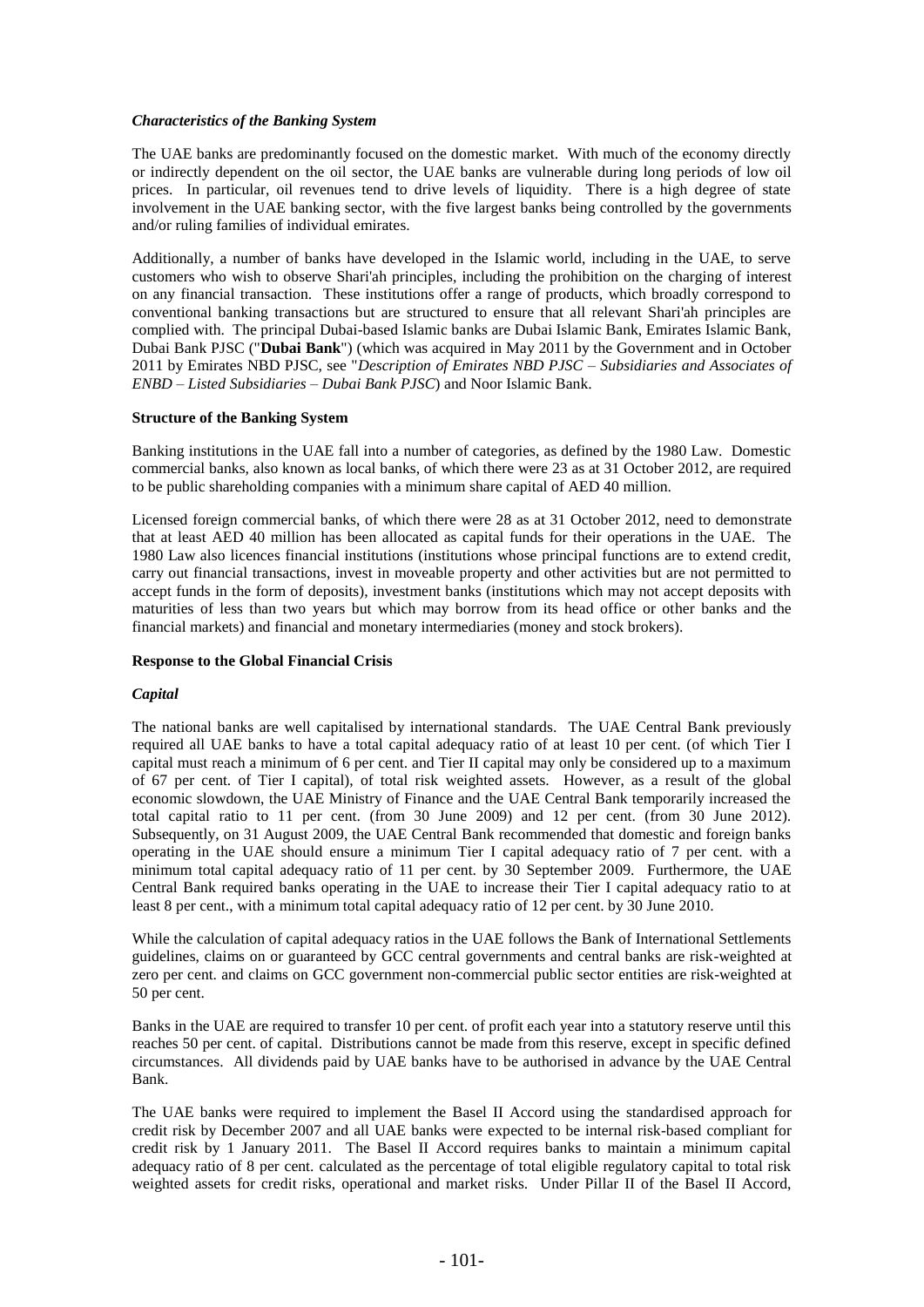regulators could require some banks to provide additional capital based on the overall risk profile, beyond the minimum requirements under Pillar I of the Basel II Accord.

During 2009, the Government (acting through the ICD) subscribed for AED 4 billion of mandatory convertible securities issued by ENBD. In addition, the federal government provided AED 50 billion in deposits to UAE banks and UAE banks were given the option to convert those deposits into Tier II capital in order to enhance capital adequacy ratios. A number of banks in the UAE subsequently made such conversions. As a result, the average capital adequacy ratio of all UAE national banks increased to 20.8 per cent. as at 31 December 2010 from 19.2 per cent. as at 31 December 2009 and 13.3 per cent. as at 31 December 2008. The capital adequacy ratio of all UAE national banks was 20.8 per cent. as at 31 December 2011.

The following table sets out the capital adequacy ratio of all UAE national banks as at 31 December in each of the years 2008 to 2011.

| 2008 | 2009 | 2010           | -2011 |
|------|------|----------------|-------|
| 133  |      | 19.2 20.8 20.8 |       |
| (1)  | 154  | 16.1           | 16.3  |
|      |      |                |       |

Source: UAE Central Bank Notes: Data not available for 2008

### *Liquidity*

Most of the UAE banks are funded through on-demand or time based customer deposits made by private individuals or private sector companies. Together, these deposits constituted approximately 63.8 per cent. of total deposits of the UAE banking sector at 28 February 2011. Government and public sector deposits contributed approximately 23.1 per cent. of total deposits at 28 February 2011. Non-resident sources contributed approximately 11.0 per cent. as at the same date.

There is currently no formal deposit protection scheme in the UAE. While no bank has, so far, been permitted to fail, during the 1980s and early 1990s a number were restructured by the authorities and, in May 2011, Dubai Bank was taken over by the Government, see "*Increased Provisions and Insolvencies*" below. In October 2008, in response to the global financial crisis, the UAE federal government announced that it intended to guarantee the deposits of all UAE banks and foreign banks with core operations in the UAE. Thereafter, in May 2009, the UAE's Federal National Council approved a draft law guaranteeing federal deposits although the law remains unapproved.

In addition, the UAE Central Bank announced a number of measures aimed at ensuring that adequate liquidity is available to banks operating in the UAE. In September 2008, the UAE Central Bank established an AED 50 billion liquidity facility which banks can draw upon subject to posting eligible debt securities as collateral. The liquidity facility is available only for the purpose of funding existing commitments. New lending is required to be based on growth in the customer deposit base. The UAE Central Bank also established a certificates of deposit repurchase facility under which banks can use certificates of deposit as collateral for dirham or US dollar funding from the UAE Central Bank.

Certain mortgage companies based in the UAE have experienced significant liquidity issues since 2008. One of these institutions is Tamweel, which was established in 2004 as a real estate Islamic finance provider. In October 2010, the Government supported the move by Dubai Islamic Bank to take a controlling stake in Tamweel (of 58.25 per cent.) and additionally assisted Tamweel in rolling over existing banking and corporate debts for five years. Subsequent to the support provided by Dubai Islamic Bank, Tamweel returned to profitability in 2010. Additionally, Tamweel's share listing on the DFM was restored on 10 May 2011, after having been suspended in November 2008.

The UAE Central Bank is expected to tighten regulations on how banks in the UAE manage liquidity through the introduction of new qualitative, quantitative and reporting requirements on liquidity risk management.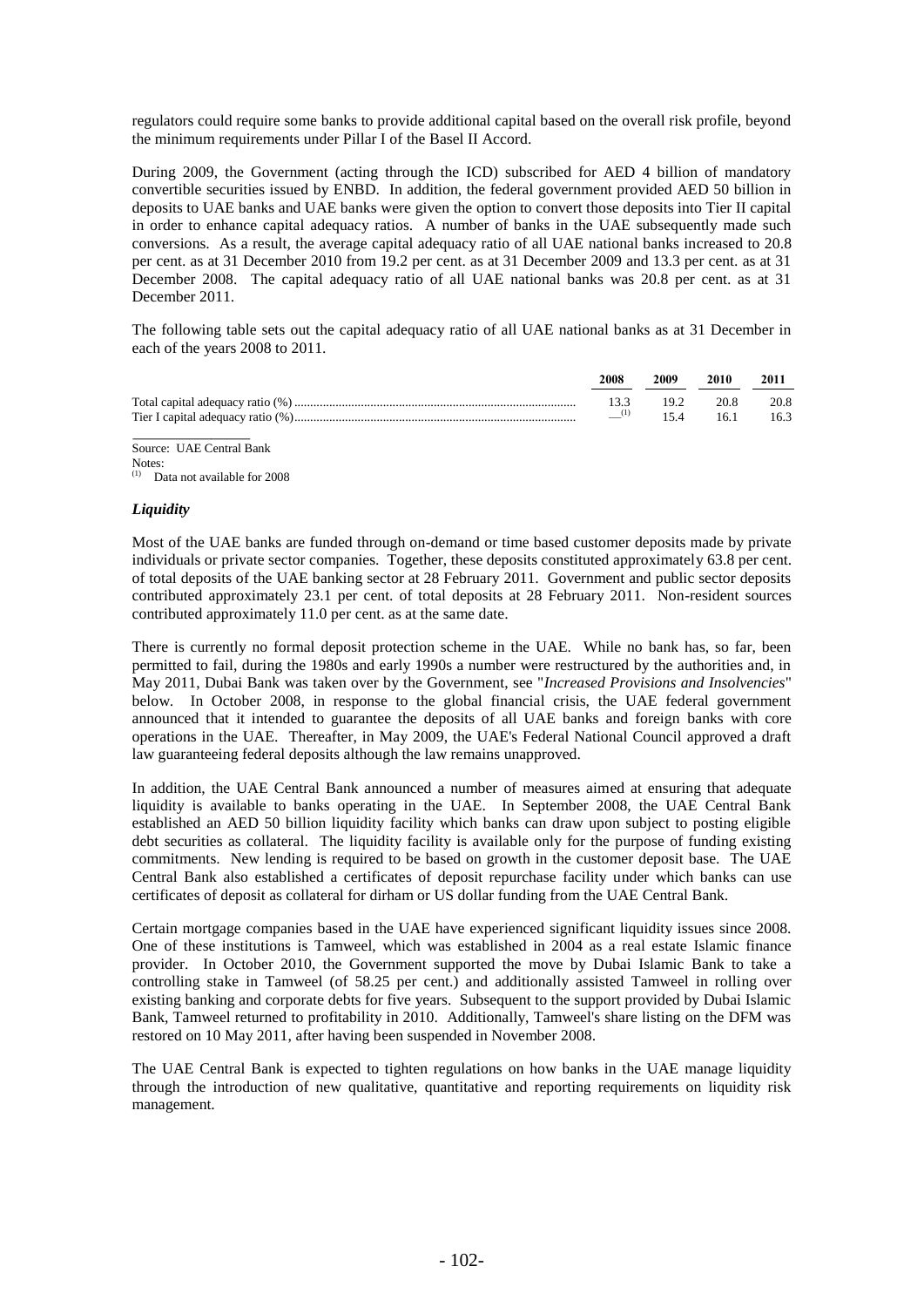## *Increased Provisions and Insolvencies*

A number of UAE and Dubai banks have announced exposures to well-known GCC-based companies which have become insolvent or have been or are being restructured. These include the Saad and Algosaibi groups of Saudi Arabia, and Tabreed and the Dubai World group in the UAE. As a result of declining economic conditions since late 2008 and increasing insolvencies and restructurings, the total provisions recorded by banks in the UAE have increased from AED 25.2 billion, or 1.8 per cent. of total UAE bank assets, as at 31 December 2008 to AED 43.3 billion, or 2.9 per cent. of total UAE bank assets as at 31 December 2009, AED 56.8 billion, or 3.5 per cent. of total UAE bank assets, as at 31 December 2010 and AED 71.6 billion, or 4.3 per cent. of total UAE bank assets, as at 31 December 2011.

In November 2010, the UAE Central Bank published a new set of rules making it mandatory for banks and financial institutions to make provisions for their impaired loans on a quarterly basis. The new guidelines prescribe specific provisions for three categories of impaired loans and stipulate that lenders should build up general provisions equal to 1.5 per cent. of risk weighted assets over a period of four years, up from the previous requirement of 1.25 per cent.

Dubai Bank was taken over by the Government in May 2011, supported by both the UAE Central Bank and the UAE Ministry of Finance. The objective was to ensure the preservation of all of Dubai Bank's depositors' interests and the takeover was designed to ensure that Dubai Bank's business continued uninterrupted while options for the bank's future were assessed. Subsequently, in October 2011, in accordance with a decree issued by the Ruler of Dubai, ENBD acquired a 100 per cent. stake in Dubai Bank, following which Dubai Bank became a fully-owned Islamic banking subsidiary of ENBD.

### *Federal Debt Management*

In December 2010, the Federal National Council passed the Public Debt Law under which the total value of UAE's public debt should not be more than 25 per cent. of the GDP or AED 200 billion, whichever is lower at the time of issuing public debt. The Public Debt Law is awaiting the approval of the President of the UAE and is therefore yet to be enacted. The Public Debt Law could therefore change before it is enacted.

#### *Credit Information Agency*

In May 2010, the Government appointed the Emirates Credit Information Company ("**Emcredit**") as the official body for providing credit information services in Dubai. Emcredit is now the entity responsible for providing credit reporting services in the emirate, with responsibility for collecting, storing, analysing and disseminating credit information in Dubai. Additionally, in February 2011, the UAE Central Bank issued new regulations in relation to the retail banking sector, aimed at controlling lending activities and excessive charges by banks, whilst also protecting banks by regulating lending and encouraging banks to carry out proper due diligence on potential borrowers.

#### **Insurance**

There is an absence of published statistical data on the insurance sector in the UAE and Dubai. Insurance companies are regulated by the Insurance Division of the Federal Ministry of Economy.

#### **Capital Markets**

The capital markets in the UAE are regulated by a number of entities including the Emirates Securities and Commodities Authority (the "**SCA**"), which licenses intermediaries to trade on the DFM and the Abu Dhabi Stock Exchange (the "**ADX**"). The SCA is a federal government organisation but has financial, legal and administrative independence.

In common with other regional exchanges, the DFM and ADX experienced a sustained decline in market capitalisation from mid-2008 to the end of 2010. However, the ADX recovered slightly in 2009, with a 17 per cent. increase in market capitalisation, following a fall of 43 per cent. in 2008.

The other significant stock exchange in the UAE is NASDAQ Dubai (formerly known as the Dubai International Financial Exchange) which commenced operations in September 2005 and, as an entity based in the Dubai International Financial Centre, is separately regulated.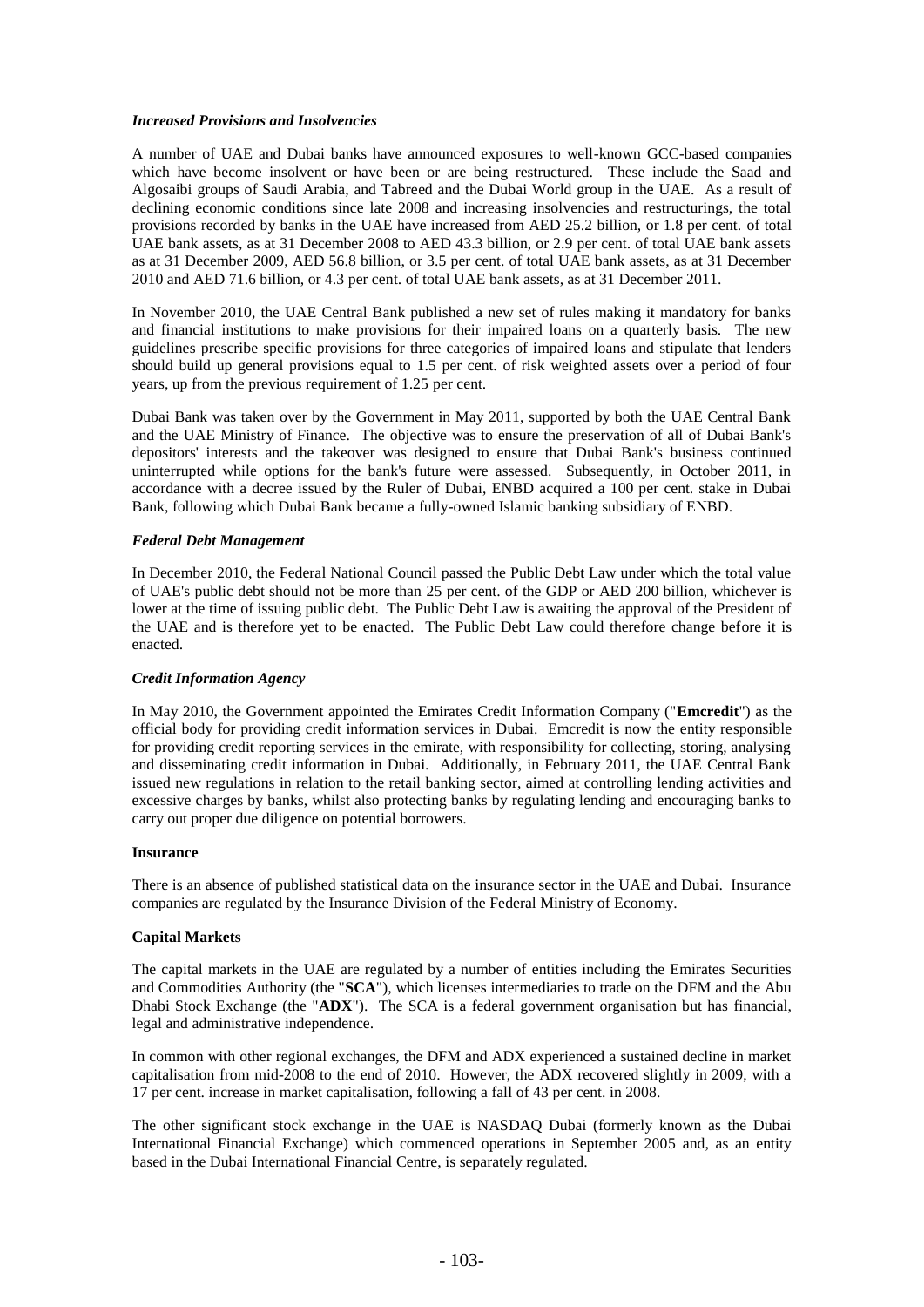# **Dubai Financial Market**

The DFM, which is now, along with NASDAQ Dubai, owned by Borse Dubai, was established by the Government in 2000 as an independent entity and operates as a market for the listing and trading of shares, bonds and investment units issued by companies, investment funds and other local or foreign financial institutions that conform to its listing requirements.

The DFM Index stood at 1,353.3 as at 31 December 2011 compared to 1,631.5 as at 31 December 2010, a decrease of 17.0 per cent. during 2011. This is a reflection of reduced profits especially from the leading real estate sector. However, the DFM Index stood at 1,648.9 as at 31 March 2012, reflecting an increase of 21.8 per cent. during the first quarter of 2012. The total market capitalisation of the DFM Index reduced by 8.5 per cent. in 2011 reaching AED 182.0 billion as at 31 December 2011 down from AED 199.1 billion as at 31 December 2010.

The following table sets out the number of traded shares, the value of traded shares, and the number of executed transactions on the DFM and the closing price of the DFM Index as at 31 December in each of the years 2009 to 2011:

| 2009                       | 2010     | 2011     |
|----------------------------|----------|----------|
| $(in\, millions\, of AED)$ |          |          |
| 110.700                    | 38.392   | 25,163   |
| 173.600                    | 69.665   | 32,088   |
| 1.984.000                  | 795.000  | 444,814  |
| 213,377                    | 199.086  | 181,993  |
| 1.803.58                   | 1.630.52 | 1.353.39 |

Source: Dubai Statistics Centre, DFM

\_\_\_\_\_\_\_\_\_\_\_\_\_\_\_

The value of traded shares on the DFM decreased by 53.9 per cent. reaching AED 32.1 billion in 2011 down from AED 69.7 billion in 2010. The number of shares traded decreased 34.5 per cent. to AED 25.2 billion in 2011 from 38.4 billion in 2010. The number of trades decreased by 44.0 per cent. to 444,814 in 2011 from 795,000 in 2010. The real estate and construction sector accounted for the highest value of trades in 2010, at AED 46.9 billion representing 67.3 per cent. of the value of all traded shares. This was followed by the investment and financial services sector with a value of AED 10.5 billion, representing 15.1 per cent. of the value of all traded shares, the transport sector with a value of AED 4.2 billion, representing 6.0 per cent. Of the value of all traded shares, and the banking sector with AED 4.2 billion representing 5.98 per cent. of the value of all traded shares. The other sectors represented 5.72 per cent. of the value of all traded shares with AED 4.0 billion in 2010.

## **NASDAQ Dubai**

NASDAQ Dubai (formerly known as the Dubai International Financial Exchange or DIFX) commenced operations in September 2005. On 22 December 2009, DFM announced that it had made an offer to Borse Dubai Limited and the NASDAQ OMX Group to acquire NASDAQ Dubai. The offer was valued at U.S.\$121 million and comprised U.S.\$102 million in cash and 40 million DFM shares. The merger was approved by Borse Dubai Limited and the OMX Group and was completed on 11 July 2010. Subsequent to the transaction, both NASDAQ Dubai and DFM are operating as two distinct markets that are subject to different regulatory frameworks. NASDAQ Dubai is regulated by the Dubai Financial Services Authority and the DFM is regulated by the SCA.

NASDAQ Dubai's standards are comparable to those of leading international exchanges in New York, London and Hong Kong. NASDAQ Dubai allows regional and international issuer's access to regional and international investors through primary or dual listings. Investors can access NASDAQ Dubai through a unique mix of regional and international brokers.

NASDAQ Dubai currently lists equities, equity derivatives, Dubai gold securities, structured products, sukuk and conventional bonds. It is one of the world's largest exchanges for sukuk, with 13 sukuk listed on NASDAQ Dubai as at 31 March 2012.

Equities admitted to trading on NASDAQ Dubai include DP World, which had the Middle East's largest IPO in 2007 at U.S.\$5.0 billion, as well as Depa and Gold Fields.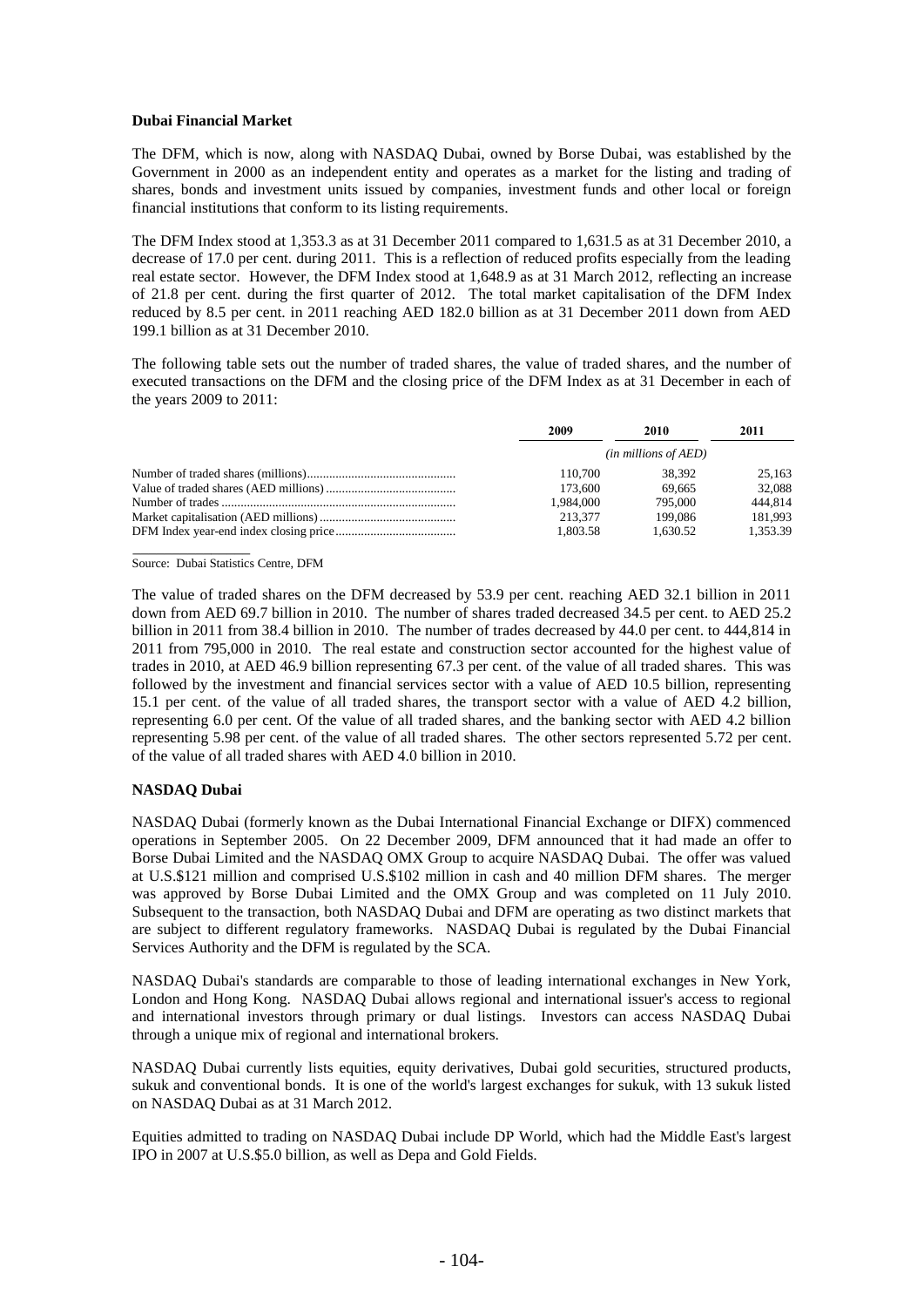In 2011, the value of equities on NASDAQ Dubai declined by 29.0 per cent. to AED 3.4 billion compared to AED 4.8 billion in 2010. However the volume of equities traded rose in 2011 to 16.4 billion shares from 2.6 billion shares in 2010. The closing price of the NASDAQ Dubai UAE 20 Index as at 31 December 2011 was 1,374.4, down 23.7 per cent. from 31 December 2010 when the closing price was 1,800.6. However, the NASDAQ Dubai UAE 20 Index stood at 1,682.3 as at March 2012, reflecting an increase of 22.4 per cent. during the first quarter of 2012.

The following table sets out the number of traded shares, the value of traded shares and the number of executed transactions on NASDAQ Dubai, the market capitalisation of NASDAQ Dubai and the closing price as at 31 December of the NASDAQ Dubai UAE 20 Index in each of the years 2009 to 2011:

| 2009                          | 2010     | 2011     |
|-------------------------------|----------|----------|
| ( <i>in millions of AED</i> ) |          |          |
| 3.096                         | 2.623    | 6.026    |
| 3.917                         | 4.798    | 2.475    |
| 22.298                        | 20.173   | 16.378   |
| 181.229                       | 183.223  | 36.326   |
| 1.851.35                      | 1.800.58 | 1.374.39 |

Source: Dubai Statistics Centre, Bloomberg

\_\_\_\_\_\_\_\_\_\_\_\_\_\_\_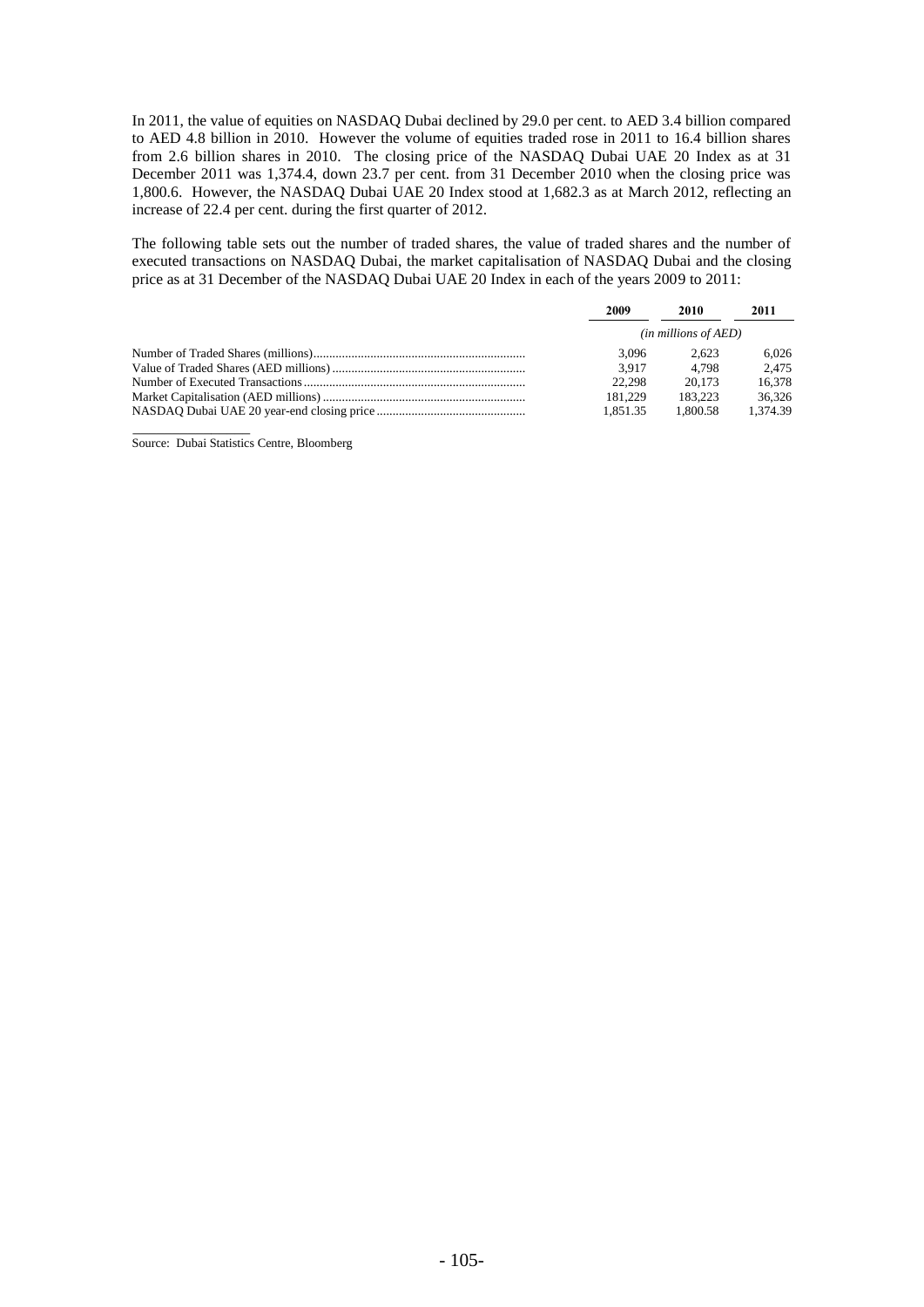# **TAXATION**

*The following is a general description of certain United Arab Emirates, EU, Luxembourg and Cayman Islands tax considerations relating to the Capital Securities. It does not purport to be a complete analysis of all tax considerations relating to the Capital Securities. Prospective purchasers of Capital Securities should consult their tax advisers as to the consequences under the tax laws of the countries of their respective citizenship, residence or domicile of acquiring, holding and disposing of Capital Securities and receiving payments under the Capital Securities. This summary is based upon the law as in effect on the date of this Prospectus and is subject to any change in law that may take effect after such date.*

### **Dubai and the United Arab Emirates**

*The following is a general summary of the current tax law and practice in Dubai and the UAE (to the extent applicable in Dubai) ("Dubai Law") and does not constitute legal or tax advice. Prospective investors in the Capital Securities are advised to consult their own tax advisers with respect to the tax consequences under the tax laws of the country in which they are resident, of the purchase ownership or disposition of the Capital Securities or any interest therein.*

Under existing Dubai Law, although an income tax decree has been enacted in Abu Dhabi and in Dubai (the Abu Dhabi Income Tax Decree 1965 (as amended) and the Dubai Income Tax Decree 1969 (as amended)) which provides for tax to be imposed on the taxable income of all bodies corporate which carry on a trade or business, the regime is not currently enforced. In practice, only companies engaged in the production of oil or gas, some service industries and branches of foreign banks have been required to pay tax. There are currently no withholding taxes required to be levied under UAE, Abu Dhabi or Dubai law in respect of payments on debt securities (including in relation to the Capital Securities). In the event of the imposition of any withholding, the relevant Obligor has undertaken to gross-up any payments subject to certain limitations, as described in Condition 7 (*Interest Restrictions*).

The Constitution of the UAE specifically reserves to the Federal Government of the United Arab Emirates the right to revise taxes on a federal basis for the purposes of funding its budget. It is not known whether this right will be exercised in the future.

The UAE has entered into double taxation arrangements with certain other countries, but these are not extensive in number.

## **EU Savings Directive**

Under EC Council Directive 2003/48/EC on the taxation of savings income (the "**Savings Directive**"), each Member State is required to provide to the tax authorities of another Member State details of payments of interest or other similar income paid by a person within its jurisdiction to, or collected by such a person for, an individual resident or certain limited types of entity established in that other Member State; however, for a transitional period, Austria and Luxembourg are instead required (unless during that period they elect otherwise) to operate a withholding system in relation to such payments (the ending of such transitional period being dependent upon the conclusion of certain other agreements relating to information exchange with certain other countries). A number of non-EU countries and territories (including Switzerland) have agreed to adopt similar measures (a withholding system in the case of Switzerland).

The European Commission has proposed certain amendments to the Savings Directive, which may, if implemented, amend or broaden the scope of the requirements described above. Investors who are in any doubt as to their position should consult their professional advisers.

## **The proposed financial transactions tax**

In September 2011, the European Commission attempted to introduce an EU-wide financial transactions tax. However not all the Member States were in favour of such a tax and so the tax could not be implemented in all Member States. Subsequently, 11 Member States of the EU requested that the European Commission develop a proposal for the introduction of a common financial transactions tax ("**FTT**") for each of those Member States. The European Commission developed such a proposal under the EU's enhanced cooperation procedure which allows nine or more Member States to implement common legislation. In January 2013, the EU Council of Ministers authorised the European Commission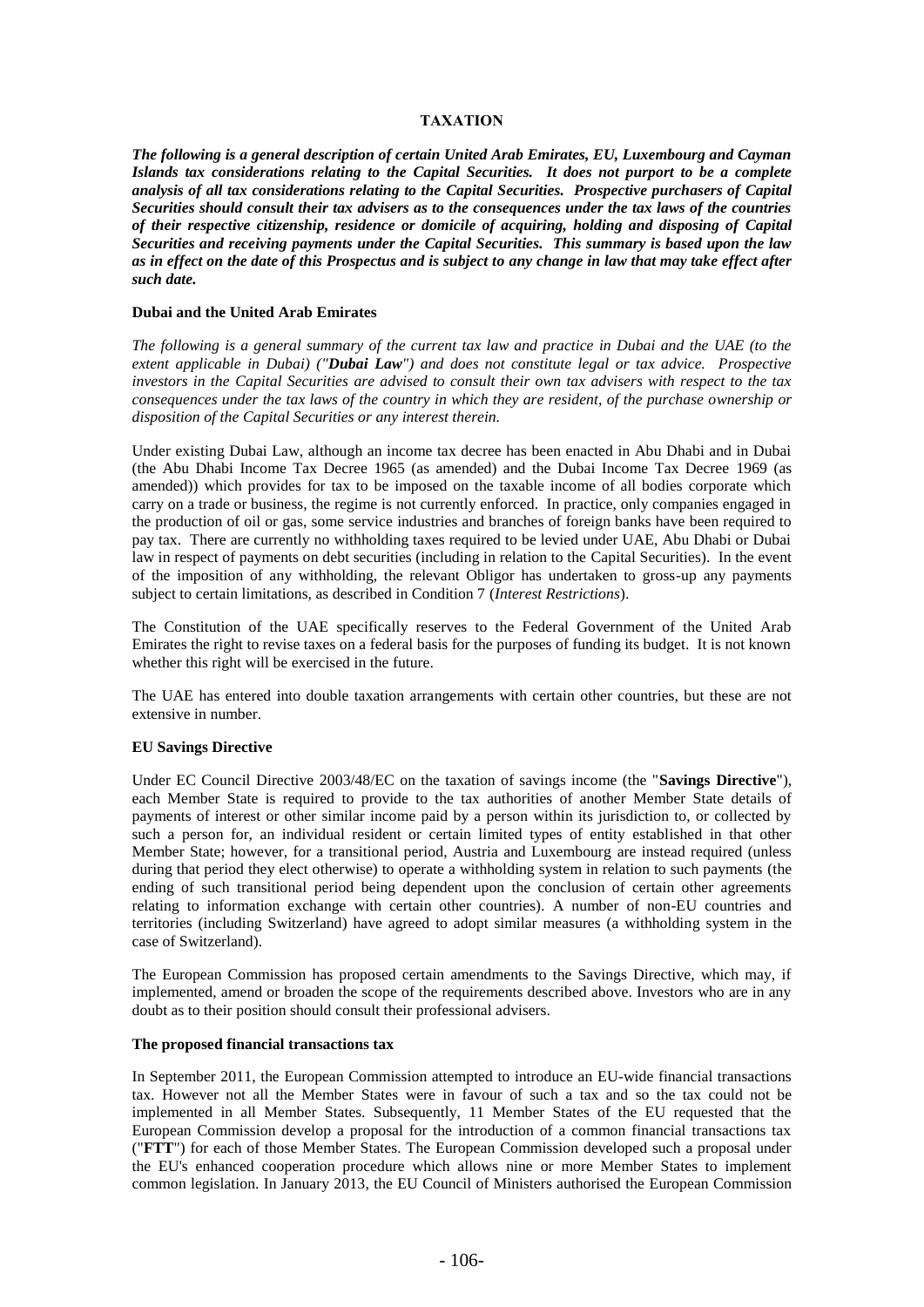to proceed with enhanced cooperation for a common FTT and the European Commission has now published a draft directive containing proposals for the FTT. This FTT is intended to be introduced in the 11 participating Member States (Belgium, Germany, Estonia, Greece, Spain, France, Italy, Austria, Portugal, Slovenia and Slovakia). Additional Member States may decide to participate.

The proposed FTT imposes a charge on a wide range of financial transactions including purchases and sales of financial instruments including bonds; this charge will be levied at not less than 0.1 per cent. of the sale price. The FTT also imposes a charge on the conclusion of, and the purchase and sale of, a derivative contract; this charge will be levied at not less than 0.01 per cent. of the nominal amount of the derivative. Material modifications of financial instruments and derivative contracts also attract a charge at the applicable rate. In both cases the charge is applied separately to each financial institution that is party to a transaction; if a financial institution does not pay the tax then its counterparty will be jointly and severally liable.

A charge to FTT will arise if at least one party to a financial transaction is established in a participating Member State and a financial institution established in (or is treated as established in) a participating Member State is a party to the transaction, for its own account, for the account of another person, or if the financial institution is acting in the name of a party to the transaction.

It is important to be aware that a financial institution will be treated as established in a participating Member State if, among other things, its seat is there, it is authorised there (as regards authorised transactions) or it is acting via a branch in that Member State (as regards branch transactions). It may also be treated as established in a participating Member State in relation to a particular transaction, merely because it is entering into the financial transaction with another person who is established in that Member State.

Furthermore, a financial institution which is not otherwise established in a participating Member State will be treated as established in a participating Member State in respect of a financial transaction if it is a party (for its own account or for the account of another person) or is acting in the name of a party, to a financial transaction in respect of a financial instrument issued within that Member State. The other party to such a transaction will, to the extent not otherwise established in a participating Member State, also be treated as established in that Member State.

There are limited exemptions to the proposed FTT; one important exemption is the "primary market transactions" exemption which should cover the issuing, allotting, underwriting or subscribing for shares, bonds and securitised debt, but not derivative contracts. There is some uncertainty as to whether this exemption applies to the issuance of commercial paper or money market instruments, although the taxation of such issuances would seem likely to be in breach of EU law. There are no broad exemptions for financial intermediaries or market makers. Therefore the effective cumulative rate applicable to some dealings in financial instruments and derivatives could be greatly in excess of the headline rate of the tax.

Even though the FTT is to be introduced only in the participating Member States, it can be seen from what is said above that it could make dealings in financial instruments and derivatives more costly for persons both inside and outside the 11 participating Member States, and the FTT could be payable in relation to the Capital Securities if the FTT is introduced and the conditions for a charge to arise are satisfied.

The proposed FTT is still under review and it may therefore change before it is implemented. In particular, in April 2013, the government of the United Kingdom announced that it shall challenge the legality of certain aspects of the proposed FTT. This challenge may lead to changes in the scope of the FTT.

It is currently proposed that the FTT should be introduced in the participating Member States on 1 January 2014. Prospective holders of the Capital Securities are strongly advised to seek their own professional advice in relation to the FTT.

## **Luxembourg Taxation**

*The following summary is of a general nature. It is based on the laws presently in force in Luxembourg, though it is not intended to be, nor should it be construed to be, legal or tax advice. Prospective investors*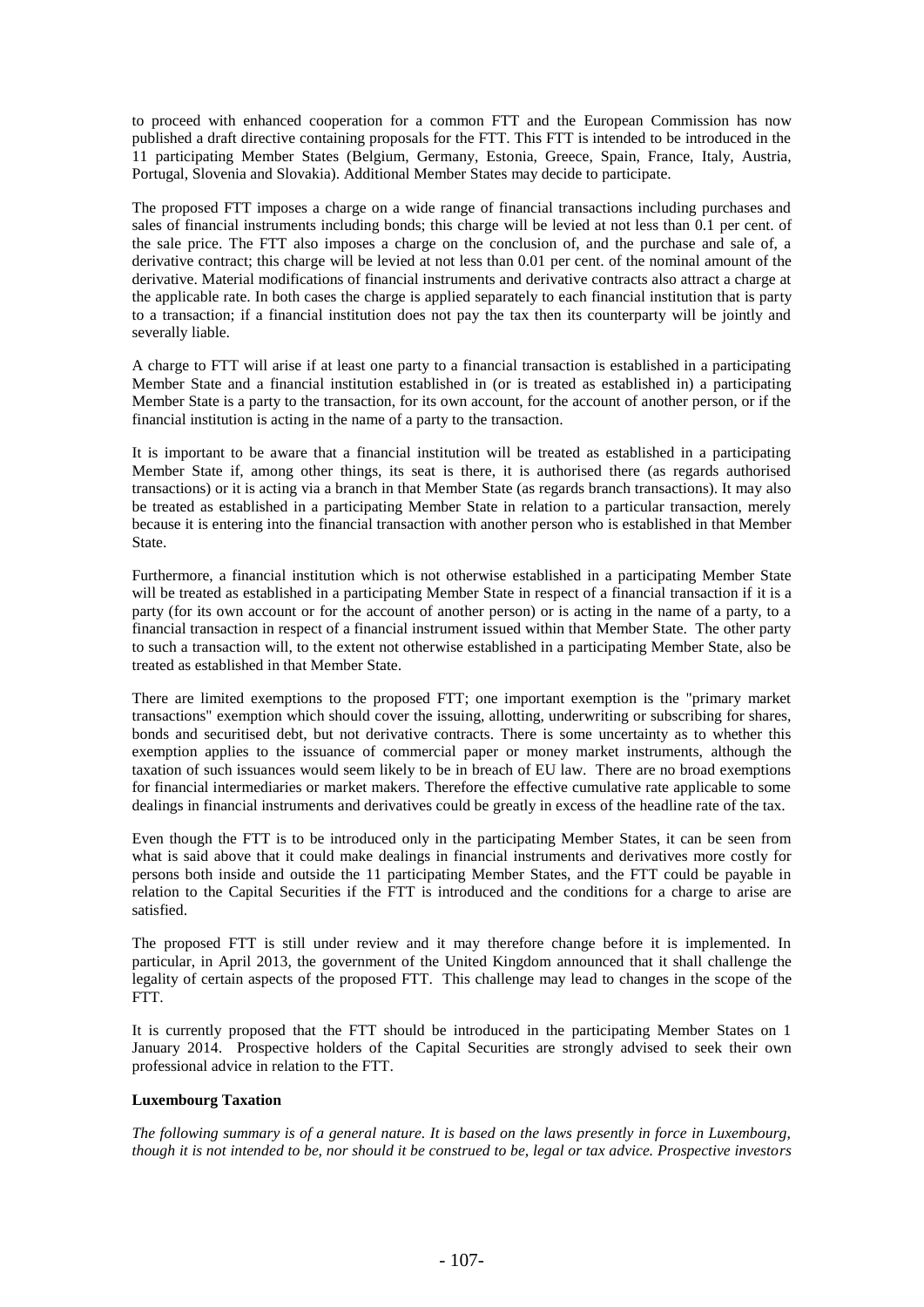*in the Capital Securities should therefore consult their own professional advisers as to the effects of state, local or foreign laws, including Luxembourg tax law, to which they may be subject.*

## (i) *Luxembourg tax residency of the holders of the Capital Securities*

A holder of the Capital Securities will not become resident, nor be deemed to be resident, in Luxembourg by reason only of the holding of the Capital Securities, or the execution, performance, delivery and/or enforcement of the Capital Securities.

## (ii) *Withholding Tax*

#### *Luxembourg resident individual holders of the Capital Securities*

Under Luxembourg general tax laws currently in force, and subject to the law of 23 December 2005 below, there is no withholding tax on payments of principal, premium or interest made to Luxembourg resident holders of Capital Securities, nor on accrued but unpaid interest in respect of Capital Securities, nor is any Luxembourg withholding tax payable upon redemption or repurchase of Capital Securities held by Luxembourg resident holders of Capital Securities. However, under the Luxembourg law dated 23 December 2005 (the "**Law**"), a 10 per cent. Luxembourg withholding tax is levied since 1 January 2006 on interest payments made by Luxembourg-based paying agents (defined in a similar way as in the Savings Directive) to Luxembourg individual residents. This withholding tax also applies on accrued interest received upon disposal, redemption or repurchase of the Capital Securities.

Furthermore, pursuant to the Law as amended by the law of 17 July 2008, Luxembourg resident individuals acting in the course of the management of their private wealth who are the beneficial owners of interest payments made by a paying agent established outside Luxembourg in a Member State of either the European Union or the EEA, or in a jurisdiction having concluded an agreement with Luxembourg in connection with the Savings Directive can opt to self declare and pay a 10 per cent. tax on these interest payments.

The withholding tax of 10 per cent. as described above or the 10 per cent. tax are final when Luxembourg resident individuals are acting in the context of the management of their private wealth.

### *Luxembourg non-resident holders of the Capital Securities*

Under Luxembourg general tax laws currently in force, there is no withholding tax on payments of principal, premium or interest in the context of the holding, disposal, redemption or repurchase of the Capital Securities, nor on accrued but unpaid interest in respect of the Capital Securities. However, under the Savings Directive and the Luxembourg laws dated 21 June 2005 (the "**Laws**") implementing the Savings Directive and notifying several agreements concluded between Luxembourg and certain dependent or associated territories of the Member States, a Luxembourg based paying agent (within the meaning of the Savings Directive) is required to withhold tax on interest and other similar income (including reimbursement premium received at maturity) paid by it to (or under certain circumstances, to the benefit of) an individual resident in another Member State or a residual entity in the sense of article 4.2 of the Savings Directive, established in another Member State of the European Union unless the beneficiary of the interest payments elects for the procedure of the exchange of information or for the tax certificate procedure. The same regime applies to payments to individuals resident and residual entities established in certain dependent or associated territories of the EU, including Aruba, British Virgin Islands, Guernsey, the Isle of Man, Jersey, Montserrat and the former Netherlands Antilles (i.e., Bonaire, Curaçao, Saba, Sint Eustatius and Sint Maarten).

The withholding tax rate is currently 35 per cent. The withholding tax system will only apply during a transitional period, the ending of which depends on the conclusion of certain agreements relating to information exchange with certain other countries.

In each case described here above, responsibility for the withholding tax will be assumed by the Luxembourg paying agent.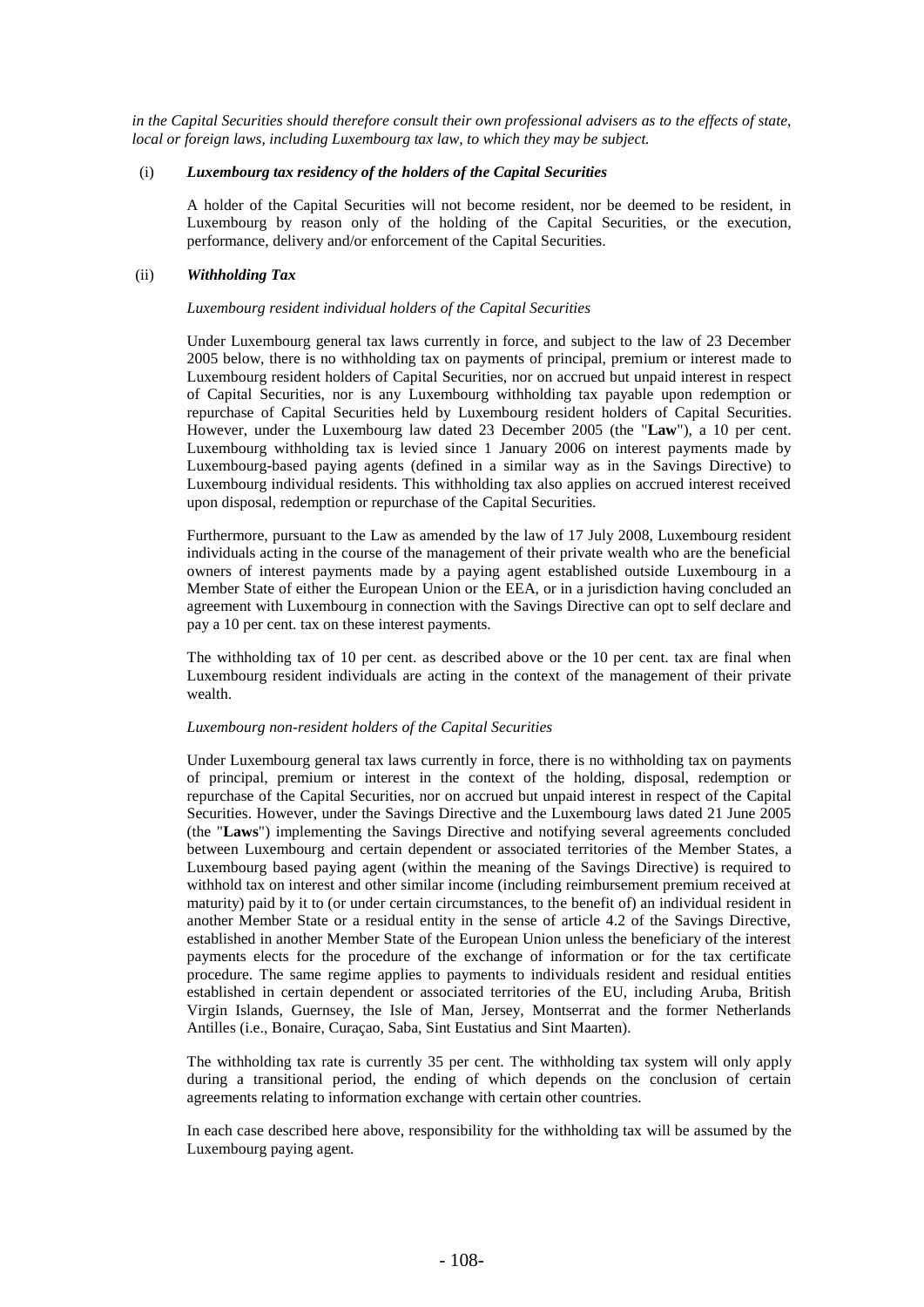# **Cayman Islands**

*The following is a discussion of certain Cayman Islands tax consequences of an investment in the Capital Securities issued by the Issuer. The discussion is a general summary of present law, which is subject to prospective and retroactive change. It is not intended as tax advice, does not consider any investor's particular circumstances, and does not consider tax consequences other than those arising under Cayman Islands law.*

Under existing Cayman Islands laws:

- (a) payments of amounts in respect of any Capital Securities will not be subject to taxation in the Cayman Islands and no withholding will be required on such payments to any holder of the Capital Securities and gains derived from the sale of any Capital Securities will not be subject to Cayman Islands income or corporation tax. The Cayman Islands currently have no income, corporation or capital gains tax and no estate duty, inheritance or gift tax;
- (b) no stamp duty is payable in respect of the issue or transfer of the Capital Securities although duty may be payable if Capital Securities are executed in or brought into the Cayman Islands; and
- (c) certificates evidencing the Capital Securities, in registered form, to which title is not transferable by delivery, should not attract Cayman Islands stamp duty. However, an instrument transferring title to such a Capital Securities, if brought to or executed in the Cayman Islands, would be subject to Cayman Islands stamp duty.

The Issuer has been incorporated under the laws of the Cayman Islands as an exempted company with limited liability and, as such, has applied for and obtained an undertaking from the Governor-in-Cabinet of the Cayman Islands, pursuant to Section 6 of the Tax Concessions Law (1999 Revision) of the Cayman Islands, that for a period of 20 years from the date of issue no law which is thereafter enacted in the Cayman Islands imposing any tax to be levied on profits, income, gains or appreciation shall apply to the Issuer or its operations and, in addition, that no tax to be levied on profits, income, gains or appreciations or which is in the nature of estate duty or inheritance tax shall be payable on or in respect of the shares, bonds, sukuk or other obligations (which would include the Capital Securities) of the Issuer or by way of the withholding in whole or part of any relevant payment (as defined in Section 6(3) of the Tax Concessions Law (1999 Revision)).

An annual registration fee is payable by the Issuer to the Cayman Islands Registrar of Companies which is calculated by reference to the nominal amount of its authorised capital. At current rates, this annual registration fee is approximately U.S.\$853.66. The foregoing is based on current law and practice in the Cayman Islands and this is subject to change therein.

# **Foreign Account Tax Compliance Act**

Sections 1471 through 1474 of the U.S. Internal Revenue Code of 1986 ("**FATCA**") impose a new reporting regime and potentially a 30 per cent. withholding tax with respect to certain payments to (i) any non-U.S. financial institution (a "**foreign financial institution**", or "**FFI**" (as defined by FATCA)) that does not become a "**Participating FFI**" by entering into an agreement with the U.S. Internal Revenue Service ("**IRS**") to provide the IRS with certain information in respect of its account holders and investors or is not otherwise exempt from or in deemed compliance with FATCA and (ii) any investor (unless otherwise exempt from FATCA) that does not provide information sufficient to determine whether the investor is a U.S. person or should otherwise be treated as holding a "United States Account" of the Issuer (a "**Recalcitrant Holder**"). The Issuer may be classified as an FFI.

The new withholding regime will be phased in beginning 1 January 2014 for payments from sources within the United States and will apply to "foreign passthru payments" (a term not yet defined) no earlier than 1 January 2017. This withholding would potentially apply to payments in respect of (i) any Capital Securities characterised as debt (or which are not otherwise characterised as equity and have a fixed term) for U.S. federal tax purposes that are issued on or after the "grandfathering date", which is the later of (a) 1 January 2014 and (b) the date that is six months after the date on which final U.S. Treasury regulations defining the term foreign passthru payment are filed with the Federal Register, or which are materially modified on or after the grandfathering date and (ii) any Capital Securities characterised as equity or which do not have a fixed term for U.S. federal tax purposes, whenever issued.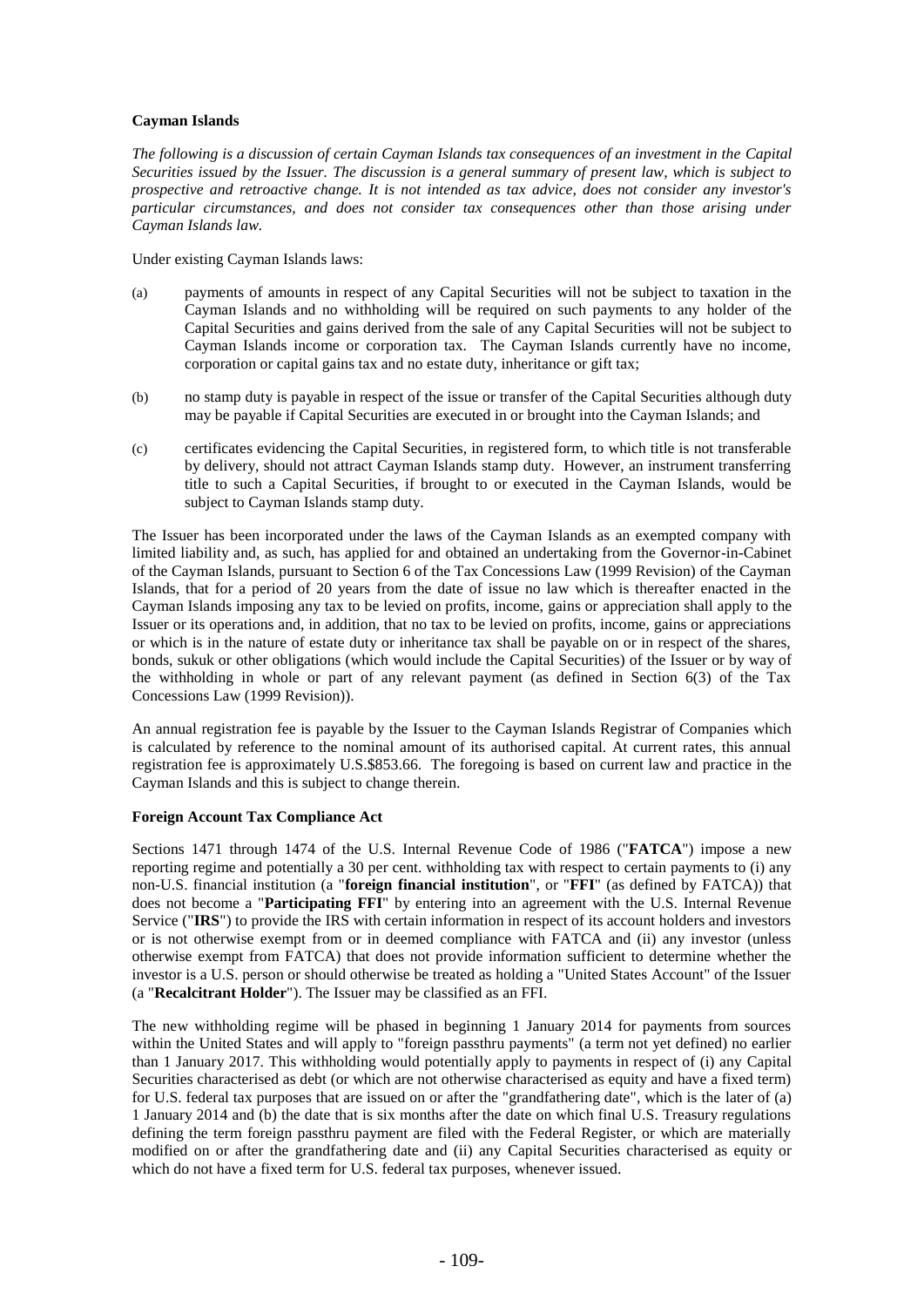The United States and a number of other jurisdictions have announced their intention to negotiate intergovernmental agreements to facilitate the implementation of FATCA (each, an "**IGA**"). Pursuant to FATCA and the "Model 1" and "Model 2" IGAs released by the United States, an FFI in an IGA signatory country could be treated as a "Reporting FI" not subject to withholding under FATCA on any payments it receives. Further, an FFI in a Model 1 IGA jurisdiction would not be required to withhold under FATCA or an IGA (or any law implementing an IGA) (any such withholding being "**FATCA Withholding**") from payments it makes (unless it has agreed to do so under the U.S. "qualified intermediary," "withholding foreign partnership," or "withholding foreign trust" regimes). The Model 2 IGA leaves open the possibility that a Reporting FI might in the future be required to withhold as a Participating FFI on foreign passthru payments and payments that it makes to Recalcitrant Holders. Under each Model IGA, a Reporting FI would still be required to report certain information in respect of its account holders and investors to its home government or to the IRS.

If the Issuer becomes a Participating FFI under FATCA, the Issuer and financial institutions through which payments on the Capital Securities are made may be required to withhold FATCA Withholding if (i) any FFI through or to which payment on such Capital Securities is made is not a Participating FFI, a Reporting FI, or otherwise exempt from or in deemed compliance with FATCA or (ii) an investor is a Recalcitrant Holder.

If an amount in respect of FATCA Withholding were to be deducted or withheld from interest, principal or other payments made in respect of the Capital Securities, neither the Issuer nor any paying agent nor any other person would, pursuant to the conditions of the Capital Securities, be required to pay additional amounts as a result of the deduction or withholding. As a result, investors may receive less interest or principal than expected.

**FATCA is particularly complex and its application is uncertain at this time. The above description is based in part on regulations, official guidance and model IGAs, all of which are subject to change or may be implemented in a materially different form. Prospective investors should consult their tax advisers on how these rules may apply to the Issuer and to payments they may receive in connection with the Capital Securities.**

**TO ENSURE COMPLIANCE WITH IRS CIRCULAR 230, EACH TAXPAYER IS HEREBY NOTIFIED THAT: (A) ANY TAX DISCUSSION HEREIN IS NOT INTENDED OR WRITTEN TO BE USED, AND CANNOT BE USED BY THE TAXPAYER FOR THE PURPOSE OF AVOIDING U.S. FEDERAL INCOME TAX PENALTIES THAT MAY BE IMPOSED ON THE TAXPAYER; (B) ANY SUCH TAX DISCUSSION WAS WRITTEN TO SUPPORT THE PROMOTION OR MARKETING OF THE TRANSACTIONS OR MATTERS ADDRESSED HEREIN; AND (C) THE TAXPAYER SHOULD SEEK ADVICE BASED ON THE TAXPAYER'S PARTICULAR CIRCUMSTANCES FROM AN INDEPENDENT TAX ADVISER.**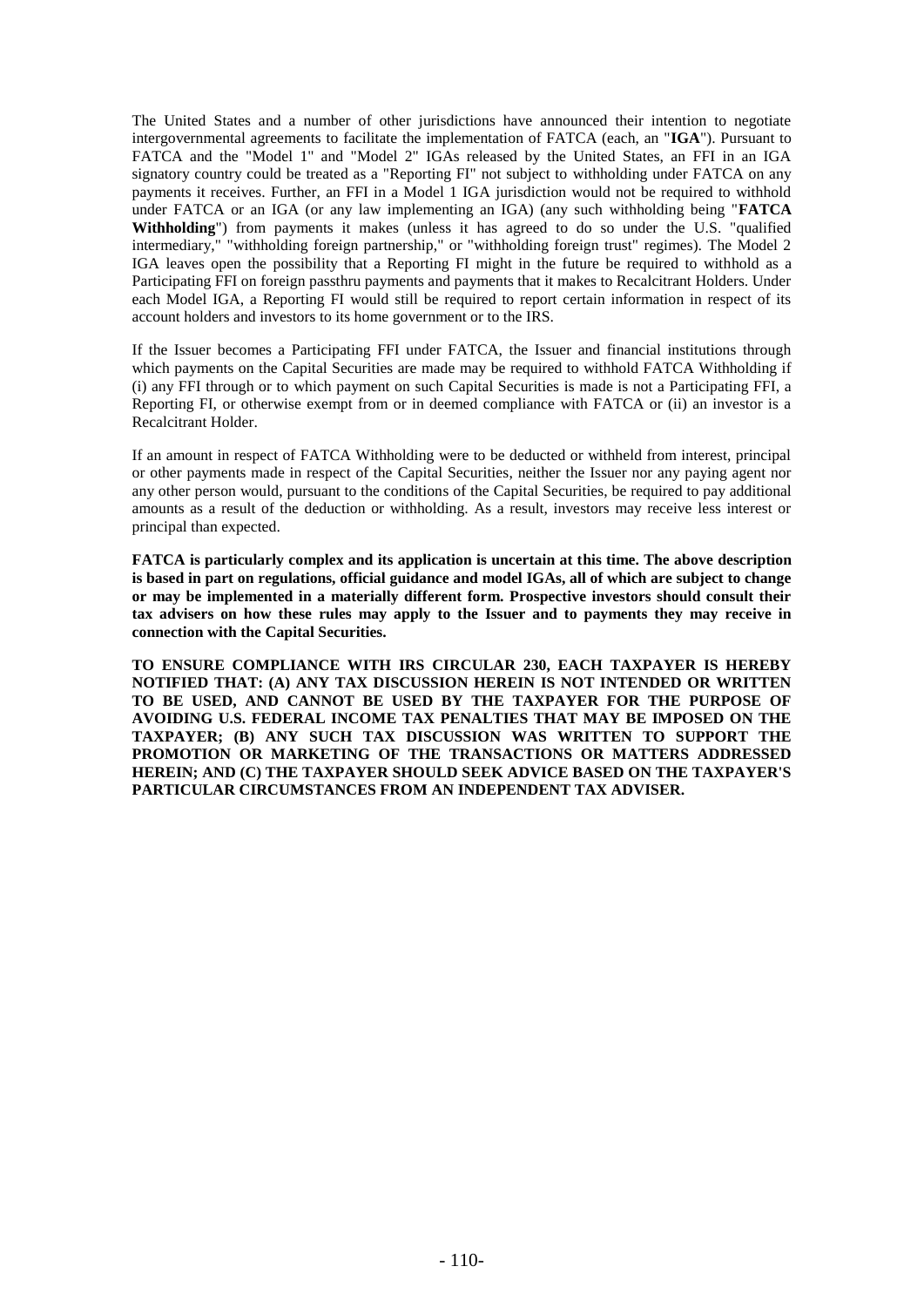#### **SUBSCRIPTION AND SALE**

Pursuant to a subscription agreement (the "**Subscription Agreement**") dated 29 May 2013 between the Issuer, the Guarantor and the Joint Lead Managers, the Issuer has agreed to issue U.S.\$1,000,000,000 in aggregate principal amount of the Capital Securities and subject to certain conditions, the Joint Lead Managers have jointly and severally agreed to subscribe or procure subscribers for the Capital Securities at the issue price of 100 per cent. of the principal amount of Capital Securities less certain commissions as described below.

The Joint Lead Managers will be paid certain commissions in respect of their services for managing the issue and offering of the Capital Securities. To the extent permitted by law, the Issuer, the Guarantor and the Joint Lead Managers may agree that commissions or fees may be paid to certain brokers, financial advisors and other intermediaries based upon the amount of investment in the Capital Securities purchased by such intermediary and/or its customers. Any disclosure and other obligations in relation to the payment of such commission to such intermediary are solely the responsibility of the relevant intermediary and none of the Issuer, the Guarantor, the Joint Lead Managers or any of their affiliates, nor any person who controls or is a director, officer, employee or agent of any such person accepts any liability or responsibility whatsoever for compliance with such obligations. Each customer of any such intermediary is responsible for determining for itself whether an investment in the Capital Securities is consistent with its investment objectives.

Any such agreement will extend to those matters stated under "*Form of the Capital Securities*" and "*Terms and Conditions of the Capital Securities*"*.* In the Subscription Agreement, the Issuer (failing which, the Guarantor) has agreed to reimburse the Joint Lead Managers for certain of their expenses in connection with the issue of Capital Securities and to indemnify the Joint Lead Managers against certain liabilities incurred by them in connection therewith.

### **Hong Kong**

Each Joint Lead Manager has represented and agreed that:

- (a) it has not offered or sold and will not offer or sell in Hong Kong, by means of any document, any Capital Securities except for Capital Securities which are a "structured product" as defined in the SFO (as defined below) other than: (i) to persons whose business is to buy or sell shares on debentures (whether as principal or agent); (ii) to "professional investors" within the meaning of the Securities and Futures Ordinance (Cap. 571) of Hong Kong (the "**SFO**") and any rules made under the SFO; or (iii) in other circumstances which do not result in the document being a "prospectus" as defined in the Companies Ordinance (Cap. 32) of Hong Kong (the "**CO**") or which do not constitute an offer to the public within the meaning of the CO; and
- (b) it has not issued or had in its possession for the purposes of issue, and will not issue or have in its possession for the purposes of issue (in each case whether in Hong Kong or elsewhere), any advertisement, invitation or document relating to the Capital Securities, which is directed at, or the contents of which are likely to be accessed or read by, the public in Hong Kong (except if permitted to do so under the laws of Hong Kong) other than with respect to any Capital Securities which are or are intended to be disposed of only to persons outside Hong Kong or only to "professional investors" within the meaning of the SFO and any rules made under the SFO.

# **United States**

The Capital Securities have not been and will not be registered under the Securities Act and may not be offered or sold within the United States or to, or for the account or benefit of, U.S. Persons except in accordance with Regulation S under the Securities Act or pursuant to an exemption from the registration requirements of the Securities Act.

Each Joint Lead Manager has represented and agreed that it has offered and sold any Capital Securities, and will offer and sell any Capital Securities: (a) as part of their distribution at any time; and (b) otherwise until 40 days after the completion of the distribution of all Capital Securities as determined and certified as provided below, only in accordance with Rule 903 of Regulation S under the Securities Act. Each Joint Lead Manager who purchases Capital Securities shall determine and certify to the Fiscal Agent the completion of the distribution of the Capital Securities. On the basis of such notification or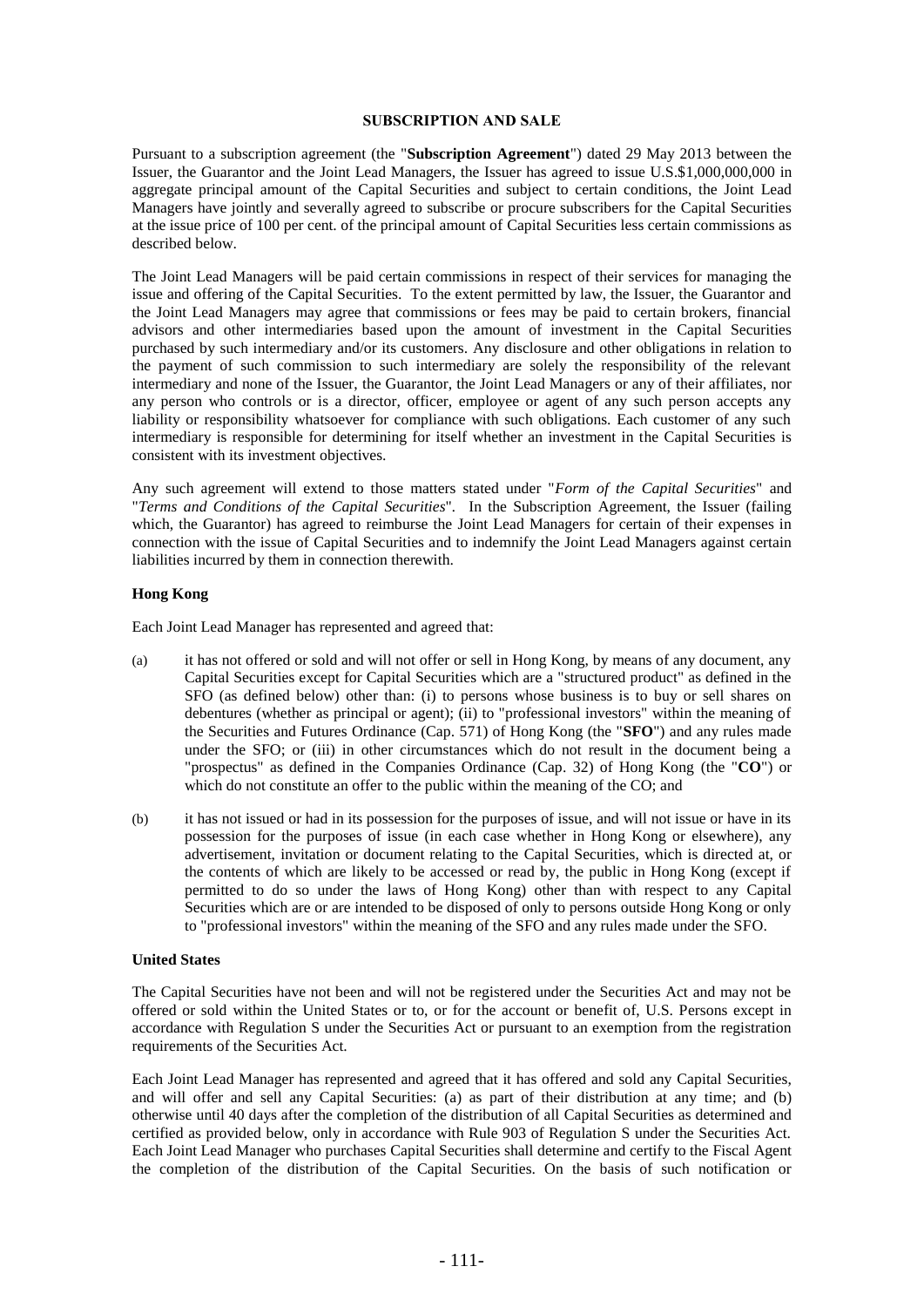notifications, the Fiscal Agent has agreed to notify such Joint Lead Manager of the end of the distribution compliance period with respect to the Capital Securities.

Each Joint Lead Manager has also agreed that, at or prior to confirmation of sale of Capital Securities, it will have sent to each distributor, dealer or person receiving a selling concession, fee or other remuneration that purchases Capital Securities from it during the distribution compliance period a confirmation or notice to substantially the following effect:

"The Securities covered hereby have not been registered under the U.S. Securities Act of 1933, as amended (the "**Securities Act**"), and may not be offered or sold within the United States or to, or for the account or benefit of, U.S. Persons (i) as part of their distribution at any time or (ii) otherwise until 40 days after the completion of the distribution of the Securities as determined and certified by the relevant Joint Lead Manager, and except in either case in accordance with Regulation S under the Securities Act. Terms used above have the meanings given to them by Regulation S."

Each Joint Lead Manager has represented and agreed that it, its affiliates or any persons acting on its or their behalf have not engaged and will not engage in any directed selling efforts with respect to any Capital Securities, and it and they have complied and will comply with the offering restrictions requirement of Regulation S.

Until 40 days after the commencement of the offering of the Capital Securities, an offer or sale of the Capital Securities within the United States by any dealer/manager (whether or not participating in the offering) may violate the registration requirements of the Securities Act if such offer or sale is made otherwise than in accordance with an available exemption from registration under the Securities Act.

## **United Kingdom**

Each Joint Lead Manager has represented and agreed that:

- (a) it has only communicated or caused to be communicated and will only communicate or cause to be communicated an invitation or inducement to engage in investment activity (within the meaning of Section 21 of the Financial Services and Markets Act 2000 ("**FSMA**")) received by it in connection with the issue of any Capital Securities in circumstances in which Section 21(1) of the FSMA does not or would not, if neither the Issuer or the Guarantor was an authorised person, apply to the Issuer or the Guarantor; and
- (b) it has complied and will comply with all applicable provisions of the FSMA with respect to anything done by it in relation to any Capital Securities in, from or otherwise involving the United Kingdom.

#### **Japan**

The Capital Securities have not been and will not be registered under the Financial Instruments and Exchange Act of Japan (Law No. 25 of 1948, as amended, the "**FIEA**") and each Joint Lead Manager has represented and agreed that it will not offer or sell any Capital Securities, directly or indirectly, in Japan or to, or for the benefit of, any resident of Japan (as defined under Item 5, Paragraph 1, Article 6 of the Foreign Exchange and Foreign Trade Act (Act No. 228 of 1949, as amended)), or to others for re-offering or resale, directly or indirectly, in Japan or to, or for the benefit of, a resident of Japan except pursuant to an exemption from the registration requirements of, and otherwise in compliance with, the FIEA and any other applicable laws, regulations and ministerial guidelines of Japan.

## **The United Arab Emirates (excluding Dubai International Financial Centre)**

Each Joint Lead Manager has represented and agreed that the Capital Securities have not been and will not be offered, sold or publicly promoted or advertised by it in the UAE other than in compliance with any laws applicable in the UAE governing the issue, offering and sale of securities.

# **Dubai International Financial Centre**

Each Joint Lead Manager has represented and agreed that it has not offered and will not offer the Capital Securities to any person in the Dubai International Financial Centre unless such offer is: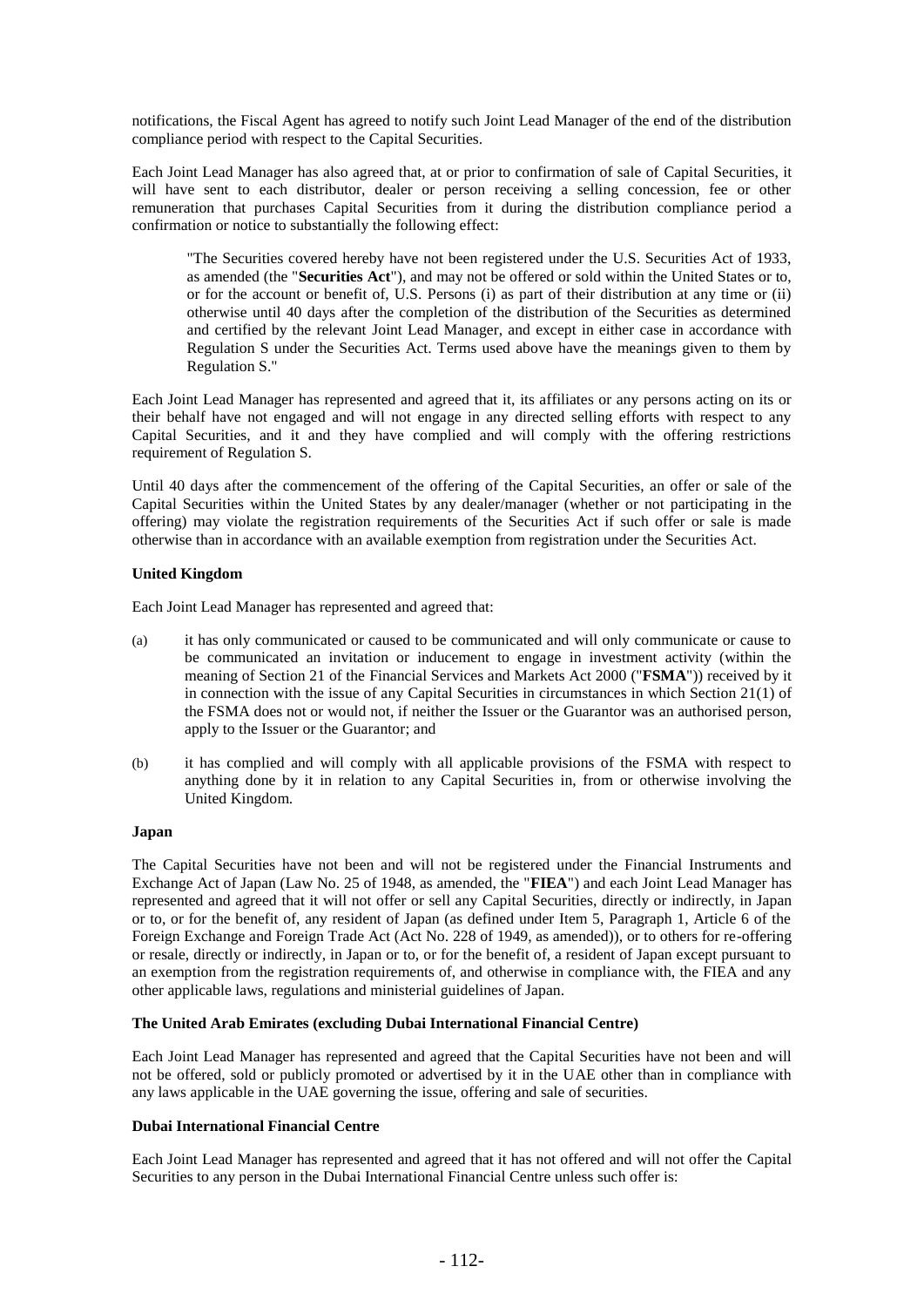- (a) an "Exempt Offer" in accordance with the Markets Rules of the Dubai Financial Services Authority (the "**DFSA**"); and
- (b) made only to persons who meet the "Professional Client" criteria set out in Rule 2.3.2 of the DFSA Conduct of Business Module.

## **Kingdom of Saudi Arabia**

No action has been or will be taken in the Kingdom of Saudi Arabia that would permit a public offering of the Capital Securities. Any investor in the Kingdom of Saudi Arabia or who is a Saudi person (a "**Saudi Investor**") who acquires any Capital Securities pursuant to an offering should note that the offer of Capital Securities is a private placement under Article 10 or Article 11 of the "Offer of Securities Regulations" as issued by the Board of the Capital Market Authority resolution number 2-11-2004 dated 4 October 2004 and amended by the Board of the Capital Market Authority resolution number 1-28-2008 dated 18 August 2008 (the "**KSA Regulations**"). The Capital Securities may thus not be advertised, offered or sold to any person in the Kingdom of Saudi Arabia other than to "sophisticated investors" under Article 10 of the KSA Regulations or by way of a limited offer under Article 11 of the KSA Regulations.

Each Joint Lead Manager has represented and agreed that any offer of Capital Securities to a Saudi Investor will comply with the KSA Regulations.

The offer of Capital Securities shall not therefore constitute a "public offer" pursuant to the KSA Regulations, but is subject to the restrictions on secondary market activity under Article 17 of the KSA Regulations. Any Saudi Investor who has acquired Capital Securities pursuant to a private placement may not offer or sell those Capital Securities to any person unless the offer or sale is made through an authorised person appropriately licensed by the Saudi Arabian Capital Market Authority and: (a) the Capital Securities are offered or sold to a "sophisticated investor" (as defined in Article 10 of the KSA Regulations (b) the price to be paid for the Capital Securities in any one transaction is equal to or exceeds Saudi Riyal 1 million or an equivalent amount; or (c) the offer or sale is otherwise in compliance with Article 17 of the KSA Regulations.

#### **Kingdom of Bahrain**

Each Joint Lead Manager has represented and agreed that it has not offered or sold, and will not offer or sell, any Capital Securities except on a private placement basis to persons in the Kingdom of Bahrain who are "accredited investors".

For this purpose, an "**accredited investor**" means:

- (a) an individual holding financial assets (either singly or jointly with a spouse) of U.S.\$1,000,000 or more;
- (b) a company, partnership, trust or other commercial undertaking which has financial assets available for investment of not less than U.S.\$1,000,000; or
- (c) a government, supranational organisation, central bank or other national monetary authority or a state organisation whose main activity is to invest in financial instruments (such as a state pension fund).

### **State of Qatar**

Each Joint Lead Manager has represented and agreed that it will not offer, sell or deliver, directly or indirectly, any Capital Securities in the State of Qatar, except: (i) in compliance with all applicable laws and regulations of the State of Qatar; and (ii) through persons or corporate entities authorised and licensed to provide investment advice and/or engage in brokerage activity and/or trade in respect of foreign securities in the State of Qatar.

#### **Cayman Islands**

Each Joint Lead Manager has represented and agreed that it shall not make, and has not made, any invitation or offer to the public in the Cayman Islands to subscribe for the Capital Securities.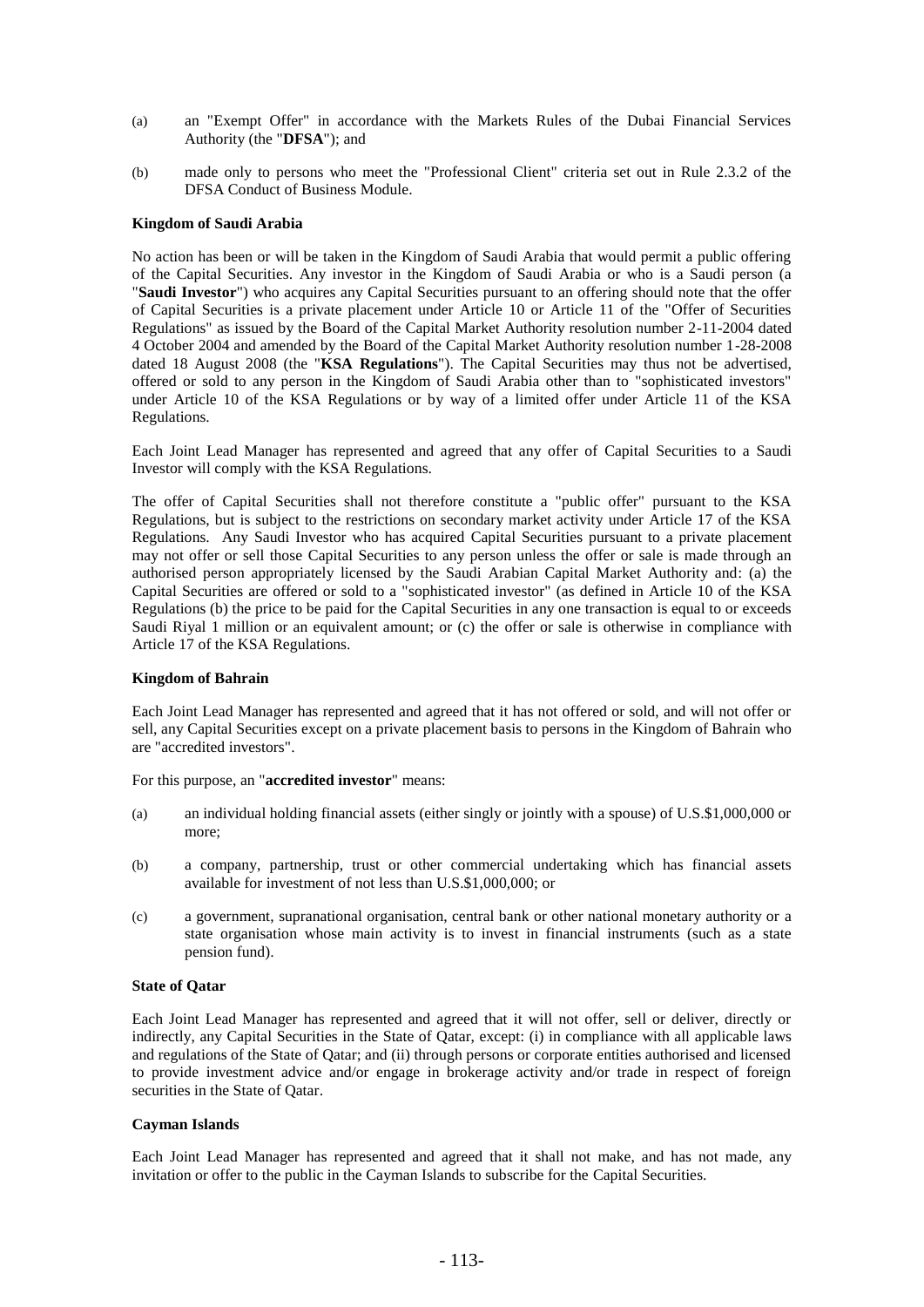# **General**

Each Joint Lead Manager has agreed that it will (to the best of its knowledge and belief) comply with all applicable securities laws and regulations in force in any jurisdiction in which it purchases, offers, sells or delivers Capital Securities or possesses or distributes this Prospectus and will obtain any consent, approval or permission required by it for the purchase, offer, sale or delivery by it of Capital Securities under the laws and regulations in force in any jurisdiction to which it is subject or in which it makes such purchases, offers, sales or deliveries and neither the Issuer nor ENBD nor any of the other Joint Lead Managers shall have any responsibility therefor.

Neither the Issuer nor ENBD nor any of the other Joint Lead Managers represents that Capital Securities may at any time lawfully be sold in compliance with any applicable registration or other requirements in any jurisdiction, or pursuant to any exemption available thereunder, or assumes any responsibility for facilitating such sale. Persons into whose possession this Prospectus or the Capital Securities may come must inform themselves about, and observe, any applicable restrictions on the distribution of this Prospectus and the offering and sale of Capital Securities.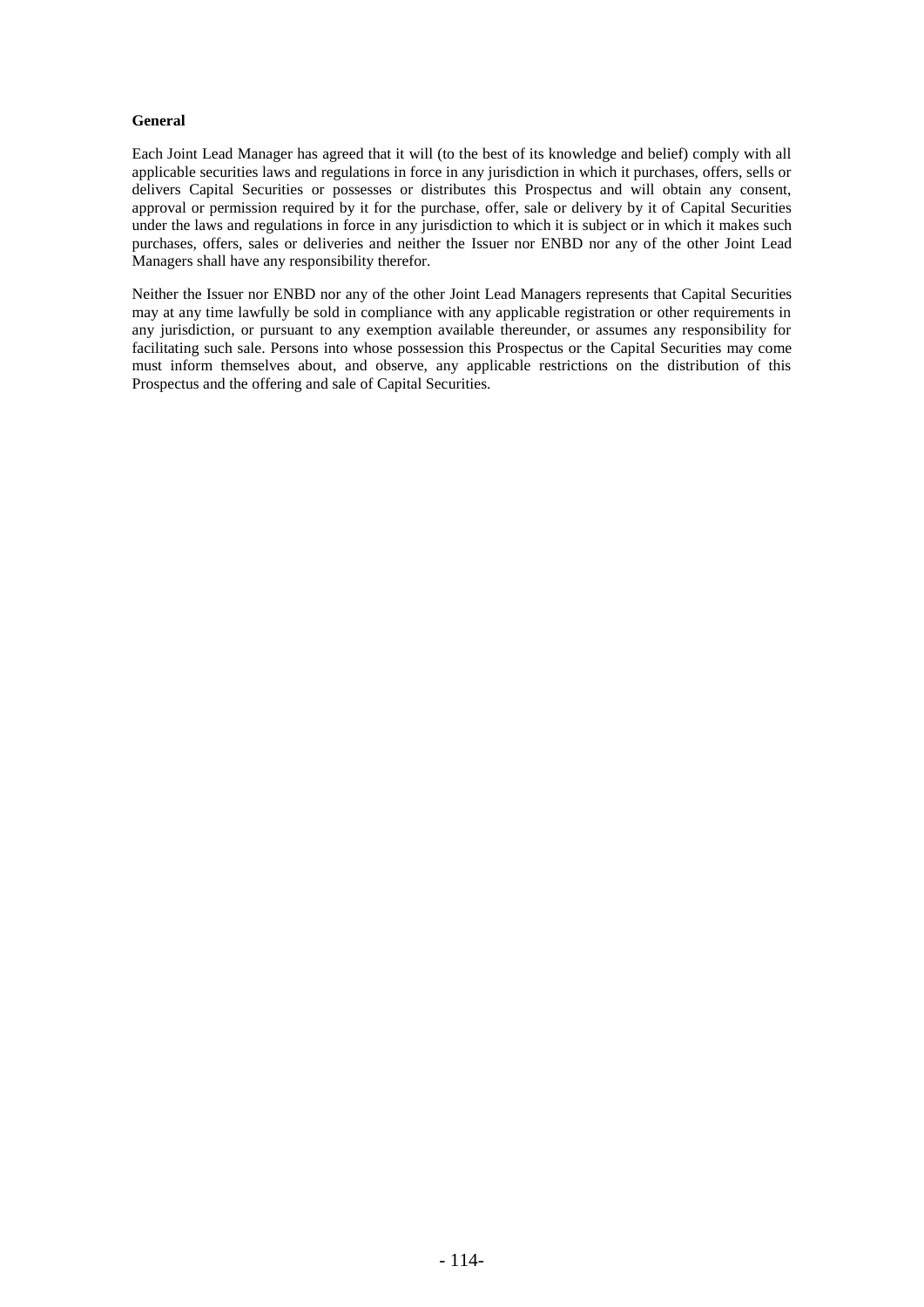# **GENERAL INFORMATION**

# **Authorisation**

The giving of the Guarantee by ENBD and its entry into the Transaction Documents was duly authorised by a resolution of the Executive Committee of ENBD on 8 May 2013. The issue of Capital Securities by the Issuer and its entry into the Transaction Documents was duly authorised by a resolution of the Issuer's directors on 14 May 2013.

## **Approval of the Prospectus, Admission to Trading and Listing of Capital Securities**

Application has been made to the CSSF to approve this document as a prospectus. The CSSF assumes no responsibility as to the economic and financial soundness of the Capital Securities or in respect of the quality or solvency of the Issuer or ENBD pursuant to Article 7(7) of the Luxembourg Law. Application has also been made to the Luxembourg Stock Exchange for the Capital Securities to be admitted to trading on the Luxembourg Stock Exchange's Regulated Market and to be listed on the Official List of the Luxembourg Stock Exchange. The Luxembourg Stock Exchange's Regulated Market is a regulated market for the purposes of the Markets in Financial Instruments Directive (Directive 2004/39/EC). The expenses relating to the admission to trading of the Certificates on the Regulated Market are expected to amount to approximately  $€6,000$ .

An application has been made for this Prospectus to be approved by the DFSA under Markets Rule 2.6. Application has also been made for the Capital Securities to be admitted to the Official List of securities maintained by the DFSA and to be admitted to trading on NASDAQ Dubai. The DFSA does not accept any responsibility for the content of the information included in this Prospectus, including the accuracy or completeness of such information. The DFSA has also not assessed the suitability of the Capital Securities to any particular investor or type of investor.

# **Documents Available**

For the period of 12 months following the date of this Prospectus, copies of the following documents will, when published, be available for inspection from the registered office of each of the Issuer and ENBD and from the specified offices of the Paying Agents for the time being in London and Luxembourg:

- (a) the Memorandum and Articles of Association (with an English translation thereof) of each of the Issuer and ENBD;
- (b) the consolidated unaudited financial statements of ENBD in respect of the three months ended 31 March 2013 (with an English translation thereof), together with the review report prepared in connection therewith;
- (c) the consolidated audited financial statements of ENBD in respect of the financial years ended 31 December 2012 and 2011 (with an English translation thereof), in each case together with the audit reports prepared in connection therewith;
- (d) the Deed of Covenant, the Deed of Guarantee and the Agency Agreement (which contains the forms of the Global Certificate and the Individual Certificate); and
- (e) a copy of this Prospectus.

## **Clearing Systems**

The Capital Securities have been accepted for clearance through Euroclear and Clearstream, Luxembourg (which are the entities in charge of keeping the records) under common code 093583329 and ISIN XS0935833292.

The address of Euroclear is Euroclear Bank SA/NV, 1 Boulevard du Roi Albert II, B-1 210 Brussels and the address of Clearstream, Luxembourg is Clearstream Banking, *société anonyme*, 42 Avenue JF Kennedy, L-1855 Luxembourg.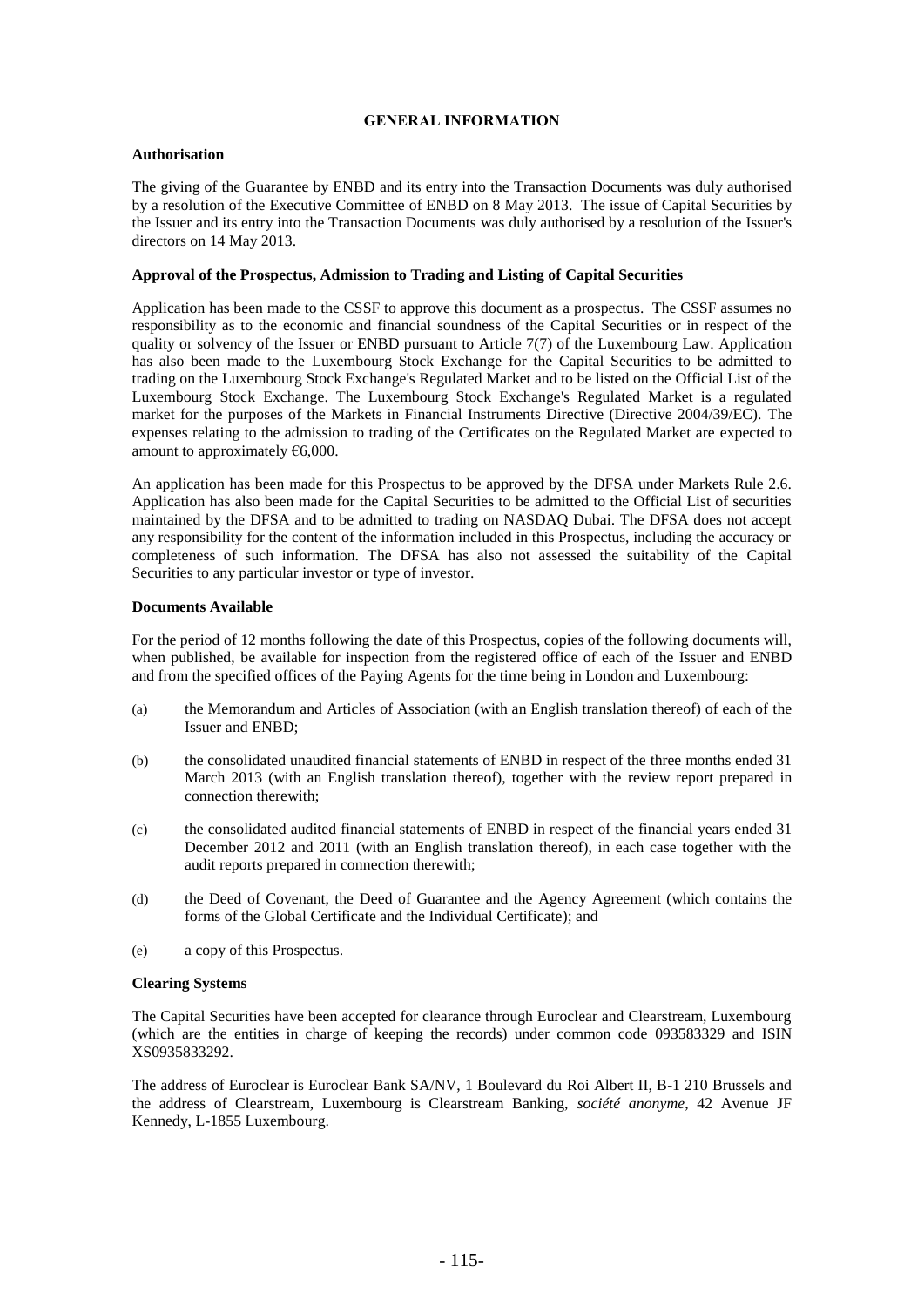## **Significant or Material Change**

There has been no significant change in the financial or trading position of ENBD since 31 March 2013 and there has been no material adverse change in the prospects of ENBD since 31 December 2012.

There has been no significant change in the financial or trading position of the Issuer since its incorporation on 15 April 2013 and there has been no material adverse change in the prospects of the Issuer since 15 April 2013.

#### **Litigation**

Neither the Issuer nor ENBD nor any member of the Group is or has been involved in any governmental, legal or arbitration proceedings (including any such proceedings which are pending or threatened of which either the Issuer or ENBD is aware) in the 12 months preceding the date of this Prospectus which may have or have in such period had a significant effect on the financial position or profitability of the Issuer, ENBD or the Group.

### **Auditors**

The auditors of ENBD are Ernst & Young. Ernst & Young were appointed as auditors of ENBD on 6 March 2013.

Ernst & Young is regulated in the UAE by the UAE Ministry of Economy which has issued Ernst & Young with a licence to practice as auditors. There is no professional institute of auditors in the UAE and, accordingly, Ernst  $\&$  Young is not a member of a professional body in the UAE. All of Ernst  $\&$ Young's audit partners are members of the institutes from where they received their professional qualification.

Prior to 6 March 2013, the auditors of ENBD were KPMG, who have audited ENBD's accounts, without qualification, in accordance with International Financial Reporting Standards for each of the two financial years ended 31 December 2012 and 31 December 2011. KPMG have no material interest in ENBD.

KPMG is regulated in the UAE by the UAE Ministry of Economy which has issued KPMG with a licence to practice as auditors. There is no professional institute of auditors in the UAE and, accordingly, KPMG is not a member of a professional body in the UAE. All of KPMG's audit professionals and partners are members of the institutes from where they received their professional qualification.

Since the date of its incorporation, no financial statements of the Issuer have been prepared and the Issuer is not required by Cayman Islands law to do so.

#### **Joint Lead Managers Transacting with the Issuer and ENBD**

In the ordinary course of their business activities, the Joint Lead Managers and their affiliates may make or hold a broad array of investments and actively trade debt and equity securities (or related derivative securities) and financial instruments (including bank loans) for their own account and for the accounts of their customers. Such investments and securities activities may involve securities and/or instruments of the Issuer or ENBD or ENBD's affiliates. Certain of the Joint Lead Managers or their affiliates that have a lending relationship with ENBD routinely hedge their credit exposure to ENBD consistent with their customary risk management policies. Typically, such Joint Lead Managers and their affiliates would hedge such exposure by entering into transactions which consist of either the purchase of credit default swaps or the creation of short positions in securities, including potentially the Capital Securities. Any such short positions could adversely affect future trading prices of Capital Securities. The Joint Lead Managers and their affiliates may also make investment recommendations and/or publish or express independent research views in respect of such securities or financial instruments and may hold, or recommend to clients that they acquire, long and/or short positions in such securities and instruments.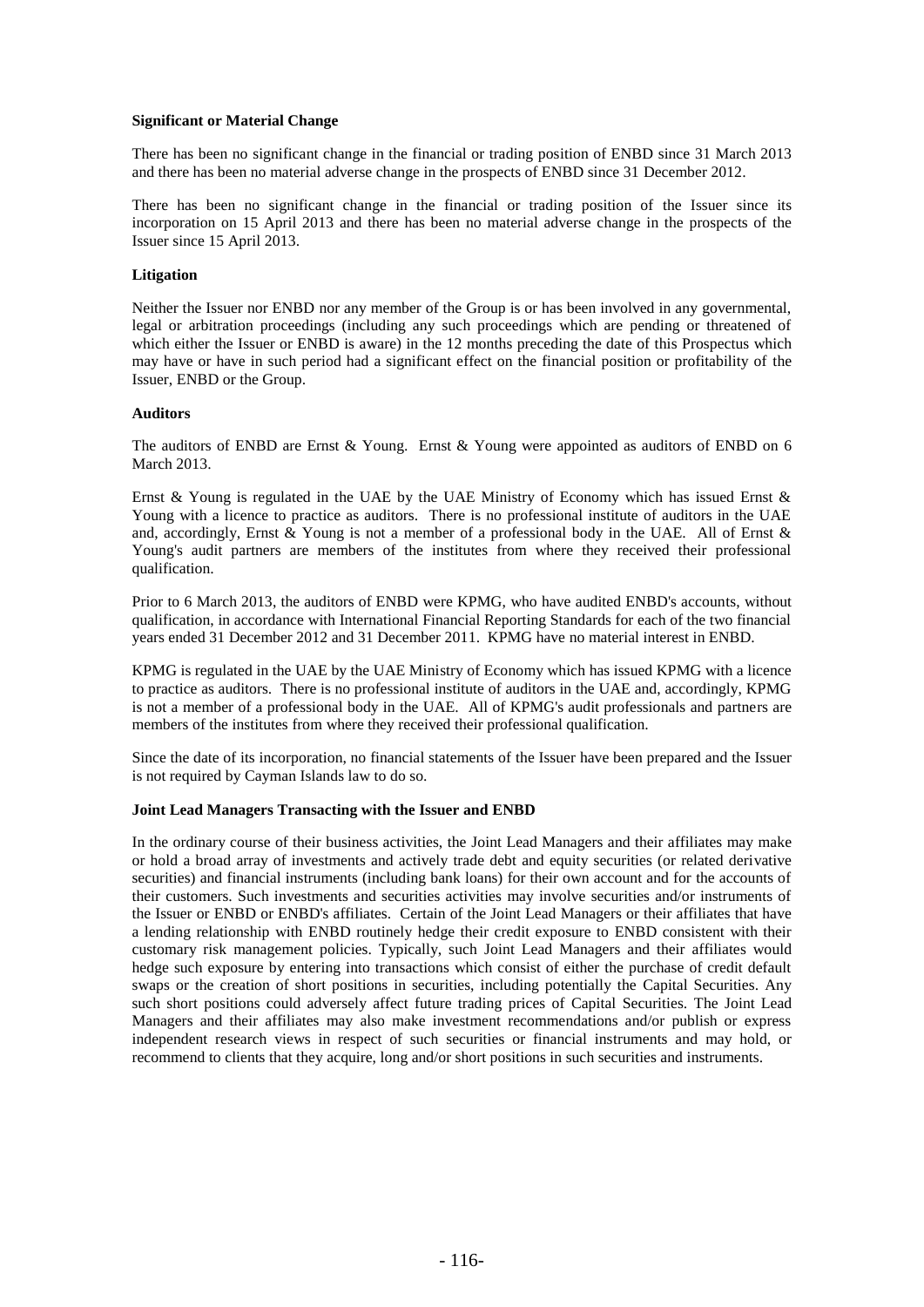#### **ISSUER**

## **Emirates NBD Tier 1 Limited**

c/o Deutsche Bank (Cayman) Limited Boundary Hall, Cricket Square 171 Elgin Avenue P.O. Box 1984 Grand Cayman, KY1-1104 Cayman Islands

#### **GUARANTOR**

**Emirates NBD PJSC** P.O. Box 777 Dubai United Arab Emirates

### **FISCAL AGENT AND CALCULATION AGENT**

#### **Deutsche Bank AG, London Branch**

Winchester House 1 Great Winchester Street London EC2N 2DB United Kingdom

# **REGISTRAR AND TRANSFER AGENT**

**Deutsche Bank Luxembourg S.A.**

2 Boulevard Konrad Adenauer L-1115 Luxembourg

## **LEGAL ADVISERS**

*To the Guarantor as to English law and UAE law*

#### **Clifford Chance LLP**

Building 6, Level 2 The Gate Precinct Dubai International Financial Centre P.O. Box 9380 Dubai United Arab Emirates

*To the Issuer as to Cayman law*

# **Turners**

Strathvale House 90 North Church Street P.O. Box 2636 Grand Cayman, KY-1102 Cayman Islands

*To the Joint Lead Managers as to English law and UAE law*

#### **Allen & Overy LLP**

Level 2 The Gate Village Building GV08 Dubai International Financial Centre P.O. Box 506678 Dubai United Arab Emirates